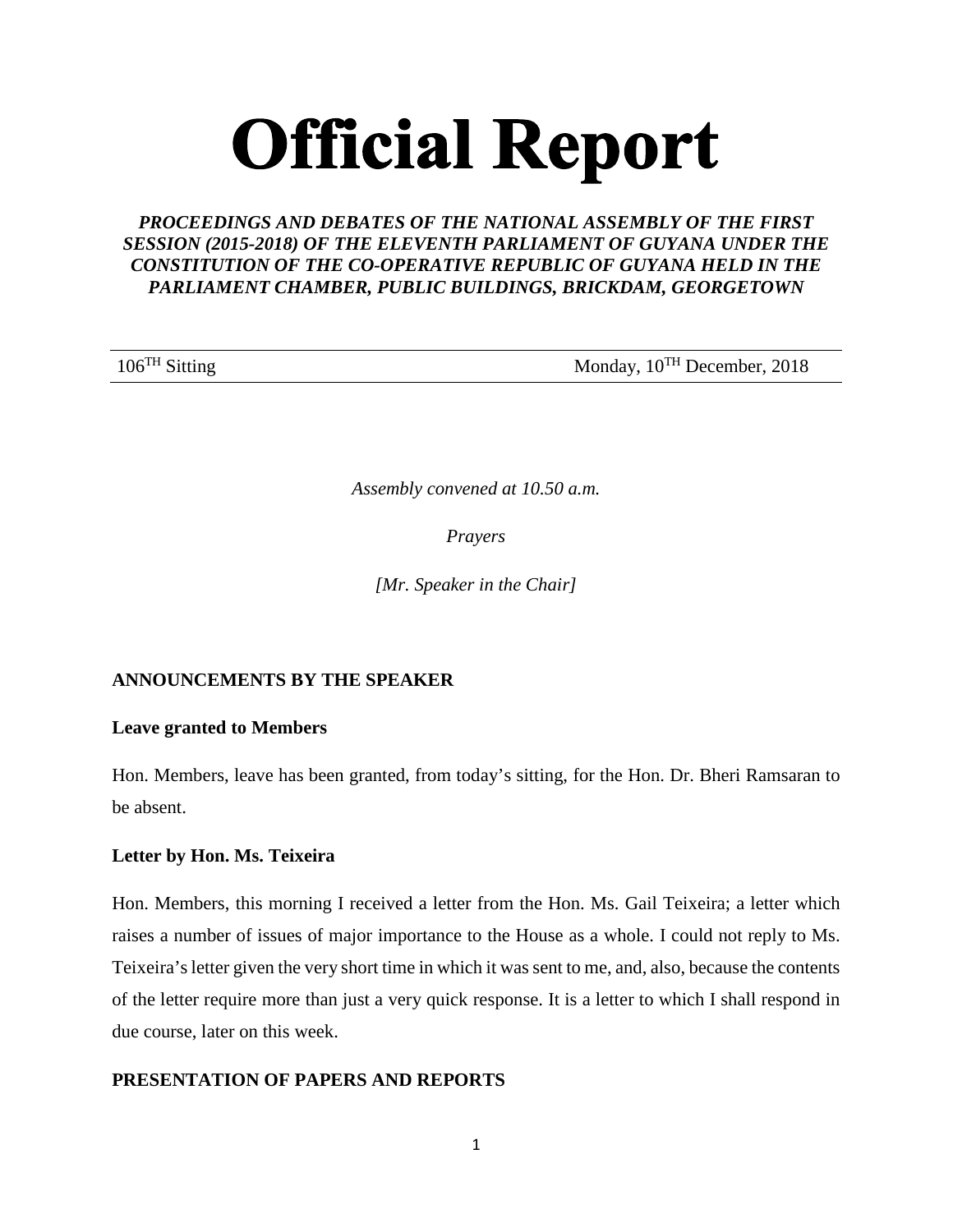The following Reports were laid:

- (1) The Motor Vehicles and Road Traffic (Amendment of First Schedule) Regulations 2018 – No. 6 of 2018; and
- (2) The Motor Vehicles and Road Traffic (Amendment) Regulations 2018 No. 7 of 2018. *[Minister of Public Security].*
- (3) The Excise Tax (Amendment) Regulations 2018 No. 8 of 2018.
- (4) The Value-Added Tax (Amendment of Schedule II) Order 2018 No. 48 of 2018 *[Minister of Finance].*

## **QUESTIONS ON NOTICE**

#### **For Written Replies.**

# **BENEFITS GUYANA STANDS TO GAIN FROM OVERSEAS TRIPS UNDERTAKEN BY HIS EXCELLENCY THE PRESIDENT**

#### **Ms. Teixeira:**

- **(1)** Number of trips the President has taken between May 16th, 2015 and October, 2018?
- **(2)** What are the costs associated with each overseas trip, including the size and members of the delegations, including spouses, undertaken by the President for the same period?
- **(3)** The immediate and medium-term benefits to Guyana associated with each of the overseas trips undertaken by the president and his delegations since taking office in May 16, 2015 to October 18, 2018.
- **(4)** What actual benefits has Guyana gained in 2018 from each of the overseas trips undertaken by the President and his delegations from time of taking office to October 18, 2018?

**Minister of State [Lt. Col. (Ret'd) Harmon]:** The answers to questions 1 and 2 are as follows:

President David Granger completed thirty-seven (37) overseas trips between May 16, 2015 and November, 2018 as follows: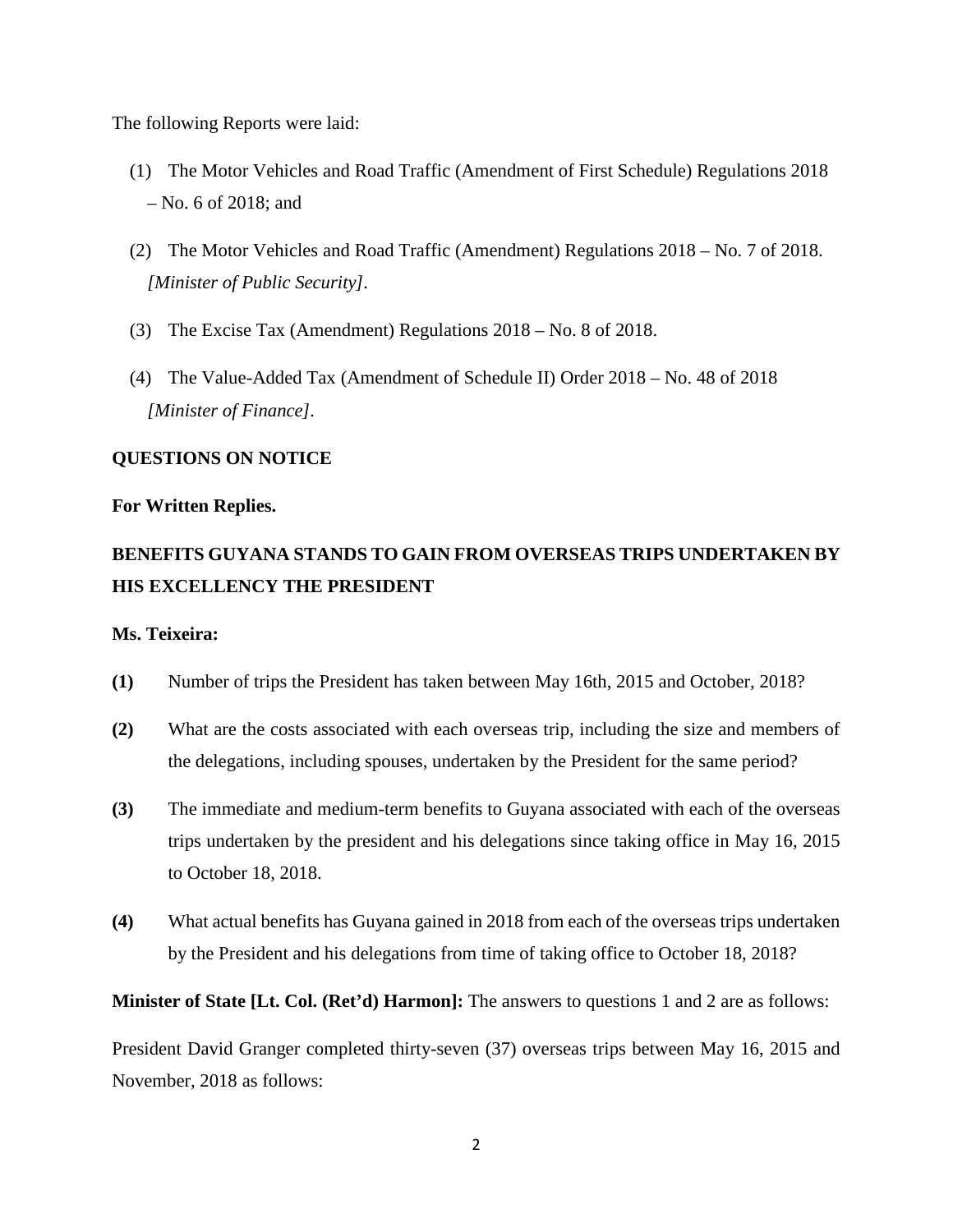# 2015

During 2015, President Granger completed twelve (11) overseas trips at a total cost of MILLION G\$57,534300.00

2016

During 2016, President Granger completed eight (8) overseas trips at a total cost of MILLION G\$44373,029.00

2017

During 2017, President Granger completed eight (8) overseas trips at a total cost of MILLION G\$42,760,482.00

2018

During 2018, President Granger completed ten (10) overseas trips at a total cost of MILLION G\$64,431,261.00

Total cost MILLION G\$209,499223.00

*TABLE WITH DETAILS OF TRIPS, COSTS AND DELEGATIONS ATTACHED.*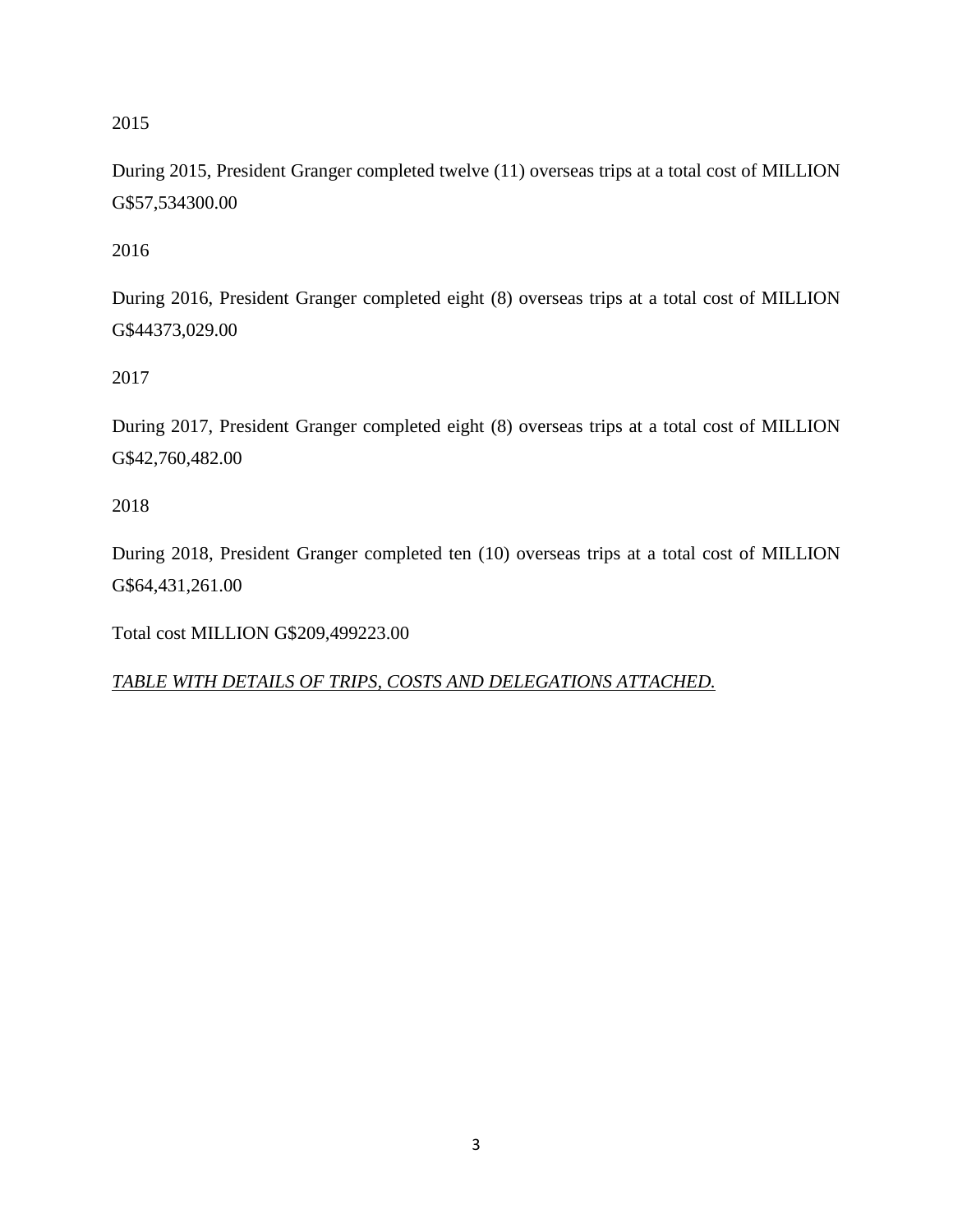|                     | 2015                       |                                          |                     |           |              |     |                              |                                                                                                                                                                                                                                                |  |  |  |  |
|---------------------|----------------------------|------------------------------------------|---------------------|-----------|--------------|-----|------------------------------|------------------------------------------------------------------------------------------------------------------------------------------------------------------------------------------------------------------------------------------------|--|--|--|--|
| #OF<br><b>TRIPS</b> |                            | <b>COUNTRY</b>                           |                     |           |              |     | #OF<br><b>TOTAL DELEGATI</b> |                                                                                                                                                                                                                                                |  |  |  |  |
|                     | $\mathbf{C} \mathbf{P}$ #  | <b>VISITED</b>                           | <b>DATE</b>         | US\$      | G\$          | G\$ | <b>ON</b>                    | <b>MEMBERS OF DELEGATION</b>                                                                                                                                                                                                                   |  |  |  |  |
|                     | 1 CP(2015)6:2:U New York   |                                          | June 12-14          | 13,900.00 | 655,387.00   |     | $\overline{2}$               | His Excellency David Granger and Mr. Shawn Austin                                                                                                                                                                                              |  |  |  |  |
|                     | $2 CP(2015)6:5:A$ BARBADOS |                                          | <b>JULY 2 - 4</b>   | 23,758.00 | 1,728,624.00 |     | 10                           | His Excellency David Granger, Hon. Carl Greenidge,<br>Ambassador Audrey Waddell, His Excellency Keith<br>George, Ms. Charlene Phoenix, Mr. Neville Totaram,<br>Mr. William Cox, Mjr. Dwayne Carter, Ms. Sandra<br>Prince, Ms. Jenelle Willabus |  |  |  |  |
|                     | $3 CP(2015)7:2:A$ ETHIOPIA |                                          | <b>JULY 13-16</b>   | 26,094.00 | 444,648.00   |     | $\overline{4}$               | His Excellency David Granger, His Excellency George<br>Talbot, Mr. Troy Torrington, Mr. William Cox                                                                                                                                            |  |  |  |  |
|                     | $4 CP(2015)7:3:A$ BRAZIL   |                                          | <b>JULY 17 - 17</b> | 11,925.00 | 4,529,988.00 |     | 6                            | His Excellency David Granger, Hon. Carl Greenidge,<br>Ambassador Audrey Waddell, His Excellency Keith<br>George, Mr. William Cox, Mjr. Dwayne Carter                                                                                           |  |  |  |  |
|                     | 5 CP(2015)7:4:A            | <b>WASHINGTON JULY 23 - 25</b><br>D.C.   |                     | 5,500.00  | 160,000.00   |     | $\overline{4}$               | His Excellency David Granger, Brigadier Mark Phillips,<br>Mjr. Dwayne Carter, Mr. William Cox                                                                                                                                                  |  |  |  |  |
|                     | 6 CP(2015)8:1:A $T & T$    |                                          | <b>JULY 31 - 31</b> | 5,500.00  | 160,000.00   |     | $\overline{2}$               | His Excellency David Granger, Mr. William Cox                                                                                                                                                                                                  |  |  |  |  |
|                     |                            | $7 CP(2015)8:2:A$ PARAMARIBO AUG 12 - 12 |                     | 8,250.00  | 1,758,500.00 |     | $\overline{7}$               | His Excellency David Granger, First Lady Sandra Granger,<br>Hon. Carl Greenidge, Mr. William Cox, Mjr. Dwayne<br>Carter, Mr. Brian Smith, His Excellency Keith George                                                                          |  |  |  |  |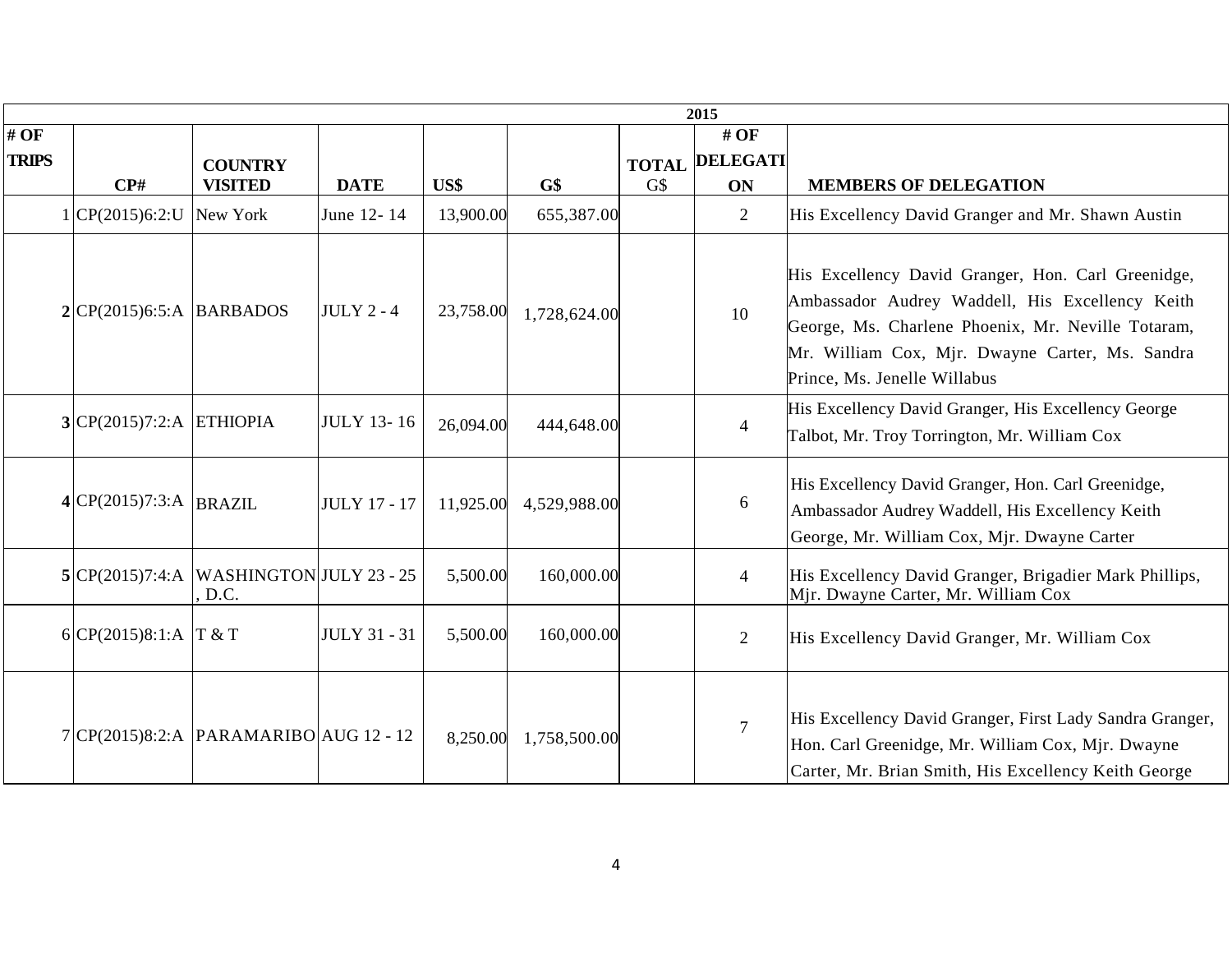|    | 8 CP(2015)8:4:A   T & T   |                  | AUG 23 - 27 | 5,506.00   | 180,030.00    | $\overline{\mathcal{A}}$ | His Excellency David Granger, First Lady Sandra Granger,<br>Mr. John Barker, Mrs. June Ann Liverpool                                                                                                                                            |
|----|---------------------------|------------------|-------------|------------|---------------|--------------------------|-------------------------------------------------------------------------------------------------------------------------------------------------------------------------------------------------------------------------------------------------|
|    | 9 CP(2015)9:3:A CANADA    |                  | SEPT. 11-13 | 7,175.00   | 276,135.00    | 4                        | His Excellency David Granger, First Lady Sandra Granger,<br>Mr. John Barker, Hon. Amna Ally                                                                                                                                                     |
|    | 10 CP(2015)9:4:A NEW YORK |                  | SEPT. 23-30 | 37,940.00  | 2,215,351.00  | 10                       | His Excellency David Granger, First Lady Sandra<br>Granger, Hon. Carl Greenidge, Ambassador Audrey<br>Waddell, His Excellency Keith George, Mr. William Cox,<br>Mjr. Dwayne Carter, Ms. Jenelle Carter, Mr. Neil Marks,<br>Ms. Donnette Streete |
| 11 | CP(2015)11:3:             | <b>MALTA</b>     | NOV. 27-29  | 21,350.00  | 9,375,669.00  | 9                        | His Excellency David Granger, First Lady Sandra<br>Granger, Hon. Carl Greenidge, Ambassador Audrey<br>Waddell, His Excellency Keith George, Mr. William Cox,<br>Mjr. Dwayne Carter, Ms. Donnette Streete, Ms. Lloyda<br>Garrett                 |
|    |                           | <b>SUB-TOTAL</b> |             | 166,898.00 | 21,484,332.00 |                          |                                                                                                                                                                                                                                                 |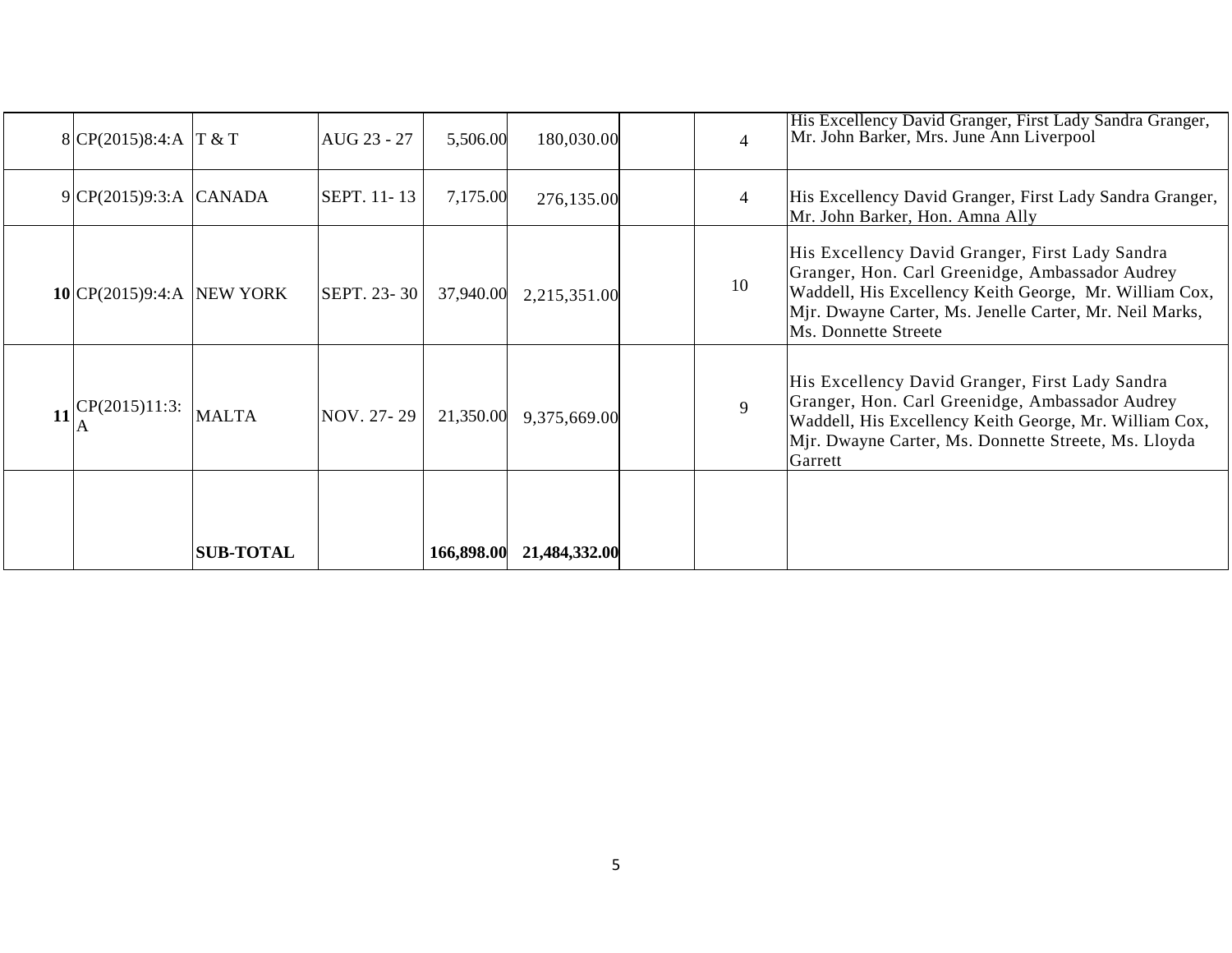| #OF          |                           |                           |                     |           |              |              | # OF           |                                                                                                                                                                                                                                                                                            |
|--------------|---------------------------|---------------------------|---------------------|-----------|--------------|--------------|----------------|--------------------------------------------------------------------------------------------------------------------------------------------------------------------------------------------------------------------------------------------------------------------------------------------|
| <b>TRIPS</b> |                           |                           |                     |           |              |              | <b>DELEG</b>   |                                                                                                                                                                                                                                                                                            |
|              |                           | <b>COUNTRY</b>            |                     |           |              | <b>TOTAL</b> | <b>ATION</b>   |                                                                                                                                                                                                                                                                                            |
|              | $\mathbf{C} \mathbf{P}$ # | <b>VISITED</b>            | <b>DATE</b>         | US\$      | G\$          | G\$          |                | <b>MEMBERS OF DELEGATION</b>                                                                                                                                                                                                                                                               |
|              |                           |                           |                     |           |              | 2016         |                |                                                                                                                                                                                                                                                                                            |
|              |                           |                           |                     |           |              |              |                |                                                                                                                                                                                                                                                                                            |
|              |                           |                           |                     |           |              |              | 8              | His Excellency David Granger, Hon. Carl Greenidge,<br>Ambassador Audrey Waddell, Mr. Neville Totaram, Mr.                                                                                                                                                                                  |
|              |                           |                           |                     |           |              |              |                | William Cox, Mjr. Dwayne Carter, Ms. Charlene Phoenix, Ms.                                                                                                                                                                                                                                 |
|              | $1 CP(2016)2:2:A$ BELIZE  |                           | FEB 16-17           | 12,312.00 | 4,457,992.00 |              |                | <b>Donnette Streete</b>                                                                                                                                                                                                                                                                    |
|              | 2 CP(2016)4:1:T           | <b>TRINIDAD</b>           | APRIL 8 - 8         | 1,375.00  | 163,841.00   |              | 3              | His Excellency David Granger, Mr. William Cox, Mr. Javon                                                                                                                                                                                                                                   |
|              | 3 CP(2016)4:2:G           | <b>NEW YORK</b>           | APR 22 - 22         | 5,900.00  | 861,250.00   |              | 3              | His Excellency David Granger, Mr. William Cox, Mr. Collin                                                                                                                                                                                                                                  |
|              | 4 CP(2016)4:4:C           | <b>WASHINGTON MAY 3-4</b> |                     | 8,595.00  | 1,501,330.00 |              | $\overline{3}$ | His Excellency David Granger, Mr. William Cox, Mr. John Barker                                                                                                                                                                                                                             |
|              |                           |                           |                     |           |              |              | 6              | His Excellency David Granger, Ambassador Audrey<br>Waddell, Mr. William Cox, Ms. Charlene Phoenix, Ms.                                                                                                                                                                                     |
|              | 5 CP(2016)6:1:A CUBA      |                           | <b>JUNE 2-4</b>     | 13,625.00 | 530,540.00   |              |                | Malvie Talbot, Mr. Javon Hamer                                                                                                                                                                                                                                                             |
|              | 6 CP(2016)9:2:A UN. NY    |                           | <b>SEPT 20 - 26</b> | 42,994.00 | 2,338,640.00 |              | 12             | His Excellency David Granger, First Lady Sandra Granger, Sir<br>Shridatt Ramphal, Hon. Carl Greenidge, Ambassador Audrey<br>Waddell, Her Excellency Cheryl Miles, Ms. Donnette Streete,<br>Mr. Jason Fields, Mr. William Cox, Ms. Lloyda Garrett, Mjr.<br>Mark St. Claire, Mr. John Barker |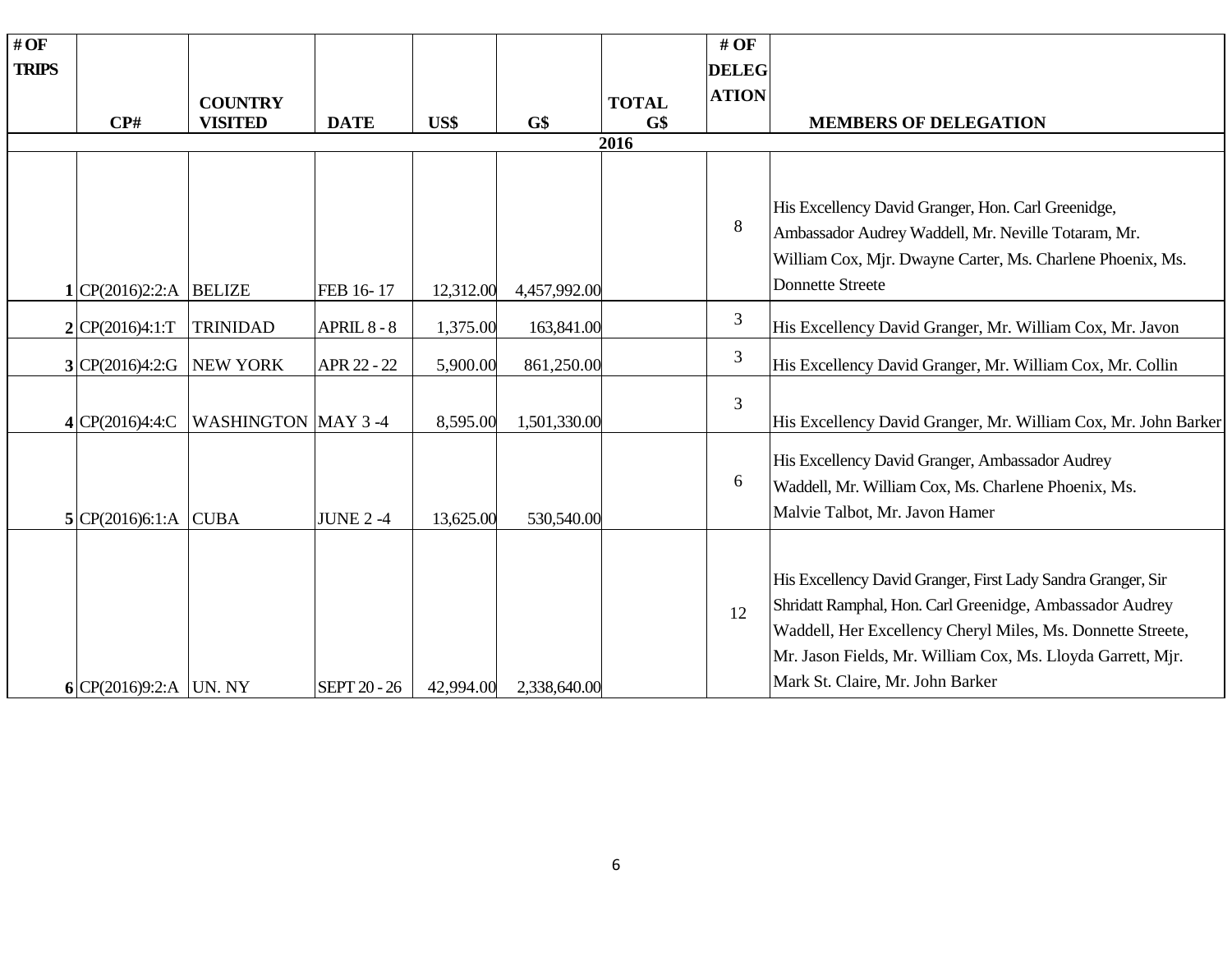| 7 CP(2016)11:2:H MOROCCO  |                  | NOV 7 - 18  | 23,700.00  | 6,379,460.00 |                             | $\overline{4}$ | His Excellency David Granger, Mr. William Cox, Mr. Javon<br>Hamer, Ms. Lloyda Garrett                                                                                                                     |
|---------------------------|------------------|-------------|------------|--------------|-----------------------------|----------------|-----------------------------------------------------------------------------------------------------------------------------------------------------------------------------------------------------------|
| 8 CP(2016)11:7:A BARBADOS |                  | NOV 29 - 30 | 11,735.00  | 2,569,000.00 |                             | 8              | His Excellency David Granger, First Lady Sandra Granger, Mr.<br>Mark Archer, Mr. Charlene Phoenix, Ms. Malvie Talbot, Ms.<br>Lloyda Garrett, Mjr. Mark St. Claire, Mr. John Barker, Mr.<br>Latchman Singh |
|                           | <b>SUB-TOTAL</b> |             | 120,236.00 |              | 18,802,053.00 44,773,029.00 |                |                                                                                                                                                                                                           |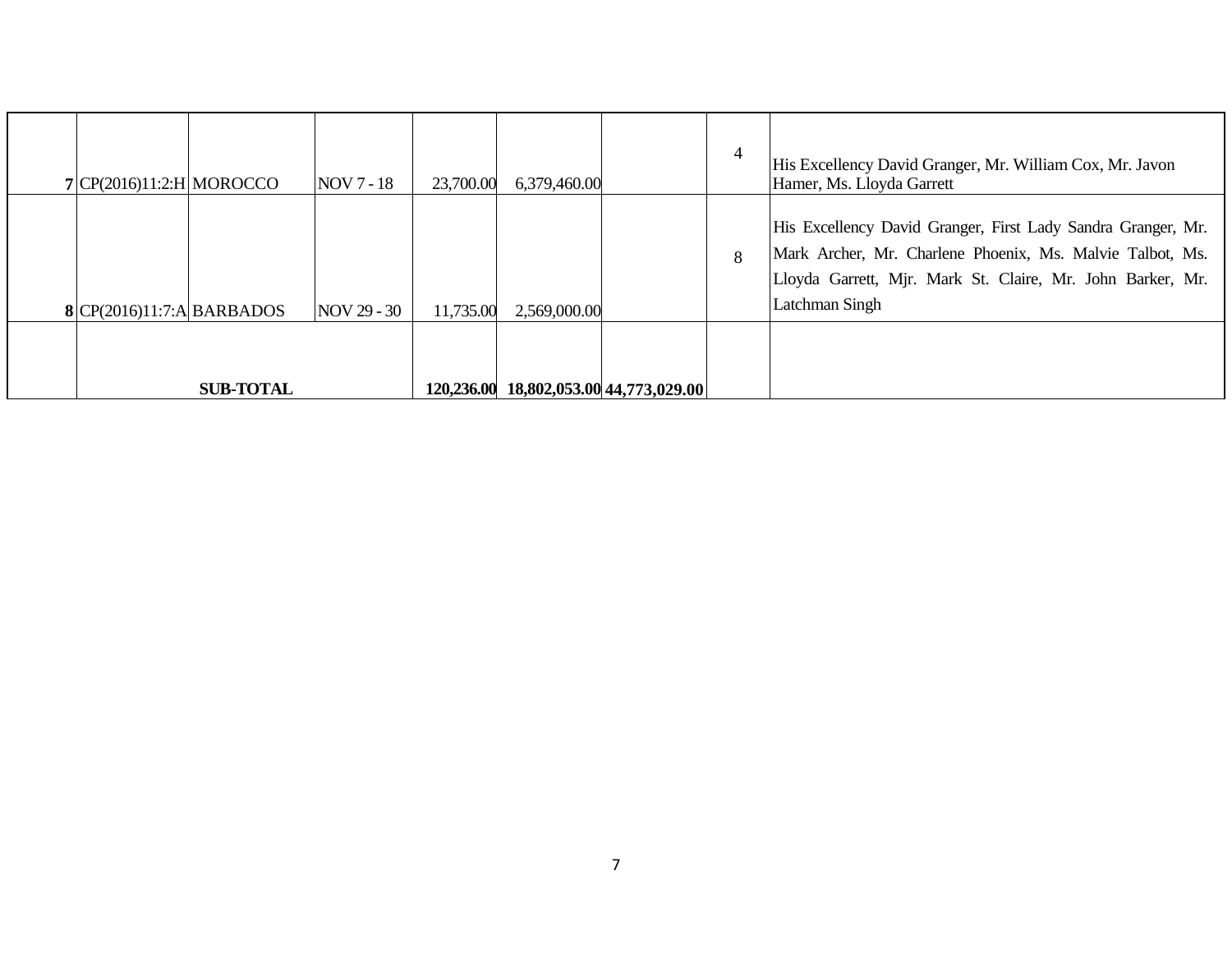| #OF          |                           |                 |                             |           |              |              | $#$ OF         |                                                                                                                                                                                                                                |
|--------------|---------------------------|-----------------|-----------------------------|-----------|--------------|--------------|----------------|--------------------------------------------------------------------------------------------------------------------------------------------------------------------------------------------------------------------------------|
| <b>TRIPS</b> |                           | <b>COUNTRY</b>  |                             |           |              | <b>TOTAL</b> | <b>DELEGA</b>  |                                                                                                                                                                                                                                |
|              | $\mathbf{C} \mathbf{P}$ # | <b>VISITED</b>  | <b>DATE</b>                 | US\$      |              | G\$          | <b>TION</b>    | <b>MEMBERS OF DELEGATION</b>                                                                                                                                                                                                   |
|              |                           |                 |                             |           | 2017         |              |                |                                                                                                                                                                                                                                |
|              | CP(2017)5<br>:5:A         | <b>BELGIUM</b>  | <b>JUNE 7 - 8</b>           | 16,522.00 | 8,264,660.00 |              | $\overline{4}$ | His Excellency David Granger, Hon. Carl Greenidge, Mr.<br>William Cox, Mjr. Mark St. Claire                                                                                                                                    |
|              |                           |                 |                             |           |              |              |                | His Excellency David Granger, Hon. Carl Greenidge,                                                                                                                                                                             |
|              | CP(2017)6<br>2 :4:A       | <b>GRENADA</b>  | $JULY 4 - 6$                | 15,620.00 | 2,277,500.00 |              | 12             | Hon. Dawn Hastings-Williams, Ambassador Audrey<br>Waddell, Ms. Charlene Phoenix, Ms. Choo An Yin, Col.<br>Francis Abraham, Mr. William Cox, Ms. Lloyd Garrett,<br>Mjr. Mark St. Claire, Mr. John Barker, Mr. Latchman<br>Singh |
|              | CP(2017)8<br>:2:A         | T & T           | AUG 13 -<br>15              | 3,675.00  | 360,323.00   |              | 3              | His Excellency David Granger, First Lady Sandra Granger,<br>Mr. John Barker                                                                                                                                                    |
|              | CP(2017)9<br>4:2:A        | <b>NEW YORK</b> | <b>SEPT 18 -</b><br>25      | 51,785.00 | 3,524,323.00 |              | 9              | His Excellency David Granger, First Lady Sandra Granger,<br>Hon. Carl Greenidge, Hon. Dawn Hastings-Williams,<br>Ambassador Audrey Waddell, Mr. Troy Torrington, Mr.<br>William Cox, Ms. Lloyd Garrett, Mjr. Mark St. Claire,  |
|              | CP(2017)1<br>5 0:3:A      | <b>BELIZE</b>   | <b>OCTOBER</b><br>$25 - 25$ | 7,700.00  | 2,386,172.00 |              | $\overline{4}$ | His Excellency David Granger, Hon. Carl Greenidge, Ms.<br>Charlene Phoenix, Mjr. Mark St. Claire                                                                                                                               |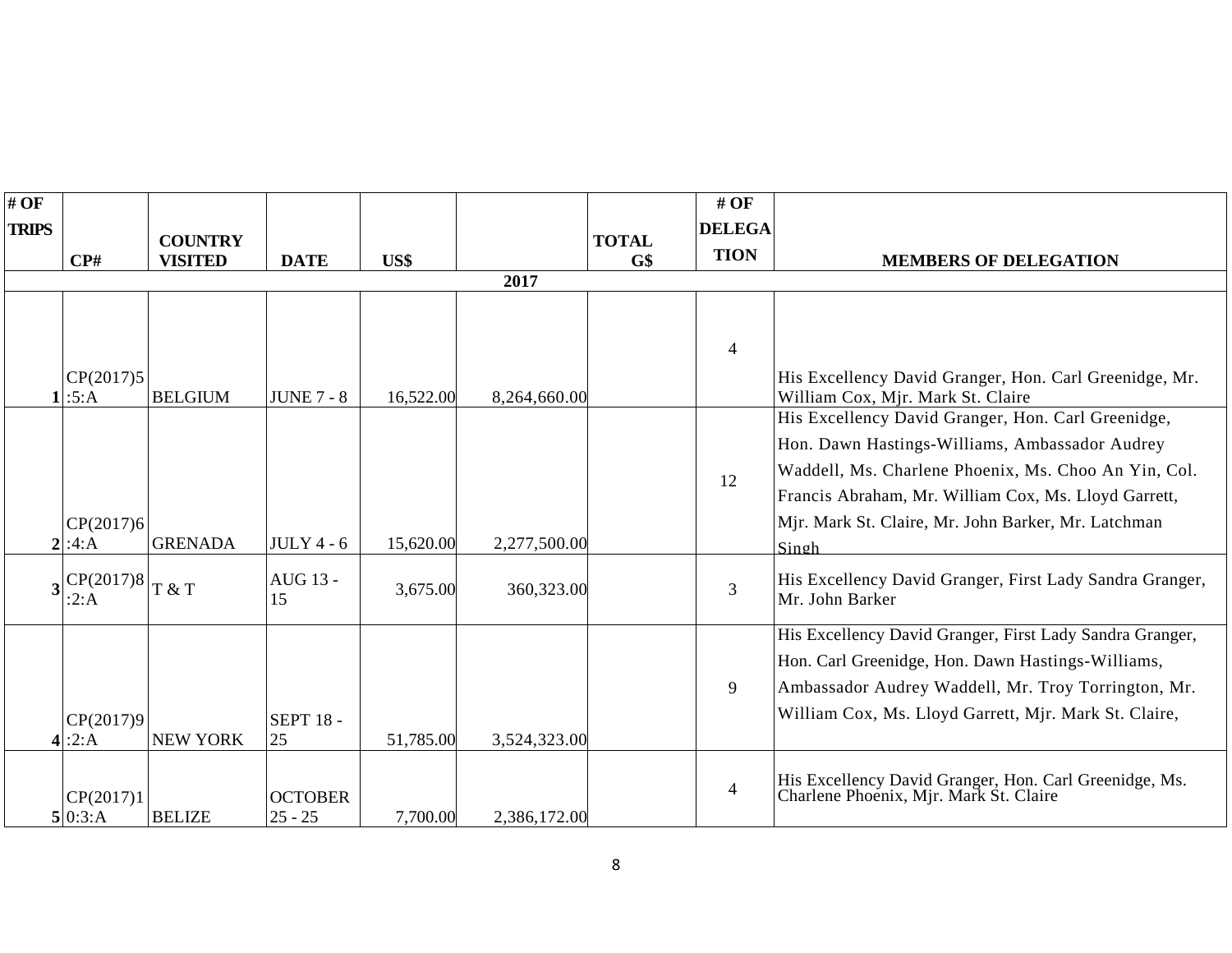| $ CP(2017)1 $ $\sqrt{x}$ T<br>1:1:B |               | <b>NOVEM 8-</b><br>10 | 3,310.00   | 356,312.00    |               | 3 | His Excellency David Granger, First Lady Sandra Granger,<br>Mjr. Mark St. Claire                                                                                                                               |
|-------------------------------------|---------------|-----------------------|------------|---------------|---------------|---|----------------------------------------------------------------------------------------------------------------------------------------------------------------------------------------------------------------|
| $\sqrt{C P(2017)}$<br>1:4:1         | <b>KENYA</b>  | <b>DEC 5-6</b>        | 7,250.00   | 300,000.00    |               | 3 | His Excellency David Granger, Mr. William Cox, Mjr. Mark<br><b>St.</b> Claire                                                                                                                                  |
| CP(2017)1<br>8 2:1:PP               | <b>BRAZIL</b> | DEC. 21 -<br>22       | 9,375.00   | 400,000.00    |               | 9 | His Excellency David Granger, Hon. Carl Greenidge, Hon.<br>Raphael Trotman, Hon. David Patterson, Ambassador<br>Audrey Waddell, Ms. Sondra Cheong, Mr. William Cox,<br>Ms. Lloyd Garrett, Mjr. Mark St. Claire |
| <b>SUB-TOTAL</b>                    |               |                       | 115,237.00 | 17,869,290.00 | 42,760,482.00 |   |                                                                                                                                                                                                                |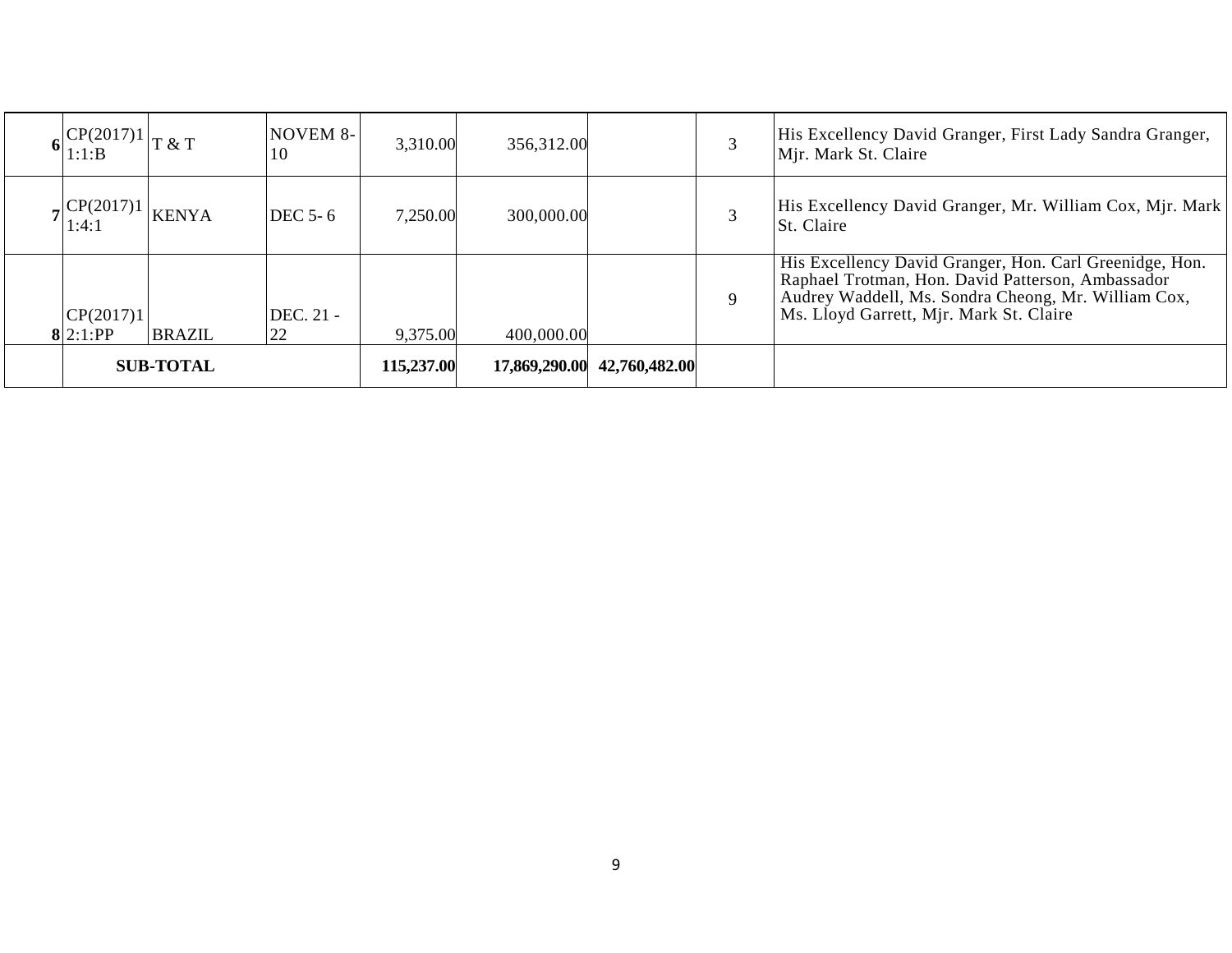| $\overline{\#}$ OF<br><b>TRIPS</b> | $\mathbf{CP}$ #   | <b>COUNTRY</b><br><b>VISITED</b> | <b>DATE</b>          | US\$      | G\$           | <b>TOTAL</b><br>G\$ | $#$ OF<br><b>DELEGA</b><br><b>TION</b> | <b>MEMBERS OF</b><br><b>DELEGATION</b>                                                                                                                                                    |
|------------------------------------|-------------------|----------------------------------|----------------------|-----------|---------------|---------------------|----------------------------------------|-------------------------------------------------------------------------------------------------------------------------------------------------------------------------------------------|
|                                    |                   |                                  |                      |           | 2018          |                     |                                        |                                                                                                                                                                                           |
|                                    | 1 CP(2018)2:3:A   | <b>HAITI</b>                     | FEB 26 - 27          | 10,110 00 | 2,817,395.00  |                     | $\overline{7}$                         | His Excellency David Granger, Hon. Carl Greenidge, Ms.<br>Charlene Phoenix, Ms. Keishanna Sullivan, Mr. William<br>Cox, Ms. Lloyd Garrett, Col. Paul Arthur                               |
|                                    | 2 CP(2018)3:1:A   | <b>INDIA</b>                     | <b>MARCH 10 - 11</b> | 9,875.00  | 7,338,792.00  |                     | 3                                      | His Excellency David Granger, Mr. William Cox, Col. Paul<br>Arthur                                                                                                                        |
|                                    | 3 CP(2018)3:3:A   | <b>BRAZIL</b>                    | <b>MARCH 19 - 19</b> | 10,200.00 | 5,062,175.00  |                     | 8                                      | His Excellency David Granger, Hon. Raphael Trotman, Hon.<br>Ronald Bulkan, Ambassador Audrey Waddell, Ms. Ndibi<br>Ceres-Schwiers Mr. William Cox, Ms. Lloyd Garrett, Col.<br>Paul Arthur |
|                                    | 4 CP(2018)4:2:A   | LONDON,<br><b>UK</b>             | <b>APRIL 16-20</b>   | 26,850.00 | 12,566,944.00 |                     | $\overline{7}$                         | His Excellency David Granger, First Lady Sandra<br>Granger, Hon. Carl Greenidge, Ambassador Audrey<br>Waddell, Mr. Troy Torrington, Mr. William Cox, Mjr.<br>Mark St. Claire              |
|                                    | 5 CP(2018)5:3:A   | T & T                            | MAY 20 - 24          | 5,875.00  | 391,464.00    |                     | $\overline{3}$                         | His Excellency David Granger, First Lady Sandra Granger,<br>Mjr. Mark St. Claire                                                                                                          |
|                                    | $6$ CP(2018)6:4:A | <b>VIETNAM</b>                   | <b>JUNE 25 - 30</b>  | 27,325.00 | 200,000.00    |                     | $\overline{3}$                         | His Excellency David Granger, Mr. William Cox, Mjr. Mark<br>St. Claire                                                                                                                    |
|                                    | 7 CP(2018)7:1:A   | <b>JAMAICA</b>                   | <b>JULY 4-6</b>      | 23,340.00 | 3,326,816.00  |                     | $7\phantom{.0}$                        | His Excellency David Granger, Hon. Carl Greenidge,<br>Ambassador Audrey Waddell, Her Excellency Charlene<br>Phoenix, Ms. Keisha Sullivan, Mr. William Cox, Mjr.<br>Mark St. Claire        |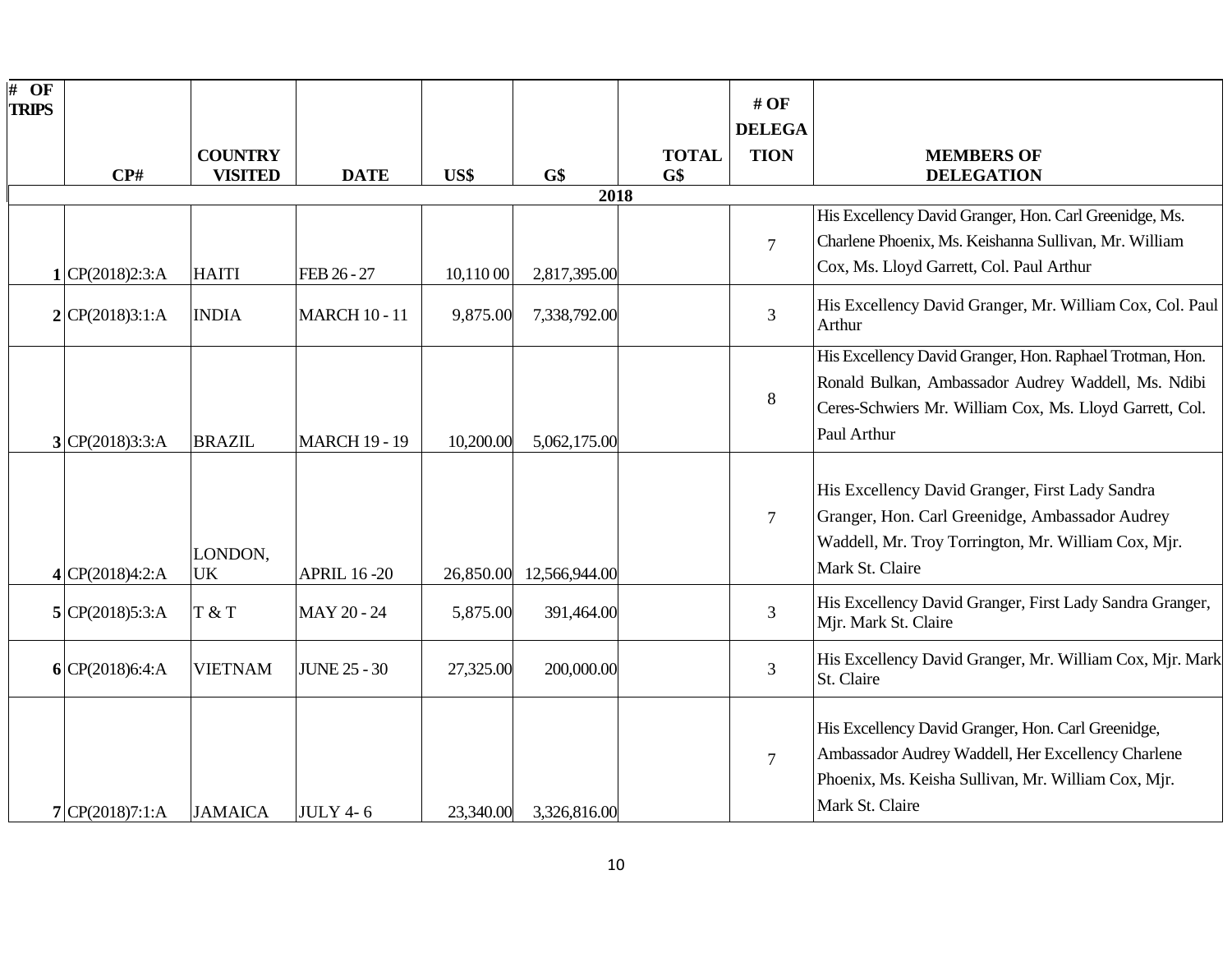|    |                   |                          |                        |           |                          |                                         | 6 | His Excellency David Granger, Hon. Carl Greenidge, Her<br>Excellency Charlene Phoenix, Mr. Sherwin Naughton, Mr.<br>William Cox, Mjr. Mark St. Claire |
|----|-------------------|--------------------------|------------------------|-----------|--------------------------|-----------------------------------------|---|-------------------------------------------------------------------------------------------------------------------------------------------------------|
|    | 8 $CP(2018)9:1:A$ | <b>BARBADOS</b> SEPT 5-5 |                        | 7,488.00  | 770,259.00               |                                         |   |                                                                                                                                                       |
|    | 9 CP(2018)10:4:B  | T & T                    | OCTOBER 21 -<br>23     | 7,007.00  |                          |                                         |   | His Excellency David Granger, First Lady Sandra Granger,<br>Mjr. Mark St. Claire                                                                      |
|    | 10 CP(2018)10:5:A | <b>CUBA</b>              | <b>OCT 30 - NOV 10</b> | 19,881.70 |                          |                                         |   | His Excellency David Granger, First Lady Sandra Granger,<br>Mjr. Mark St. Claire                                                                      |
|    | <b>SUB-TOTAL</b>  |                          |                        |           | 147,951.70 32,473,845.00 | 64,431,412.20                           |   |                                                                                                                                                       |
|    |                   |                          |                        |           |                          |                                         |   |                                                                                                                                                       |
| 37 |                   | <b>GRAND</b>             |                        |           |                          | 550,322.70 90,629,520.00 209,499,223.20 |   |                                                                                                                                                       |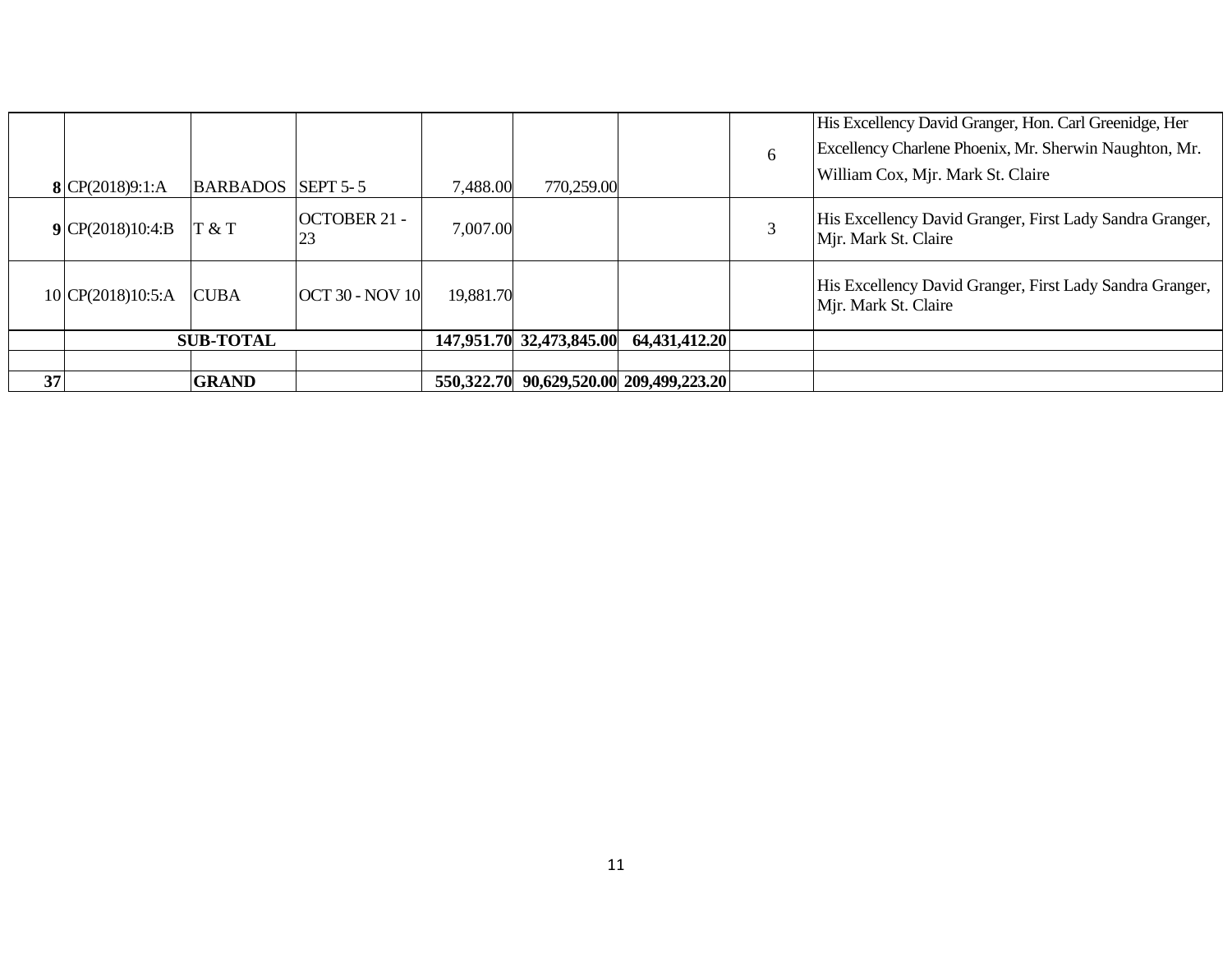(3) Since taking office H.E President David Granger has attended several regional and international conferences as part of the Government overall policy of advancing Guyana's foreign policy objectives in respect of multilateral and specific bilateral issues at the highest level. Among these were the MERCOSUR Summits; the Commonwealth Heads of Governments Meetings; the Conferences of CARICOM Heads of Government; the Meetings of the Heads of State and Government of the Association of Caribbean States; UNASUR Summits; Summits of the Community of Latin American and Caribbean States; United Nations General Assembly Meetings; Meetings of the Members of the International Solar Alliance; among others.

The President also responded positively to the invitations by our close friends and partners to undertake official and state visits.

This has led to increased and heightened collaboration in several areas between Guyana and those countries, and organizations.

(4) The attendance at the international conferences and meetings listed, provided His Excellency and delegations with an opportunity to bring to the attention of the global community, issues of concern to Guyana. Our interests were also taken into account in the outcome documents, especially those relating to the preservation of our sovereignty and territorial integrity, climate change, the 2030 development agenda among others. The President's engagements with the United Nations Secretary General contributed also to the decision to refer the longstanding border controversy with Venezuela to the International Court of Justice for final settlement.

Participation in the high-level encounters provided the President with the opportunity to meet world leaders and to discuss ways to elevate our bilateral cooperation programmes. As a consequence of these engagements Guyana has received additional support for its Green State Development Strategy through funding for renewable energy projects. Several offers were also received in the area of capacity building for Guyana's emerging oil and gas sector from various countries.

In 2018, Guyana became a founding member of the International Solar Alliance (ISA) and will be benefitting from expertise, training and equipment as a result of its membership. This is in keeping with government's focus on developing alternative sources of energy.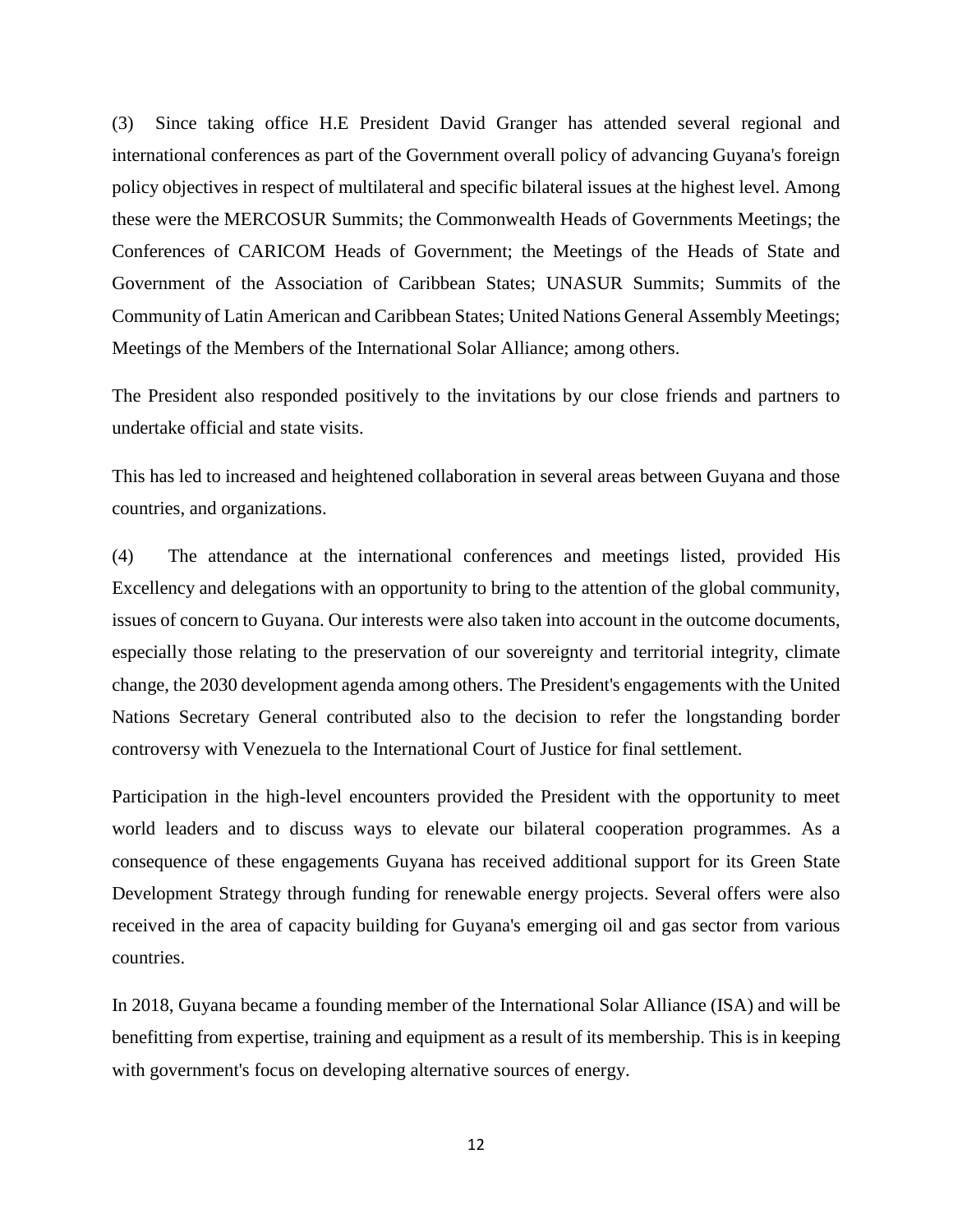Other overseas trips were made to the World Water Forum in Brasilia, as well as the Global Environment Facility Assembly in Vietnam.

Issues pertaining to Guyana as it relates to these two key issues were advanced.

It must be recognized that Guyana, as a small member of the International Community must ensure that it is represented, and its voice heard, if it is to be respected and taken seriously."

# **INTRODUCTION OF BILLS AND FIRST READING**

The following Bills were presented and read for the first time:

# **MOTOR VEHICLES AND ROAD TRAFFIC (AMENDMENT) (NO. 2) BILL 2018 – Bill No. 16/2018**

A BILL intituled:

"AN ACT to amend the Motor Vehicles and Road Traffic Act." *[Minister of Public Security]*

# **PROPERTY TAX (AMENDMENT) BILL 2018 – Bill No. 17/2018**

A BILL intituled:

"AN ACT to amend the Property Tax Act."

# **CAPITAL GAINS TAX (AMENDMENT) BILL 2018 – Bill No. 18/2018**

A BILL intituled:

"AN ACT to amend the Capital Gains Tax Act."

# **TAX (AMENDMENT) (NO. 2) BILL 2018 – Bill No. 19/2018**

A BILL intituled:

"AN ACT to amend the Tax Act."

# **INTOXICATING LIQUOR LICENSING (AMENDMENT) BILL 2018 -Bill No. 20/2018**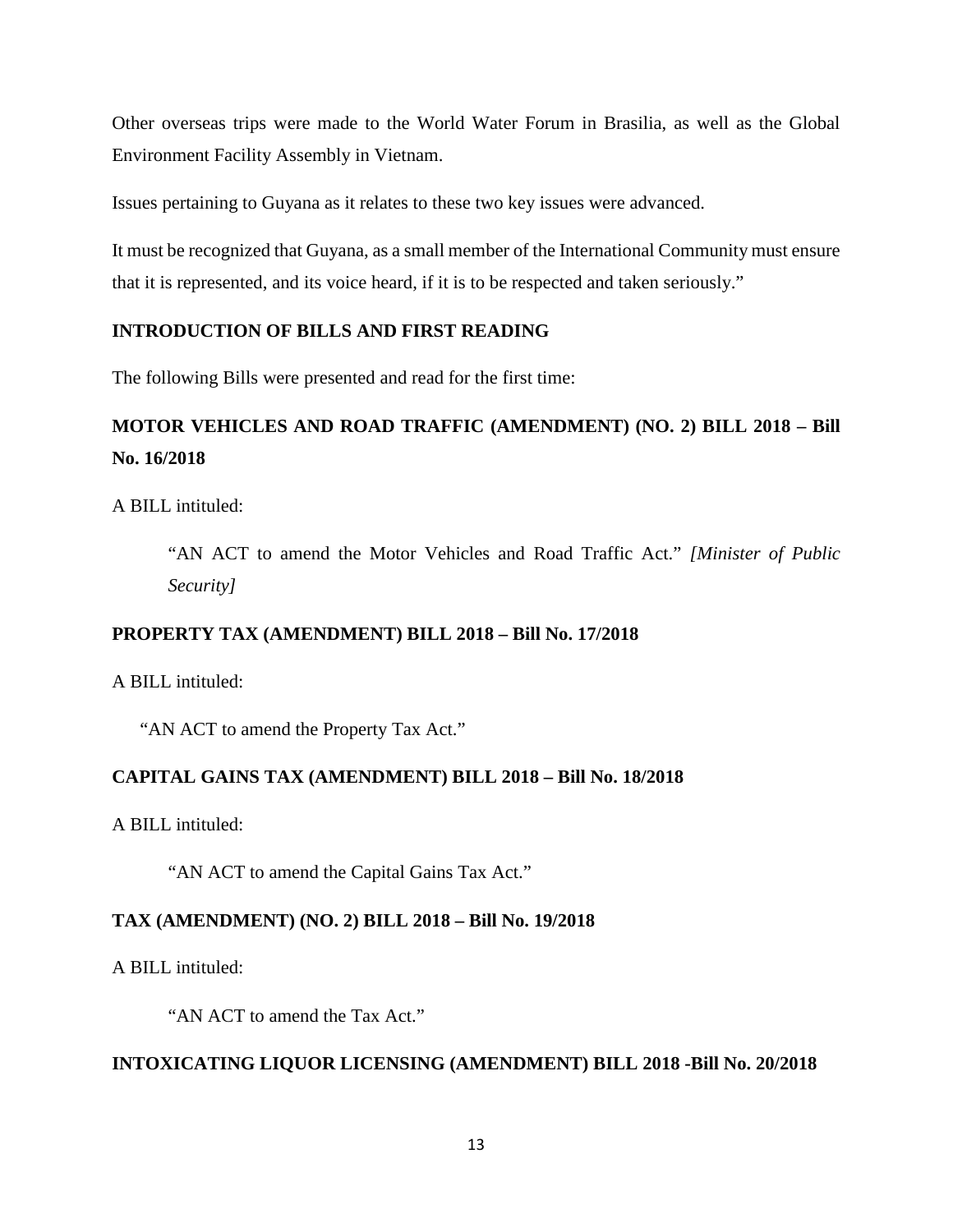#### A BILL intituled:

"AN ACT to amend the Intoxicating Liquor Licensing Act."

#### **THE CUSTOMS (AMENDMENT) BILL 2018 – Bill No. 21/2018**

A BILL intituled:

"AN ACT to amend the Customs Act."

### **VALUE-ADDED TAX (AMENDMENT) (NO. 2) BILL 2018 – Bill No. 22/2018**

A BILL intituled:

"AN ACT to amend the Value-Added Tax Act."

## **INCOME TAX (AMENDMENT) (NO. 2) BILL 2018 – Bill No. 23/2018**

A BILL intituled:

"AN ACT to amend the Income Tax Act."

#### **INCOME TAX (IN AID OF INDUSTRY) (AMENDMENT) BILL 2018 – Bill No. 24/2018**

A BILL intituled:

"AN ACT to amend the Income Tax (In Aid of Industry) Act."

# **CORPORATION TAX (AMENDMENT) BILL 2018 – Bill No. 25/2018**

A BILL intituled:

"AN ACT to amend the Corporation Tax Act."

# *[Minister of Finance]*

**Ms. Teixeira:** We do not have copies of some of these Bills that the Minister is presenting. Can we be promised that we will get them by the end of today?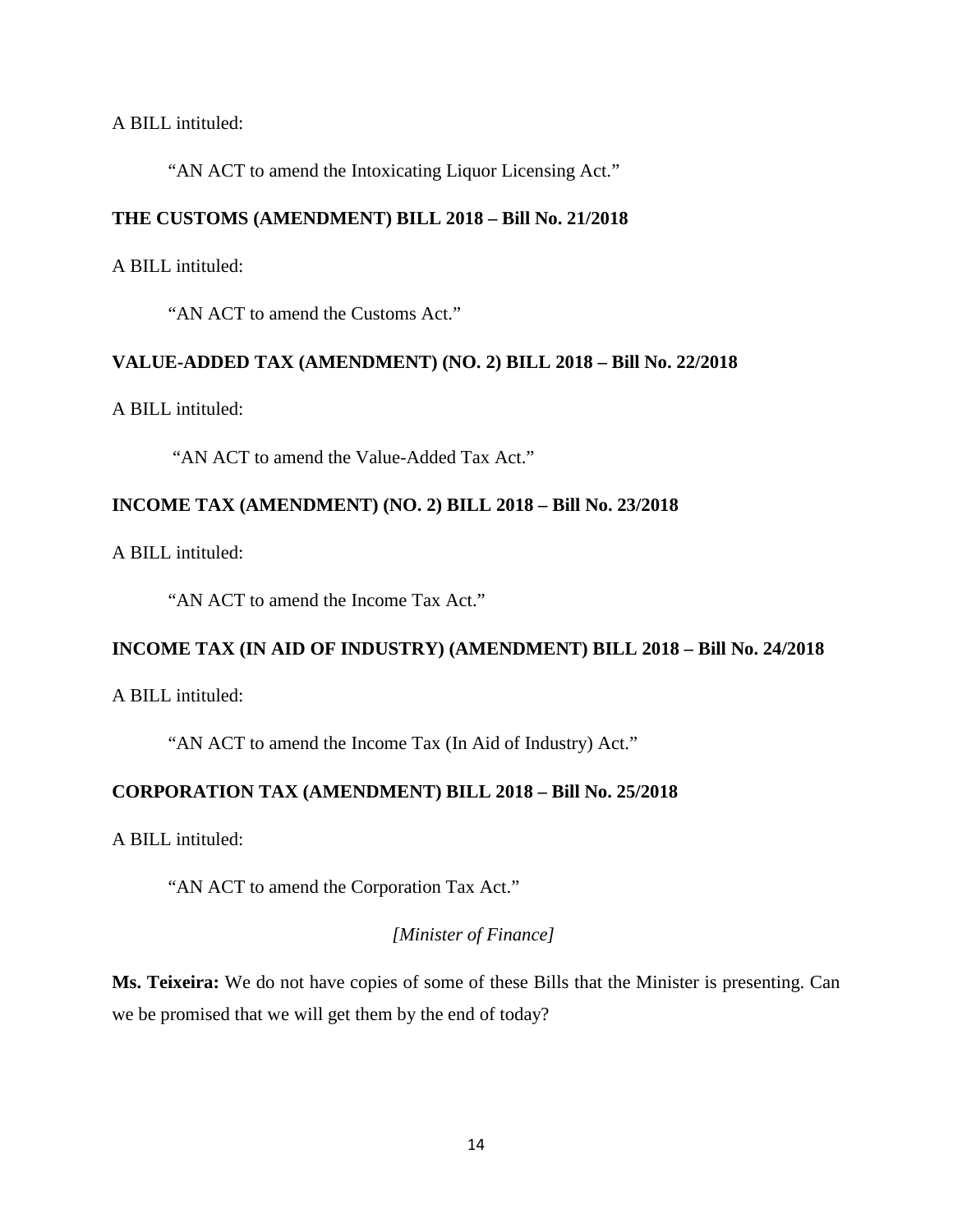**Mr. Speaker:** I apologise to the Assembly, because I should have informed the Assembly that the Bills which are not available, I think two of them have been circulated, will be made available before or during the sitting today. I thank you.

#### **PUBLIC BUSINESS**

#### **GOVERNMENT BUSINESS**

## **MOTION**

# **MOTION TO APPROVE THE ESTIMATES OF EXPENDITURE FOR THE YEAR ENDING 31ST DECEMBER, 2019**

WHEREAS the Constitution of the Cooperative Republic of Guyana requires that Estimates of the Revenue and Expenditure of the Cooperative Republic of Guyana for any financial year should be laid before the National Assembly;

AND WHEREAS the Constitution also provides that when the Estimates of Expenditure have been approved by the Assembly an Appropriation Bill shall be introduced in the Assembly providing for the issue from the Consolidated Fund of the sums necessary to meet that expenditure;

AND WHEREAS the Estimates of Revenue and Expenditure of the Cooperative Republic of Guyana for the financial year 2018 have been prepared and laid before the Assembly on 2018-11- 26.

# NOW, THEREFORE BE IT RESOLVED:

That this National Assembly approves the Estimates of Expenditure for the financial year 2019, of a total sum of two hundred and seventy seven billion, four hundred and thirty one million, nine hundred and sixty eight thousand dollars **(\$277,431,968,000), excluding twenty three billion, two hundred and eighty seven million, and forty three thousand dollars (\$23,287,043,000)**  which is chargeable by law, as detailed therein and summarised in the undermentioned schedule, and agree that it is expedient to amend the law and to make further provision in respect of finance. *[Minister of Finance]*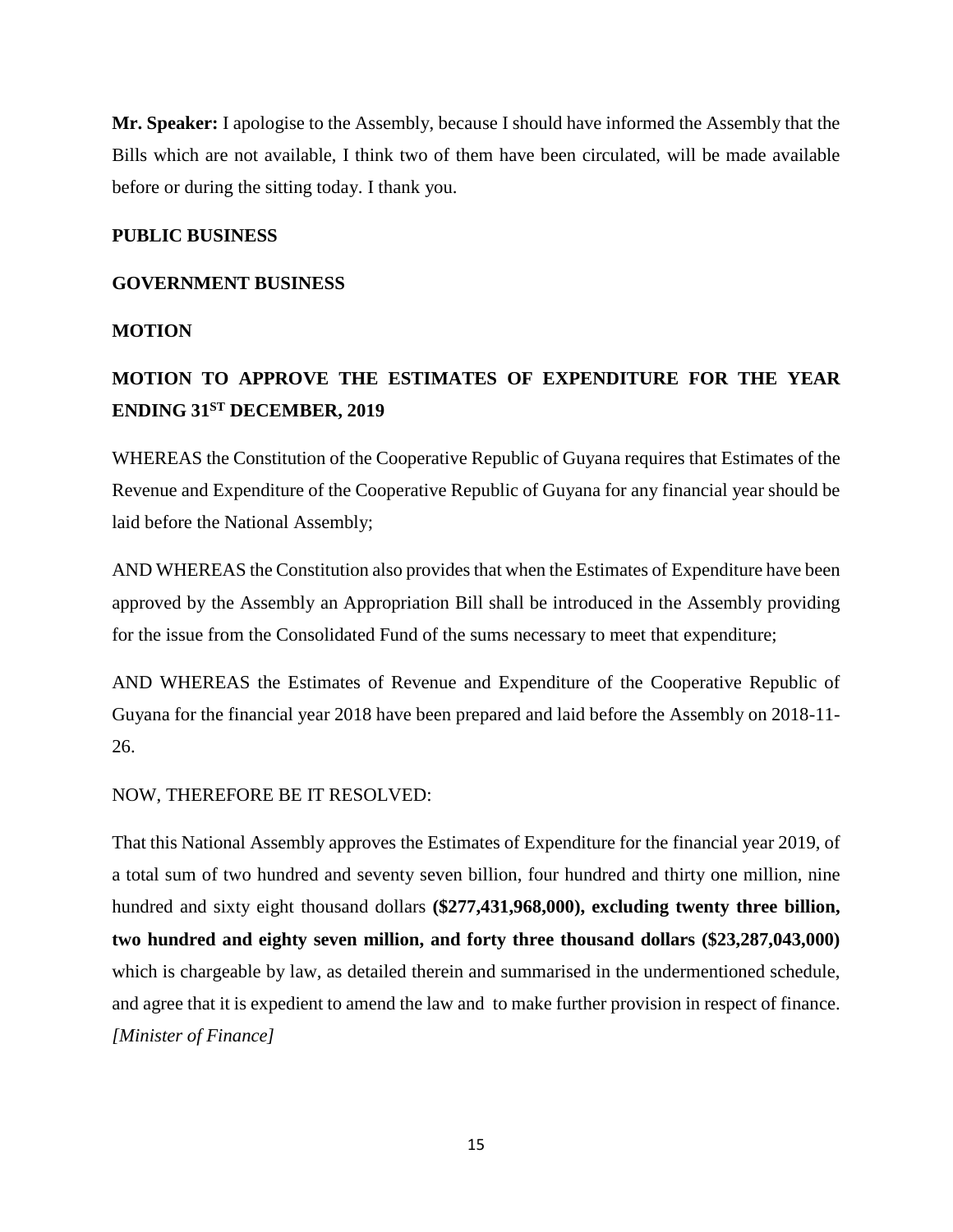**Mr. Speaker:** I think, Hon. Members, before we proceed, you will observe that we are starting much later than the list provided for. It is not a consolation to tell you that the delay was unavoidable, but that was so.

*Assembly resolved itself into Committee of Supply.* 

*In Committee of Supply*

#### **Mr. Chairman**:

We are now in Committee of Supply and we will proceed in accordance with the schedule of the Business Sub-Committee. Members will take Volume 1 of their Estimates and turn to pages 36 and 37. The intention is to deal with current estimates, and after that is put then we will deal with capital estimates with respect to the same agency. When we are through with that then we will move to the second. We hope that this might prove a little more convenient for us, we are not sure, but we will decide and determine, at the end of our consideration of the Estimates, whether this is a better practice than the one we have embraced hitherto.

#### **Agency 05: Ministry of Presidency**

#### **Current Expenditure**

# **Programme: 051 – Policy Development and Administration - \$2,088,288,000**

## *11.05 a.m.*

**Bishop Edghill**: Line item 6116 – Contracted Employees: Could the Hon. Minister tell the House what are the designations and salaries of the four new contracted employees?

**Minister of State [Lt. Col. (Ret'd) Harmon]:** Mr. Chairman, there has been no increase. In fact, there is a variance of minus 14%, because staff were actually moved in the line. There are no new employees here to be dealt with.

**Bishop Edghill:** In 2018, the table regarding staffing details, there were 213 contracted employees, in 2019 there are 217 contracted employees, which shows an increase of four contracted employees. We are asking the Hon. Minister, could he explain to the House what the designations and the salaries of the four new contracted employees are?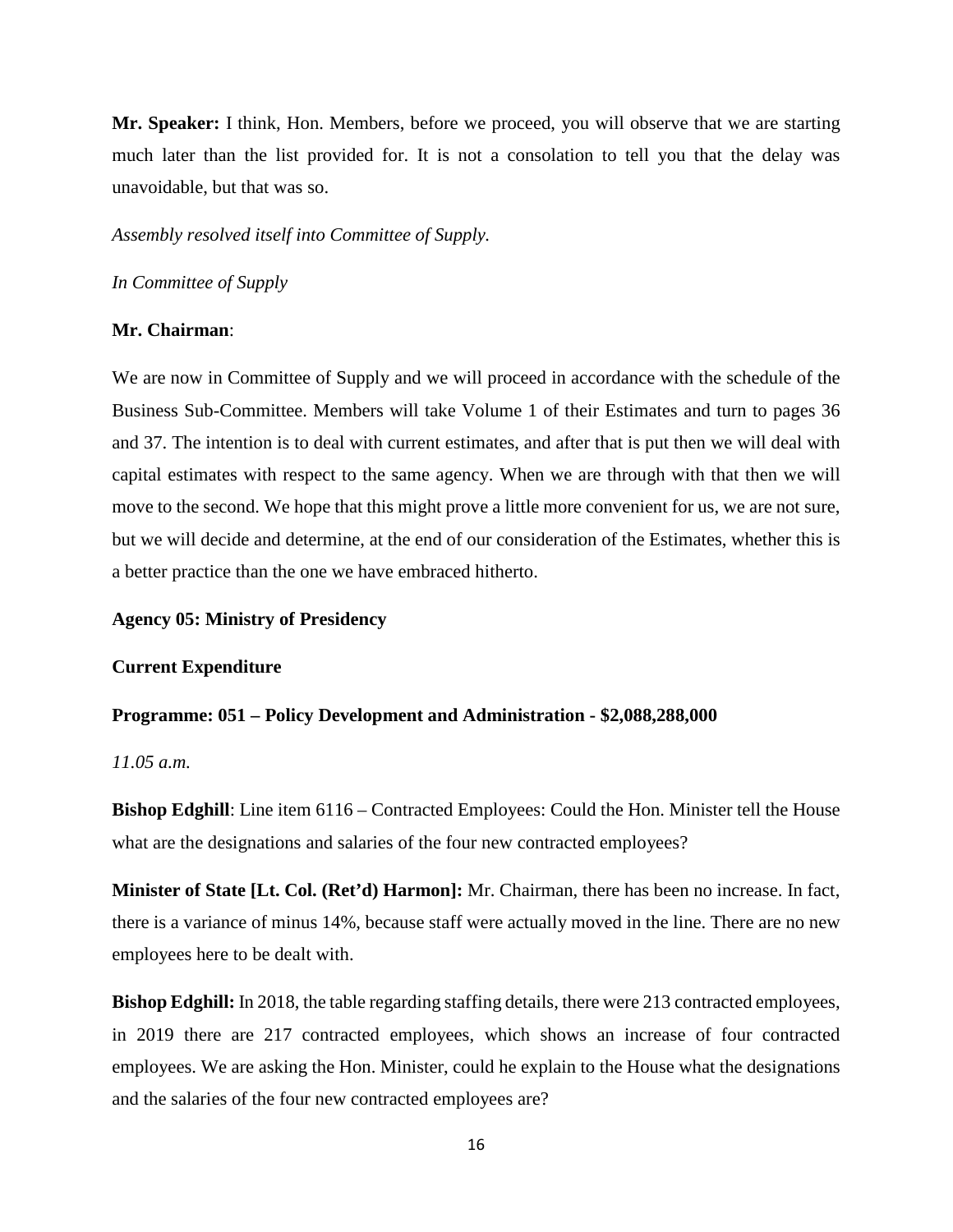**Lt. Col. (Ret'd) Harmon:** There are no new employees here. In fact, the figures would show a reduction. In fact, rather than 217 contracted employees, there are 202 contracted employees, because 15 of these staff actually moved from this Ministry to the Department of the Environment.

**Ms. Teixeira:** I am asking the Hon. Member, that based on his submission just now, whether, the hon. Member is saying that the table that we have in front of us in the document for Programme 051 incorrect, because it states 2014 to 2017?

**Lt. Col. (Ret'd) Harmon:** Yes. In fact, it is a typographical error.

**Ms. Teixeira:** I think it is more than a typographical error.

**Lt. Col. (Ret'd) Harmon:** It is a typographical error.

**Mr. Chairman:** Have you answered the question which was put?

**Lt. Col. (Ret'd) Harmon:** Yes, Mr. Chairman.

**Bishop Edghill:** Could the Hon. Minister tell the House if his Ministry is in compliance with the Public Service Commission Circular No. 1 of 2017, dated  $7<sup>th</sup>$  February, 2017, as it relates to these contracted employees? Could he indicate how many of these contracted employees are over the age of 45?

**Lt. Col. (Ret'd) Harmon:** Mr. Chairman, I can say to you that we are in compliance and the contracted employees there is really no stipulation with respect to age. There are stipulations with persons who are joining the fixed establishment, but the contracted employees are persons who provides a particular skill that we are looking for, therefore that requirement of being under the age of 45 is not necessarily so.

**Bishop Edghill:** Sir, I referred to the Public Service Commission's circular and I am seeking to establish that the Ministry of the Presidency is complying with the policy direction, that no matter what the skill is, once the persons to be employed are in keeping with this policy direction that they are placed on the fixed establishment. At the Ministry of the Presidency there is 200 contracted employees, but the Hon. Minister just indicated two, because there is a mistake in the book and it is not 217 contracted employees that is on the contracted list. Could he say exactly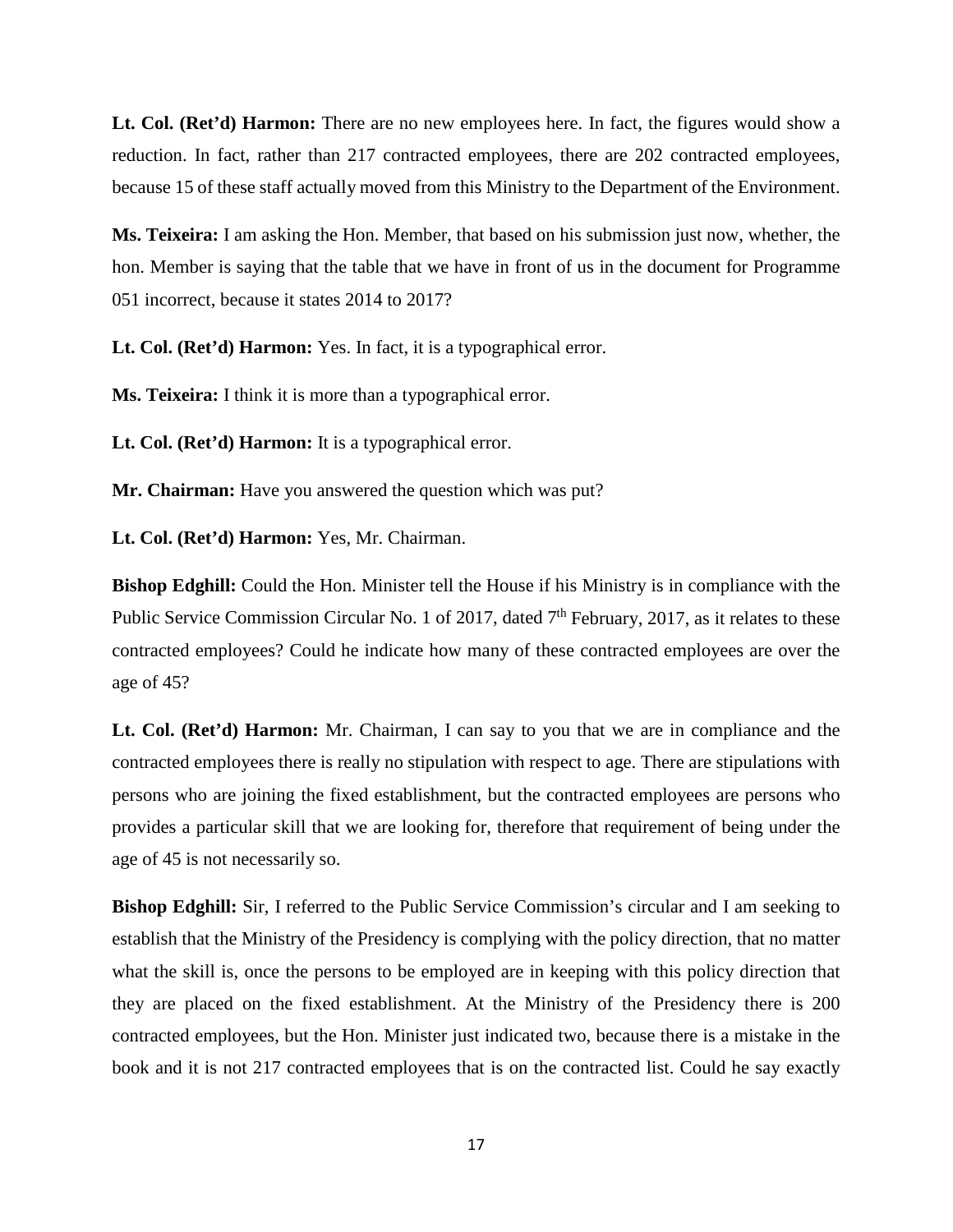why they have not been transferred to the fixed establishment and why they are still contracted employees?

**Lt. Col. (Ret'd) Harmon:** This is an ongoing process and as the works of the Department of the Public Service and the Public Service Commission are trying to get that done. Certainly, as I said, they have a requirement for this service in the state for contracted employees. In fact, the circular did not specifically state that you cannot employ contracted employees and that they must be below the age of 45.

**Ms. Teixeira:** Line item 6116 - Contracted Employees: The revised 2018 is \$795,205,000 and for 2019, it is proposed or projected to be \$686,464,000. Could the Hon. Member advise us when was the cut-off date so that we would be able to know what the revised expenditure was for 2018? It is 10<sup>th</sup> November and not the end of the year. The books are not closed. Could you advise this House how was this figure placed in the book, because obviously it was from sources which had to be from the Government? How are you able to project that the revised budget was \$795,205,000 when the year has not yet ended?

**Lt. Col. (Ret'd) Harmon:** That is a question I believe the Minister of Finance would probably be better equipped to answer, but certainly that is not one which I will be able to answer, Hon. Member.

**Ms. Teixeira:** Earlier an error was pointed out by the Hon. Member. Could the Hon. Member and the Minister of Finance please check, because there seems to be another error in the document that is before us.

In the right column on page 36, the sum for Budget 2019 is \$2,088,288,000. On page 37 on the right-hand column, the same column that states Budget 2019 there is a sum of \$2,112,351,000. It is an error, because when you go to the earlier documents in the summaries that are presented for each year the figure is correct in the original on page 36 and not on page 37.

In other words, the House may be asked, I am not prejudging, to approve a budget which is not what is in the books here. What the House is being asked to approve is \$2,088,288,000 and not \$2,112,351,000. That figure belongs to 2018 according to the figures that are before us.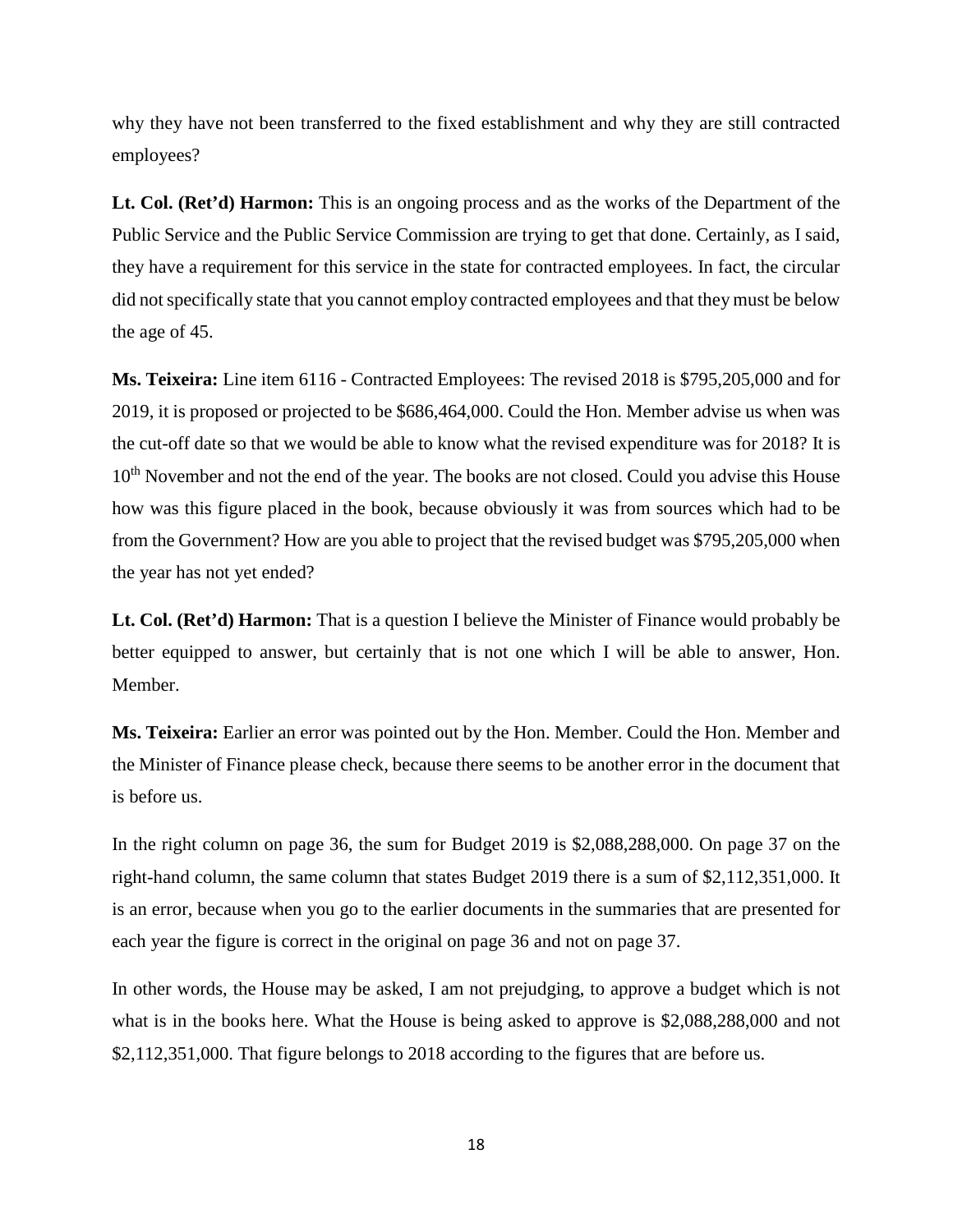**Minister of Finance [Mr. Winston Jordan]:** Mr. Chairman, I cannot follow the Hon. Member. If you look at Budget 2019, the figure of \$2,088,288,000 plus \$24,063,000 gives you the figure on page 37 of \$2,112,35,000 and that column states, "Grand Total (Appropriated Current & Statutory)".

**Mr. Chairman:** Is there more you wish to say, Hon. Member?

**Mr. Jordan:** No, Sir. I would only unless the Hon. Member has another clarification.

**Ms. Teixeira:** Yes, Sir. Then maybe the book is wrong in all the other areas because if you check randomly, any programme detail, the last right-hand column of the budget marked "Budget 2019" under "Total Appropriated Current Expenditure" has a figure. When you turn to the next page of the same programme and "Grand Total (Appropriated Current & Statutory)", you come up to the same figure. Based on what the Minister is saying to us is that the Minister may be obtuse, but I am trying to point out…

#### *[Mr. Chairman hit the gavel]*

…what is an error and I would hope that the Minister would listen carefully. Mr. Chairman, could I start over to be clearer? Could I help the Minister out? Would you mind? He is having difficulty understanding.

**Mr. Chairman:** I thought you were asking questions.

**Ms. Teixeira:** Yes, I am.

**Mr. Chairman:** Well, please go ahead and ask your question.

**Ms. Teixeira:** Hon. Minister, if you go to page 36, the total appropriated…

*[Mr. Chairman hit the gavel]*

**Mr. Chairman:** Hon. Member, we are going to get off course if we do it this way. The Hon. Member, Ms. Teixeira is on the floor and is asking questions.

**Ms. Teixeira:** Thank you.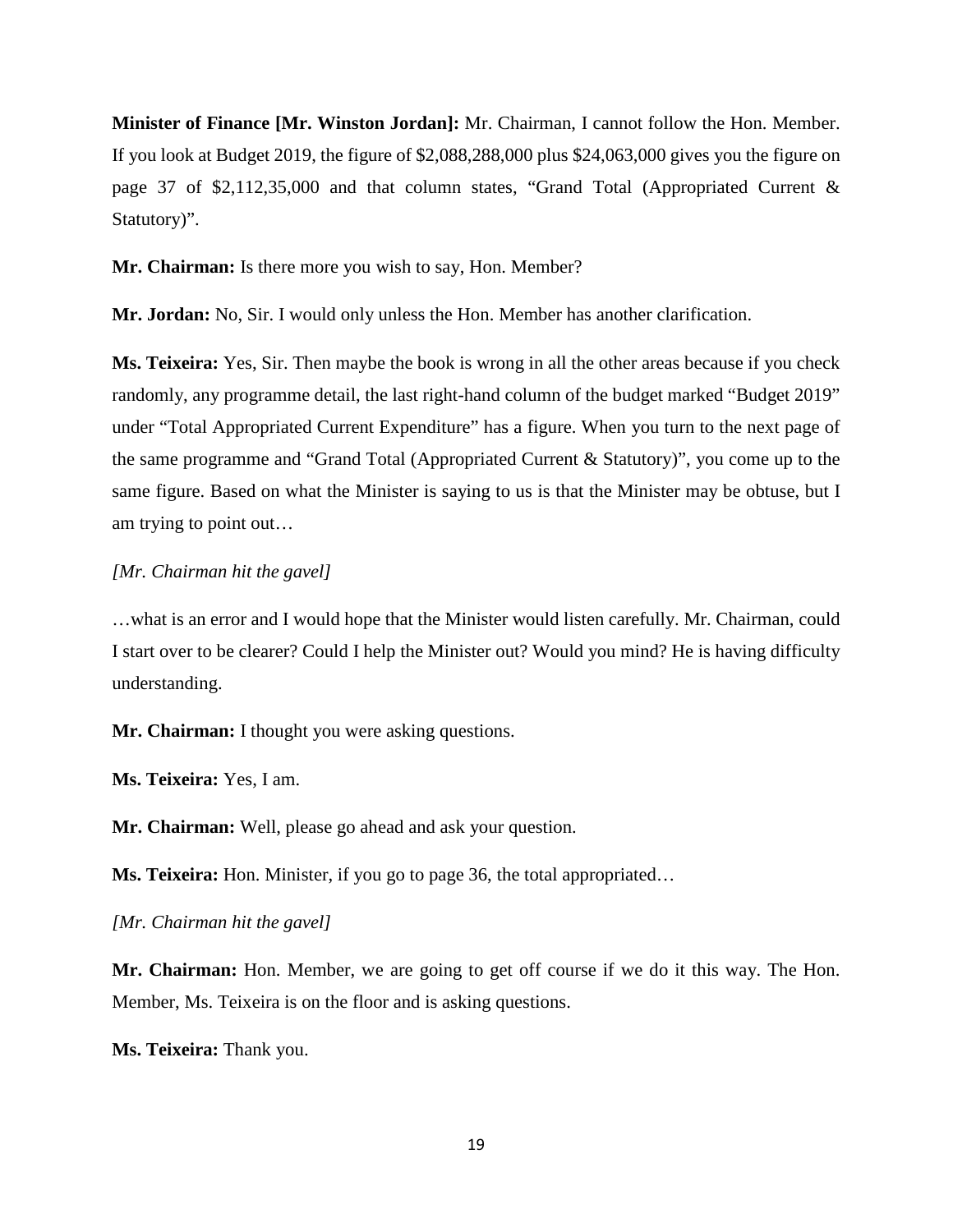**Mr. Chairman:** I believe that any other Member who wishes to ask questions, they can do so at an appropriate time. They can address the question to the Minister of Finance. Hon. Minister of Finance, Ms. Teixeira, is on the floor. Do you wish to add to what she has said?

**Mr. Jordan:** Yes, Sir. Mr. Chairman, if you can follow your book on page 36, there is a column which states "Total Appropriated Current Expenditure". Do you follow? It is in bold print. The first column states, "Actual 2017" and that figure for total appropriated current expenditure is \$2,102,526,000. Just above that, there is a column called "Total Statutory Expenditure".

#### *[Mr. Chairman hit the gavel]*

**Mr. Chairman:** Hon. Members, the Minister of Finance is seeking to answer a question and to offer explanations. Every one of us I hope would have a copy of the Estimates, Volume 1. I have been able to find it on page 36 of my book.

**Mr. Jordan:** Sir, can the individual just shut his mouth.

**Mr. Chairman:** I have been able to find it on page 36. No, Mr. Jordan.

*[Mr. Chairman hit the gavel]*

**Mr. Jordan:** Yes, Sir. If we go just above that figure staying on "Actual 2017" …

**Mr. Chairman:** I will the Hon. Members not to venture beyond the finance. Let us not deal with the English, the descriptive words and uncomplimentary remarks. Let us stay and try to help one another here. Please proceed.

**Mr. Jordan:** If we stay on that column and just above, there is row marked "Total Statutory Expenditure" and the amount there is \$23,650,000. Now, if we add \$23,650,000 to \$2,102,526,000 we come to page 37 where right down to the bottom there is a total marked "Grand Total (Appropriated Current and Statutory)" and if you add those two numbers it will sum \$2,126,176,000. If you do that for every row and every column the numbers will be correct.

*11.20 a.m.*

**Ms. Teixeira:** Could the Minister then clarify that the statutory which brings up the difference, which I was pointing out, relates to the salary of the President?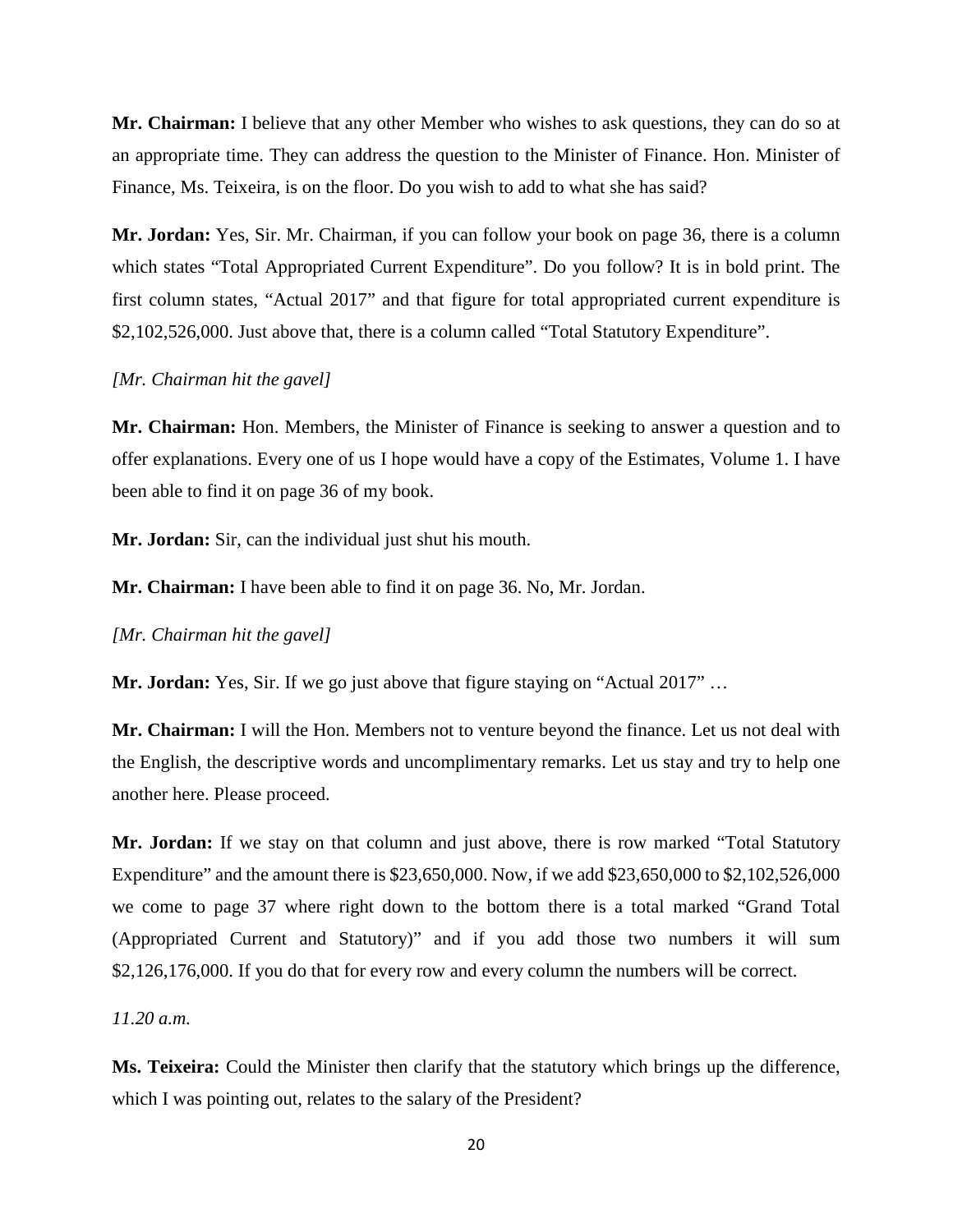**Lt. Col. (Ret'd) Harmon:** Mr. Chairman, yes it does.

**Bishop Edghill:** Line item 6294 - Other: Sir, I would like to point out that in 2018 the actual and the budgeted is exactly the same and the budgeted for 2019 is also exactly the same. Could the Hon. Minister give us the breakdown of the expenditure under this line item as to how we could have arrived at these exact and precise numbers?

**Lt. Col. (Ret'd) Harmon:** Mr. Chairman, the actual sum is the same as in the previous year. This allocation basically remains the same as 2018 and some of the activities on this line are as follows; gifts and awards, receptions hosted in the interest of national development priorities, and any other purchases.

**Bishop Edghill:** Mr. Chairman, I think I asked the Hon. Minister, for the breakdown, because these numbers are precise, budgeted, expended and requested now. We would like to have the breakdown. How would this arrive at the precise number?

**Lt. Col. (Ret'd) Harmon:** Mr. Chairman, if the Hon. Member requires that, I could provide him with that information at a later stage, but certainly not this morning.

**Ms. Teixeira:** Line item 6284 - Other: Again, this problem of revised numbers when the year is not ended. The figure of 2018 Budgeted \$169,364,000 and the revised figures are exactly the same. There has been an increase to \$170 million, a small increase. Could the Minister please advise on what are the details regarding line item 6284 – Other?

**Lt. Col. (Ret'd) Harmon:** Mr. Chairman, this allocation deals with the publishing of the official gazette, payment for advertisements, payment for sumptuary, other services such as the installation of signs and banners, *et cetera.* 

**Mr. Jordan:** Mr. Chairman, I would just like to make a clarification.

**Mr. Chairman:** Yes, Minister. Please proceed.

**Mr. Jordan:** I guess this question, how did we get the 2018 numbers, is going to come up all the time. I just want to clarify it right now. The 2018 numbers are based on the very latest actions plus the projections for December.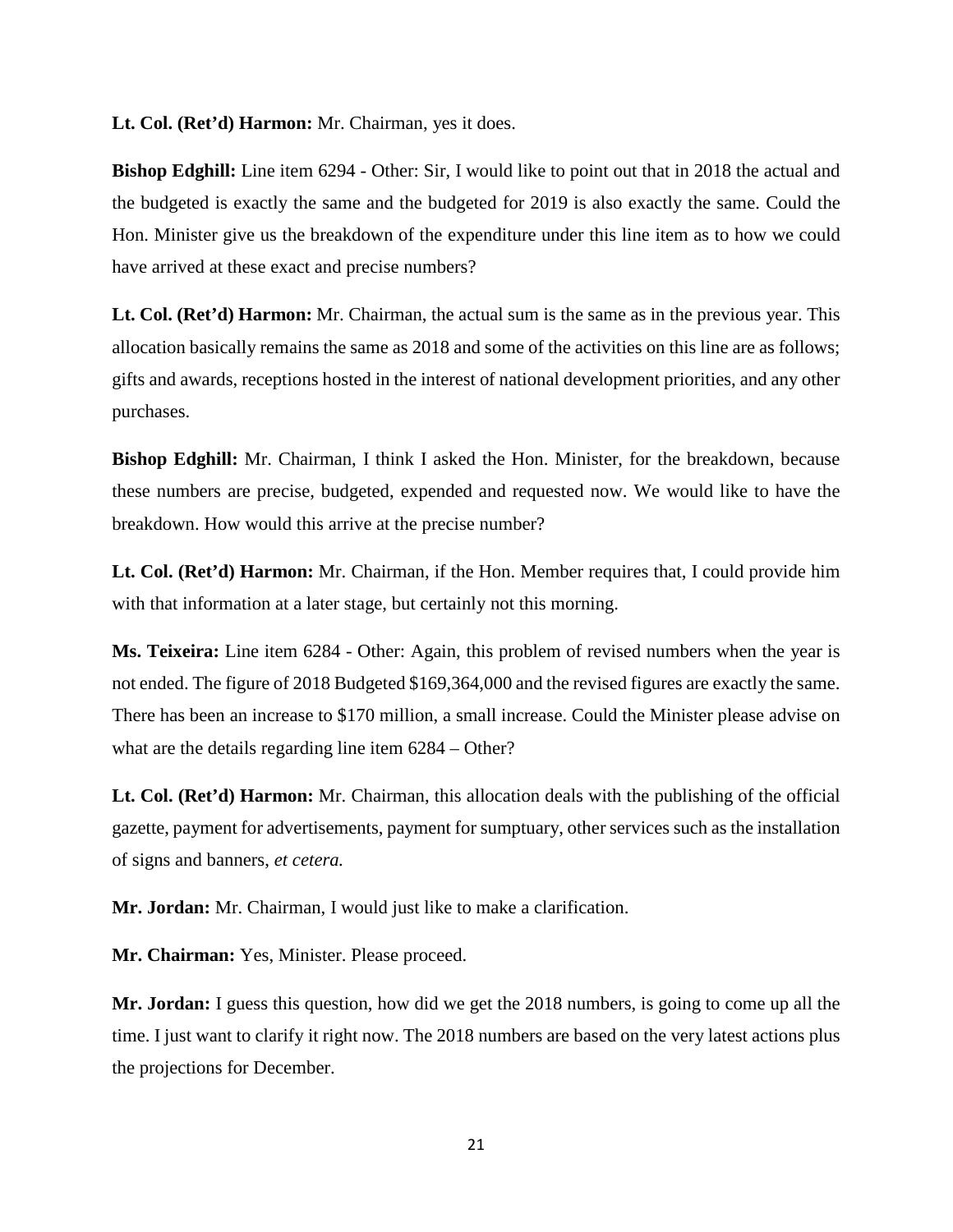If that changes it would be known in the Reconciliation Report that is laid in this House usually by the end of the first quarter. The numbers in employment cost would not include the increases in salaries this year, those would be met from the Ministry of Finance's vote.

However, for 2019 the agencies would have had to budget for the increases that were provided from the Ministry of Finances vote in 2018. They will have to provide for those amounts in 2019. Thank you, Mr. Chairman.

**Ms. Teixeira:** It may be useful for the Hon. Minister to advise, what was the cut-off date, because in order to prepare the books and the Budget one had to have a cut-off date?

**Mr. Jordan:** The cut-off date would most likely have been the end of October using our Ministry of Finance Integrated Financial Management System (IFMAS) computers that we have there. We have the salaries of virtually everybody in the public service that are paid from Ministry of Finance.

**Ms. Teixeira:** When the Minister says around the end of the month, it disturbs me. We are dealing with actual figures. This is not a political debate, it is a financial debate. Therefore, I would have thought the Minister would have said precisely 'x' date.

**Mr. Chairman:** Ms. Teixeira, are you finish?

**Ms. Teixeira:** Could the Minister provide the exact date? Thank you.

**Mr. Jordan:** I am sorry, Mr. Chairman. Actual numbers take place two years after the Auditor General would have audited. These numbers if you look under 2018, the column references revised. The actual numbers are in 2017. That is after the Auditor General would have audited 2017, the number would appear here. The year 2018 which is the year that we are in now, these are revised. This is our best estimate based on October 2018 of what the picture would be at the end of 2018.

If 10 months of the year is not sufficient to make a forecast of what the picture would be at the end of the year, I am not sure… short of waiting 31st December and even then, you do not even get an actual figure, because you still have shifting and movements and somebody might have resigned and so on.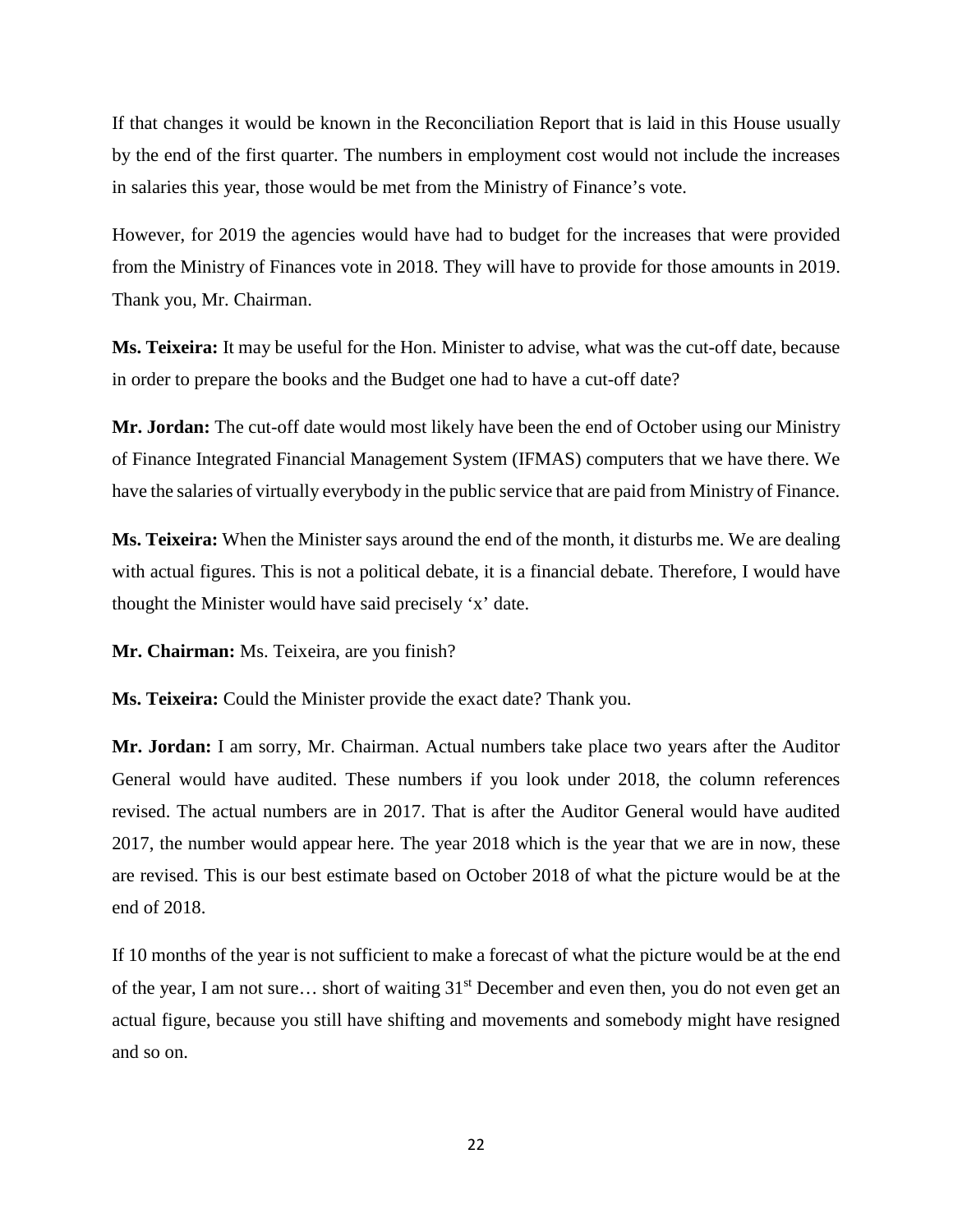This is the best estimate of the position of employment cost of what the position will be at the end of 2018. The Reconciliation Report that is presented to this House in 2019 will show what were the true figures at the end of 2018. Thank you, Sir.

**Ms. Teixeira:** The Hon. Minister has talked about reasonable estimate. Does that mean, Sir, that when you have columns such as, let me give an example, the one I just did at line item 6284 – Other: The revised figure and the budgeted figure for 2018 are the same. If you have a cut-off date sometime in October and the figure is the same as what you projected, does that mean that the subhead has been exhausted and therefore maybe a supplementary or may have been a need for a supplementary, or it would be virement from other heads? We are having difficulties with the figures based on this. I could accept your view that you estimated, and you projected, but the problem is when the figures are exactly the same and the year has not been finished. That poses new problems and questions. Could you enlighten us on this?

**Lt. Col. (Ret'd) Harmon:** Mr. Chairman, I think these initial exchanges basically set the tone for the remainder of the consideration of these estimates, because they are dealing with some issues that general in nature. The question that the Hon. Member asked, I could only say that the actual sums, the convergence of what is actual and what is projected is that this is our best estimate at this point in time.

**Ms. Teixeira:** Line item 6321- Subsidies and Contributions to Local Organisations: the figure has increased by over \$100 million and when we turn to page 430, we noticed that although the figure has increase, three entities have either been removed and two received nothing. We have noted the Integrity Commission has been moved to another place. However, the Office of the Commission of Information is provided with \$0.00. Does that mean that the post has been abolished? Is it the case that we will no longer have an Office of the Commission of Information?

Secondly, we noticed the absence of the Civil Defence Commission (CDC). The Civil Defence Commission has been removed from this subhead. Could the Minister clarify?

**Lt. Col. (Ret'd) Harmon:** The Civil Defence Commission has been moved to the Guyana Defence Force (GDF) and it is being catered for under the Guyana Defence Force allocations. The Commissioner of Information, I think the Prime Minister, when he comes about to answer will deal with the Commissioner of Information. We have made no allocation for that.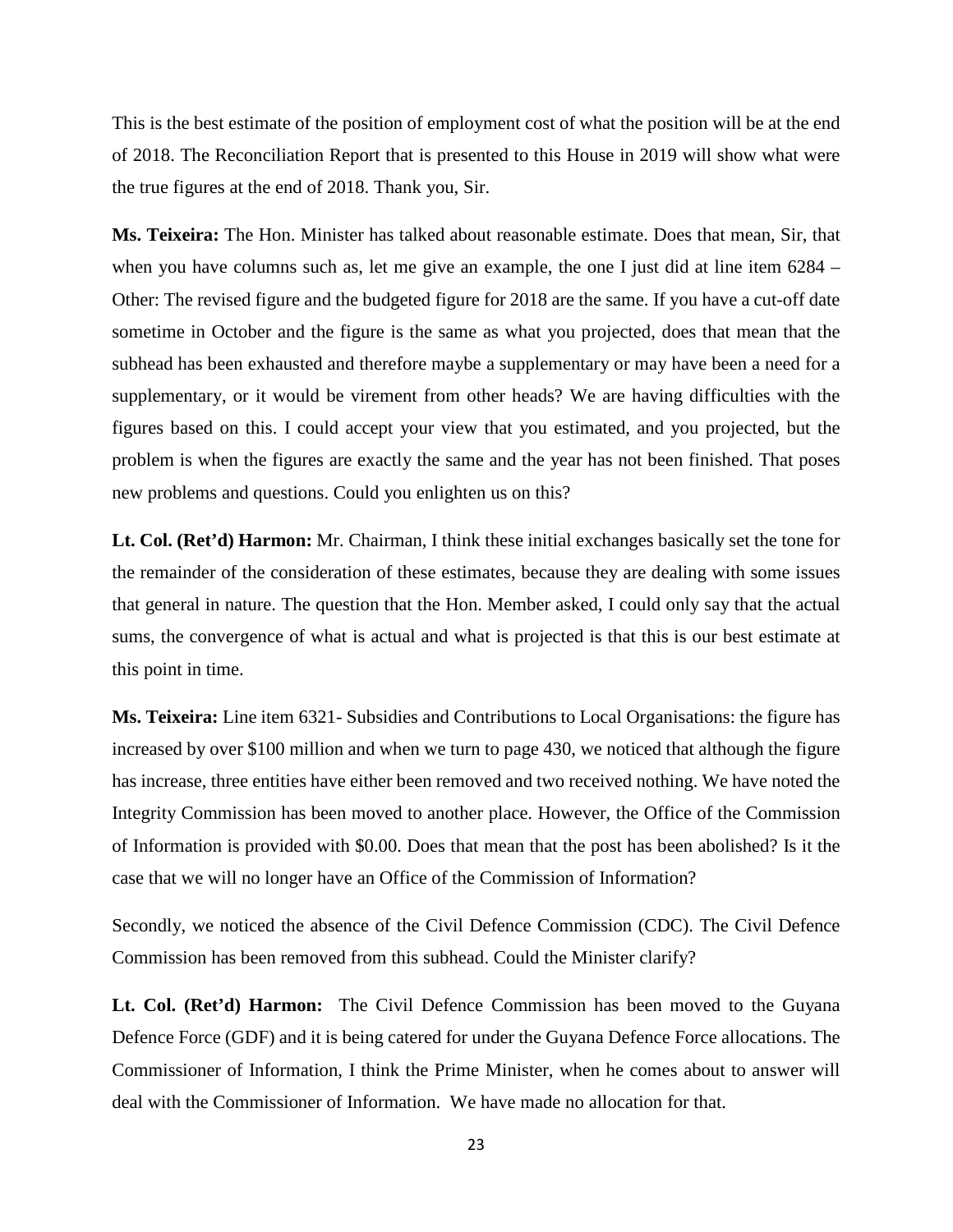The Integrity Commission, the Prime Minister will deal with that as well. It is allocation made under his agency for that. The increases amount to about 36% of what was budgeted for in 2018. We are catering here for an increase as a result of the higher operational cost for the Gaming Authority for the Guyana Lands and Surveys Commission, in particular, and the Institute of Applied Science and Technology.

**Bishop Edghill:** Under the same line item  $6321$  – Subsidies and Contributions to Local Organisations: The Gaming Authority has had an allocation of an increase of \$19 million. Could the Hon. Minister indicate what are the activates the Gaming Authority would undertake in 2019 that would be different to 2018? Does the Gaming Authority have an increase of staff? If there is an increase of staff, what are the designations and the salaries of those persons who have been employed?

**Lt. Col. (Ret'd) Harmon:** There are some very good questions by the Hon. Member. I wish to state that the Gaming Authority is now better equip. It is basically equipping it better to deal with compliance in this sector of gaming. This is a very wide sector. In fact, there is still quite a lot of looseness in the sector such as people who try to operate without licences. The intention, really, is to ensure that the compliance with the law is enforced.

In fact, there is going to be some new legislation which is now receiving the attention of the Attorney General which will regulate that sector in a better way. This is also intended to bring additional staff at the authority.

In fact, right now we have a very small staff and they are multitasking by doing two and three tasks. We believe that in a modern authority, state, sector, the tasks need to be separated which they are to perform. This is really why we see this increase. If the Hon. Member request, I could actually provide him with the information with respect to what we are going to pay them and their designations. I could give you that in writing today.

**Bishop Edghill:** I thank the Hon. Member for providing information, Mr. Chairman. I observed that he indicated that they will be hiring. Could the Minister indicate if the policy of budgeting for only what is in place has changed and are we now budgeting for prospective hiring?

*11.35 a.m.*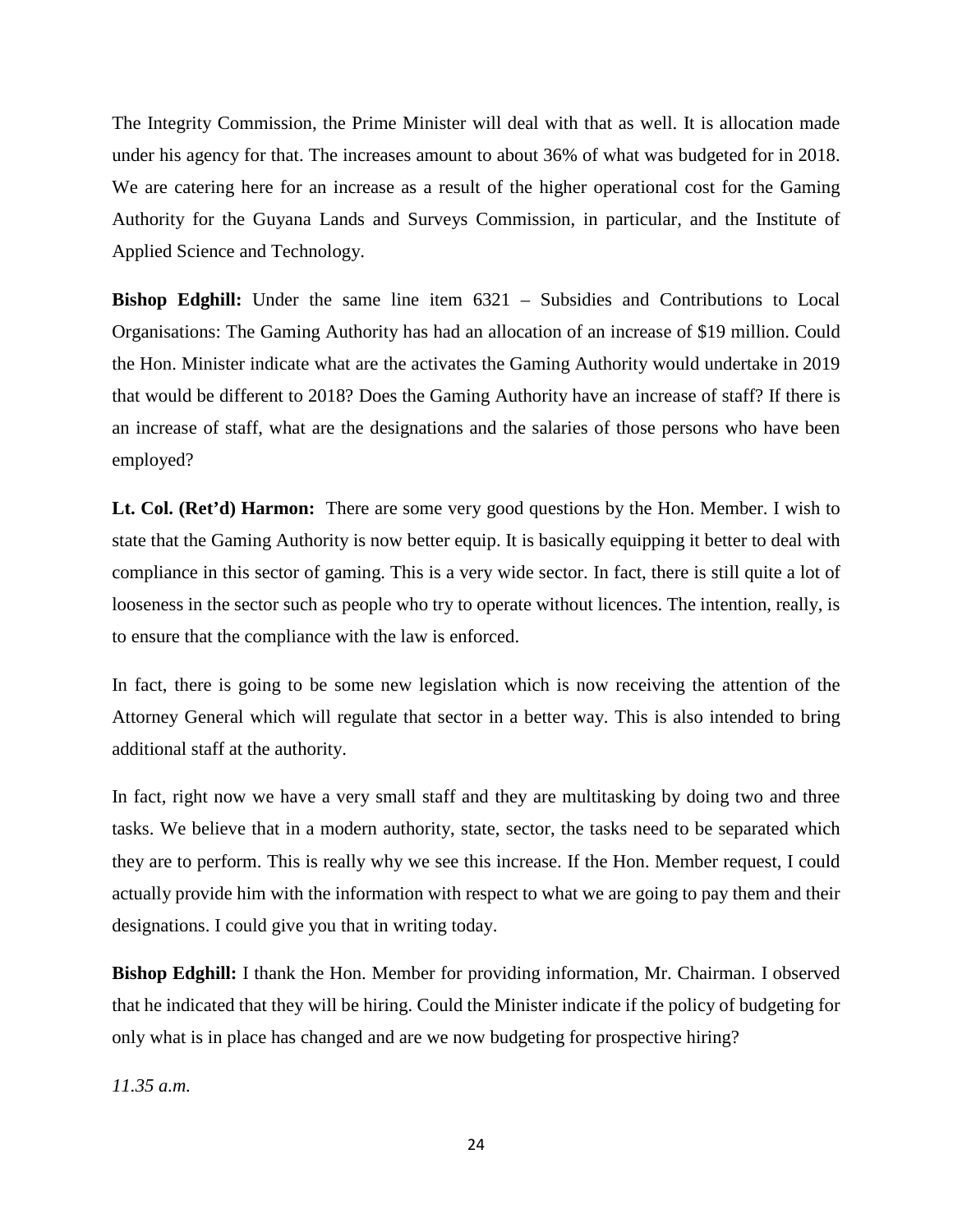**Lt. Col. (Ret'd) Harmon:** Mr. Chairman, the allocation caters for current staff. In fact, there had to be a revision in the amount that was required. That will deal with the revision in the amount. As I said, I am prepared to provide all of the details on every item and every line to the Hon. Member, because we believe that it is important all understand what it is that we are doing and that there is nothing for us to hide. I am going to provide all of that information today.

**Mr. Nandlall:** Line item 6255- Maintenance of Other Infrastructure: The revised figures of 2018 is \$100,957,000, then we are budgeting a further \$29,300,000. Might I ask the Hon. Minister which project are these moneys being allocated to? Is it one project or several projects and the names of those projects? Why is there a huge margin from \$30 million the previous year, then to \$100 million in the next year, and apparently, it is still not completed. Then, \$30 million was budgeted where\$100 million spent and we are still spending another \$30 million. The project seems to be ongoing.

**Lt. Col. (Ret'd) Harmon:** This is not a new project. This is the work that will make the presidential complex better secured. It is work that will prevent the effects of flooding. In fact, when we came into Office in 2015, our first experience was flooding and a number of documents and so forth were lost on the bottom floor of these offices. This was because the revetment was poor, and the drainage system was poor. What we are doing here is on an incremental basis dealing with revetment. So that around the presidential complex, the revetment has taken place because of the flooding and so forth. The pavements were very uneven, and we are fixing all of that. We are trying to make the presidential complex look presidential.

Additionally, this project also covers Castellani House and Bidford House which is now Stephen Campbell House which houses the Department of Citizenship of the Ministry of the Presidency.

This particular exercise, because it is an outgoing exercise and because of the actual numbers of persons which you have to deal with on a daily basis in that facility requires us to review what we have done in the first place and to cater for the expansion.

In particular, there are some things which you do not cater for, initially. The situation with Venezuela, many persons actually came into that department looking for assistance in citizenship matters. The Stephen Campbell House, the Presidential Complex, and Castellani House are the projects that we are dealing with here.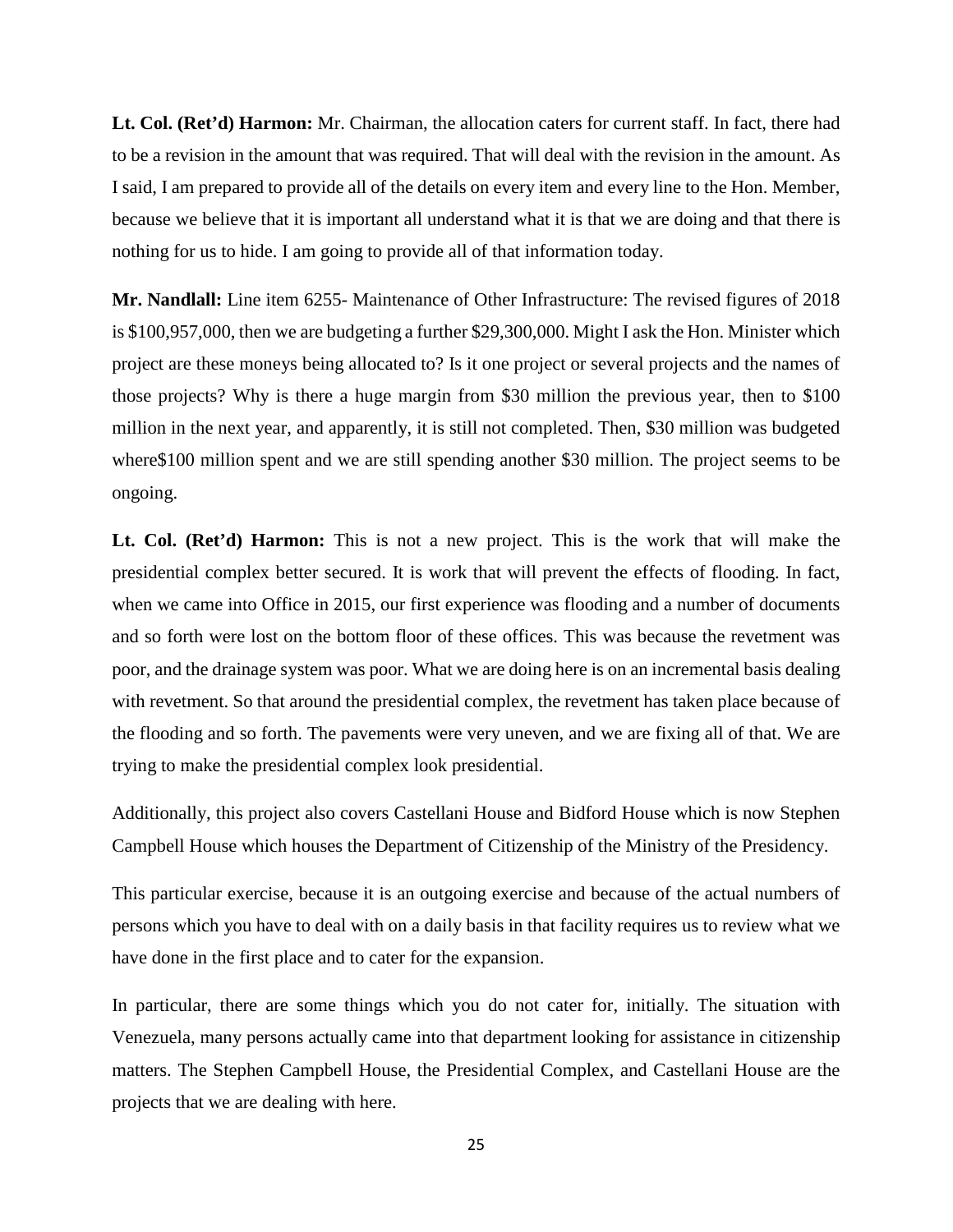**Ms. Teixeira:** Mr. Chairman, I am a bit confused. The Castellani House is catered for under the Ministry of Social Cohesion, both current and capital expenditure. In fact, line item 6255- Maintenance of Other Infrastructure is a capital project appearing under current. That is one problem. Why are there capital projects totalling \$100 million under current expenditure, which as far as I know is not allowed?

The second issue is, the budgeted amount for 2018 is \$30,100,000, there was no supplementary financial paper brought in 2018, thus far, covering the increasing of \$70 million for anything regarding any of these issues that you have reported to the House this morning, Sir. Yes, there was a supplementary, but not for the issues that you are now detailing before the House. How was the money increased, by what means that you went \$70 million more than what was allocated in the 2018 budget? According to this it has been spent already.

**Lt. Col. (Ret'd) Harmon:** This is 'Maintenance of Other Infrastructure', and it deals primarily with the swimming pool at the Castellani House and the facilities around that. The separate sums there came out as a result of virement which took place. There are some matters which we are going to proceed with which was done so that allows for virement to take place in the lines itself.

**Ms. Teixeira:** Line item 6255- Maintenance of Other Infrastructure: Which is what I have been speaking about and raising issues on. I think that all of us in this room heard you say that this was to deal with securing the Ministry of the Presidency, dealing with the drainage problem which you referred to the flooding, your first experience and the revetment. It is from then I questioned. You are now saying that this is to do with maintenance work at Castellani House. Sir, the issue is that \$70 million above what was appropriated under this head or under this programme was expended on capital projects. Could you please explain to this House why and how this happened? Where did the money come from?

**Lt. Col. (Ret'd) Harmon:** As I said, these are maintenance projects and the moneys came from other lines within the Ministry. There were virements that took place from other line items within the Ministry to deal with those matters.

**Mr. Nandlall:** Mr. Minister, you mentioned the maintenance of buildings, we know what is going on there because we pass there every day. I noticed that you omitted to speak of the fence, but I presume that the fence is covered under this expenditure. What I want to ask and what I would like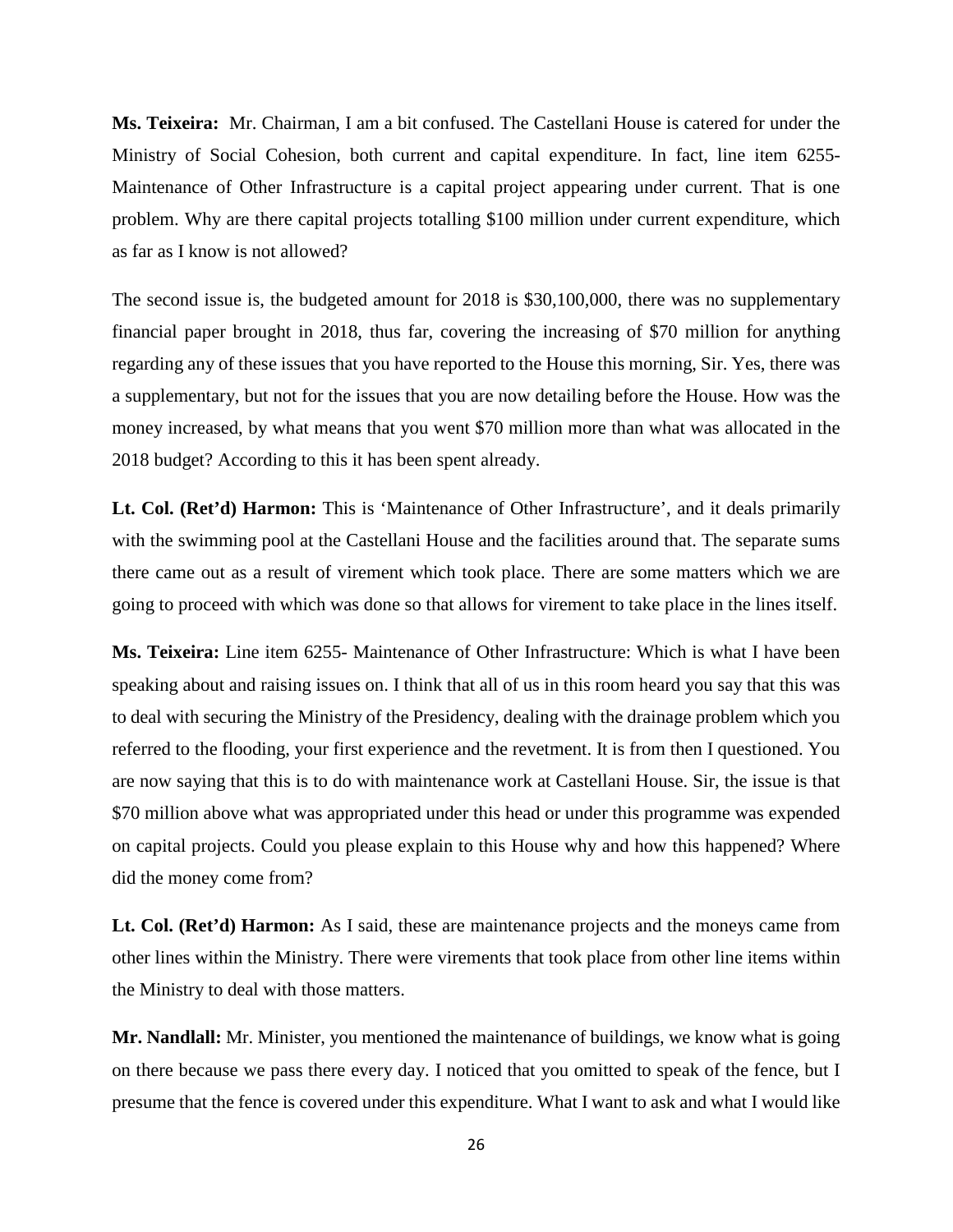for you to pride us with: is there a contract? How was this contract awarded? What were the details of the contract? I assume that there is a contract in writing with how many millions to be allocated, the contract description, when it first started, the name of the contractor, and what is the scope of work because this seem to be a never-ending project? You seem to be adding more as we go along. You threw in the Castellani pool at the end, Venezuela dispute arose, you threw in Didco House. We do not know whether it is ongoing or if this project will last until 2020. We would like to know and get a copy of the contract, so that we can understand it, the scope of work, how it was awarded and to whom it was awarded, and of course the duration when it first started.

Lt. Col. (Ret'd) Harmon: The question of the fence is a capital project. It was a contract, it was advertised, and it was awarded through the normal procurement process by National Procurement and Tender Administration Board (NPTAB). If in fact the Hon. Member is asking for a copy of that contract, we are happy to provide a copy of the contract to you.

**Mr. Nandlall:** Now it is becoming clear that the fence is not part of this project. I believe that is implied from what the Minister said. That is a capital project. As my colleague pointed out, we are dealing with current expenditures. The fence is not here and we are also asking for the fence contract. Apparently, this is the drain, pool, and so forth. I presume that those works would have been allocated in accordance with the Procurement Act, so we are asking for the information that I just asked for.

Lt. Col. (Ret'd) Harmon: I thought the Hon. Member wanted to know about the fence, because he seems to be very preoccupied about this fence.

**Mr. Nandlall:** I just want to understand.

**Lt. Col. (Ret'd) Harmon:** You will get it. As I said, there are two. The fence is a capital project. The other issues that I raised and spoke about are of maintenance nature and that is what is dealt with under the line item 6255. Hon. Member, you will get what you asked for. if you asked for the contract for the fence, yes, we can provide that to you. If there is anything else that you require, please state so that it can be recorded, and I will provide that as well.

**Mr. Nandlall:** I am asking, in addition to the contract for defence, the contract in relation to these works, the name of the contractor, a copy of the contract and the scope.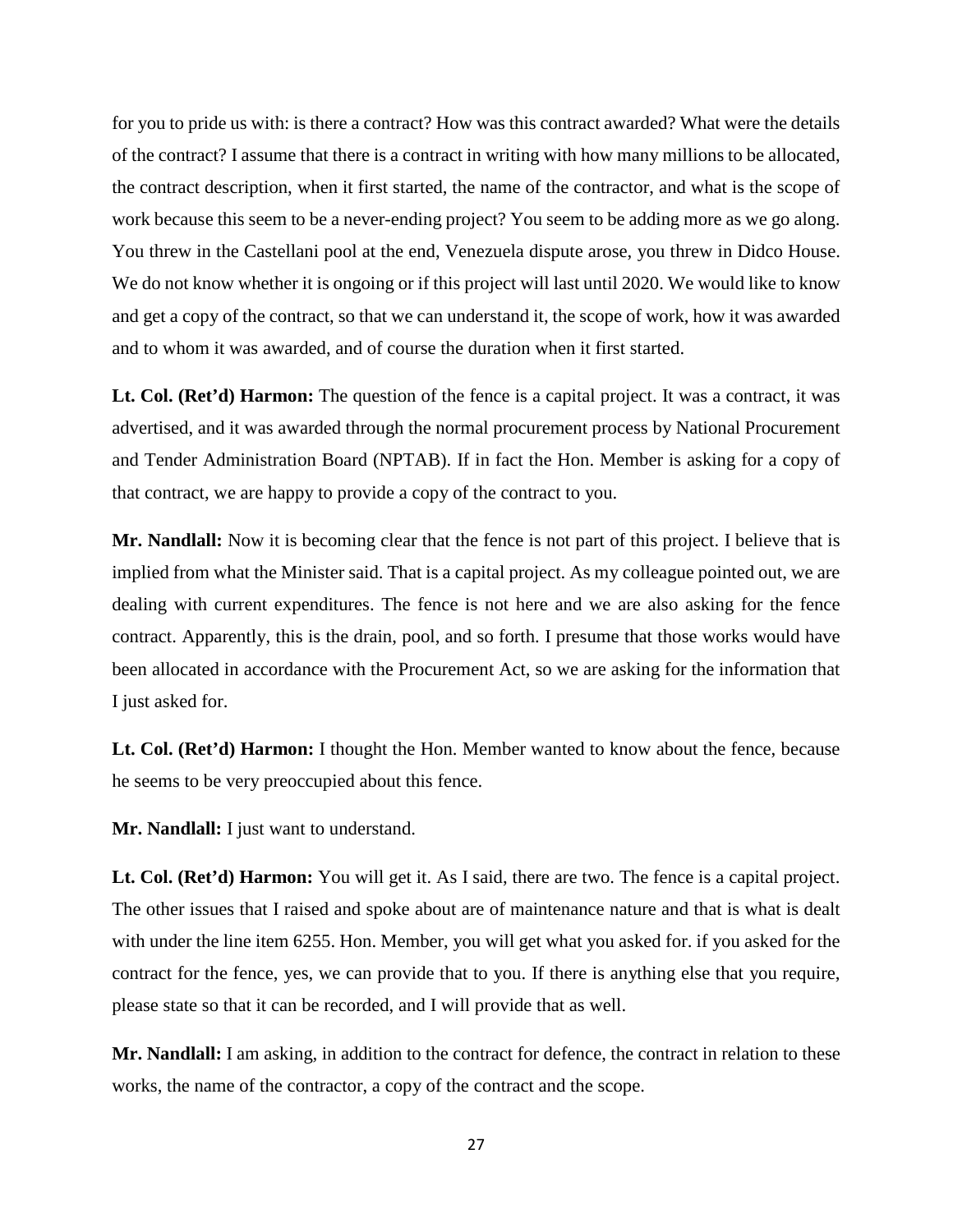**Lt. Col. (Ret'd) Harmon**: Sir, the contract will have all of that.

**Ms. Teixeira:** Just to conclude my line of questioning. Could the Hon. Member state, in the \$13 million allocated for 2018 and the revised \$100,907.000, was this virement? If it was a virement that increased by \$70 million, which head did it come from within the budget?

Secondly, did this result this ability to virement? Was it a result of savings under that head that you were moving money from or was it that that particular programme or activity may have been suspended as a result? Very important, I want to know where the virement took place or which heads or sub heads it came from to the total of \$70 million?

**Lt. Col. (Ret'd) Harmon**: The virement came from line item 6302 – Training (including Scholarships): there is a sum there of \$95,923,000. Some of the activities basically had to do with climate change and we have suspended some of those activities to allow for this to take place.

**Bishop Edghill:** I am just asking the Minister to clarify for the House. I know that my colleagues have requested certain documents and we are looking forward for it. Maintenance of Buildings and Maintenance of other Infrastructure are the routine things that has to be done. If a pipe is broken, a bridge collapses, a step treader is removed, not capital works. Could you tell us, what emergency occurred that caused you to move your budgetary routine maintenance of other infrastructure from \$30 million to \$100 million? Tell us where the emergency was. Is it that a pump blew or a tank fell? What emergency had occurred that caused this humongous increase? That is the issue that we need to get addressed.

**Lt. Col. (Ret'd) Harmon**: Mr. Chairman, I think that I provided this honourable House with that answer already and I do not know what else. Why do I have to describe an emergency? I have described it with the situation of flooding. I have described the situation of the Venezuelan migrants' situation. There are other smaller matters that I mentioned, because of the condition of the driveways around the Ministry of the Presidency that needed to be dealt with. I do not know if there is anything more that I can add to what the Hon. Member is asking. That is all I can say.

**Ms. Teixeira:** Hopefully, this is my last question. Line item 6302 – Training (including Scholarships): Minister, you stated that the virement of money was for the line item 6255 - (Maintenance of Other Infrastructure) came from line item 6302 – Training (including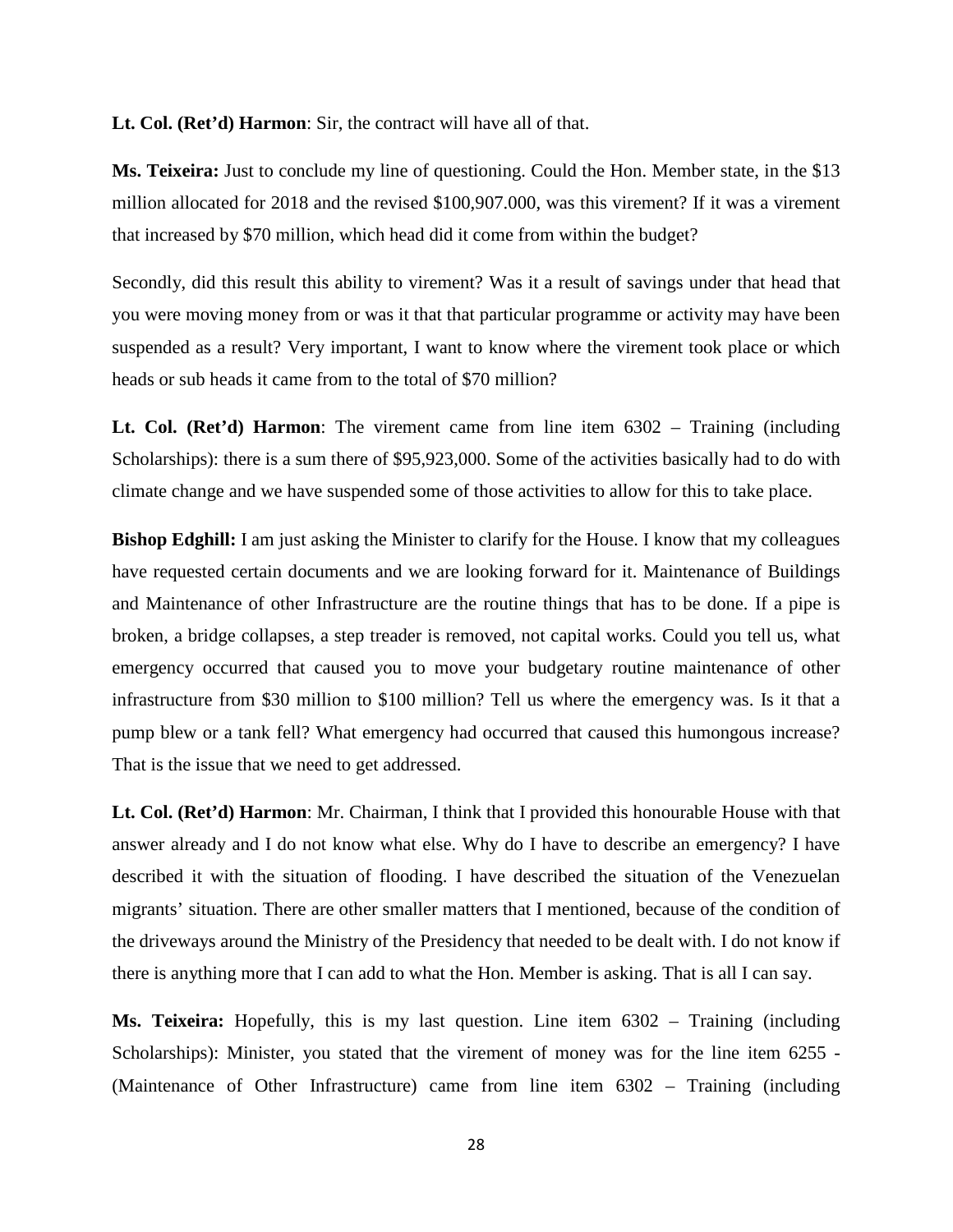Scholarships), which had allocated \$95,923,000. Could the Hon. Minister state what happened to the training programme of the Ministry? Was it scanned, was it panned completely, and was anyone trained? If anyone was trained, could we be enlightened to the number and the type of training?

**Lt. Col. (Ret'd) Harmon**: I cannot provide the Hon. Member with the details of this. In fact, I can provide you with that information at a later stage, because these were deliberate decisions, which we had to take. We had to look at what each line, the activities that were taking place there and a decision was made with respect to what sums can be moved from where.

*11.50 a.m.* 

**Mr. Nandlall:** One last question, Mr. Chairman. Line item 6272 – Electricity Charges: I see that there is an increase from \$28.499 million to \$50 million. Could I ask, which buildings are being supplied with electricity and why has there been such a huge upsurge in electricity consumption, or at least a budgetary allocation towards that?

**Lt. Col. (Ret'd) Harmon:** These sums were previously paid by the Ministry of Finance. The Ministries are now required to pay their own electricity charges. That is why this has occurred.

**Mr. Hamilton:** Mr. Chairman, line item 6302.

**Mr. Chairman:** Hon. Member, Mr. Hamilton, the Hon. Member, Mr. Dharamlall has the floor.

**Mr. Dharamlall:** Thank you, Mr. Chairman. Good morning.

Hon. Minister, line item 6116 – Contracted Employees: Could you indicate whether the staff of the Department of Energy are catered for here?

**Lt. Col. (Ret'd) Harmon:** No. They are not catered for there.

**Mr. Dharamlall:** Hon. Minister, could I be pointed to where the staff of the Department of Energy are catered for?

**Lt. Col. (Ret'd) Harmon:** It is under Programme 05B – Petroleum and Energy Management.

**Mr. Dharamlall:** Thank you.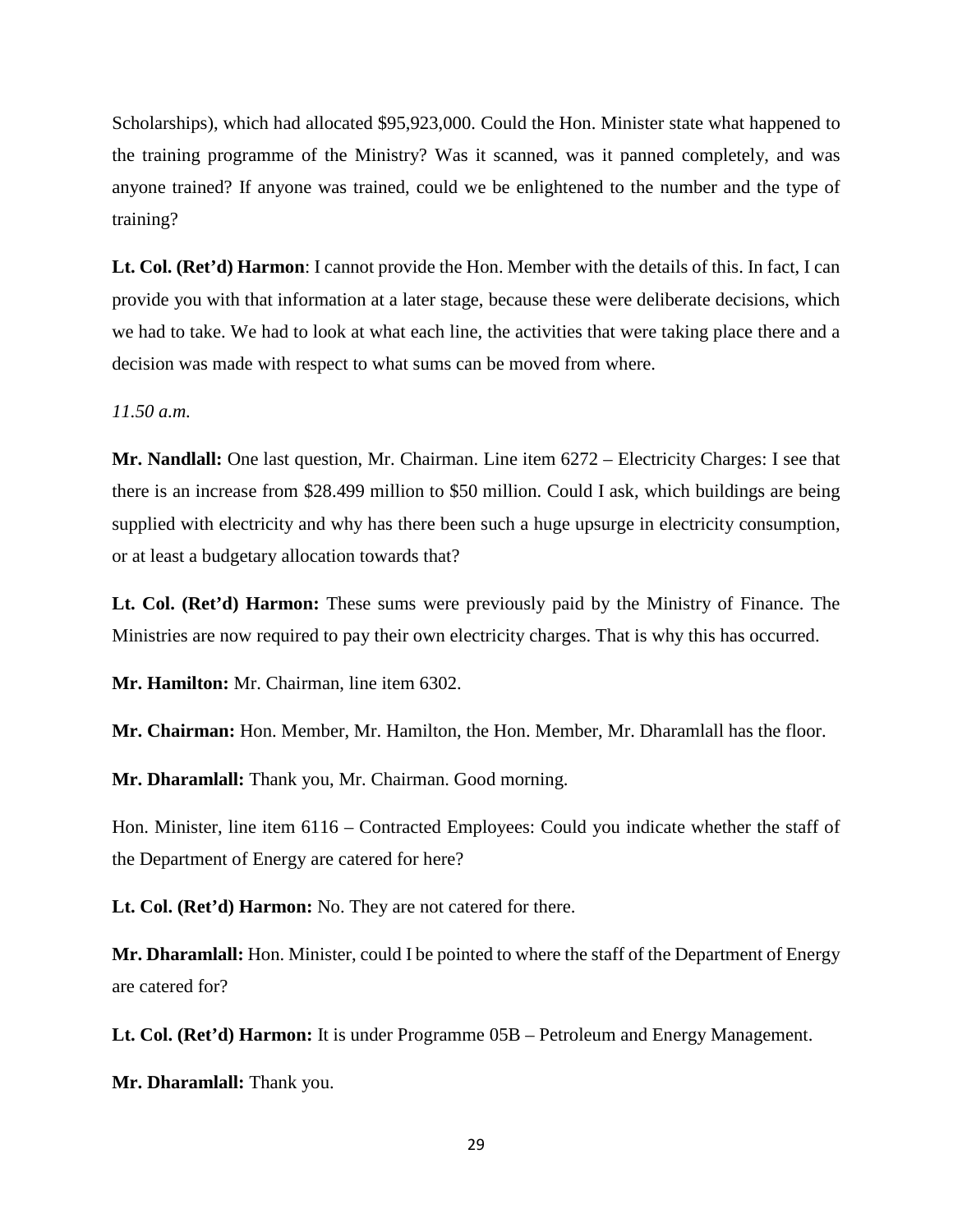**Mr. Chairman:** Hon. Member Mr. Hamilton, you have the floor.

**Mr. Hamilton:** Thank you very much, Sir. The Minister indicated that the sum that was discussed earlier was increased by \$70 million and that the money was vired from line item 6302 – Training (including Scholarships). We looked at line item 6302 and there is \$95.923 million. The revised speaks to \$5.066 million. But earlier, the virement that we were discussing was \$70 million. Could he indicate what has happened to the \$20 million from line item 6302?

**Lt. Col. (Ret'd) Harmon:** This has to do with training. The additional sum was assigned to the Department of Public Service which has to do with training. That is where the additional sum went.

**Ms. Teixeira:** Mr. Chairman, I thought I was finished, but having heard the Hon. Minister, I am now forced to rise.

The Minister is reporting to this House that not only did he vire from one subhead to another, but that he vired from one programme to another, which is totally prohibited. So, I think that the Minister needs to be a little better prepared because one cannot vire from one programme to another; it is prohibited. One can vire within a programme under certain conditions. I believe the Minister is getting confused or maybe he did not get a chance to prepare as well as he should have. But clearly, one cannot. Therefore, could the Minister please clarify, did he vire from one programme to another?

**Lt. Col. (Ret'd) Harmon:** I am not confused, and I am properly prepared. Probably, the question the Member is asking needs more clarity. The point is that the \$20 million was vired from training. In fact, training vired to the Department of Public Service which is within the Ministry of the Presidency, and to deal with training as well.

**Ms. Chandarpal:** Mr. Chairman, there are 176 contracted employees for six agencies under the Ministry of Social Protection and the total sum of \$389.23 million is voted for employees. I want to ask…

**Mr. Chairman:** Ms. Chandarpal, Members can proceed in this way if that is the wish. We have been talking for 51 minutes. I was going to propose to Members that we move to consideration of the other matters, itemising them as we go down. But if you wish to speak about Ministry of the Presidency what is it under? It is the Ministry of Social Cohesion?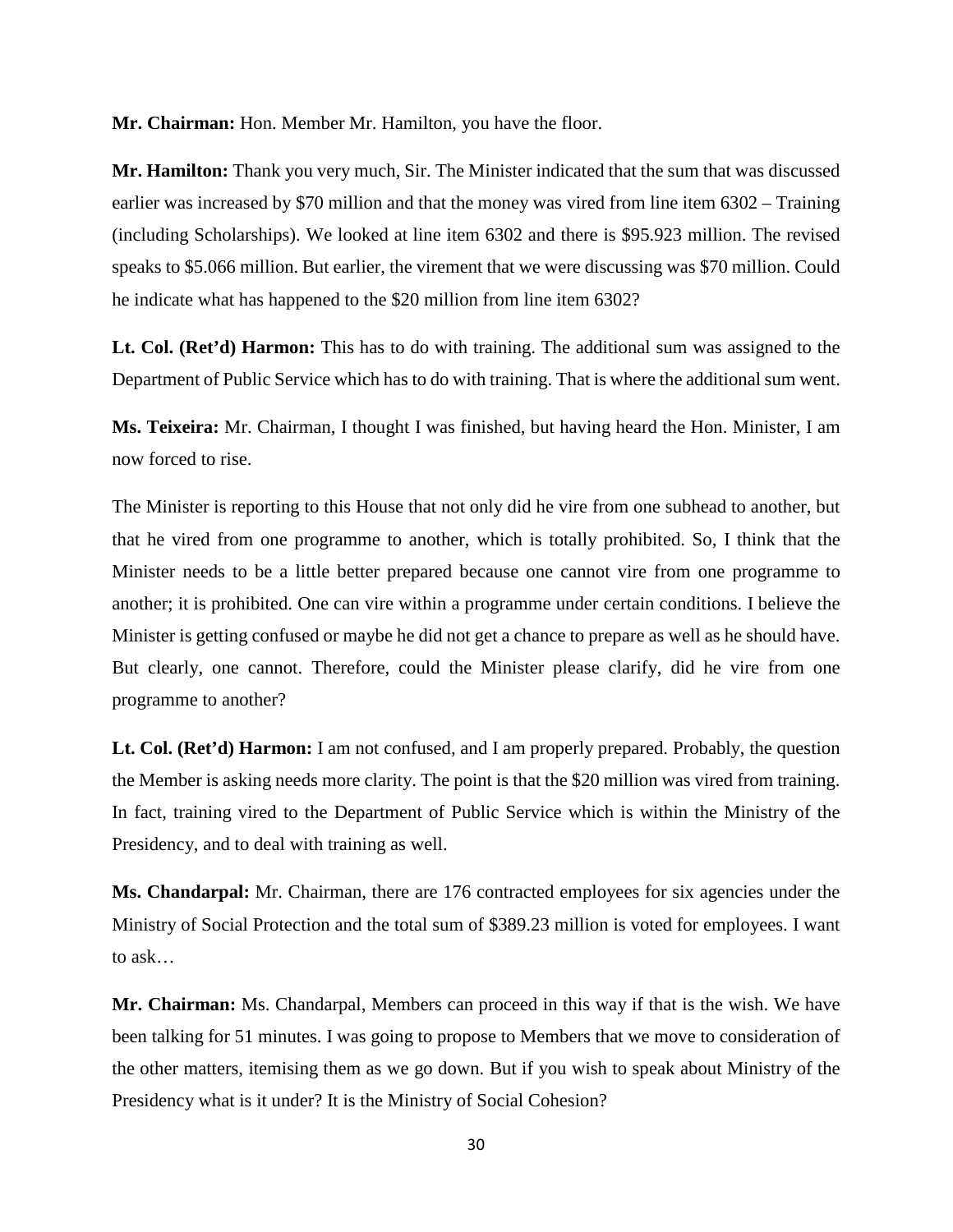**Ms. Chandarpal:** It is under contracted employees. Okay, I will wait on the appropriate time.

*Programme: 051 – Policy Development and Administration – \$2,088,288,000 agreed to and ordered to stand part of the Estimates.* 

# **Capital Expenditure**

# **Programme: 051 – Policy Development and Administration – \$451,251,000**

**Bishop Edghill:** Project code 2405200 – Land Transport: There is a budgeted sum of \$52 million for the purchase of vehicles. Could the Hon. Minister indicate how many vehicles he proposes to buy? What is the current size of the fleet that exists? In the retiring of the older vehicle which you spoke about last year, how advanced are you in that? How much money were we able to generate as it relates to the sale and disposal of those vehicles?

Lt. Col. (Ret'd) Harmon: Of the vehicles that we are purchasing this year, there is one vehicle for the President's very important persons (VIP) fleet. There are four other vehicles to replace aged vehicles in the Ministry's fleet and there is one off-road vehicle for the Office of Climate Change. That amounts to the sum of \$52 million.

With respect to the disposal of vehicles, first of all, last year I provided a list of the fleet. Therefore, I do not know if you want me to just add those which were added to the fleet this year and those which were taken out. Or do you want the complete list again? You can have whichever you want.

Secondly, with respect to vehicles that are aged and to be disposed of, there is a process in the Government and we are following that process. Whatever sums are acquired from it will go directly to the Ministry of Finance. Actually, the Ministry of Finance supervises that.

**Mr. Rohee:** Mr. Chairman, under Purchase of Equipment…

**Mr. Chairman:** What is the project code?

**Mr. Rohee:** Project code 2507900 – Purchase of Equipment: There is a provision for equipment – furniture *et cetera* – for a number of departments of the Office of the President, one such being the Guyana Gaming Authority. Could the Minister provide to this House what specifically is being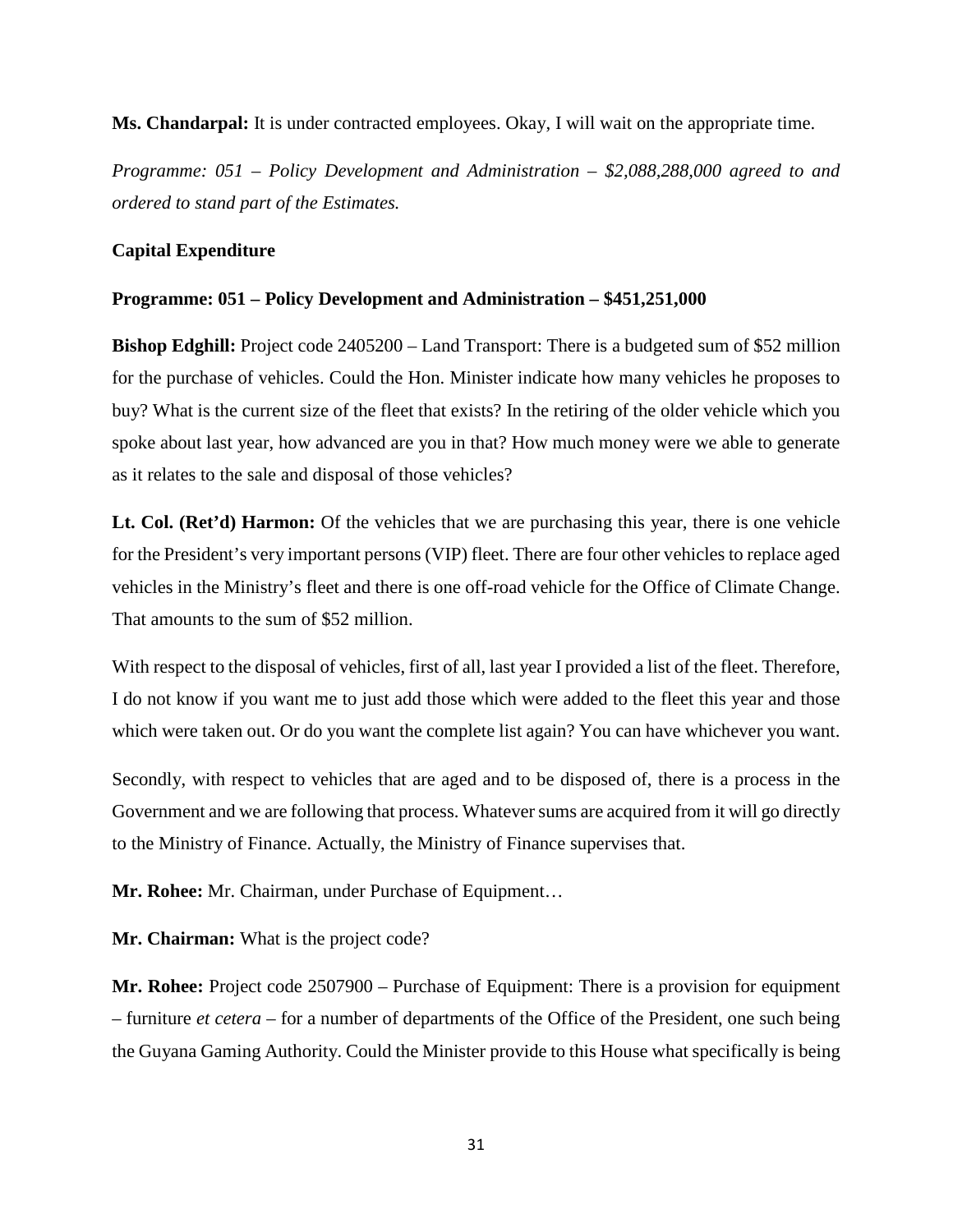provided to the Guyana Gaming Authority? Are there any pieces of equipment or it is furniture that is being provided to the Guyana Gaming Authority?

**Lt. Col. (Ret'd) Harmon:** The sum of \$1 million allocated to the Guyana Gaming Authority is for the purchase of computers, office chairs, a projector and a printer.

**Mr. Nandlall:** Project code 1214100 – Office and Residence of the President: We are providing \$57.750 million and we are told in the legend that that is for provisions of buildings, security hut, lights, ceiling and windows. Just now, we were told, under current expenditure, we were doing massive ground work, and now we are fixing windows under capital expenditure. Notwithstanding that strange description, might I ask for the details of the breakdown of what work we are doing and where we are doing this work, under capital expenditure? Fixing windows, to me, sounds like current expenditure.

**Lt. Col. (Ret'd) Harmon:** These are sums to be expended at the Office and Residence of the President – that is State House complex. And I can provide the Hon. Member with the details that he is asking for before the end of today.

**Mr. Hamilton:** Mr. Chairman, project code 1701700 – Minor Works - \$95 million: The legend says provision for developmental, humanitarian and other activities. Could the Minister indicate to us, specifically, what are the items that this \$95 million caters for?

**Lt. Col. (Ret'd) Harmon:** This is a sum that is spent at the discretion of His Excellency, the President. The sum is used primarily for educational developmental projects and people making special pleas to His Excellency, the President for help. He has given to science labs, senior citizens and so on. This is a sum that is completely at the discretion of the President. It has been so from, I can say, maybe, time immemorial. This sum of \$95 million has not changed since we came into office.

*12.05 p.m.*

**Mr. Hamilton:** Mr. Chairman, project code 3301100 – Lands and Surveys – \$163 million: Could I ask the Minister, because I am sure some time ago the Minister indicated that the intention of the upgrading and development of the lands and surveys was to allow for it to be in a position to fetch its own burdens and not be funded out of the State's budget. Could the Minister indicate whether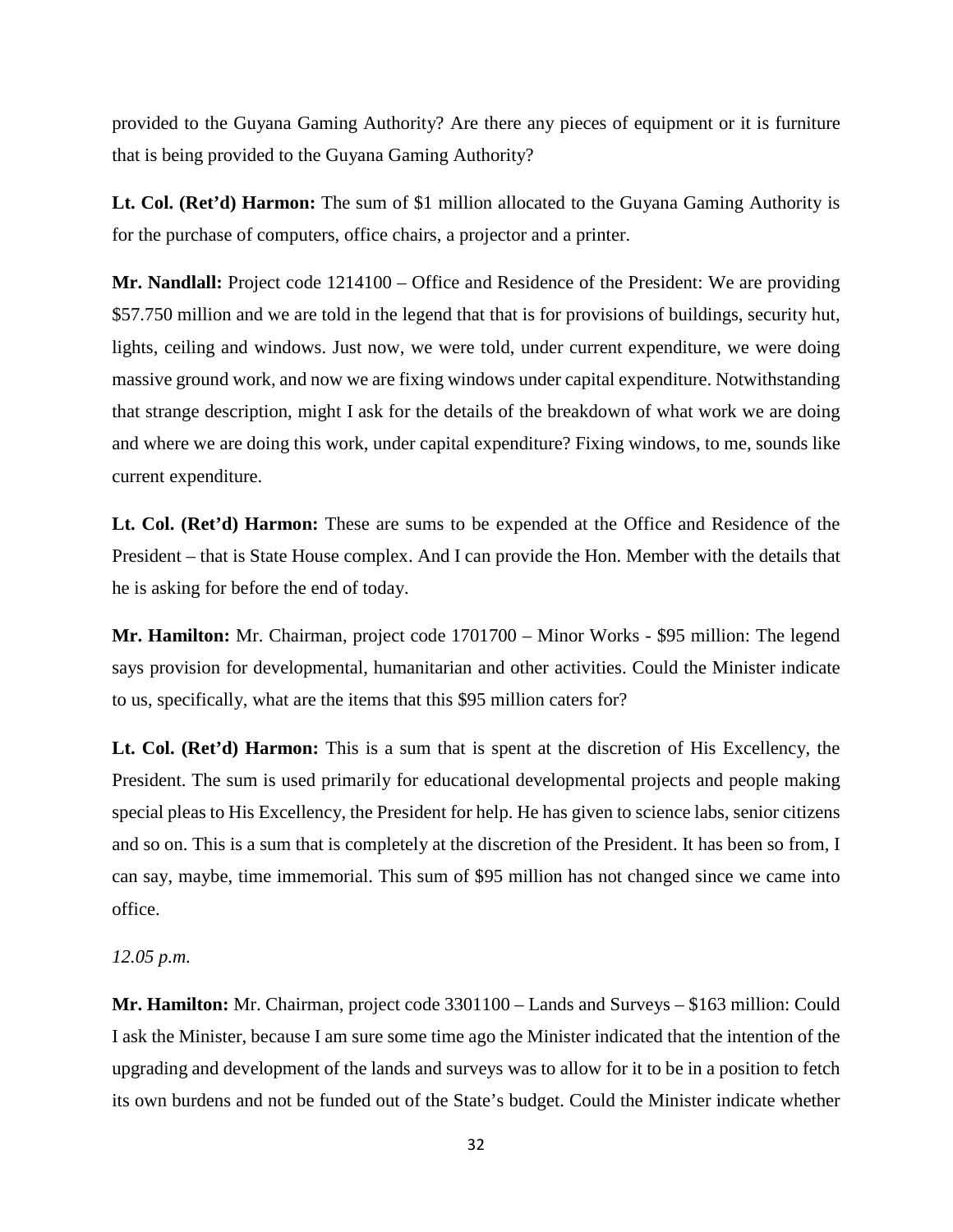this \$163,000,000 is the final sum of money to be transferred to the Guyana Lands and Surveys Commission (GL&SC)? As we speak, is the Guyana Lands and Surveys Commission in a position to carry its own burdens based on its own rates and fees it would normally garner through the year *via* leases and so?

**Lt. Col. (Ret'd) Harmon:** Mr. Chairman, again, this is a work in progress with the Guyana Lands and Surveys Commission. The sums that were allocated from the State will go down. This year it is less and next year it is going to be less because we believe that the Guyana Lands and Surveys Commission is under better management. What is happening is that in the first case there is some \$30,000,000 allocated for electrical work at the Head Office. Because of the changes that have taken place over the years, we have had to take a decision to rewire the entire building, because the quality of equipment which are going in there now are subjected to all sorts of voltage fluctuation and so on. They are going to spend \$30,000,000 to do that since no upgrade was done in this regard for over 40 years. This is something that we must deal with.

Secondly, we are expanding something called the Continuously Operating Reference Stations (CORS) Network. This is an important aspect of the Guyana Lands and Surveys Commission's work. They received \$100,000,000 in 2018 which went to the operationalisation of eight sets of stations. We expect that the additional stations to be established around the country will enhance geospatial infrastructure for mapping, improve the geodetic capabilities and the quality of geographic data in the department. It would also help to support land use planning, the constructing of civil works for disaster preparedness and risk management.

I wish to say that all these things are taking place and the Guyana Lands and Surveys Commission, recognising the important role it has to play in the development of a green state, is working assiduously to get all these things done in the face of escalating costs.

At the level of this state we have held back applications for increases in fees. While we are looking at helping them with developing their capacities and enhancing their capabilities, this is taking place in an environment in which the expenses in relation to the management of the Guyana Lands and Surveys Commission is increasing. That is why I said we have better management and it is utilising the resources which are available to the Commission to give a better-quality work for the people of this country.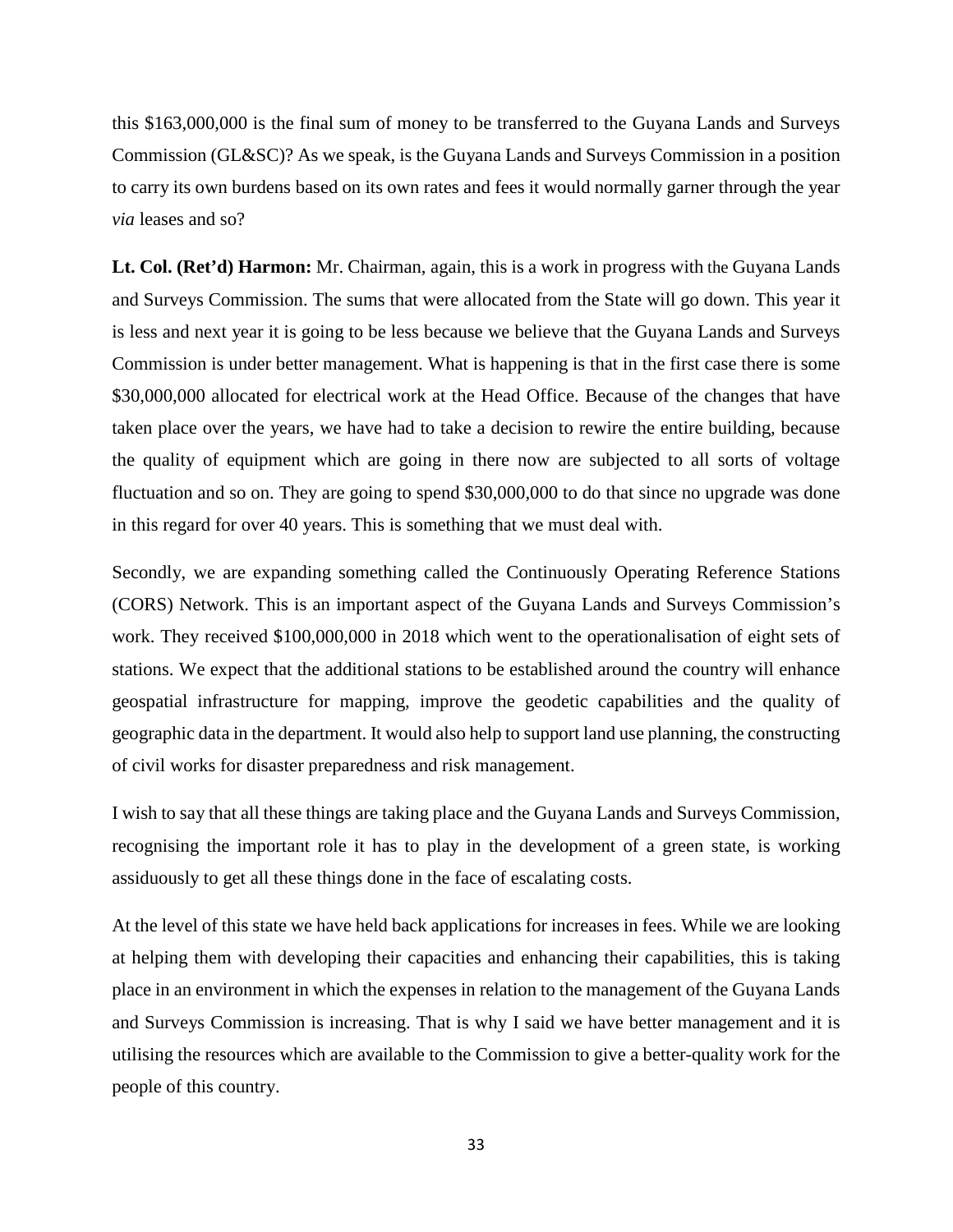**Mr. Rohee:** Project code 4504500 - Institute of Applied Science and Technology (IAST): There is a provision for \$16,501,000. I wonder if the Minister could tell the House what is this \$16,501,000 for in terms of equipment. What equipment are we talking about? What is this equipment to be used for? Could the Hon. Minister lay over in the House an inventory of what the IAST has really been doing, let us say for over the past three years?

**Lt. Col. (Ret'd) Harmon:** I will be happy to do that. In fact, there is a booklet which the IAST has provided me with. It is what I call a story of success. The IAST has gone from just being science-based into producing, in conjunction with entities such as the Ministry of Indigenous Peoples' Affairs. You would recall that Vice-President, Mr. Allicock laid out some of these products that are produced in conformity and in conjunction with the IAST.

I could provide the list of equipment that the Hon. Member is asking for. It is already here: precrushes, grinding systems, vibrant sieving systems, screw conveyors, double-axis blenders, packaging systems, shipping, and installation. This is the opportunity for… [*Inaudible*] the green processing techniques, Indigenous knowledge, Indigenous development and poverty alleviation. This is a cooperative approach to business development and food production. This type of equipment enables that process and marries the modern science to the production of food in our remote Indigenous communities. It provides the products and services for local, regional, and international markets and creates value-added agricultural products while promoting green development. It develops crops and strengthens existing relationship with hinterland farmers while creating jobs for new farmers. Thank you.

*Programme 051 – Policy Development and Administration - \$451,251,000 agreed to and ordered to stand part of the Estimates.*

**Mr. Chairman:** Hon. Members, we have completed an hour and eight minutes. I think that we are doing quite well. I hope that we will continue to do that.

#### **Current Expenditure**

#### **Programme: 052 - Defence and National Security - \$108,426,000**

**Mr. Rohee:** Line item 6116 – Contracted Employees: According to the staffing details, there is a significant reduction from 2018 to 2019, from 28 employees to 4. Could the Hon. Minister give us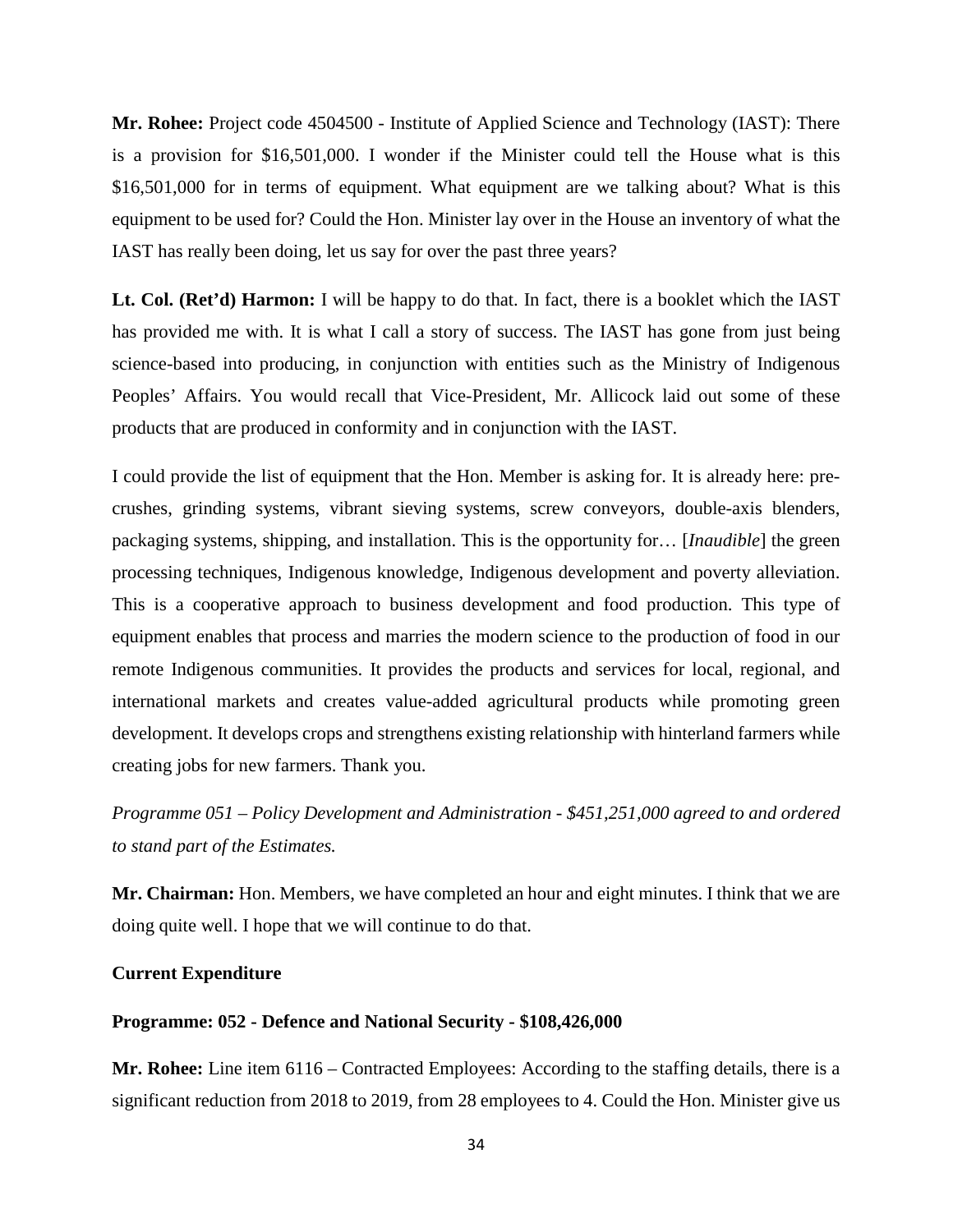a detailed explanation as to what is the reason for this significant reduction in the number of contracted employees in this sector?

**Lt. Col. (Ret'd) Harmon:** Yes, I will be happy to do that. Under line item 6116, the Civil Defence Commission (CDC) was catered for. We have moved the Civil Defence Commission to the Guyana Defence Force (GDF). There are 20 employees who have moved as a result of that decision. This is where the difference has taken place.

**Mr. Rohee:** Am I to understand, at least from what is printed here, that there are four employees earning \$20,924,000.

Lt. Col. (Ret'd) Harmon: Yes, in fact these are the salaries, allowances and gratuities for these four employees.

**Mr. Rohee:** I thank the Minister for that very brief answer, but could he be kind enough to provide us with the designation of these individuals. Do they have ranks? I would also like their qualifications as well.

**Lt. Col. (Ret'd) Harmon:** I could provide the Hon. Member with the designation of these officers. They are the System Administrator, the Closed-Circuit Television Technician, Head of the National Intelligence Centre (NIC) and the Word Processing Officer. These are the four officers.

**Mr. Rohee:** Could the Hon. Minister give us the salary for each of those officers? We would like to have a comparative breakdown of the salaries of the office holders in respect to this \$20,924,000.

**Lt. Col. (Ret'd) Harmon:** The basic salaries of these officers are as follows: System Administrator - \$212,119; Closed-Circuit Television Technician - \$153,119; Head of the NIC - \$646,529; and the Word Processing Officer - \$101,109. Those are the basic salaries.

**Mr. Gill:** Programme 052: In his Budget 2019 presentation on page 67 the Hon. Minister of Finance stated that the GDF has been given an increase in allocations, but I am looking at a decrease from the 2018 allocations. It is from \$108,226,000…

**Mr. Chairman:** Did you provide the code to which you refer Hon. Member?

**Mr. Gill:** Yes, Programme 052.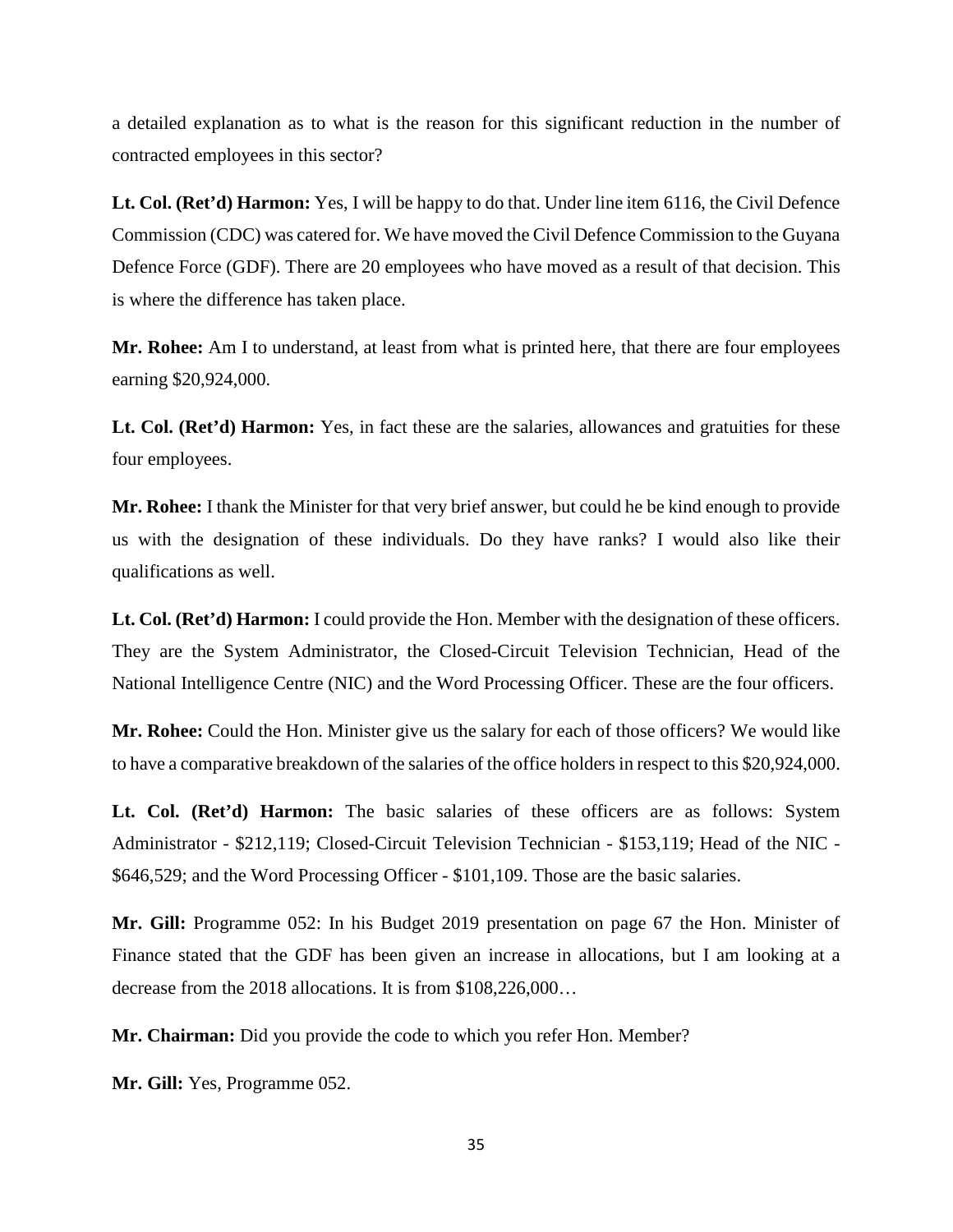**Mr. Chairman:** You must say the item.

**Mr. Gill:** This is the total expenditure for the GDF.

**Mr. Chairman:** Could you assist Hon. Members by saying where this can be found?

**Mr. Gill:** I apologise, Mr. Chairman.

**Mr. Chairman:** I thank the Hon. Member. You no longer wish to ask that question. Thank you.

**Ms. Teixeira:** Hon. Member, could you advise us, there has been a reduction in the staffing here, where is the National Anti-Narcotics Agency (NANA)? It was here the last time, where is it now? Is it under here still or has it gone somewhere else? Where have you parked it now?

Lt. Col. (Ret'd) Harmon: I am sure that the Hon. Member would not expect an agency such as that to have four persons. It is under the Ministry of Public Security, where it was since last year, please.

*12.20 p.m.*

**Mr. Rohee:** I noted there are significant reductions in the allocations under Programme 052 - Defence and National Security, line item 6281 - Security Services: It is down to zero. Is there and explanation as to why security services are no longer required?

**Lt. Col. (Ret'd) Harmon:** Mr. Chairman, the NIC benefits from the facility of colocation with the Presidential complex and, therefore, there is no requirement for a private security operation here anymore. It is being dealt with by the Presidential Guard Service.

*Programme: 052 - Defence and Security - \$108,426,000 agreed to and ordered to stand part of the Estimates.* 

#### **Capital Expenditure**

#### **Programme: 052 – Defence and National Security - \$23,000,000**

**Mr. Rohee:** Project code - 2405200 - Land Transport: There is provision here for a vehicle to be purchased to the cost of \$10,500,000. Could the Minister tell us what is the type of vehicle to be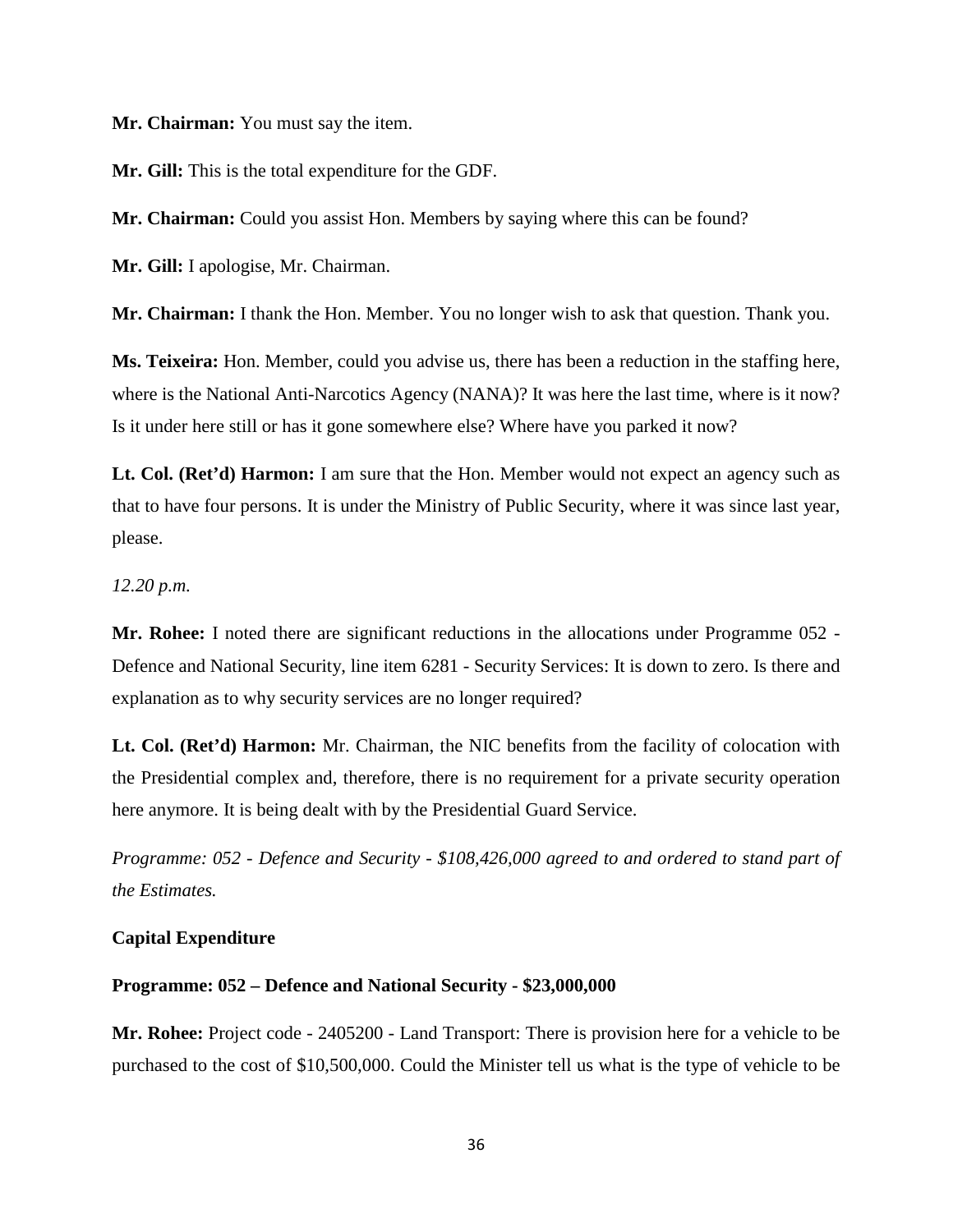purchased, what is it to be used for and what specifications would this vehicle have? Also, would this vehicle be purchased locally or is it to be imported?

**Lt. Col. (Ret'd) Harmon:** Mr. Chairman, this is for the purchase of a brand-new minibus, for the purposes of conducting Global Strategic Management Investigation (GSMI) operations. And I sure the Hon. Member would be familiar with that terminology since he headed the Ministry of Home Affairs at that time and had some responsibility for intelligence work. It is a new Toyota minibus.

**Mr. Rohee:** Project code - 25079000 - Purchase of Equipment: To the tune of \$12,5000,000. Would the equipment be procured locally or internationally? If it is to be procured internationally could the Hon. Minister tell us which company they are contemplating to procure this equipment from and what is it to be used for? *[Interruption]* I thought we wanted to conduct the proceedings in an orderly manner, but some people seem to be getting a little restless.

**Mr. Chairman:** I know that the Hon. Member would wish to complete his question.

**Mr. Rohee:** If the Hon. Minister could provide the answers to those questions it perhaps could provide some silence to the House and I would be grateful.

**Lt. Col. (Ret'd) Harmon:** Mr. Chairman, the Hon. Member would appreciate that there are some security features to the information which is being provided. I could give you the equipment and what it is used for but the name of the company, I could provide you with a copy. I am not going to repeating that on a public system.

Basically, we are buying equipment to create an offline backup system for the storage of critical data for the closed-circuit television sites. As you are aware, there are several of these sites around the country and the information is stored in a command centre. The problem we have is that the storage capacity of the system is not enough to allow for them to go back in a certain way. It only provides a certain number of hours of storage. To provide the length of storage that the system requires there would have to be additional equipment to provide the additional storage.

So that is really what we are talking about - expanding the sites, creating a backup system. As I have said this is an offline backup system, so if something were to happen at the NIC there would be at another site information that is stored, that would not be damaged irreparably if a fire or something were to occur at the site of the NIC.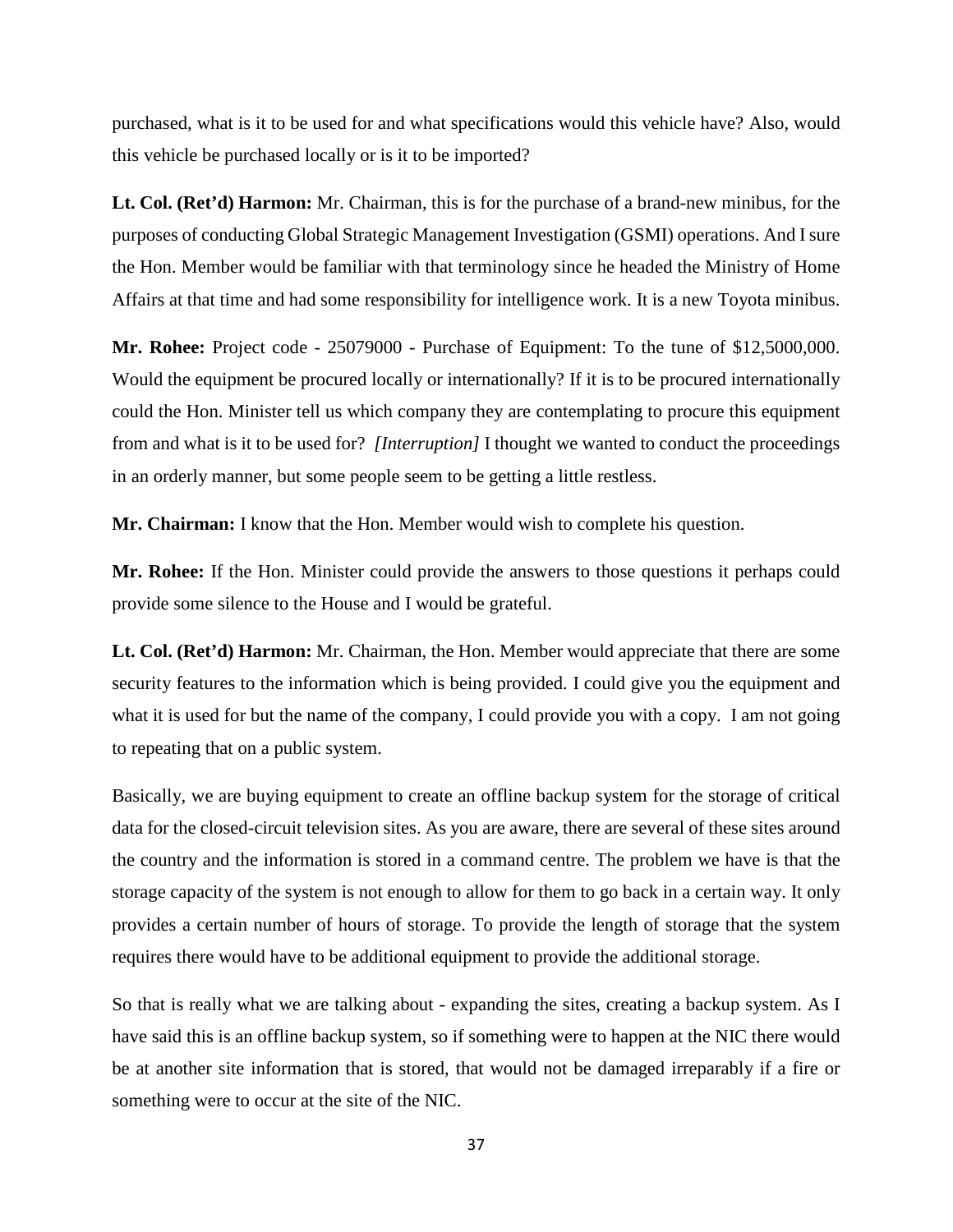The sum would also allow for the purchasing of some other equipment which can facilitate air reconnaissance throughout the length and breadth of Guyana. We are going to be buying equipment in order for that to happen as well as cater for the expansion of the CCTV sites. There are several pieces equipment, new cameras and axels for the cameras and so on. So, this \$12,500,000 is basically to improve the capacity of the NIC to store information and to provide better coverage for the national intelligence and security system.

**Mr. Rohee:** Mr. Chairman, the command centre that the Hon. Minister is referring to, is it the same command centre that the Hon. Minister Ms. Hughes has been referring to during last week?

**Lt. Col. (Ret'd) Harmon:** Mr. Chairman, as I said, the Hon. Member is aware because I am sure he has visited the National Intelligence Centre and the facilities which are there. The sum is for the expansion of that command centre and is primarily for the use of an intelligence and security apparatus. What Minister Hughes was speaking about is something different. This here is about intelligence.

*Programme: 052- Defence and National Security - \$23,000,000 agreed to and ordered to stand part of the Estimates.* 

## **Current Expenditure**

#### **Programme: 053 - Public Service Management - \$1,957,558,000**

**Mr. Chairman:** Hon. Member Mr. Persaud.

**Mr. Persaud:** Thank you Chairman. Could I wait for the Minister to be seated?

**Mr. Chairman:** The Minister is here. Very good of you. Thank you.

**Mr. Persaud:** Line item 6116 - Contracted Employees: Sir, the number of employees increased by three. The allocation increased by 39.5% under that line item. Would the Hon. Minister be kind enough to explain the increase and lay over a list of the designations and emoluments for each of the 44 employees listed under this line item?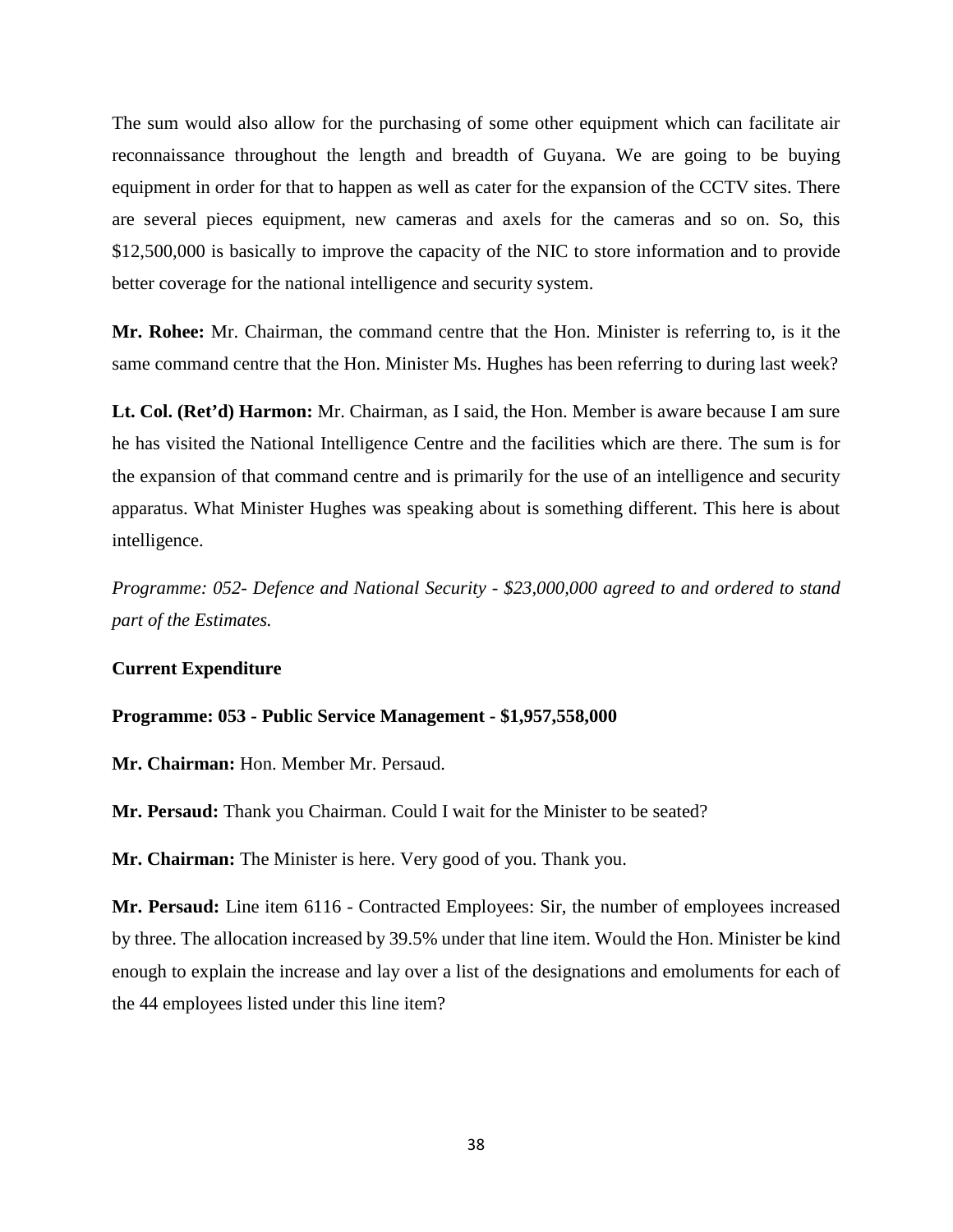**Minister of the Public Service [Dr. Roopnaraine]:** The designations of the persons are Coordinator of International Conferences, Handyman and Student Affairs Officer. The salaries are respectively, \$721,211, \$60,000 and \$183,703.

**Mr. Persaud:** Mr. Chairman, I get it that the Hon. Minster would be laying the list of the 44 employees at a later stage.

Line item 6241 - Rental of Buildings - \$16,608,000 allocated under this head. Would the Hon. Minister explain where is this building located, what mechanism are in place for the rental of this building and why do we need to rent this building?

**Dr. Roopnarine:** It is the St. Paul's Hostel located at Vryheid's Lust and it is to house 20 students from the staff college.

*12.35 p.m.*

**Mr. G. Persaud:** Line items 6271, 6272, and 6273 - Telephone and Internet Charges, Electricity charges and Water Charges: If I could take these three items together. There has been a 41% increase in telephone and internet charges, 26.6% in electricity charge and 46.4% increase in water charges. My question to the Hon. Minister is this: what would have resulted in these increases and if the individuals are provided with telephone services, electricity charges and water charges, who are these individuals and what are their designations?

**Dr. Roopnarine:** The increase is due to additional phone lines which have been installed at the Public Service Staff College building at GuySuCo Estate. This includes internet service which has been installed at the GuySuCo Estate, Ogle, which resulted in an increase in the monthly internet charges.

**Mr. G. Persaud:** Line item 6294 – Other: The allocation for 2018 was \$44,321,000. The revised Budget 2018 is suggesting \$140,35,000, which is an increase of \$96 million. Would the Hon. Minister explain why this increase; where the additional funds came from and which other programme, if any, suffered because of this rearrangement?

**Dr. Roopnaraine:** The Public Service Department requested that supplementary provision, through the Ministry of Finance. This was to off-set expenses for the hosting of two conferences;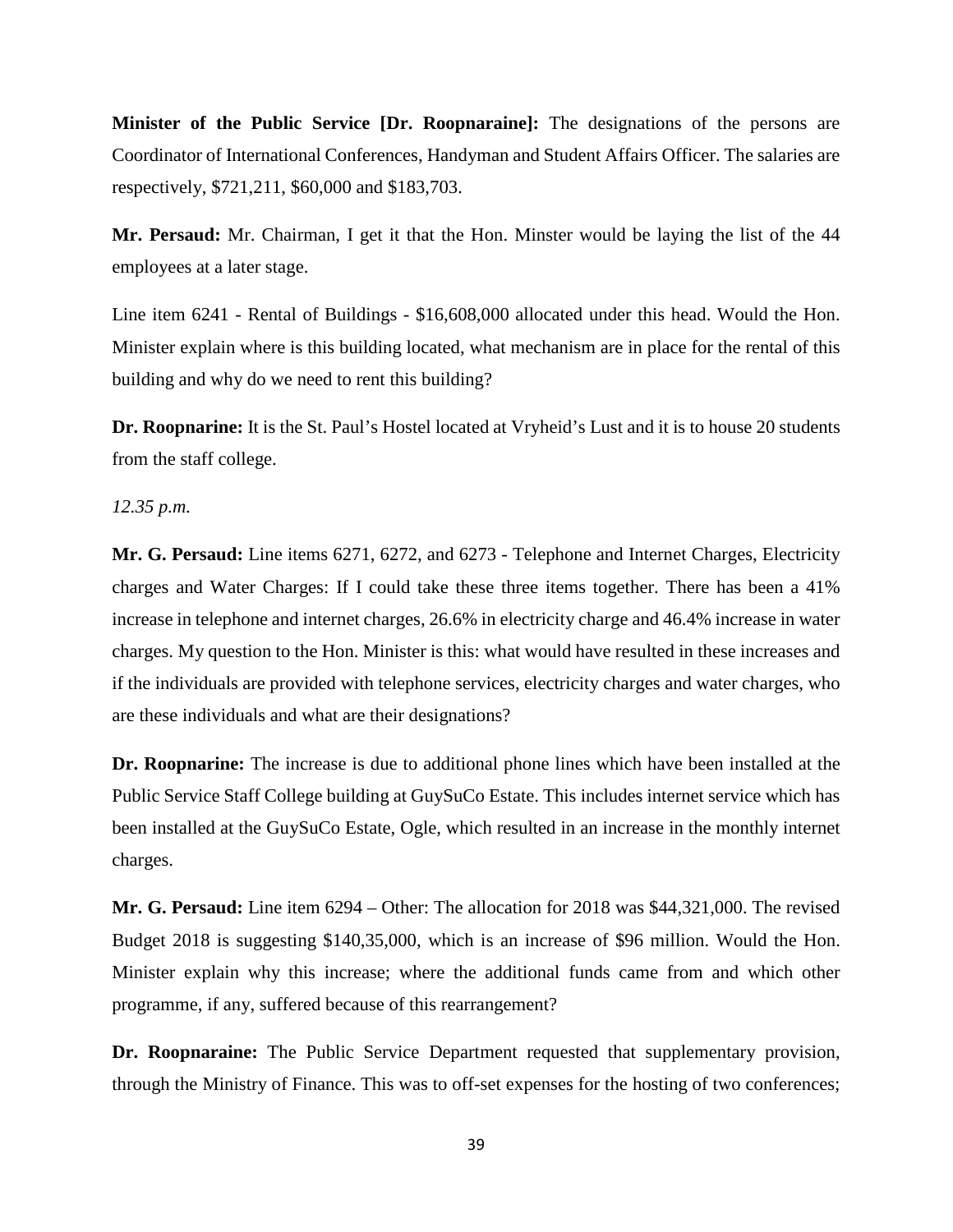the Commonwealth Association for Public Administration and Management (CAPAM) Conference which was held in October and the Ministerial Conference.

**Mr. G. Persaud:** Line item 6302 – Training (including Scholarships): There is an increase of approximately \$431 million under this head. Could the Hon. Minister provide a list of the persons who benefitted from the allocation in 2018, the duration of the programme, and, for the allocation for 2019, could he say who are the intended beneficiaries and what are the programmes?

**Dr. Roopnaraine:** The fields of study were soil mechanics, counselling studies for the MSC: Masters of Science in Psychology, Master of Science in Mathematics, Master of Science in Criminology, Master of Science in Integrated Petroleum Geo-Science, Master of Science in Computer Forensics, Master of Science in Cyber Security, Master of Science in Big Data Analytics, Museum Studies, History of Art, Oil and Gas Management, Master of Science in Animal Breathing and Genetics and Cyber Security and Management. There is also a Master of Science in Environmental Sustainability and Green Technology and a Master of Science in International Business.

**Ms. Teixeira:** Line item 6302 – Training (including Scholarships): The Budget 2018 appropriated \$910 million and the revised has \$1,079,000,000, an increase in the figure. We cannot recall any Supplementary Financial Paper increasing the allocation for this Head in 2018. In addition to that, you may recall that, earlier, in questioning Minister Harmon, he advised the House that had given \$25 million, from one of the Heads under the Ministry of Presidency to training in the Department of the Public Service.

Could you say if the \$25 million was received by the Department of the Public Service from line item 6302 from the Ministry of Presidency? Just to make myself clear, could you say where the additional funds come from for the revised Budget 2018 without going to Supplementary?

**Dr. Roopnaraine:** I am advised that this was from Programme: 051 – Ministry of the Presidency. As advised by the Director of Budget, the sum was vired.

**Ms. Teixeira:** Hon. Minister, did I understand you correctly when you said the increase in the allocation came from Programme 1? You are aware that you cannot vire from one programme to another. You could vire within heads in a programme, but you cannot take money from one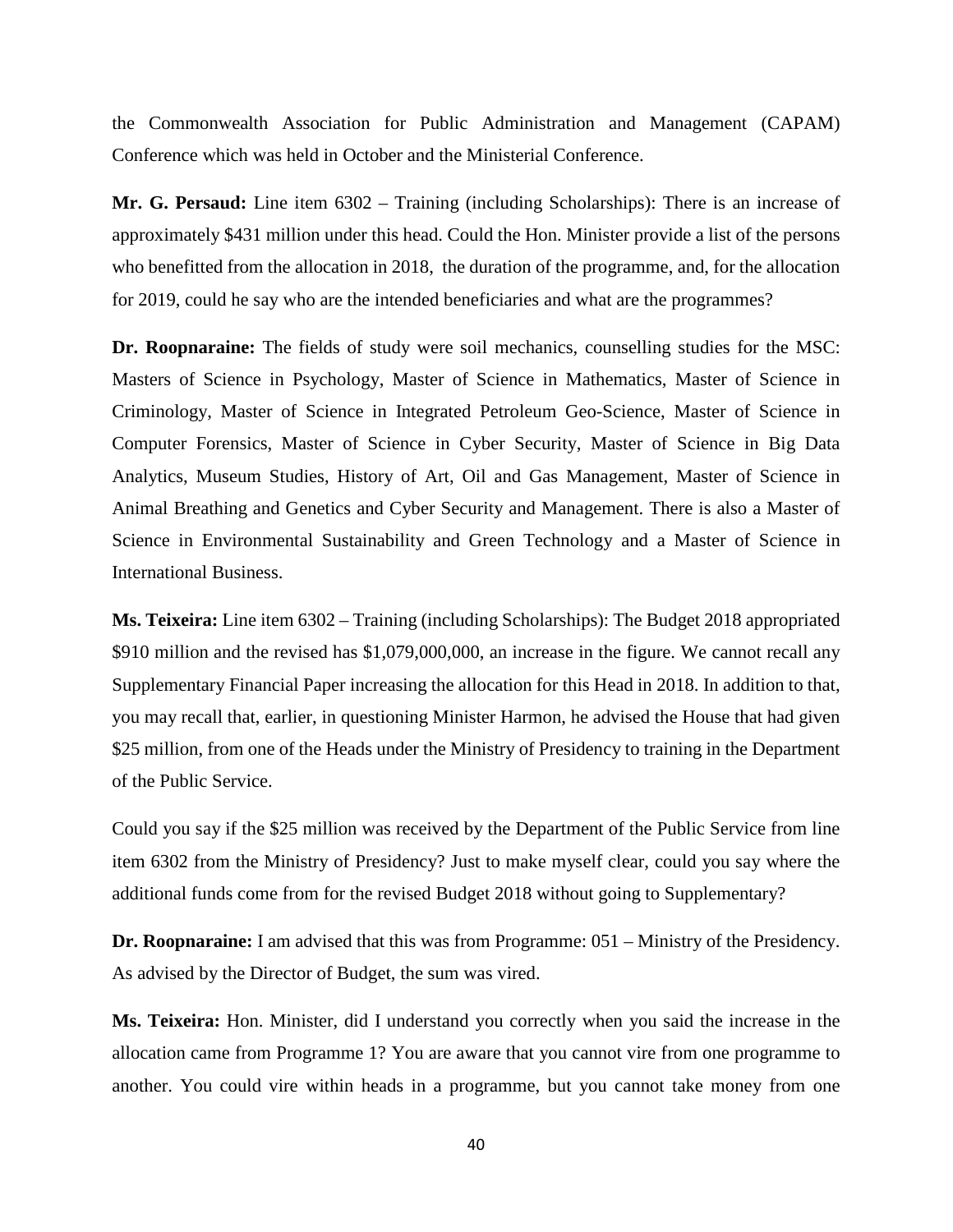programme and give it to another programme. This is why we questioned Minister Harmon and we are now questioning you. It was money vired from Programme 051: Policy Development and Administration, under line item 6302 in Programme 053, which is Public Service Management.

You are admitting that money was vired from one Programme to another and that is why the increase and you clarified that. When you said that you vired, where did you vire from? Is that what you are referring to; taking from Programme 051 to Programme 053? You have vired from one Programme to another.

**Dr. Roopnaraine:** We did vire from Programme 051 to Programme 053 and we acted on the advice of the Director of Budget.

**Ms. Teixeira:** We were very pleased to hear about all the scholarships being offered. Could you explain why was there need for an increase in the Budget when \$910 million was already allocated? This is a revised figure of \$1,79,000,000 and the year is not over. Could you advise what precipitated a request for additional funds?

**Dr. Roopnaraine:** These were new scholarships that were not catered for in 2018.

**Ms. Teixeira:** Could the Hon. Minister advise whether these scholarships were advertised? Was the recruitment of the potential candidates or applicants done by a panel of selectors or was it done by the Public Service Commission (PSC)? Could you clarify that?

**Dr. Roopnaraine:** The answer to the Hon. Member is yes. It was advertised and was done according to the application of algorism and a scientific method, I am told.

*Programme: 053 – Public Service Management - \$1,957,558,000 agreed to and ordered to stand part of the Estimates.*

# **Capital Expenditure**

### **Programme: 053 – Public Service Management - \$18,943,000**

**Mr. G. Persaud:** Project code 2405200 – Land Transport: Would the Hon. Minister provide us with a list of the number of vehicles under this Programme and say who is this vehicle being purchased for?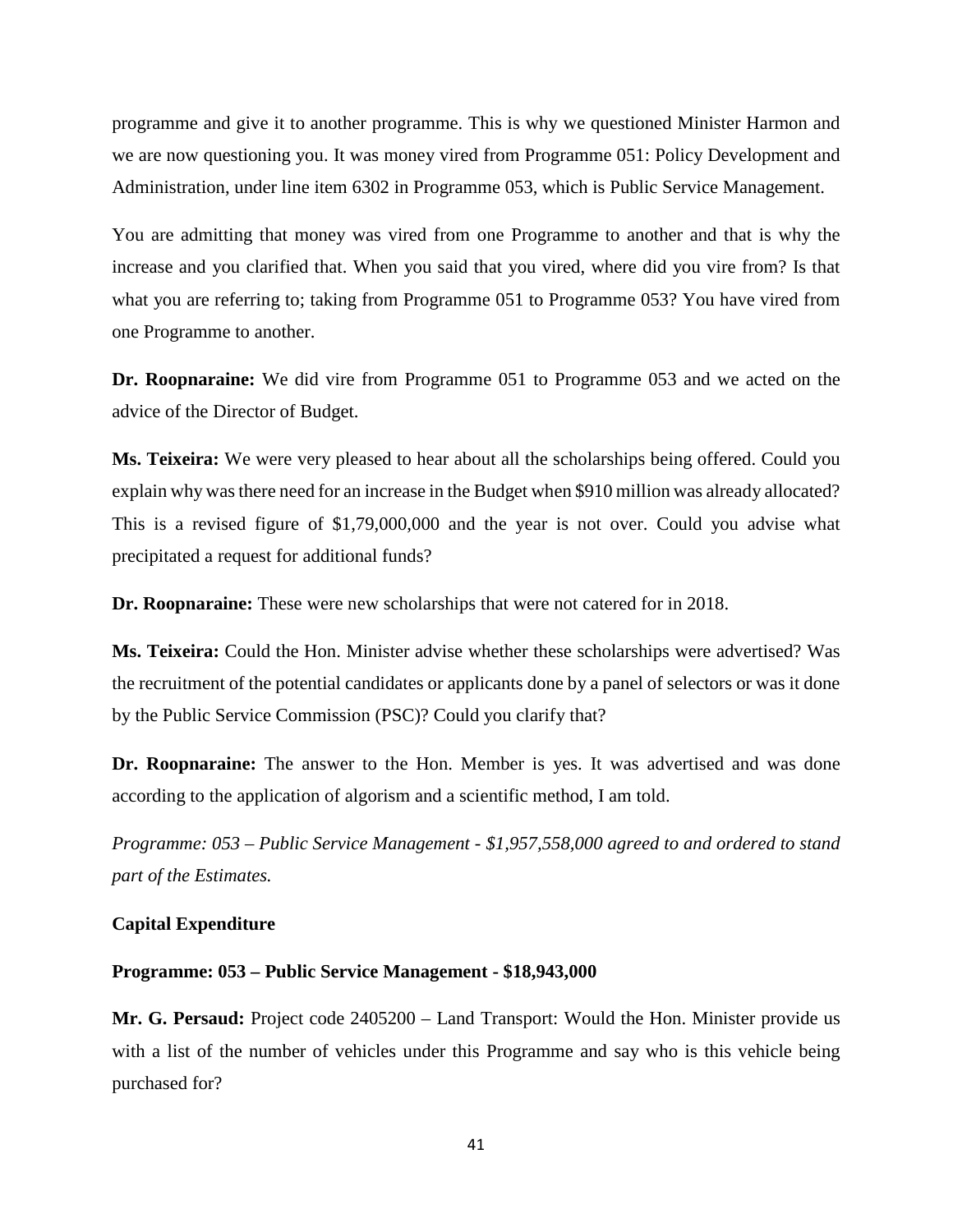**Dr. Roopnaraine:** There are 15 vehicles involved. I would be very happy to provide the Hon. Member with a list should he need it.

*Programme: 053 – Public Service Management - \$18,943,000 agreed to and ordered to stand part of the Estimates.* 

**Mr. Chairman:** Hon. Members, we will try to complete this Agency and then we will suspend for lunch. I hope that your energies will keep up.

## **Current Expenditure**

## **Programme: 055 – Citizenship and Immigration Services - \$748,329,000**

**Mr. Chairman:** Hon. Members, the Hon. Minister, Ms Hastings-Williams will answer the questions under this Head. The Hon. Member, Mr. Felix is out of the jurisdiction, as I understand.

Hon. Minister, are you settled?

#### **Minister of Public Affairs [Ms. Hastings-Williams]:** Yes, Mr. Chairman.

**Mr. Chairman:** Thank you. Hon. Member, Ms. Teixeira, the Minister and her staff are settled.

**Bishop Edghill:** I will begin under line item 6224, Print and Non-Print Materials. In 2018, we spent \$29 million out of a budgeted \$38 million. In *Budget 2019*, we are asking for an additional \$200 million. Could the Hon. Minister tell us what is responsible for this \$200 million increase and could he itemise it?

#### *12.50 p.m.*

**Ms. Hastings-Williams:** Thank you for that question Hon. Member. This increase caters for the acquisition of the 64-pages passports with new security features, also for birth certificates with additional security features.

**Bishop Edghill:** Under this line item, passports and birth certificates were always procured, so could the Hon. Minister tell us how much these 64-page passports and how many additional birth certificates she anticipate to procure that is causing a \$200 million increase?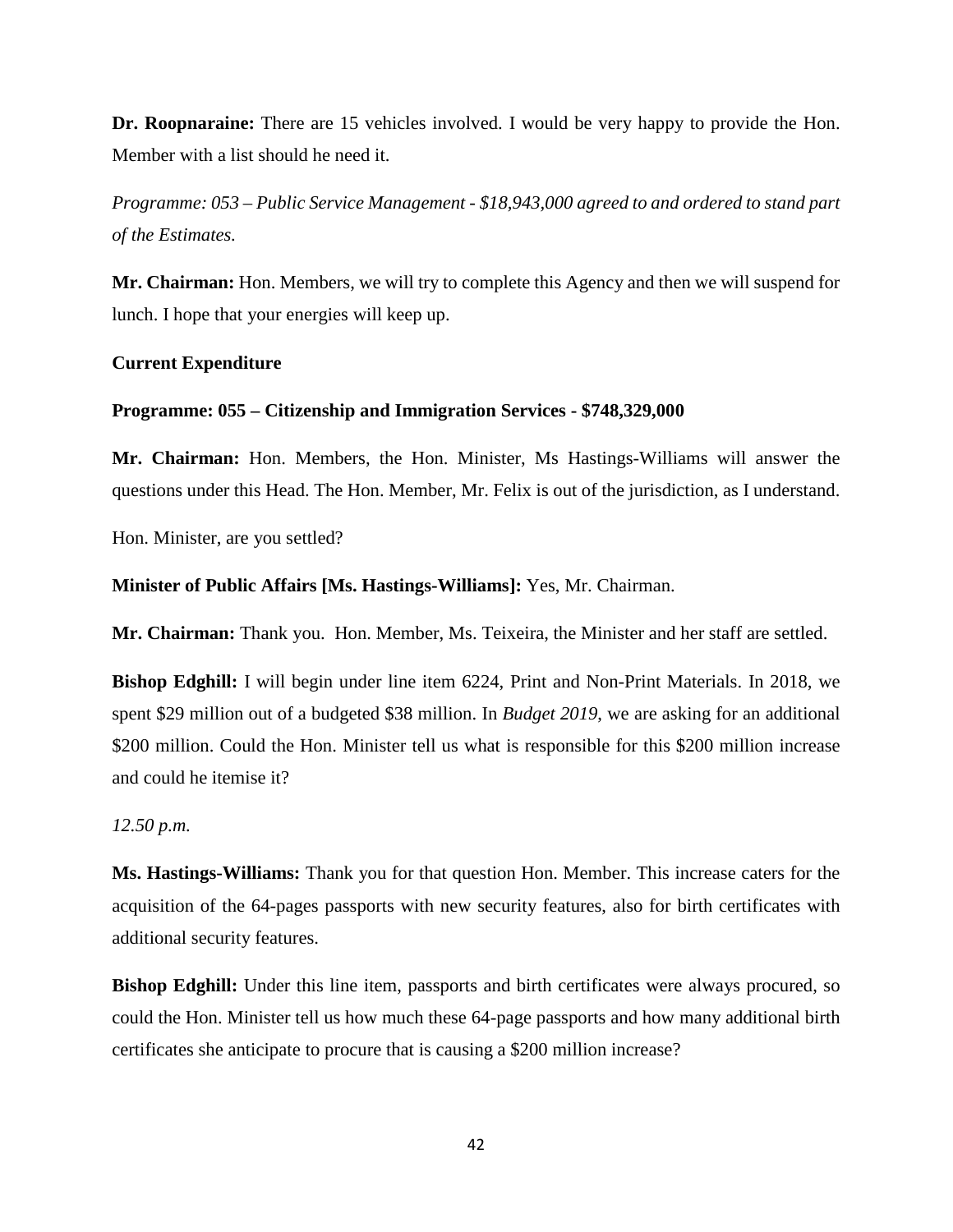**Ms. Hastings-Williams:** This caters for approximately 200,000 passports and 150,000 birth certificates.

**Bishop Edghill:** Could the Hon. Minister tell this House how many passports and how many birth certificates were procured last year?

**Ms. Hastings-Williams:** I am advised that we did not buy any passports last year, but we are now going to purchase for this year.

**Mr. Rohee:** With respect to the same line item for the procurement of 200,000 64-page passports, has the Ministry done a survey to estimate how many persons would be able to purchase the new 64-pages passport having ordered 200,000 of such passports?

**Ms. Hastings-Williams:** I am advised that not all persons would be using the 64-page passport. If you had listen to Hon. Minister of Public Security's speech you would heard that some persons would still be continuing the 30-page passport that we are using presently.

**Mr. Rohee:** Could the Hon. Minister inform us, graciously, whether these passports are going to be procured from the Canadian Bank Note or from Da La Rue and if neither of the two, which company do they intend to give the contract to and when?

**Ms. Hastings-Williams:** The passports will be procured from the Canadian Bank Note.

**Bishop Edghill:** Under the same line item 6224, Print and Non-Print Materials, could the Hon. Minister tell this House, in the absence of procuring passports last year, what was the \$29 million spent on because, last year, this amount was for passports and birth certificates?

**Ms. Hastings-Williams:** The \$29 million was used to purchase only 150,000 birth certificates and for regular printing in the Ministry.

**Mr. Rohee:** These new 64 pages passports are going to be priced at \$10,000 each as distinct from the normal passport for \$6,000. The Hon. Minister said that they have ordered of 200,000 of such passport at \$10,000 each. I understood the Hon. Minister to have said... I am hearing some heckling in that corner *[inaudible]*

**Mr. Chairman:** Hon. Member, Mr. Rohee, please ask the question.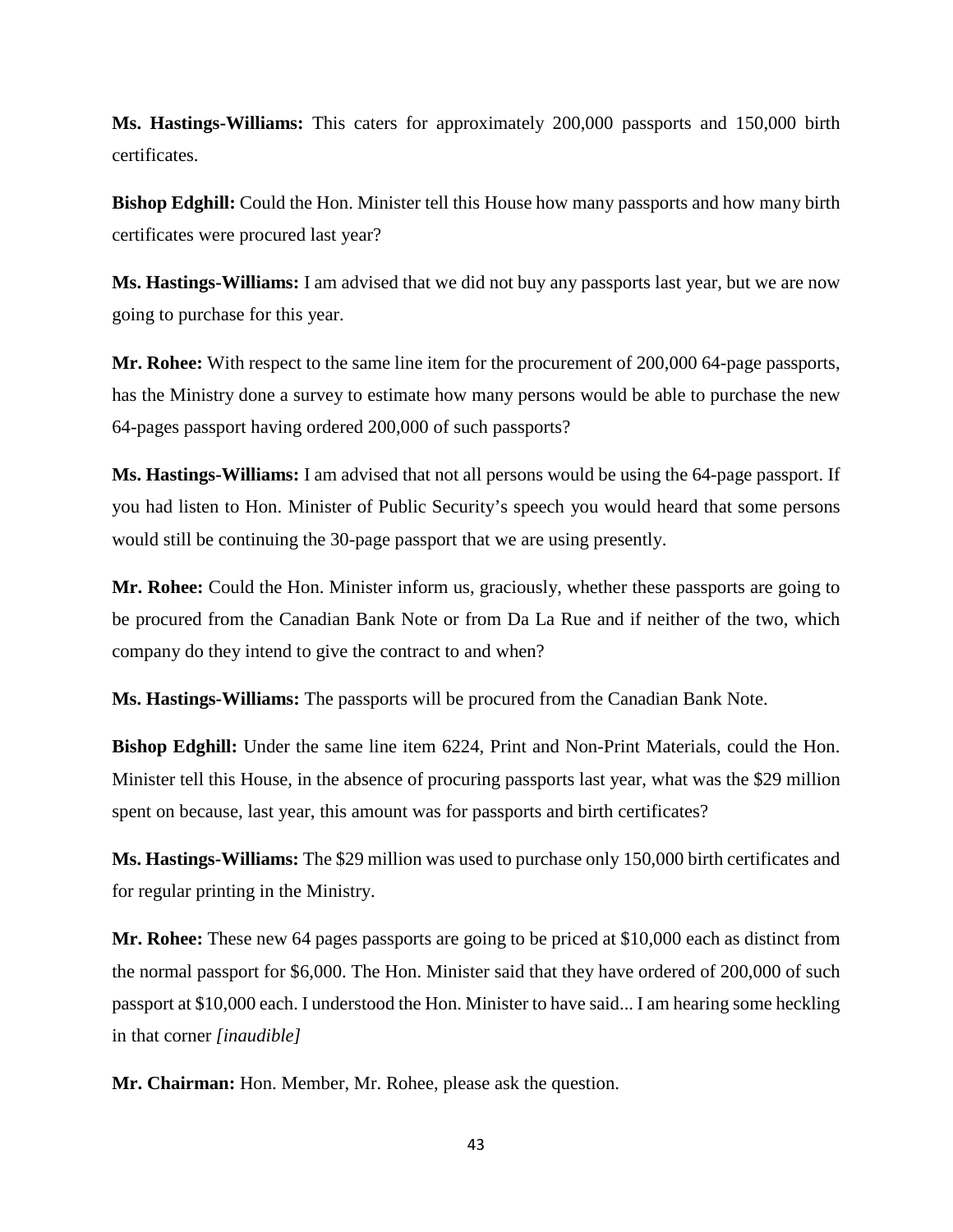**Mr. Rohee:** Yes, I understood that the Hon. Minister to have said that, of the 64-page passports, 200,000 were ordered. Now, if 200,000 of the 64-page passports have been ordered at \$10,000 each, could the Hon. Minister tell us, because I do not want to suggest a figure, how much do they intend to recoup from that 200,000 passports at \$10,000 each?

**Ms. Hastings-Williams:** I would repeat, not all the passports would have 64 pages. We are still going to maintain some of the 32-page passports. Hence, that is sum does not cater for the 64-page passports alone. We also have our regular printing and other things to do under that line item.

**Bishop Edghill:** I go to line item 6284, Others, last year we were told that this is where one of the items under this is the digitisation of the General Registrar's Office (GRO) records. The sum of \$218 million was budgeted but only \$118 million was expended, could the Hon. Minister tell us why the underperformance?

Secondly, could he tell us how long more would this special programme continue because this is not a project that would last forever, it was only supposed to be for a certain amount of years as explained?

**Ms. Hastings-Williams:** Firstly, I would like to mention that this project would come to an end in August 2019 and this budget caters for everything to do with the ongoing computerisation project at the General Registrar's Office (GRO) which includes payment of 87 data entry clerks and eight in-house supervisors.

**Mr. Rohee:** Line item 6116 – Contracted Employees: The staffing details state that there are 38 contracted employees, which is a reduction of two, from 2018. This speaks to about 26% of the staff of the Immigration and Citizenship Department being contracted employees. I would like to repeat what my Colleague Lt. Col. (Ret'd) Harmon had pointed, that there is a public service circular to the effect that persons over the age of 45 ought to be transferred to the fix pensionable establishment. I would like to know from the Hon. Minister, first of all, for the 38 contracted employees, what specific areas within the Ministry are they employed, what are the salary scales, what is the position of each one and how many of them are under the 45 years of age?

**Ms. Hastings-Williams:** There are 13 persons over 45 years old, and to answer your second question, we are going to lay over that information.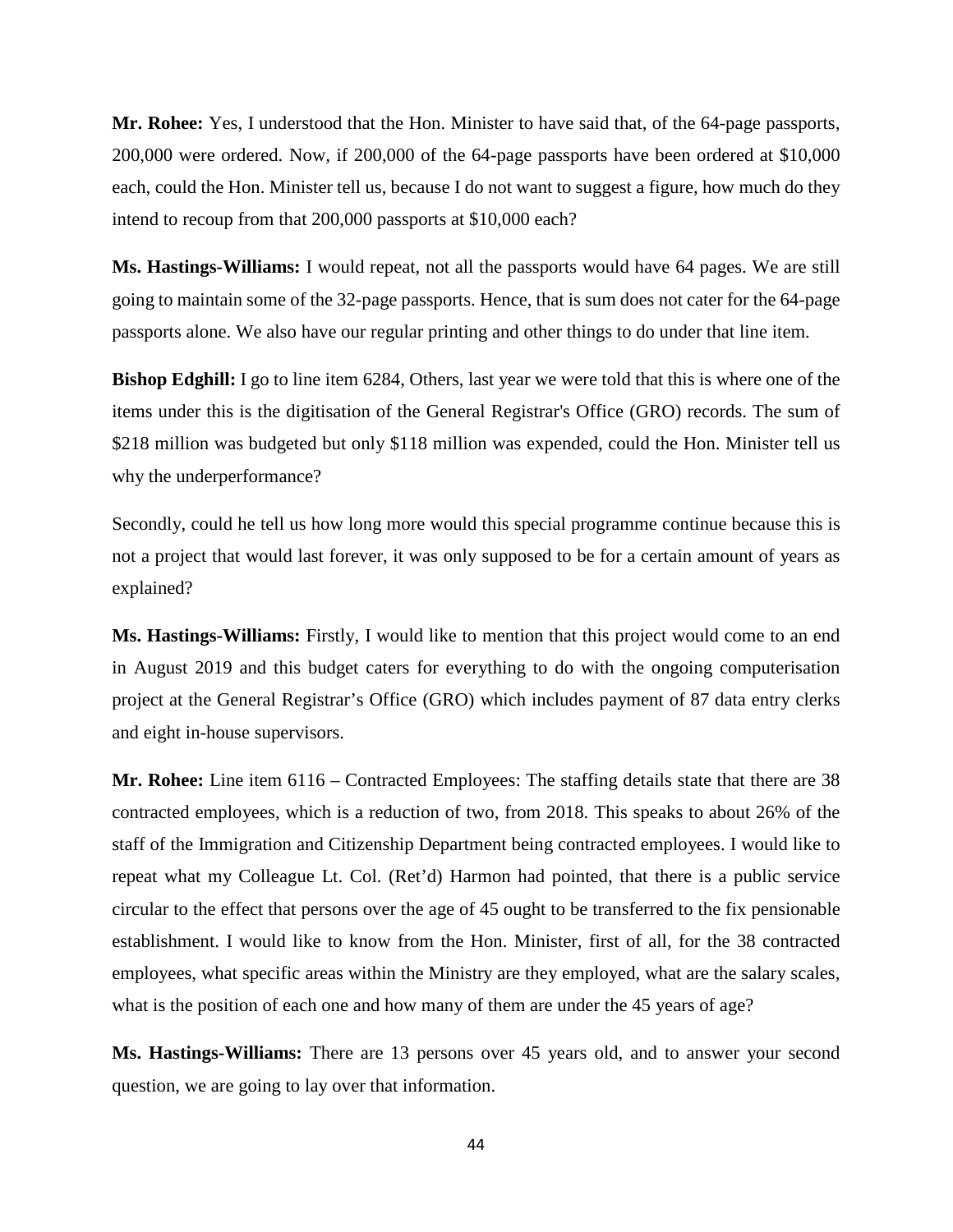**Mr. Chairman:** I will allow two questions more under this head.

**Bishop Edghill:** Could the Hon. Minister tell us, for 2018, how the progress of the digitisation of the records to the GRO had advanced, how many were done and what is the balance? We are told that the project is to be concluded by August of 2019, which we are happy about, but could we get a progress report and how the work has been progressing especially in the light of the underperformance of the allocation. We have spent about \$100 million less, what is responsible for that?

**Ms. Hastings-Williams:** About the computerisation project, at present or to present, we are approximately 80% completed.

**Mr. Rohee:** Line item 6242 – Maintenance of Buildings: It has moved from zero to \$4.2 million, could the Hon. Minister tell us which building, or buildings, are being maintained to the tune of \$4.2 million?

**Ms. Hastings-Williams:** You will know that, previously, the Department of Citizenship was housed in the Department of the Public Service building and these overheads were observed by that department. However, at present, provision is now being made for the routine maintenance of the Stephen Campbell house, which is the new building where this department is housed. It also caters for the GRO.

**Mr. Chairman:** Mr. Rohee, you seem to wish to be heard again.

**Mr. Rohee:** Yes, Mr. Chairman, I wish you to crave my indulgence. I understand the Ministry of Public Infrastructure is vested with the responsibility to deal with public buildings or offices occupied by the State and Government, how is it that the Ministry of Public Infrastructure is not assuming the responsibility in this particular instance?

**Ms. Hastings-Williams:** This is a routine maintenance for every building that falls under a department of a ministry or an agency.

*Programme 055 – Citizenship and Immigration Services – \$748,329,000 agreed to and ordered to stand part of the estimates.*

# **Capital Expenditure**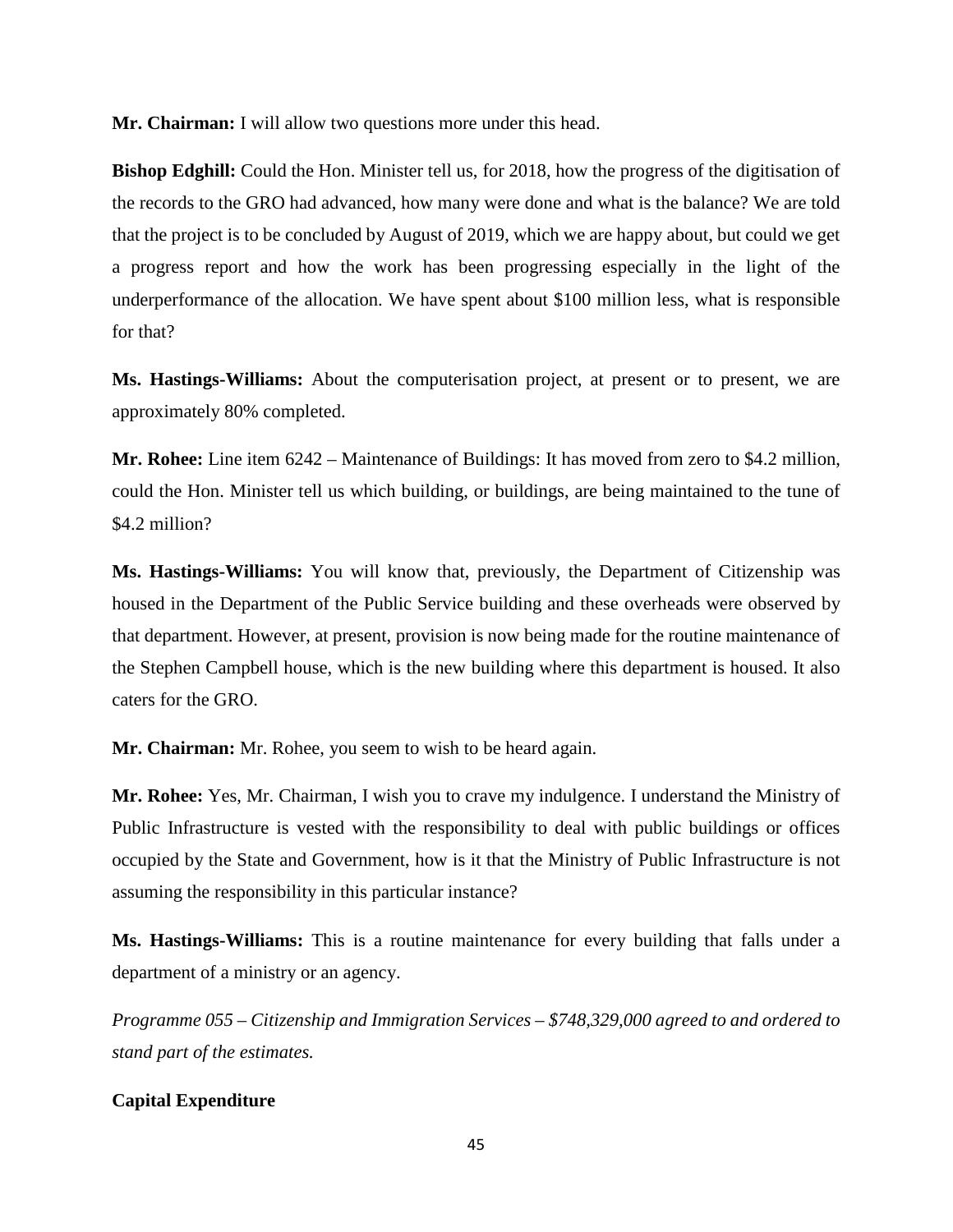## **Programme: 055 – Citizenship and Immigration Services – \$802,093,000**

## *1.05 p.m.*

**Mr. Chairman:** Hon. Member, Bishop Edghill, do you wish to ask a question?

**Bishop Edghill:** Yes, Sir. Project code - 2509900 – Furniture and Equipment: \$713,593,000 is being requested. Could the Hon. Minister tell this House what equipment are to be procured and the sums, item by item?

**Ms. Hastings-Williams:** Thank you for your question, Hon. Member. Through you, Mr. Chairman, I have a list of the equipment to be procured and where they are to be placed, for example in Lethem, and other new offices. I do not know if you want me to read them out or if you would prefer me to have it laid to the House.

**Bishop Edghill:** If I could assist, we could hear of the bulky equipment now and the others could be laid over, because there are several hundreds of millions, so there must be some specialised, expensive equipment that is being purchased that could be identified now.

**Ms. Hastings-Williams:** Of the 13 equipment, and out of the total of \$713,593,000, I am going to list some of the ones that have bulky weight, according to the Hon. Member.

Automated Passport Control (APC) – we are purchasing 10 at a cost of \$6.6 million each, and that will give a total cost of \$66.4 million.

Passport issuing control system workstations – which will be in Regions 2, 4, 7 and 9. We are purchasing 33 of such equipment at a cost of \$10 million each, which will give you a total sum of \$330 million.

Border Management Systems (BMS) and warm standby sites – we are procuring 36 of such at a unit cost of \$7 million, which will give you a total cost of \$252 million.

Printers for certificates – we are procuring six of such at \$2.5 million each, which will give you \$15 million total.

And then there is a microfilm reader. We are purchasing one at a cost of \$2 million.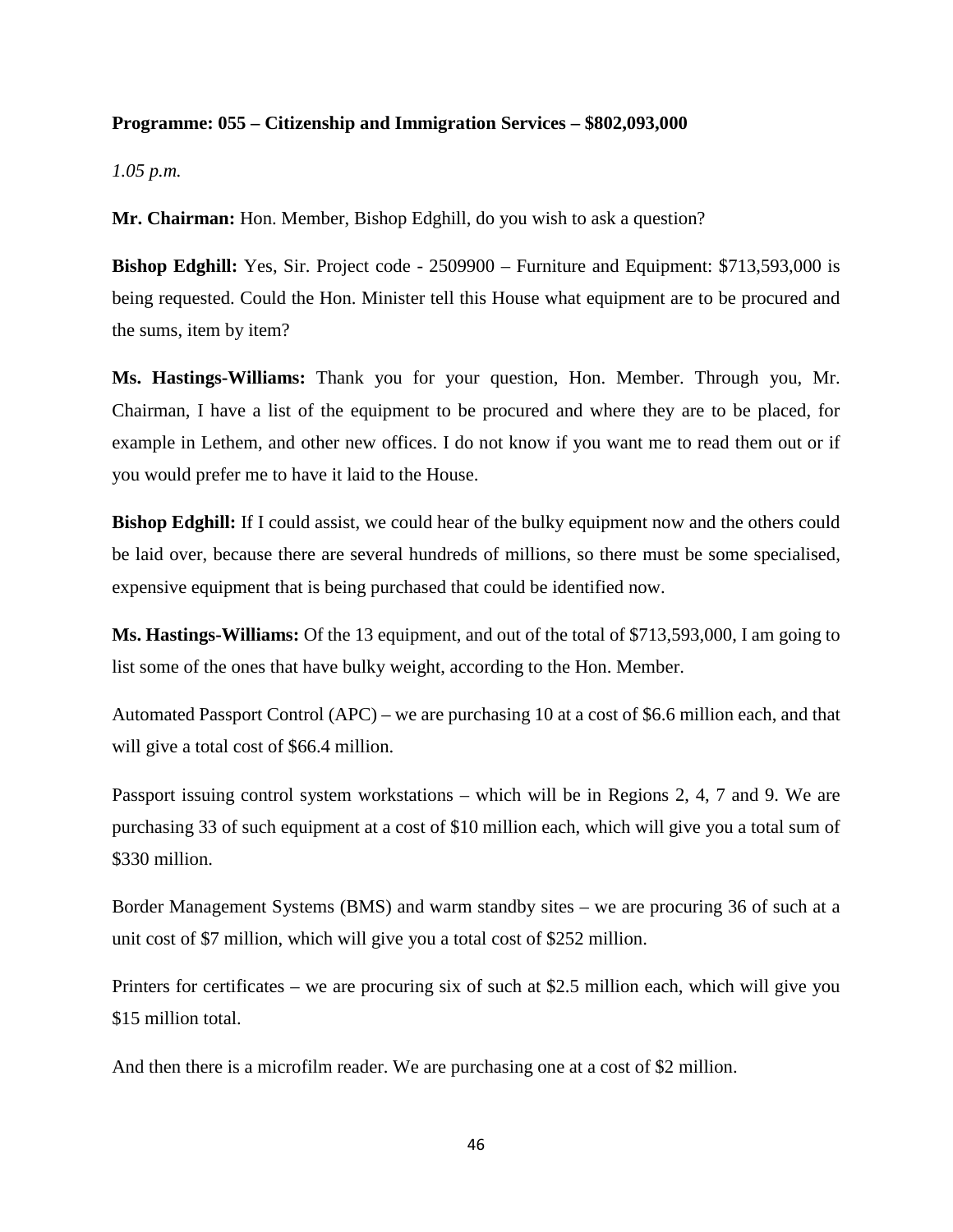I will lay over the rest of the equipment, as you wished.

*Programme: 055 – Citizenship and Immigration Services - \$802,093,000 agreed to and ordered to stand part of the Estimates.* 

## **Current Expenditure**

### **Programme: 056 – Social Cohesion - \$391,524,000**

**Mr. Neendkumar:** Line Item 6116 - Contracted Employees: I see that they have ...

**Mr. Chairman:** Hon. Member, let me just interrupt you. Are you dealing with pages 44 and 45?

**Mr. Neendkumar:** Yes.

**Mr. Chairman:** Very good. Thank you, please proceed.

**Mr. Neendkumar:** In 2018 it was 68, and now I see that they have gone to 46. Can the Hon. Minister tell us why this drop from 68 to 46?

**Minister of Social Cohesion with responsibility for Culture, Youth and Sport [Dr. Norton]:** This is so because 11 staff members were transferred to the Ministry of Education, Programme 401, during a transition period to the Ministry of Presidency and 11 contracted employees were reassigned as follows: two to line item 6111, Administrative, six to line item 6113, Other Technical and Craft Skilled, and three to line item 6115, Semi-Skilled Operatives and Unskilled.

**Mr. Neendkumar:** I noticed on the same line item 6116, Contracted Employees, that, in 2018, \$111,736,000 was spent but in 2019, only there is \$114,081,000. Could the Minister tell us why this change?

**Dr. Norton:** This is because the contracted employees are now under the fixed establishment; 11 of the contracted employees, so we no longer have to cater for gratuities.

**Bishop Edghill:** Under line item 6116, Contracted Employees, could the Hon. Minister tell us about the five highest paid employees and what their designations are? Secondly, under Staffing Details, for the purpose of saving time, could the Hon. Minister lay over to the House the entire staffing list designations and salaries, and, more specifically, the locations of where these officers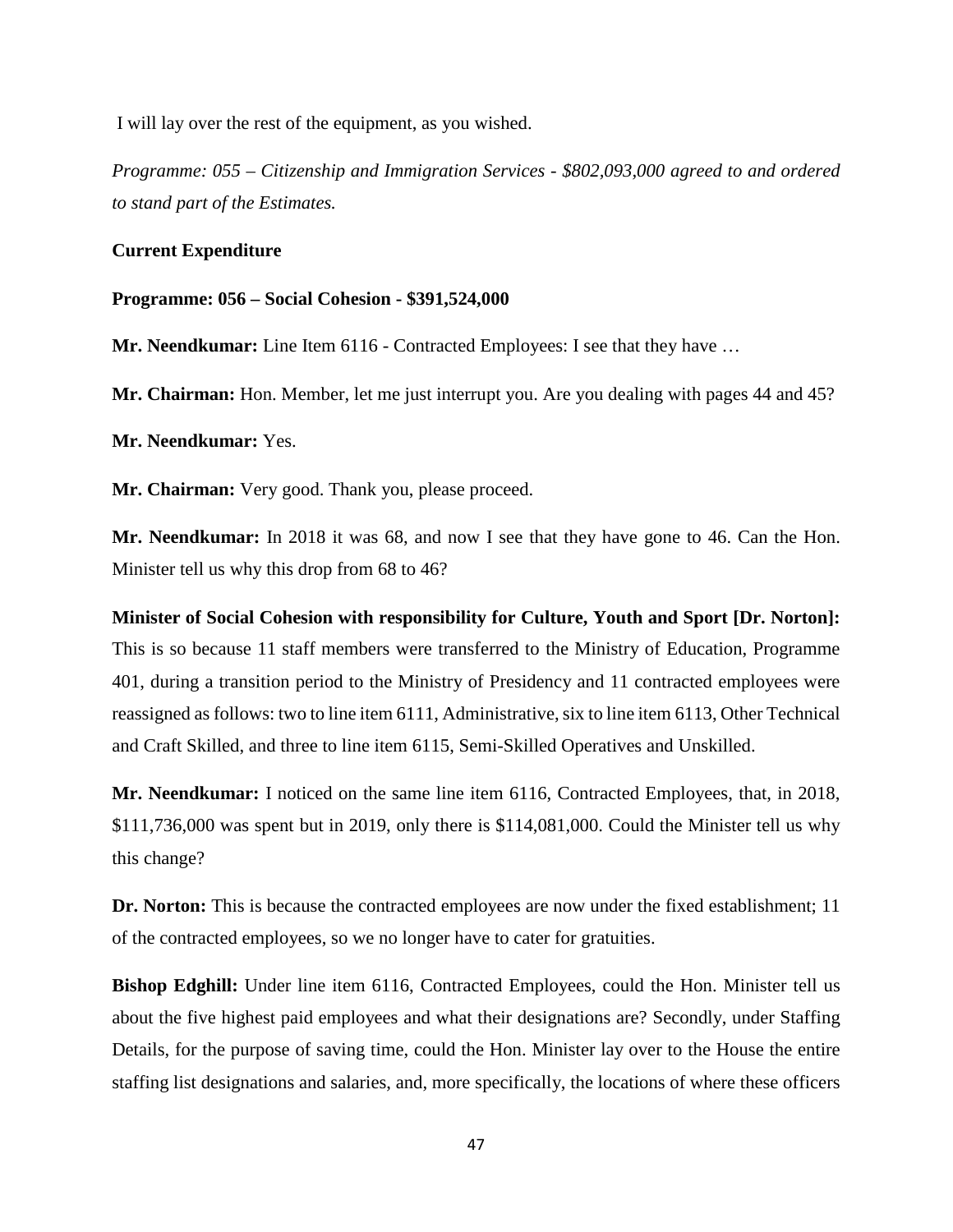are located? We do not know of any buildings that says, "Ministry of Social Cohesion" that houses 100 people, so I suspect that they are in the Regions and the rest of it, so could he tell us about the locations of these members of staff?

**Dr. Norton:** There is no doubt that I have it here; the salaries of each of these employees, but with regard to the highest paid and the next in line and so on, we have no problem at all in laying over. We have it here with us, but it will take some time to ...

**Bishop Edghill:** I asked for the top five.

**Dr. Norton:** We have: Project Officer - \$250,750; Programme Coordinator -\$441,000; and three technical officers - \$280,900 each. Those are the highest five.

**Mr. Bharrat:** Minister, at line item 6114, there is an increase of \$5 million; however, the Staffing Details would show that there was no increase in staff members. Can you kindly account for the \$5 million increase?

**Dr. Norton:** Thank you very much for the question. This caters for the recent increase in salaries across the board.

**Bishop Edghill:** Under the same line item, 6114, the increase that was offered to which the Minister just referred is a 7% to the highest. Even if you do 10%, it would only be responsible for \$1.7 million, but it states here \$5 million. Could he give us a breakdown of how we arrived at \$5 million?

**Dr. Norton:** The list of the salaries varies, but this information can be laid over.

**Dr. Anthony:** Line item 6116 – Contracted Employees: In this section, there is a reduction by 22 employees, but what we noticed is that the cost for employment has gone up. Can the Minister explain this discrepancy?

**Dr. Norton:** This is in keeping with the recent salary increases across the board.

**Mr. Neendkumar:** Line item 6272 - Electricity Charges: I noticed you had budgeted \$28.3 million in 2018, you spent \$21 million, and you are now asking for \$25 million. Can you give us a lay down of these buildings you will be paying electricity for and say why this increase?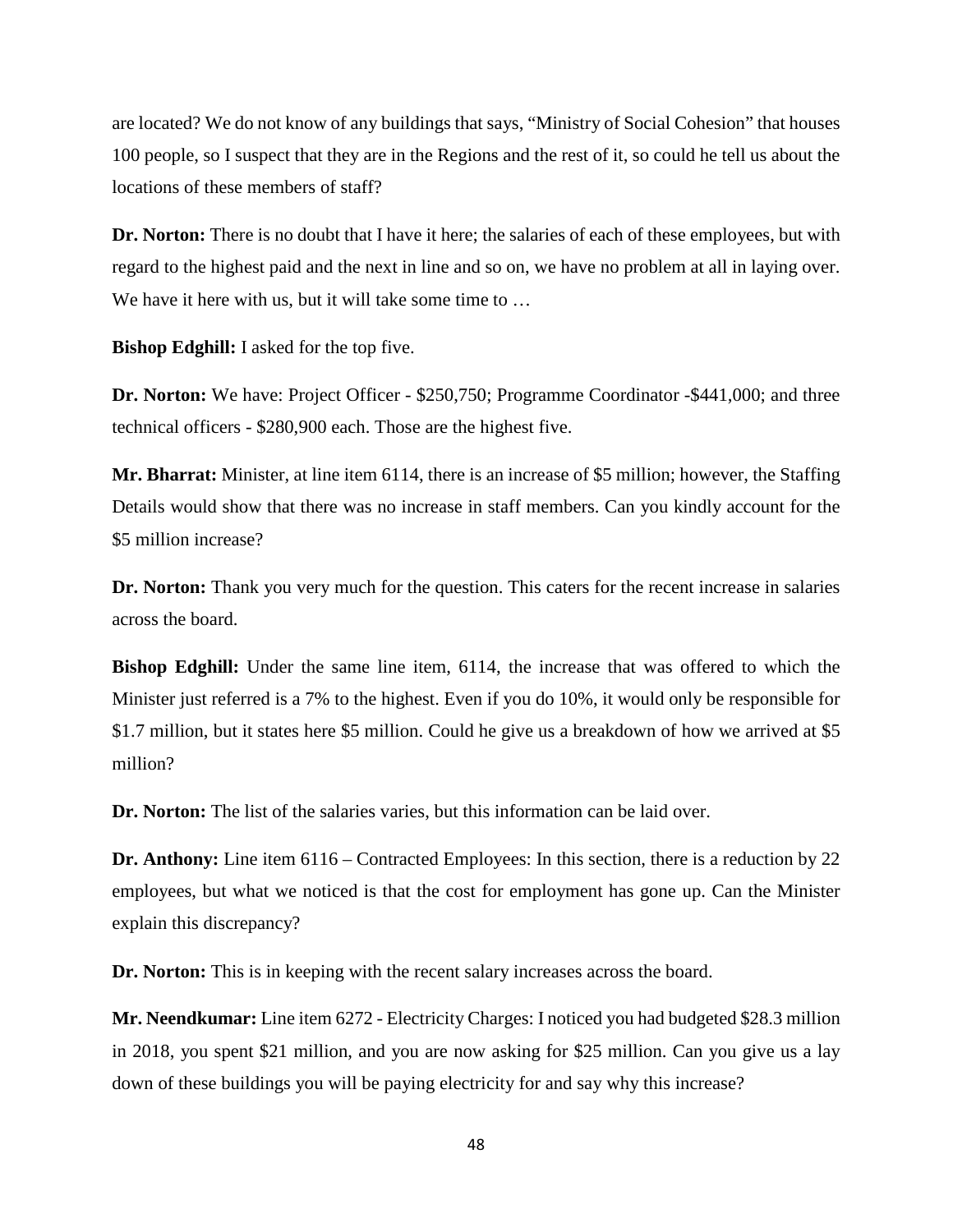**Dr. Norton:** We are catering for electricity charges for the Head Office, the Carifesta Sports Complex and the Umana Yana.

**Dr. Anthony:** Line item 6291 – National and Other Events: Can the Minister explain for what he is going to use \$29,000,000?

*1.20 p.m.*

**Dr. Norton:** The allocation in 2019 will cater for the Ministry's participation in the Mashramani Float Parade, the hosting of Harmony Village, Social Cohesion Week and Inter Religious Conferences.

**Dr. Anthony:** Could the Hon. Minister please give us a breakdown of how much would be used for what?

**Dr. Norton:** Participation in the Mashramani Float Parade will be \$16 million, Hosting of Harmony Village will be \$7.5 million, Social Cohesion Week will be \$3 million, and the Inter Religious Conference will be \$3 million.

**Mr. Chairman:** This is the final question, Mr. Neendkumar. Please go ahead.

**Mr. Neendkumar:** Line item 6302 –Training (including Scholarships): I noticed that \$30,078,000 million was allocated and \$31,363,000 was spent. I would like to know, what fields were these scholarships offered and the training? Could we have a breakdown of the spending?

**Dr. Norton:** They were not scholarships. They were social cohesion training for Regions 1 to 10.

**Mr. Neendkumar:** The Estimates have here scholarships and training. He is said that there were no scholarships. Could the Hon. Minister give us a breakdown in every region how much and where the money was spent for the training for social cohesion?

**Dr. Norton:** The details of the training can be laid over. We can however give you an idea of the areas and the places where the training took place, but we can lay it over.

*Programme: 056 – Social Cohesion - \$391,524,000 agreed to and ordered to stand part of the Estimates.*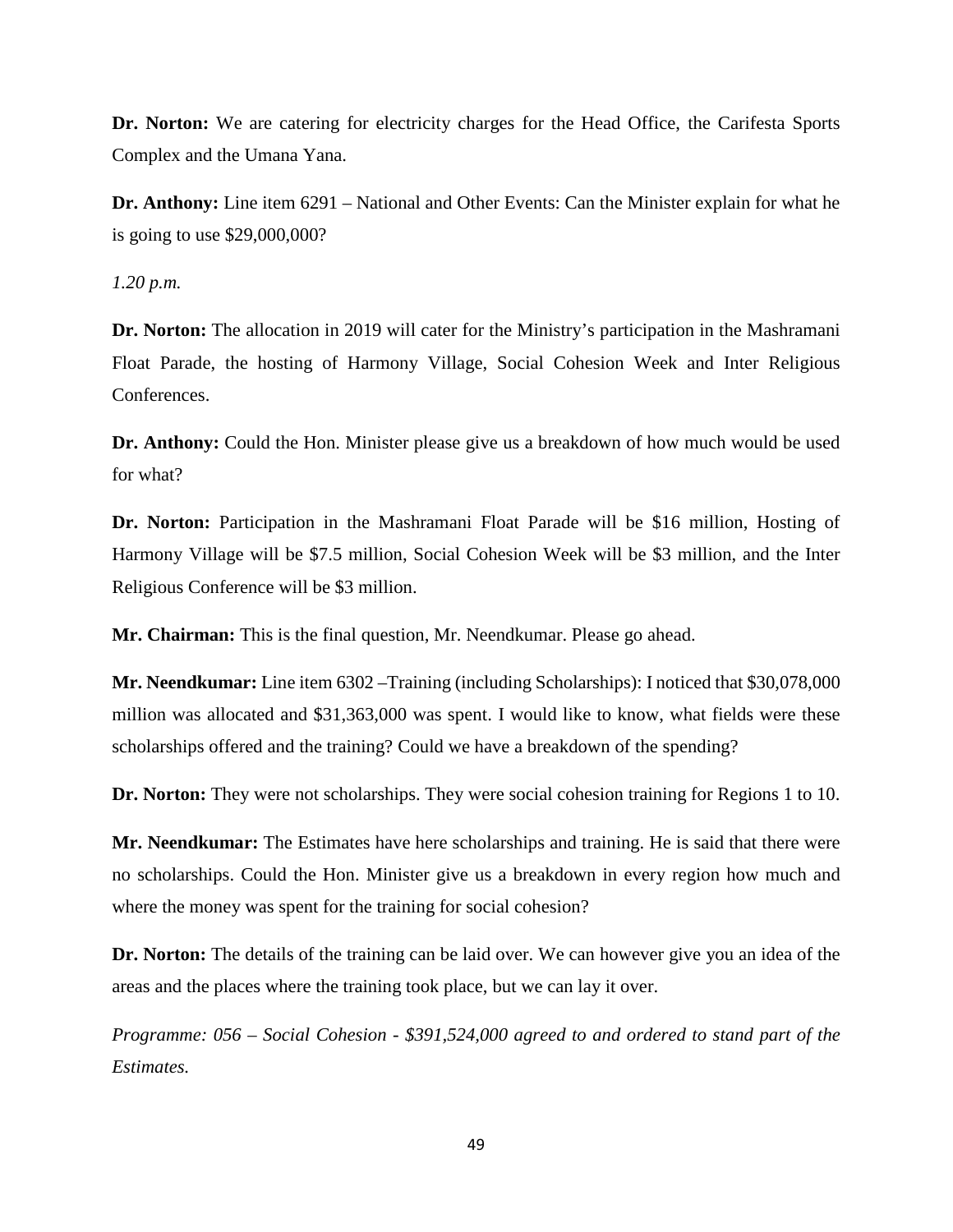## **Capital Expenditure**

### **Programme: 056 – Social Cohesion - \$444,601,000**

**Mr. Neendkumar:** Project code 1214400 – Buildings: I noticed at the cost of \$50 million there will be construction of bond and offices. Could we get an idea where this will be done, what would be the cost for the bond, and what will be the cost for the offices?

**Dr. Norton:** This project entails the construction of a two-storey concrete building. The building will provide additional office spaces and will be outfitted with washroom facilities. It will house between 20 to 25 offices from the Technical Service Unit, Public Relations and Procurement Unit.

Additionally, the building will house a large bond which will be compartmentalised. It will be used to store materials for plumbing, electricity and carpentry works undertaken by the Technical Service Unit.

Additionally, production material and costumes utilised by the Department of Culture will be properly stored. Space has been allocated for central stores for bulk purchases.

**Bishop Edghill:** Project code 1904000 – Jubilee Republic Programme: There is \$350 million provision for Jubilee Republic Initiatives. Sir, I sought to get some clarity from Volume 3 for the description of this Programme, but there is nothing. Could the Hon. Minister tell this House how he proposes to spend this \$350 million on the Jubilee Republic Initiatives?

**Dr. Norton:** The Jubilee Republic Initiatives of \$350 million would be for the upgrading of venues for the hosting of the jubilee republic events in the 10 Administrative Regions. We have on an average of \$35 million for each Region. Some of the areas will also include a plaque of recognition in the particular area that we are using for this celebration. For instance in Region 1 while this can change, we have earmarked places such as Mabaruma, Port Kaituma and Moruca; in Region 2, Anna Regina and Queenstown; in Region 3, Dem Amstel and Wakenaam; in Region 4, Mahaica and St. Cuthbert's Mission; in Region 5, Paradise and Ithaca; in Region 6, New Amsterdam, Rose Hall and No. 63 Village; in Region 7, Imbaimadai, Jawalla and Bartica; in Region 8, Mahdia, Chenapau, Kato and Phillipai; in Region 9, Karasabai, St. Ignatius and Aishalton and in Region 10, Kwakwani, One mile and Muritaro.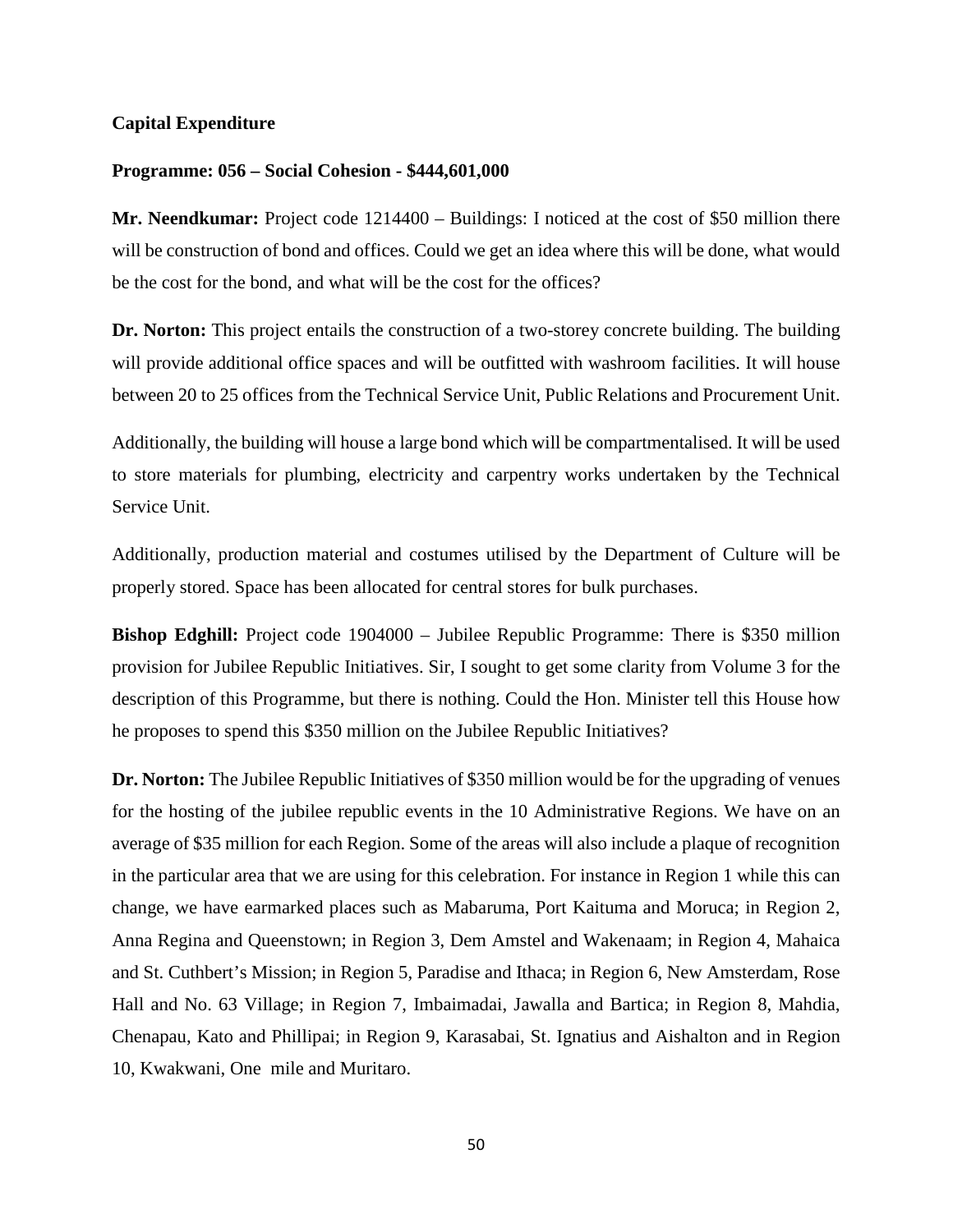**Dr. Anthony:** Could the Hon. Minister explain to us what criteria was used in the selection of these sites in the various regions?

**Dr. Norton:** Mr. Chairman, over the years the Ministry of Social Cohesion had a hands-on approach in the different regions and communities of the regions and the Ministry is in a position of choosing and deciding where it would be more convenient.

**Dr. Anthony:** Is the Minister telling us that there are no criteria that available and that at his own discretion he decides how \$350 million is going to be spent? We would like to hear what criteria is being used for these projects and what are the projects, because what we heard is some places being listed, but we did not hear exactly what is going to be done in any of these venues.

**Dr. Norton:** The question has been asked and the question has been answered.

## *[Mr. Chairman hit the gavel]*

**Mr. Chairman:** No. Would the Hon. Member repeat the question he wishes to be answered? Please proceed.

**Dr. Anthony:** I simply asked the Minister, what criteria was used in the selection of the various venues for this \$350 million expenditure? We have not gotten an explanation. That was the first question. The second one was, we heard some names of places in various regions, we would like to know, even with these names, what exactly would be done in these places, what is the disaggregated cost, and how much money would be spent on each site?

**Dr. Norton:** Once again, as I have said before, the Ministry of Social Cohesion has over the years been very familiar with all the regions from Region 1 to Region 10 by the different programmes it had in the different communities. For that reason, we are in a position of having on-site authority and information to decide which is more convenient and suitable. That is the criteria we have been using.

I also did say that along with the actual activity that we will be having, plaques of recognitions will be unveiled at these different sites or grounds wherever we use. Of course, it must be noted that, all the regions and more than one locations was mentioned in the following programmes.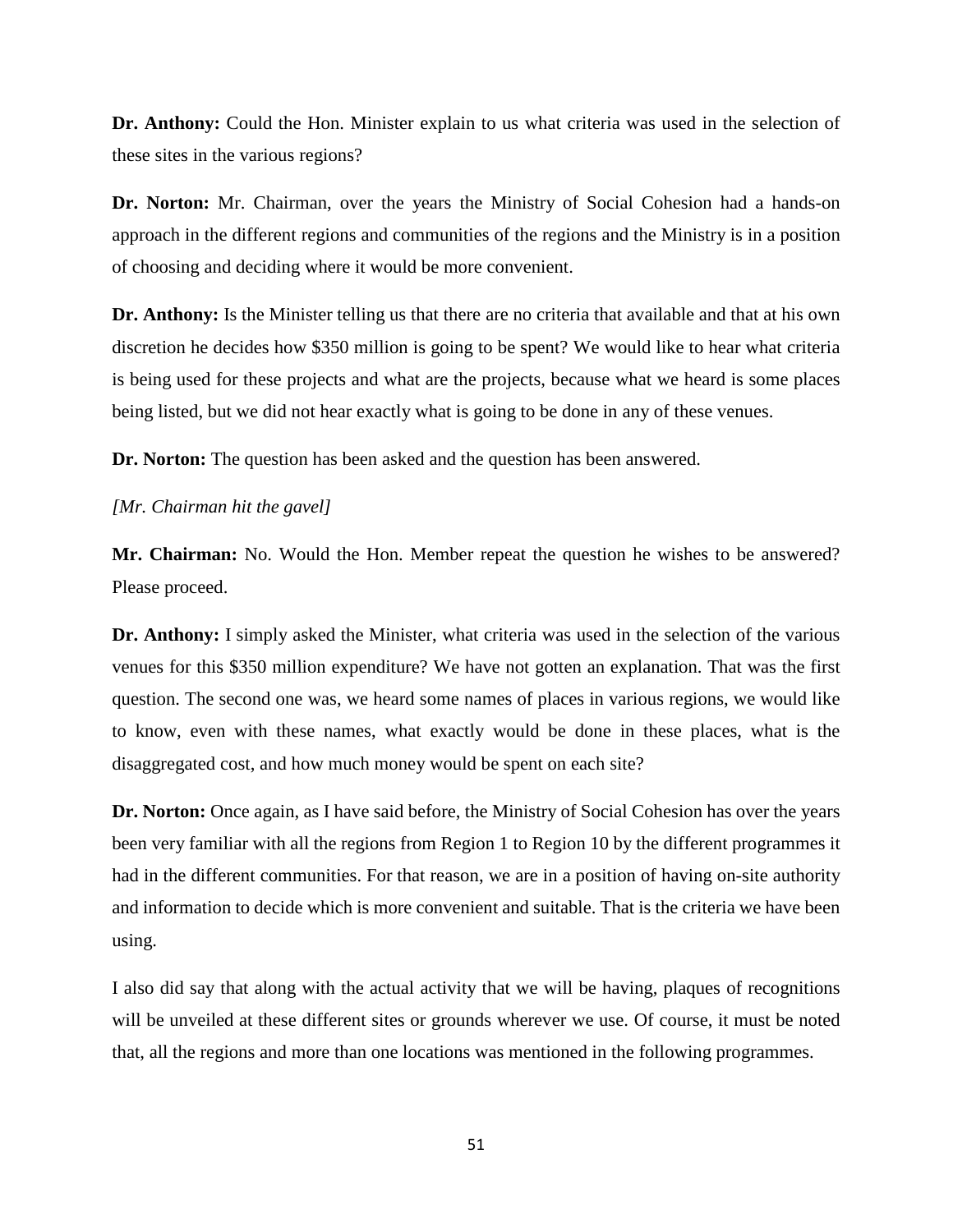**Dr. Anthony:** Since the Ministry of Social Cohesion possess this knowledge, could I ask the Minister why is it, for example, Enmore, Betsy Ground in Berbice, Port Mourant, Industry, Eccles, Vreed en Hoop and Anna Catherina was not listed? Perhaps the Minister could explain why these places were excluded.

**Dr. Norton:** It is for that same reason that Kanapang, Itabac, Kato and Kamana were not chosen.

**Dr. Anthony:** The Minister's answer just now was exactly my point. Why is it that they were not chosen? Is it that the criteria that the Minister is using is discriminatory? That is why only certain communities were included and others were not?

#### *[Mr. Chairman hit the gavel]*

Could the Minister please lay over what criteria was used and if there was a selection committee in place to make these decisions or is it that the Minister arbitrarily decided that these are the places?

**Mr. Chairman:** Hon. Member, the question would suffice. I cannot tell a Member how he must ask his question, but it will be a nice thing if we just focus on the question and leave the frills, sometimes.

**Dr. Norton:** This is the Ministry of Social Cohesion; it is not the Minister of Social Cohesion. We have a Ministry, Technical Officers and persons who have all been involved in these different communities. As a result of that, we think that we are in a very well-informed position to make those decisions.

**Mr. Chairman:** Hon. Minister, I thought the question that was addressed was could you provide some form of information. I do not know if I am mistaken, but I thought that that was the question. I am trying to avoid the necessity for a Member to return to a question, which he might consider as 'not been fully answered'. If the answer to that question is "yes, I will lay it over" then that suffices and then we can move on. It would be the Minister who must say that.

**Dr. Norton:** This Jubilee Republic Initiative is going to take place in 2019. We are in the preparatory stages. We have got so much more to discuss about this…

*[Mr. Chairman hit the gavel]*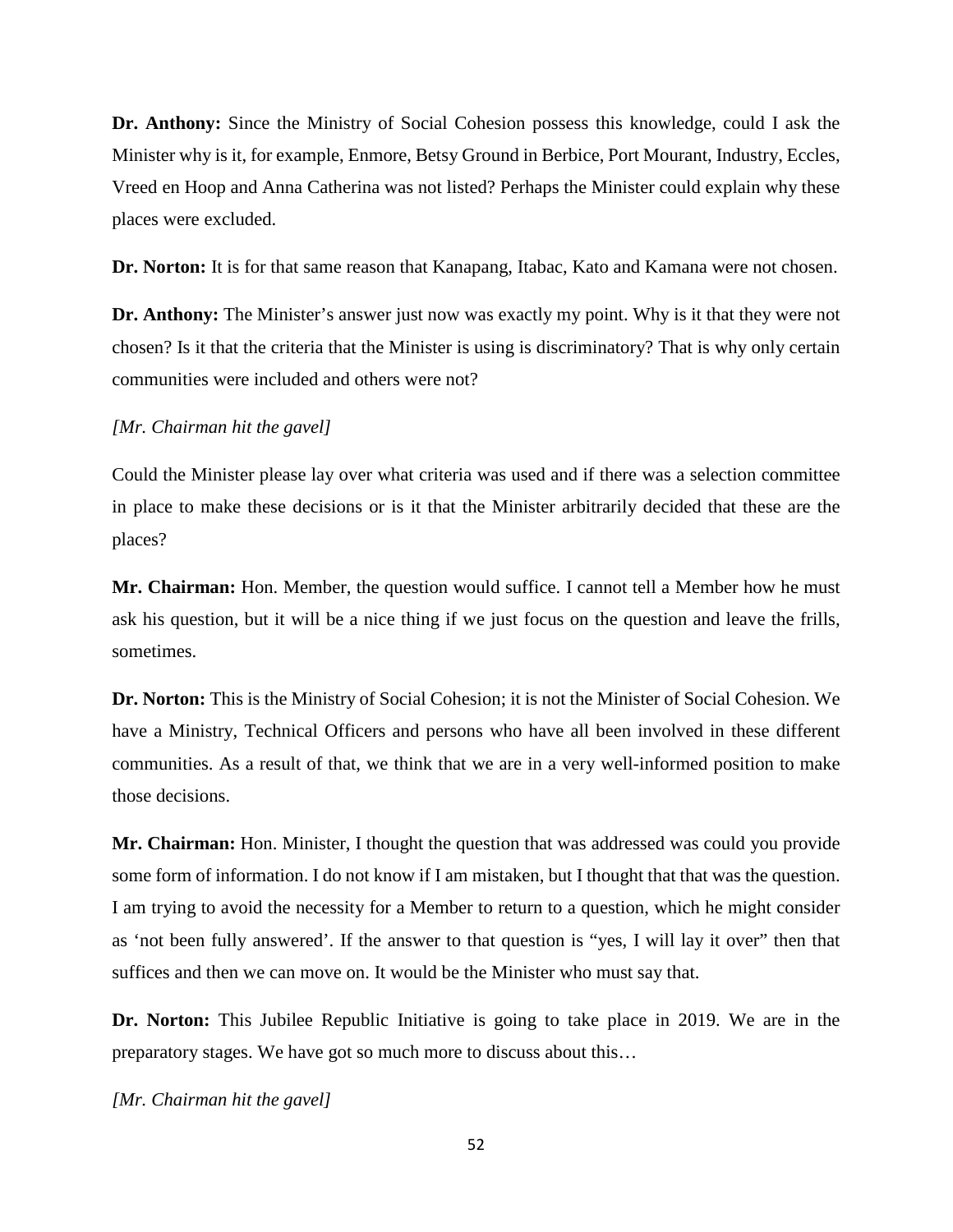…the form that it will take, where it is going to be taken place, and everything about this programme is in its infancy stage.

In the future, I would be able to provide the Hon. Member with a list of criteria if that is necessary.

**Mr. Ali:** The Hon. Minister in answering his questions said that part of these proceeds would be to prepare facilities, then he listed the venues where the facilities will be prepared. They have gone beyond preparation here.

# *1.35 p.m.*

**Mr. Ali:** They have gone beyond preparation here. Could I ask the Hon. Minister, he mentioned they had great technical competence and skills in the Ministry, give to this honourable House the budgetary provision, how they came up with the prevision \$350 million and outline as to how they came up with the requirement of \$350 million? That is what we need. Could the Hon. Minister lay over to this House the outline of how this \$350 million will be spent?

**Dr. Norton:** Mr. Chairman, after some amount of discussion within the Ministry we actually asked for more, but with the discretion of the Minister of Finance, this is the amount we got.

**Mr. Ali:** Mr. Chairman, could the Hon. Minister layover what he presented to the Hon. Minister and the adjusted programme for this \$350 million? This is not a no or yes, this is not your money, this is the people's money; this is the tax payer's money. Could the Hon. Minister in the interest of transparency and accountability, layover the plan as to how this \$350 million of Guyanese taxpayers' money will be spent?

**Mr. Chairman:** Hon. Member, Mr. Ali, I thank you. I hope that what we are discussing all the time is Guyanese tax payer's money. I was somewhat troubled when you mentioned that; I wondered. Hon. Minister, please.

**Dr. Norton:** Mr. Chairman, that plan would be laid over.

**Mr. Ali:** Mr. Chairman, could the Hon. Minister say when?

**Mr. Chairman:** Hon. Minister, the Hon. Member would wish to have an indication as to when it could be laid over.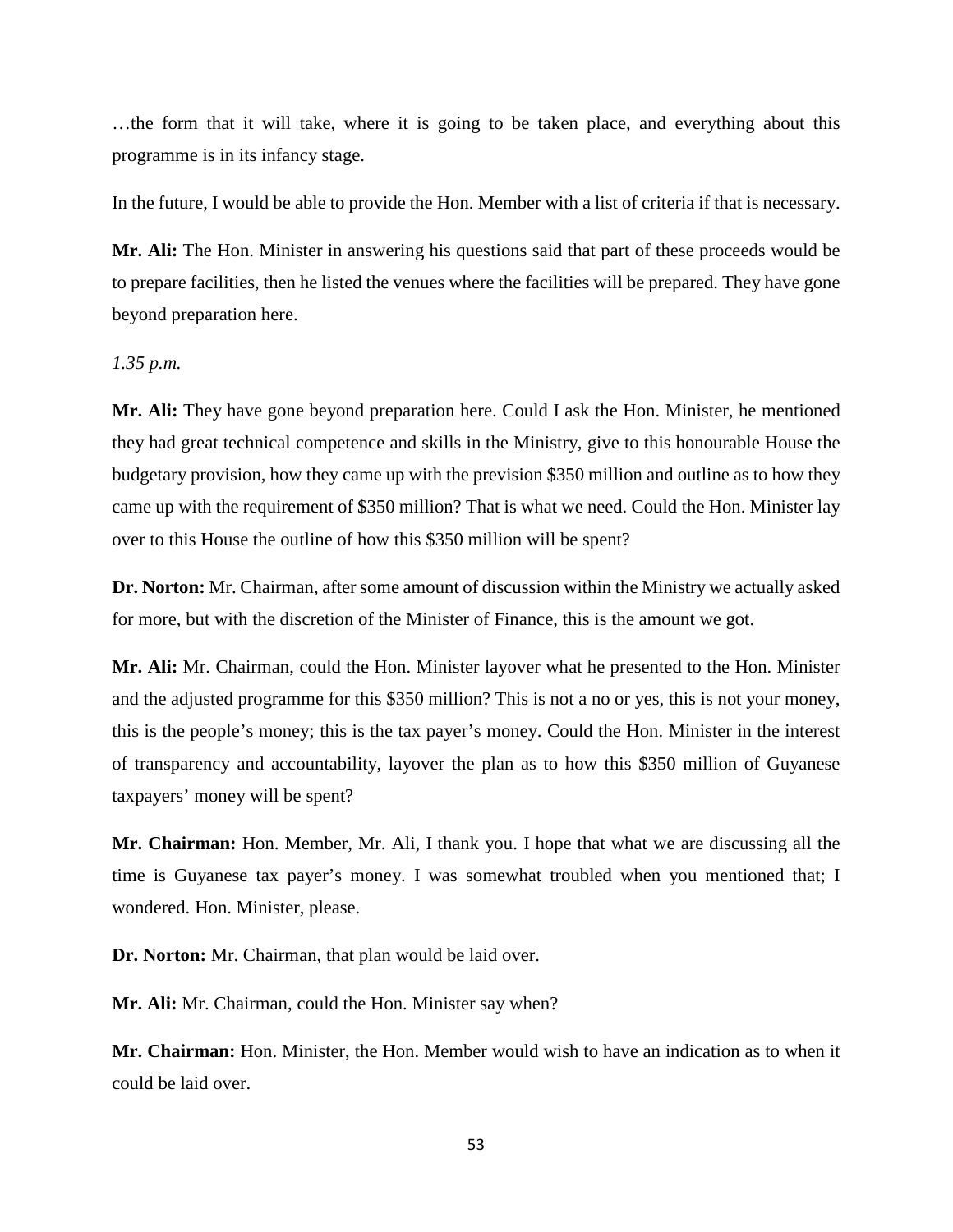**Dr. Norton:** It would be laid over within a week.

**Bishop Edghill:** Thank you very much, Mr. Chairman, for your kind discretion. Mr. Chairman, project code 1904000 – Jubilee Republic Programme: The Minister told us about plagues to be laid in various places, \$350 million. Could the Minister say is there any other initiative apart from the laying of plaques or is the laying of plaques the only initiative?

**Dr. Norton:** It certainly is not the only activity that would be taking place and we would be laying it over.

**Mr. Chairman:** This would be the last question on this issue. Hon. Mr. Rohee, you have the Floor.

**Mr. Rohee:** Project code 2405200 – Land Transport: Provision is made for a vehicle of \$7 million. Could the Hon. Minister say what type of vehicle is the Ministry considering procuring and for what purpose? Is this one of the vehicles that would be used to transport the Venezuelans from the border to the city?

**Dr. Norton:** It certainly will not be to transport any Venezuelans from the border to Guyana. For the Hon. Member's information, this would include three brand new vehicles, one Toyota Landcruiser would be purchased for the Hon. Minister of Social Cohesion, one 15 seater mini-bus, and one 4x4 pick up will be acquired to enhance the current flee. These vehicles will be assigned to the general administration and will aid staff members of the procurement, supplies department and the Office of the Department of Social Cohesion.

**Mr. Chairman:** I thank the Hon. Minister. This is the last question, Hon. Members. Mr. Rohee you have that privilege.

**Mr. Rohee:** Mr. Chairman, could the Hon. Minister tell us what type of vehicle he intends to procure and the cost for this vehicle for the Minister of Social Cohesion?

**Dr. Norton:** The type of vehicle would be one Toyota Landcruiser. The total selling price would be \$17,680,650.

*Programme: 056 – Social Cohesion - \$444,601,000 agreed to and ordered to stand part of the Estimates.*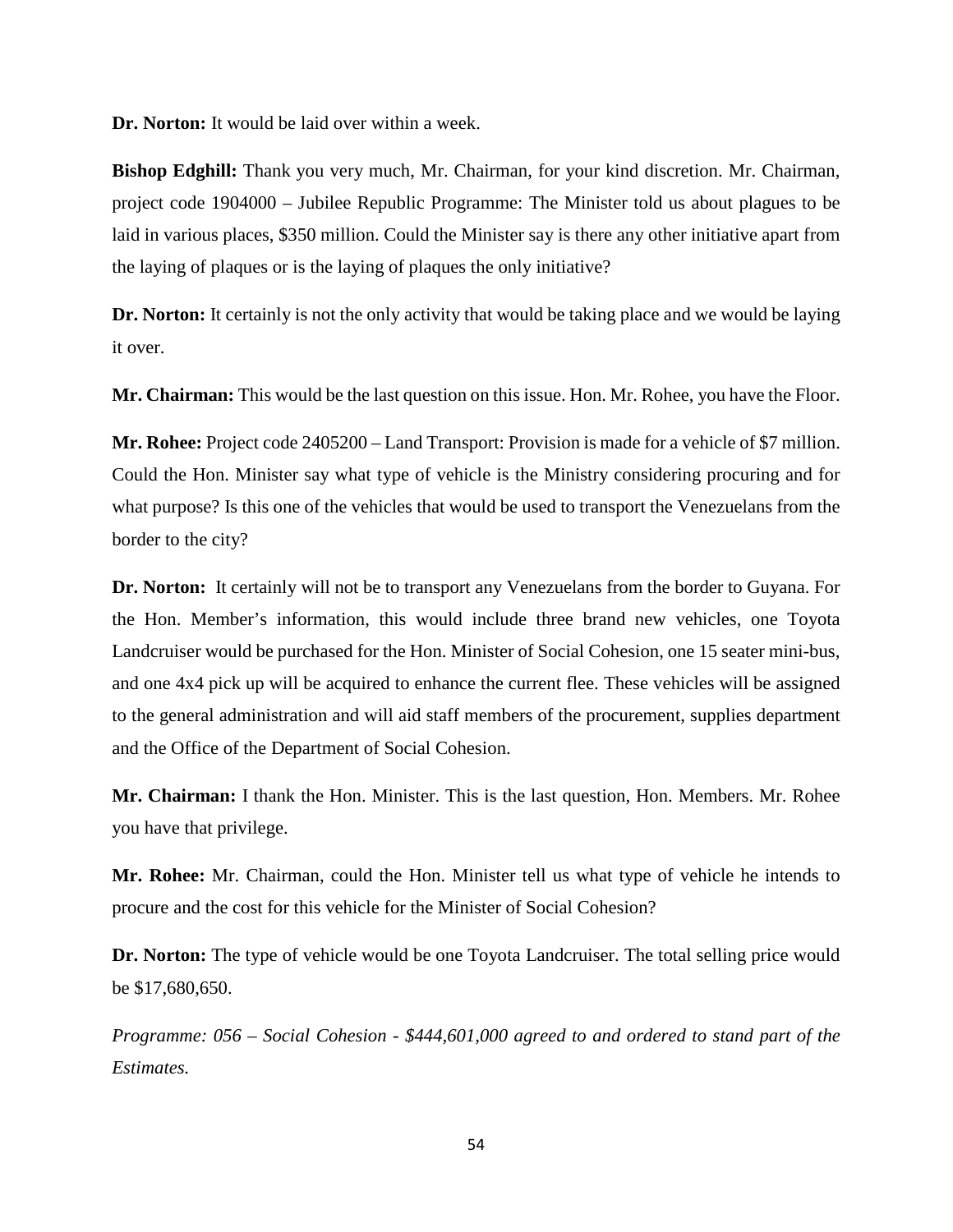**Lt. Col. (Ret'd) Harmon:** Mr. Chairman, could I crave your indulgence to mention this matter a break? It is because we are going all the way through and we need to be replenished or refreshed. I think it is not just me, but there are staff here who have been here all morning working and I believe that we really should have a break before we continue, because it is quite a number of matters that are to be dealt with before the scheduled break which should have been at 12noon. I really would like to ask, could we take our break here then proceed after that?

**Mr. Chairman:** I thank the Hon. Minister for his call to compassion. I wonder if other Members feel the same way. If they do then we can take the suspension now and return in 40 minutes. I understand it is 2.25 p.m. we will resume. I would ask Members to try to be guided by that time. Thank you.

## *Assembly resumed*

*Sitting suspended at 1.44 p.m.*

*Sitting resumed at 2.43 p.m.*

*Assembly resolved itself into Committee of Supply*

*In Committee of Supply*

# **Current Expenditure**

## **Programme: 057 – Environmental Management and Compliance - \$1,316,886,000**

**Ms. Teixeira:** Line item 6116 – Contracted Employees: Could the Hon. Member advise us if the new Director of Environment is included in this programme? Is this the new department of environment within the Ministry of the Presidency?

**Lt. Col. (Ret'd) Harmon:** Mr. Chairman, the head of the Department of Environment is in fact in that department. I do not know if you are talking about the new Head of the Environmental Protection Agency (EPA) that is a separate matter.

**Ms. Teixeira:** No. Sir.

**Lt. Col. (Ret'd) Harmon:** Okay.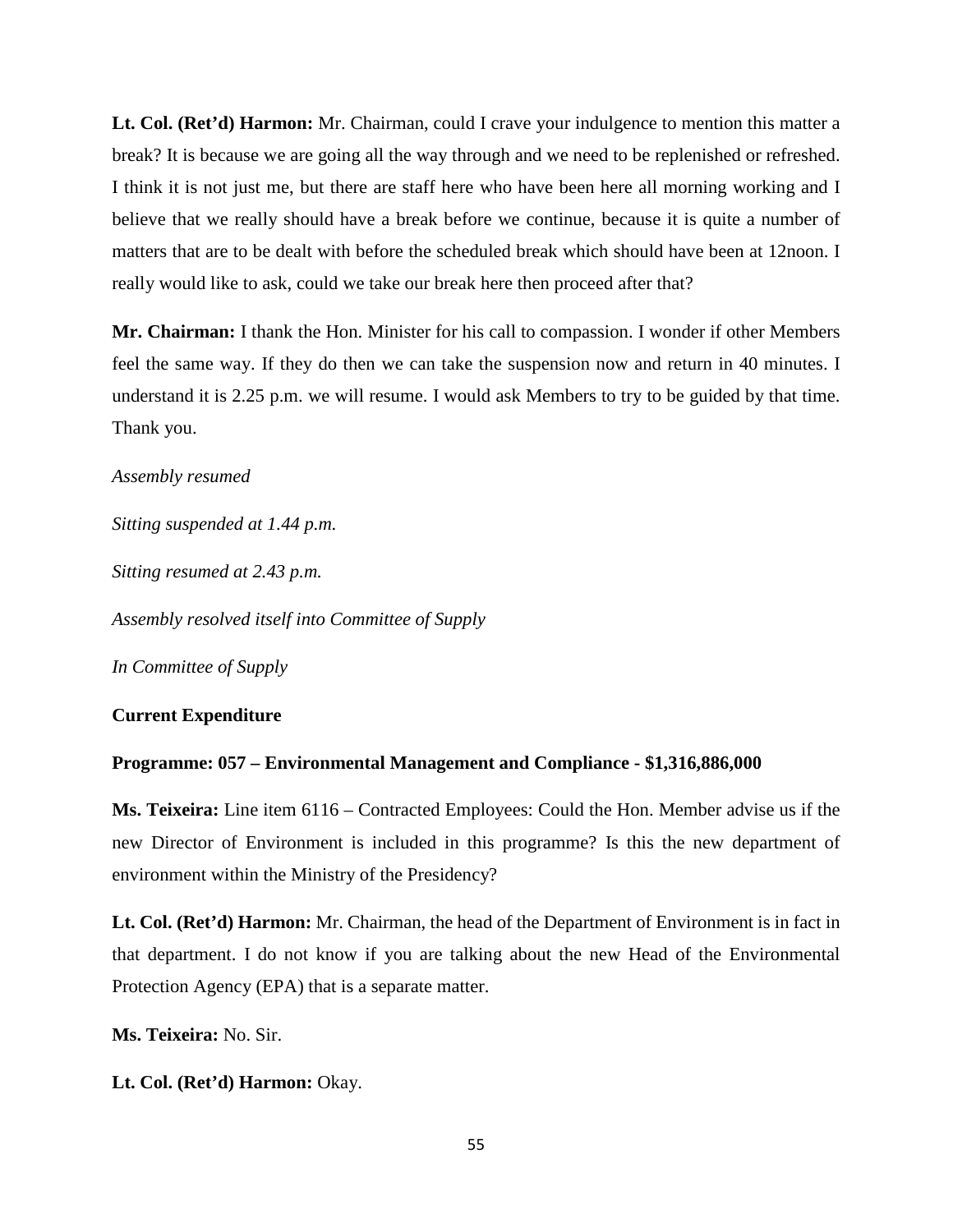**Ms. Teixeira:** Line item 6241 – Rental of Buildings: Could the Hon. Minister say if this is an accommodation for the new programme in the Department of Environment? Is this some other buildings that have to be rented? Could you say where is it located?

**Lt. Col. (Ret'd) Harmon:** This is the building that houses the Department of Environment. It is located on High Street next to the Red House. You will recognise that as a good reference point.

**Ms. Teixeira:** That is where broadcasting was.

## **Lt. Col. (Ret'd) Harmon:** Yes.

*Programme: 057- Environmental Management and Compliance - \$1,316,886,000 agreed to and ordered to stand part of the Estimates.*

# **Capital expenditure**

### **Programme: 057 Environmental Management and Compliance - \$263,009,000**

**Ms. Teixeira:** Project code 4403600 – Guyana Protected Areas System: One hundred and fifty million has been provided and seems to be funded by Germany. Could the Hon. Minister advise us, the Volume 3 states:

"The project entails improvement of infrastructure and supply of equipment to enhance the management and conservation and biodiversity in three (3) protected area: Shell Beach, Kaieteur National Park and Kanuku Mountains."

Could the Minister please give us a breakdown in terms of each of the areas in what way will the \$150 million be used and for what purposes?

**Lt. Col. (Ret'd) Harmon:** Mr. Chairman, this is in fact a project that has already started, and I am prepared to layover that document to the Hon. Member which stipulates what it is that will be done, how much money is being spent and everything. I could do that before the end of today.

*Programme: 057 – Environmental Management and Compliance - \$263,009,000 agreed to and ordered to stand part of the Estimates.* 

*2.48 p.m.*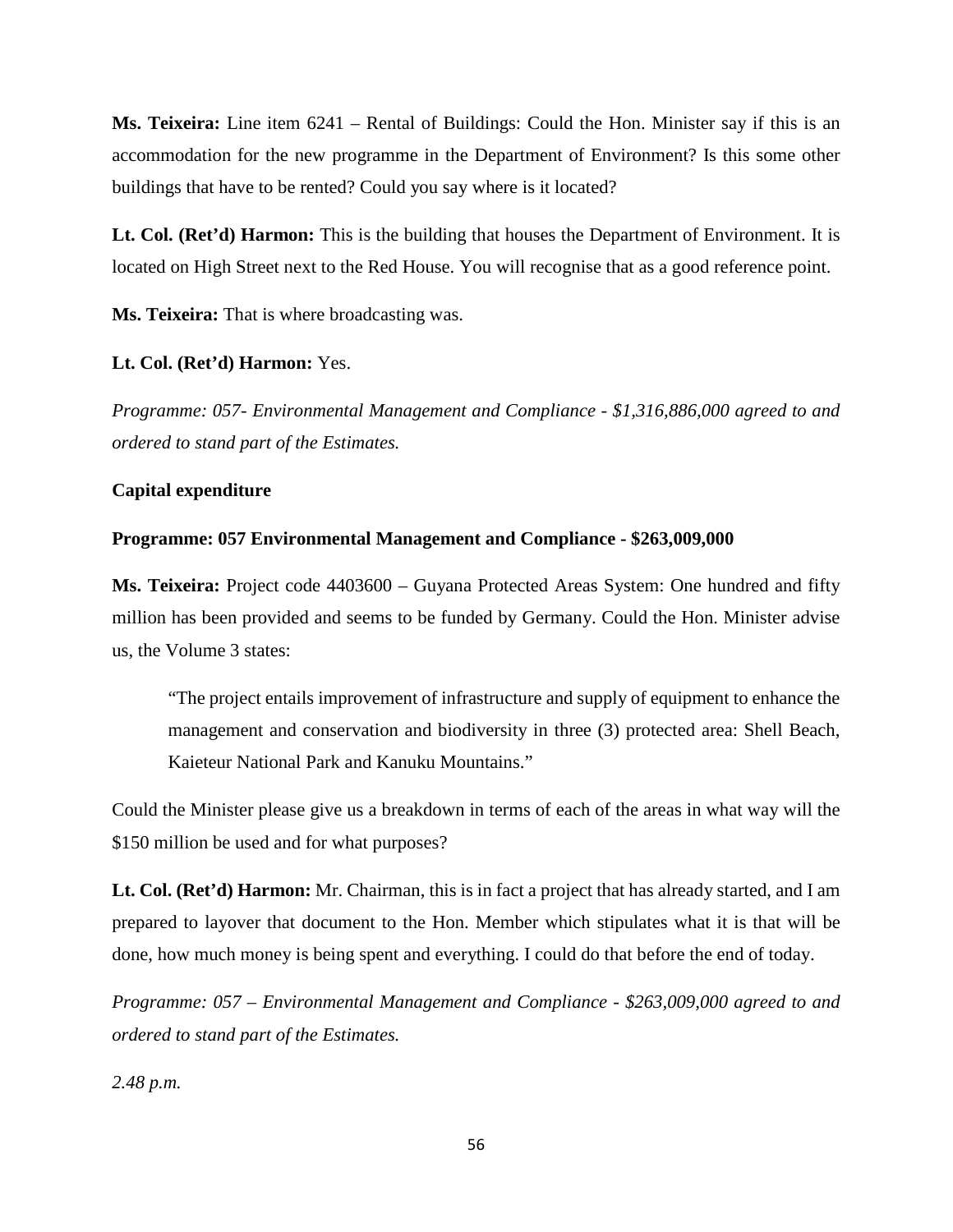# **Current Expenditure**

## **Programme: 058 –Cultural Preservation & Conservation - \$955,566,000**

Mr. Chairman: Hon. Minister, are you ready now?

**Dr. Norton:** Yes, Mr. Chairman.

**Mr. Neendkumar:** Line item 6116 - Contracted Employees: I have noticed in 2018 we had 28 and in 2019there is 42 with an extra 14. I also saw that you budgeted \$90 million for 2018 and only \$62 million was spent, you have \$84 million, could we have an explanation to this?

**Mr. Chairman:** I hope that the Minister and the staff has been able to hear you. I am bound to say that the Chairman did have to listen keenly.

**Dr. Norton:** The 14 staff members were transitioned from the Ministry of Education Programme 406 to the Ministry of the Presidency Programme 058. The increase would be because of salary increases across the board.

**Bishop Edghill:** Under line item 6321, Subsidies and Contributions to Local Organisations: Sir, we saw in the table, 6321 on page 430 some modest increases to Castellani House, a very prestigious institution. The National Trust remains the same, Theatre Guild of Guyana remains the same, but there is a \$32 million increase for the Decades of Peoples of African Descent. Could the Minister tell the House how the revised for 2018 of \$68,438,000 was spent? What is the projection for the \$100 million that is being sought in 2019?

**Dr. Norton:** From the month of late June to December, there was a robust outreach programme to provide for information about the decades and conferences to inform African Guyanese Business people, farmers, and food vendors about the Government and other programmes and services available to them.

The Secretariat also conducted programmes on African Guyanese History and culture across the country for the general public, students, and teachers.

There was hands-on training work shop on organisational development, resume writing, project design, and proposal writing. In the process, information was gathered about the needs on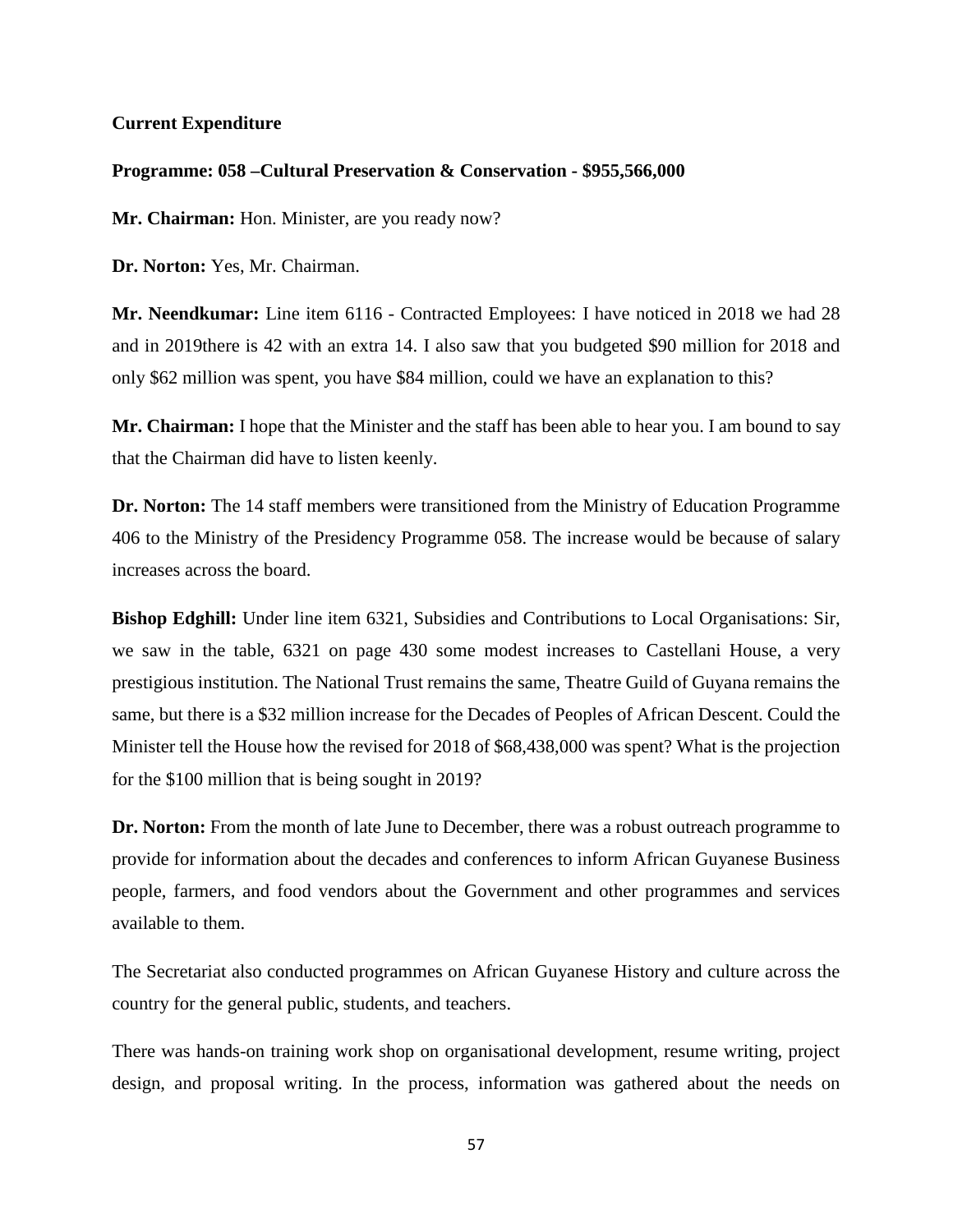communities, potential community development projects, and sources of funding and training needs.

**Bishop Edghill:** If I may just to help with the time, could the Hon. Minister simply name the activities and the cost rather than having a narrative? We want to know how the \$68 million was spent, conference, employment, and other charges rather than having a narrative.

**Mr. Chairman:** Hon. Minister, a suggestion is being made by the Hon. Member as to what he will see as being a satisfactory answer. If you can assist, it will make things better.

**Dr. Norton:** Thank you very much Mr. Chairman, History lecturers conducted in places such as New Amsterdam, Linden, Anna Regina, Essequibo, Murray House, Number 53 Village, and Georgetown. Outreaches and conferences for small farmers, small and micro businesses and Food Vendors were conducted in the following communities across the country, Calcutta Mahaicony, Queenstown, Charity, Henrietta, Courtland…

**Mr. Chairman:** Hon. Minister, I understood the question to have required numbers and places and in the same interest of saving time, I just remind you that that is what the Member was seeking.

**Dr. Norton:** Sir, we can lay over the document.

**Mr. Chairman:** That would be most grateful.

**Bishop Edghill:** Could the Hon. Minister tell this House, is there a secretariat that oversees this particular project? What are the designated officers and their emoluments?

**Dr. Norton:** There is a secretariat and designated officers with emoluments that we can lay over.

**Mr. Neendkumar:** Line item 6113 - Other Technical and Craft Skilled: In 2018 they were six persons and in 2019 they is 16. Could the Hon. Minister tell us the designation and the emoluments for the 10 extra persons?

**Dr. Norton:** The 10 staff members were transitioned from the Ministry of Education Programme: 406 and the Ministry of the Presidency Programme: 058. The designations would be Light Operator I, Light Operator II, Sound Room Operator, House Electrician, Anthropologist Assistant 2,3,4,5 and Cultural Youth Officer.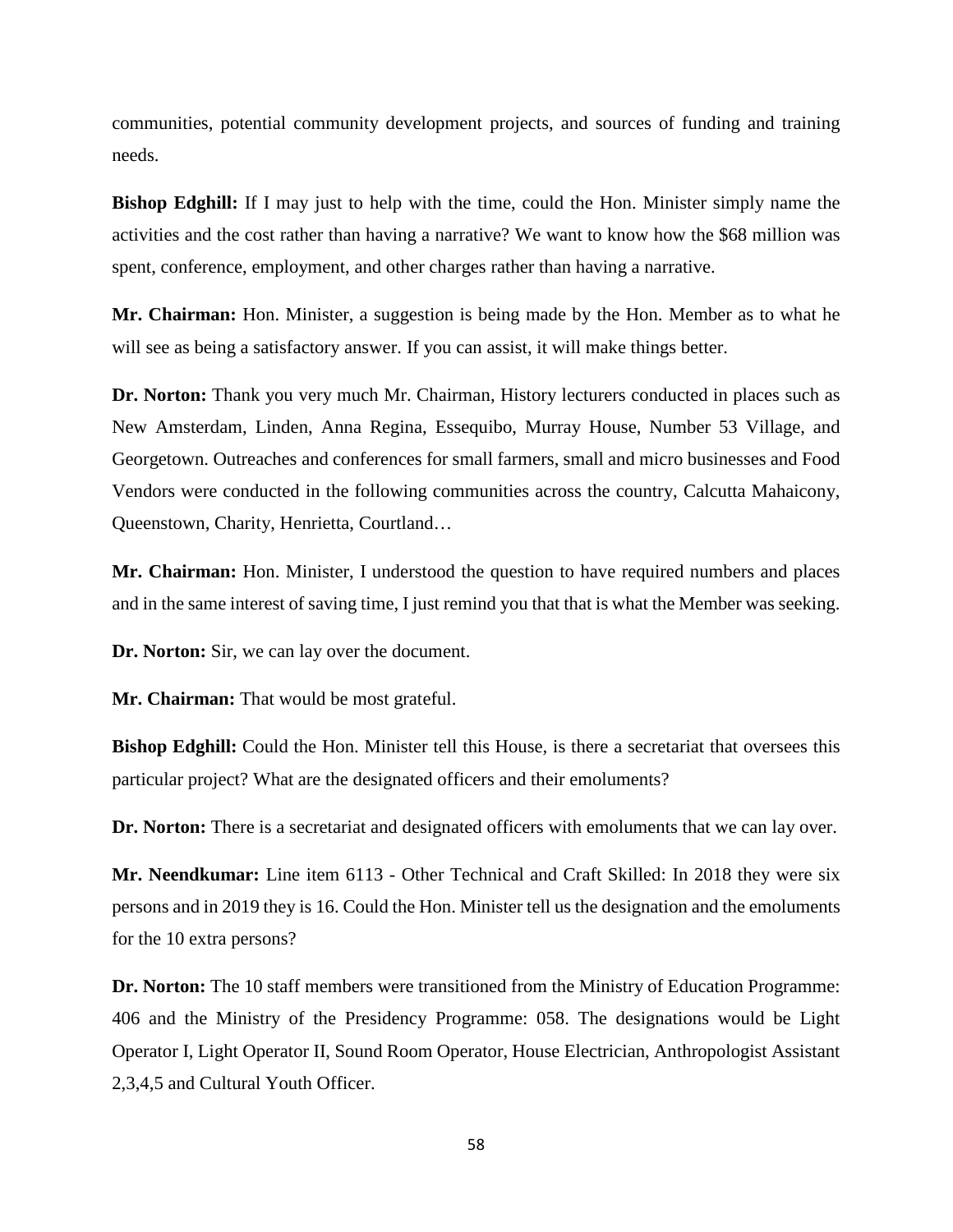**Dr. Anthony:** Line item 6321- Subsidies and Contributions to Local Organisation: Could the Minister say how much money is allocated under this head for the Guyana Prize for literature?

**Dr. Norton:** That is not under our remit, Mr. Chairman.

**Dr. Anthony:** Could the Minister advise us as to where we could find it, under whose remit?

**Dr. Norton:** I repeat, it is not under our remit. I do not know which remit it is under.

**Dr. Anthony:** Follow-up: Could the Minister advise us whether the Guyana Visual Arts Exhibition and Competition is under this head?

**Dr. Norton:** The Castellani House received \$70 million. The increase is to support the hosting of the Visual Arts Competition and Exhibition.

**Dr. Anthony:** Of the \$70 million, could the Minister disaggregate it? Also, could the Minister tell us, how much money has been set aside for art acquisition for Castellani House?

**Dr. Norton:** The work plan for the acquisition of arts can be laid over to the House.

Dr. Anthony: Under the same line item, could the Minister say how much money has been set aside to operationalise the cultural policy and when would it be operationalised?

**Dr. Norton:** This would not be under this line item. Line item 6284 – Other, would be more suitable for that.

**Dr. Anthony:** Line item 6284 - Other: Could the Minister give us a breakdown on what would be spent under this line item?

**Dr. Norton:** In 2019, the allocation would be used for the creation of a national data base for the creative industries, payment for the digitalisation and data base maintenance of the national archives, creation of new exhibits for museums, rental of services to facilitate museum expeditions; such as guides and payment of part time lecturers attached to the National School of Music, the National School of Dance, National School of Theatre Arts and Drama. And E.R Burrows School of Art.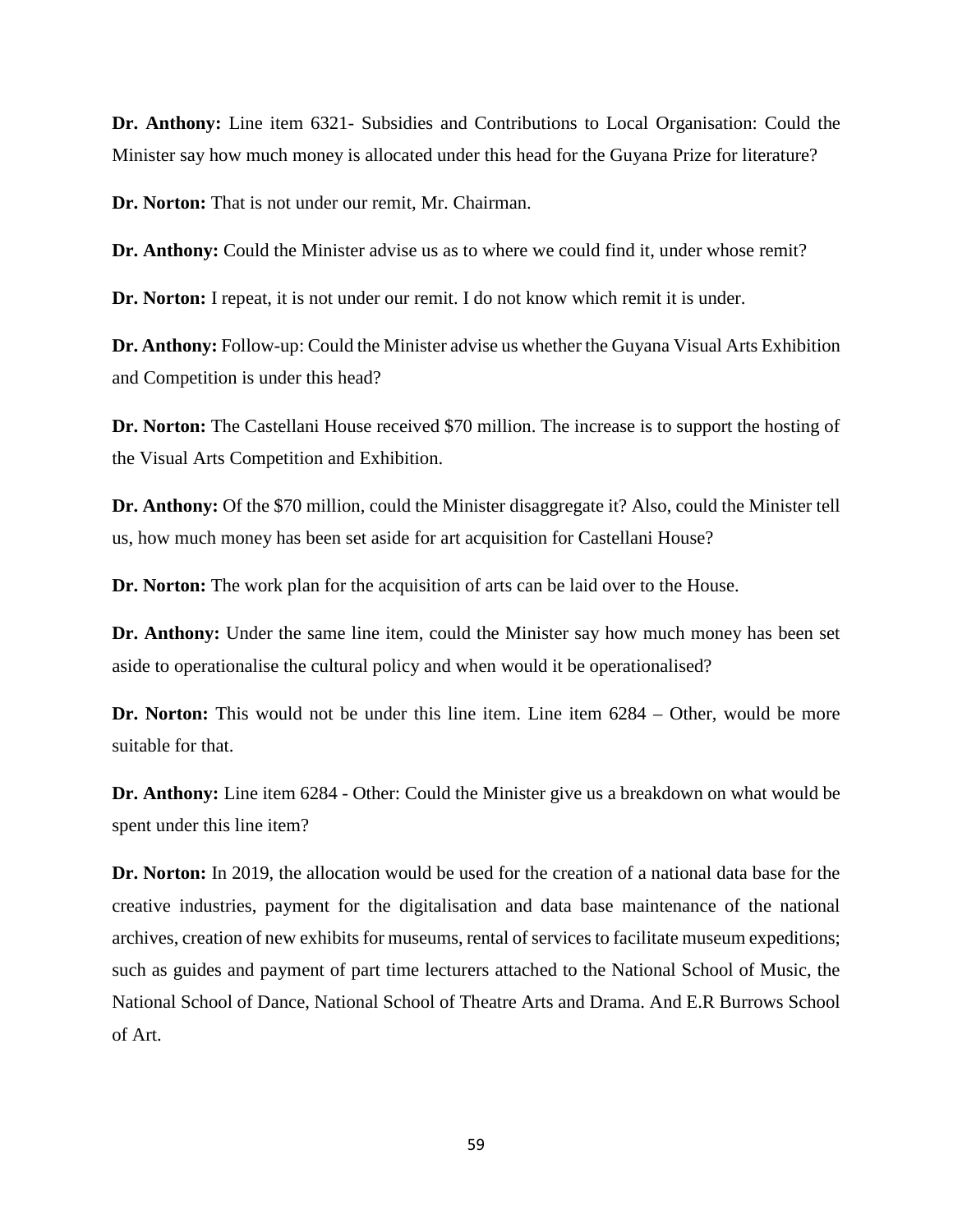**Dr. Anthony:** I had asked that the Minister lay over the disaggregation and under this heading, how much money would be spent on the operationalisation of the Cultural Policy.

**Dr. Norton:** I have been informed that \$5 million has been allocated for the operationalisation of the Cultural Policy.

*3.03 p.m.* 

**Ms. Teixeira:** Line item 6284 – Other: to go back to that, \$18 million was budgeted but \$40.810 million was spent. Could the Hon. Minister say where the additional money came from? There was no supplementary financial paper to allocate the additional \$12 million to that subhead. It is line item 6284 – Other.

**Dr. Norton:** It was an inter-programme virement. The revised sum in 2018 catered for part-time payment for lecturers from the Institute of Creative Arts.

**Ms. Teixeira:** If the Minister could please advise me where the money was vired from – which head and programme.

**Dr. Norton:** I was informed that this was vired from Programme 05A.

**Mr. Neendkumar:** Line item 6255 – Maintenance of Other Infrastructure: I noticed a sober \$17.5 million was allocated. The same sober \$17.5 million was spent. And now, I see that the same sober \$17.5 million is allocated for 2019. Could the Hon. Minister tell us which are the buildings and infrastructure and how much was spent on each?

**Dr. Norton:** I was informed that the allocation will be used for weeding and maintenance of the nine compounds under the department.

**Dr. Anthony:** Under line item 6321 – Subsidies and Contributions to Local Organisations: Could the Minister say how much money is budgeted here for the National Trust and give us a breakdown on what that sum would be spent on?

**Dr. Norton:** The National Trust will have an allocation of \$100 million. We will layover the breakdown.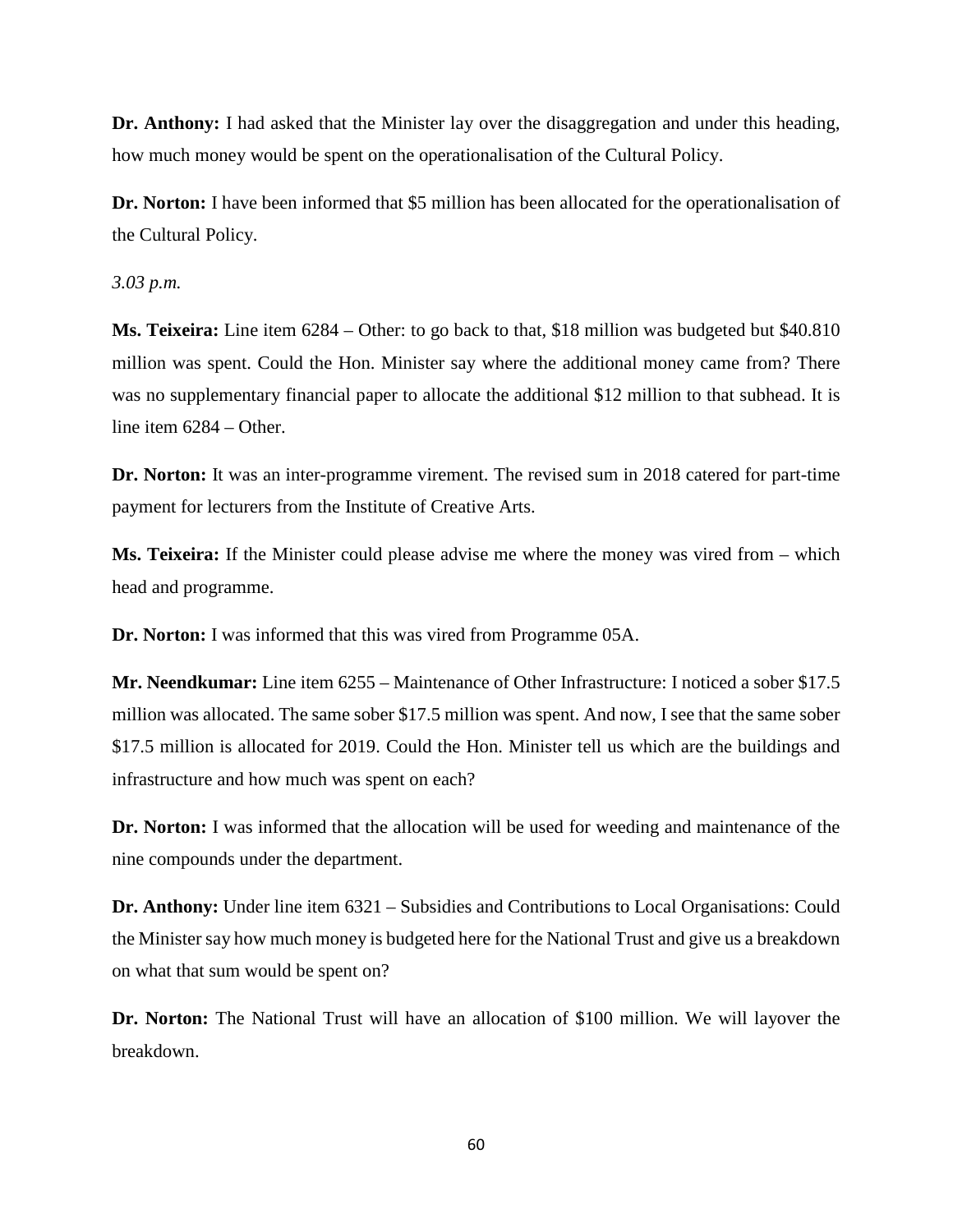*Programme: 058 – Cultural Preservation and Conservation – \$955,566,000 agreed to and ordered to stand part of the Estimates.*

# **Capital Expenditure**

# **Programme: 058 – Cultural Preservation and Conservation – \$133,672,000**

**Dr. Persaud:** Project code 1218200 – Building – Culture Centre: I noted the provision is for roof, sound room and theatre chairs. Hon. Minister during the last Budget there was also provision for roof, fence, lights and rewiring of building. I noticed that the provision for roof recurs. I also noted that no new lights have been there for the National Cultural Centre. Could the Minister explain, please?

**Dr. Norton:** I was informed that, in 2018, we had Phase One of the roof of the National Cultural Centre completed. In 2019, Phase Two will be done.

**Dr. Persaud:** Would the Minister clarify what is the position with the lights and the rewiring? And the theatre chairs mentioned, is it going to be that all the chairs are going to be replaced since most or many of them are broken?

**Dr. Norton:** I would like to inform the Hon. Member that the lights are presently being installed and the chairs will be done in a phased manner.

**Mr. Neendkumar:** Under the same project code 1218200 – Building – Culture Centre: Of this \$53 million that is allocated, I would like the Minister to tell us, since this is a rollover programme, how much will be spent out of next year's Budget on the completion of the roof? How much will be spent for the theatre chairs? How much will be spent again for the rewiring of the building? How many equipment for the sound room and what are the equipment?

**Dr. Norton:** Phase One was not a rollover item. It was completed in 2018. The second phase will be tendered in 2019.

**Dr. Anthony:** Project code - 1218900 – National Trust: There is an allocation of \$42.793 million. Could the Minister give us the breakdown of how much money will be spent for retention, the provision of monuments, the St. George's Cathedral and the Providence Hindu Temple?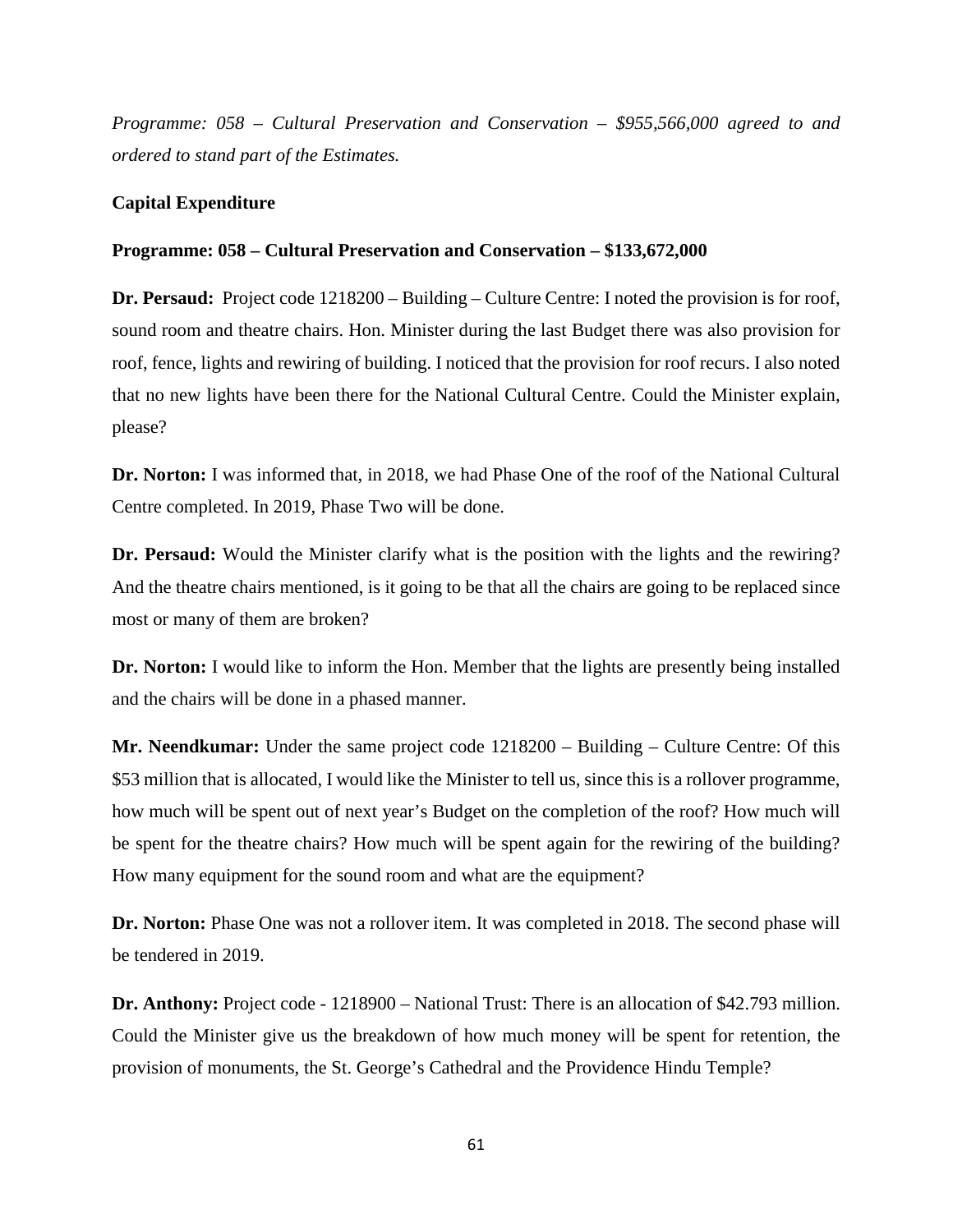And of the provision allocated for monuments, could the Minister tell us how much would be spent on the 1823 Memorial, the Chinese Arrival Monument, the Portuguese Arrival Monument and the Ruimveldt Massacre Monument?

**Dr. Norton:** To inform the Hon. Member, the retention for the rehabilitation of St. Peter's Church roof would be \$903,000; retention for the rehabilitation of the eastern wall of Fort Zeelandia will be \$753,000; the restoration of a section of St. George's Cathedral, \$1,138,000; the Portuguese Arrival Monument, \$8 million; the Chinese Arrival Monument, \$8 million; the 1823 Memorial at the Parade Ground will be \$8 million; And the Ruimveldt Massacre Monument will be \$8 million. The restoration of a section of the roof of St. George's Cathedral will be \$5 million, and rehabilitation of the historic Providence Hindu Temple will be \$3 million.

**Dr. Anthony:** Could the Minister tell us where the Chinese Arrival Monument, the Portuguese Arrival Monument, and also the Ruimveldt Massacre Monument would be located?

**Dr. Norton:** I was informed that this information will be laid over to the House.

**Ms. Teixeira:** Could I ask the Hon. Member a question under the same head, National Trust, project code 1218900? The project includes payment of retention. Could you say to whom you are paying the retention and for what?

And secondly, as you are on the floor, could you say how the Ministry or department came up with four equal allocations for four different monuments. Has there been any consultation with any of the constituencies? Is there any design already available? Are you going to be going to public advertisement to invite people to send in designs? You seem to be *putting the cart before the horse,* in that you have a figure but you really do not know what it is going to be like. Has there been any consultation with any of the communities about these monuments?

**Dr. Norton:** Actually, there was a competition. It was advertised in the local newspapers and we invited persons to make submissions for those monuments.

**Ms. Teixeira:** When?

Dr. Norton: It was earlier in this year that that was done.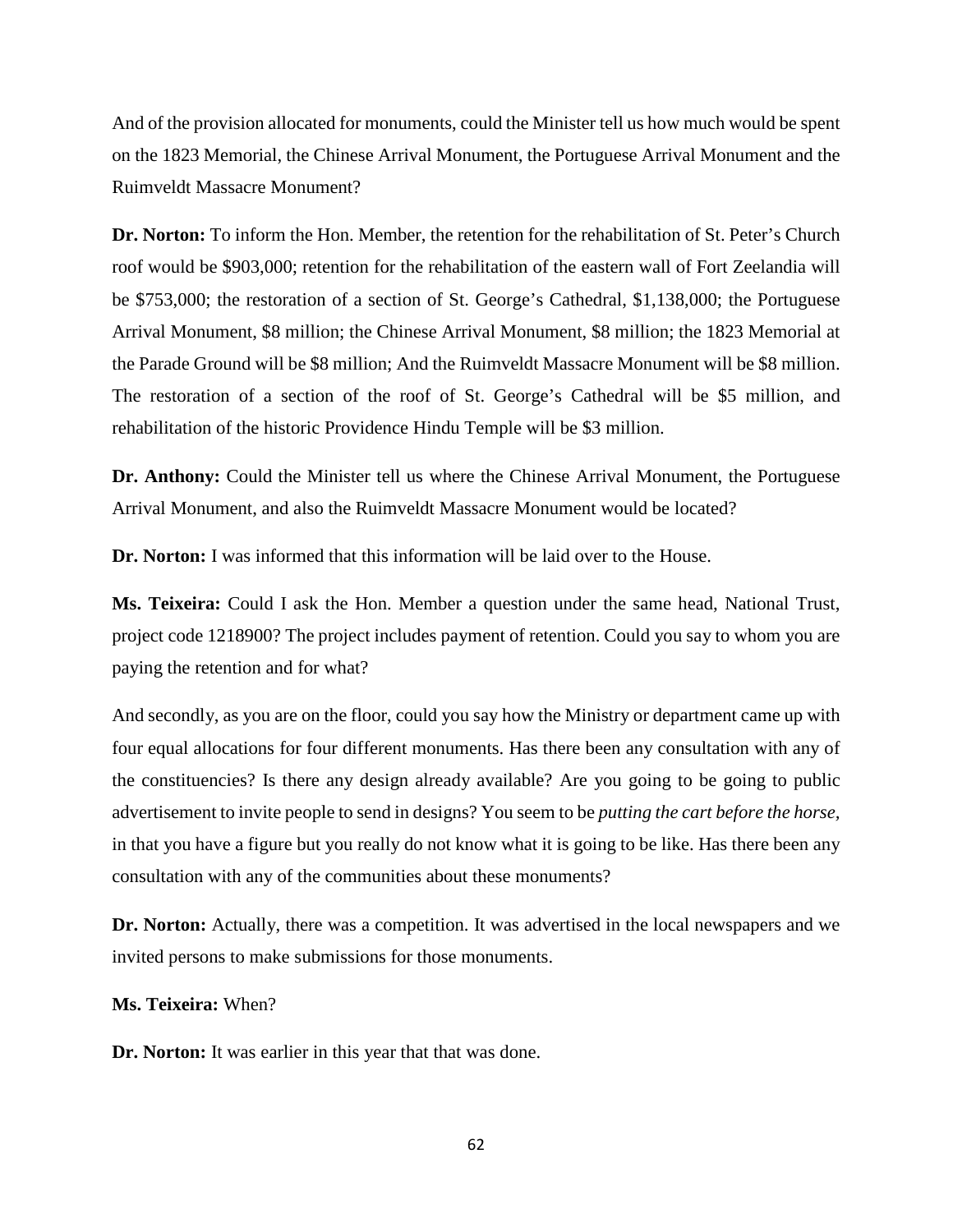**Dr. Persaud:** Project code 1218200 – Building – Culture Centre: Could the Hon. Minister layover to this House exactly what will be done for the sound room with regard to the budgeted sum for this year? Also, could the Minister say when the installation of the lights will be completed? What is the scope with regards to the lighting of the National Culture Centre? Would it be modern and complete lighting that would be installed?

**Dr. Norton:** We promise the Hon. Member that that information will be laid over.

**Dr. Anthony:** Mr. Chairman, I am going back to the monuments. Could the Minister layover for us the following: the date when this was advertised; how many entries were there; who was the evaluation panel; who had the winning design and whether these designs could be available so that the public could see what they look like? What would it cost to build such a monument and where is the location it is proposed to be built?

**Dr. Norton:** I can assure you that this was done, and enough thought was given to answer all the questions. The Hon. Member is asking for it to be laid over and it will be so done.

*Programme: 058 – Cultural Preservation and Conservation – \$133,672,000 agreed to and ordered to stand part of the Estimates*

*3.18 p.m.* 

**Dr. Norton:** Mr. Chairman, I beg…

**Mr. Chairman:** Hon. Minister, do you wish some time to have your troops in position?

**Dr. Norton:** Thank you very much, Sir. I would like some time to have my troops in position.

**Mr. Chairman:** You have that, Sir.

**Current Expenditure**

#### **Programme 059 - Youth - \$809,192,000**

**Mr. Chairman:** Hon. Members, we must try to be, as I would say, off the mark and ready to go. **Ms. Teixeira:** I did stand before. I am very good at that, Sir.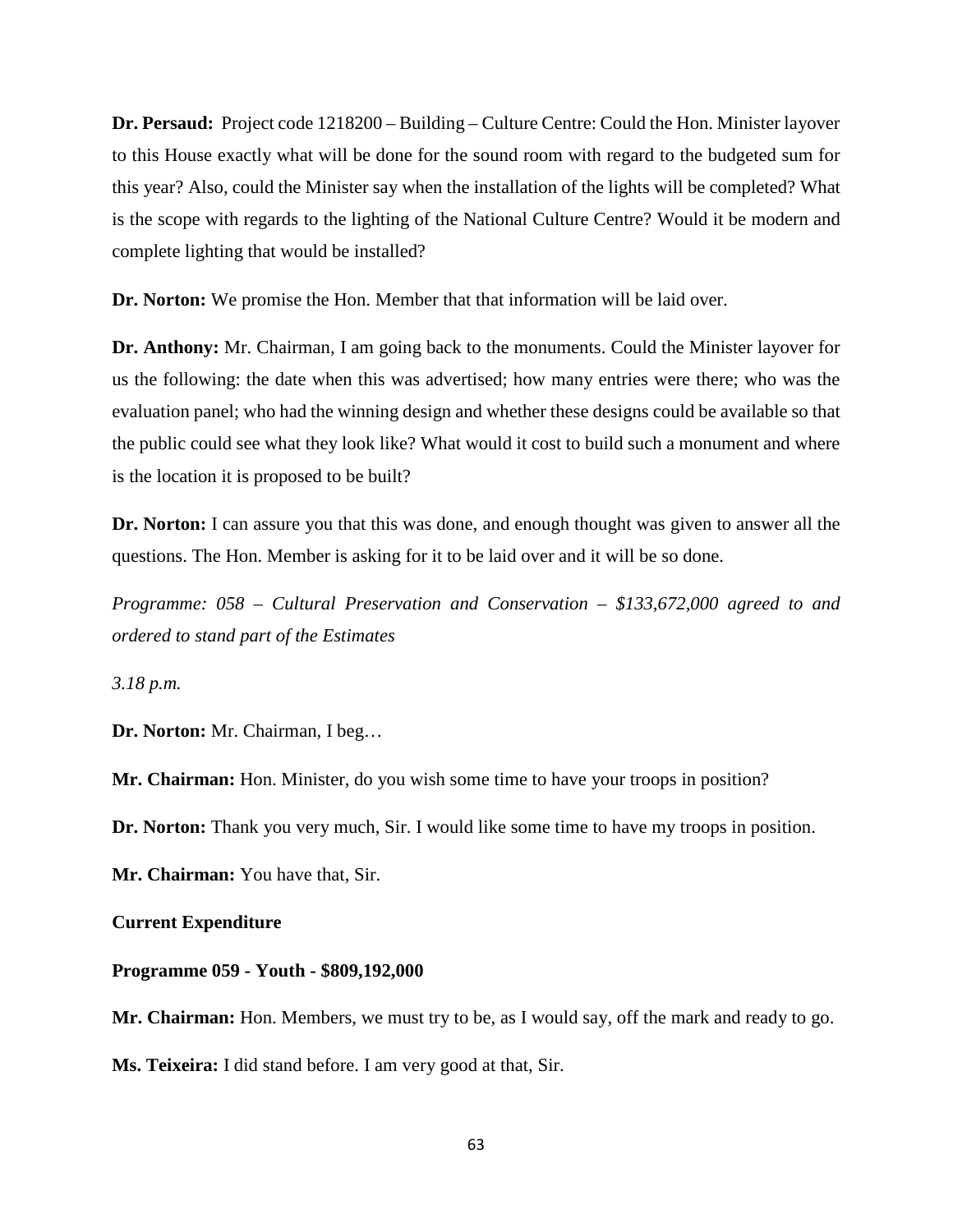**Mr. Chairman:** That is why I did not expect that you wanted to…

**Ms. Teixeira:** I know you were not looking at me; I get it. Thank you, Mr. Chairman.

Hon. Minister, I noticed under Programme 059, the staff has increased from 35 to 135. That is an enormous increase of 100 staff. Under Contracted Employees, there is an increase from 18 to 56. Could the Hon. Minister please explain what has contributed to this sizable increase in staff under Programme 059 - Youth?

**Dr. Norton:** The entire increase in staff members came from the transition from the Ministry of Education to the Ministry of Social Cohesion, Department of Culture, Youth and Sports.

**Ms. Teixeira:** Could I then follow up, Minister? Again, line item 6116, Contracted Employees, in 2018, \$154,435,000 was allocated; the revised figure for 2018 has it at \$98,497,000. How is it possible that you budgeted \$154,435,000 and spent \$98,497,000, with a figure of 35 staff? The 2019 figure is what has gone from 35 contracted employees to 135 employees. In 2018, when you spent \$98,497,000, there were only 35 persons there. This is according to the table that you shared with us.

## **Dr. Norton:** No.

**Ms. Teixeira:** In 2019, you are going to spend \$110,602,000, for 135 people. These figures are very confusing in terms of expenditures. Maybe you can clarify that, Sir.

**Dr. Norton:** The 38 staff members were transitioned from the Ministry of Education, Programme 406, to the Ministry of the Presidency, line item 6116. The increase is due to the increase in salaries for the 56 employees.

**Ms. Teixeira:** I think that the Minister may not be getting it. The \$154,435,000 was budgeted for in 2018, which I assume was anticipated for easy transfer. However, only 35 people worked in 2018, but the Ministry used \$98,497,000. In 2019 - this is just for contracted employees - you are now going to \$110,602,000. How many people were you paying in 2018 to reach \$98,497,000? In 2019 you have 56 people, but in 2018 you did not have that, you had less. How is it only a matter of a difference of one point something million, when you have tripled the amount of people that you are paying?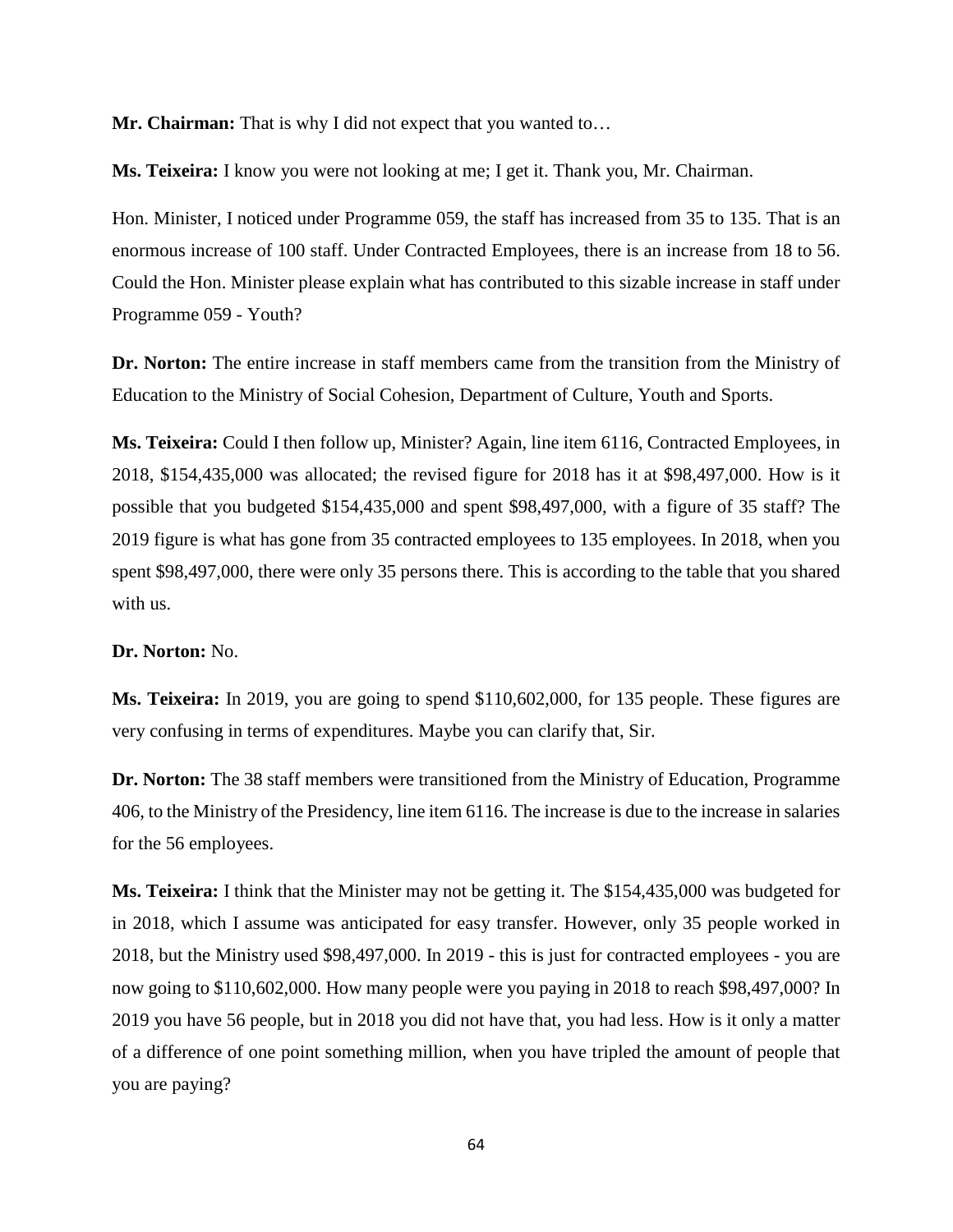**Dr. Norton:** The transition period started in the last quarter of 2017 and was completed in 2018.

**Ms. Teixeira:** Could I, therefore, ask the Minister if the table that we are seeing before us is incorrect? It is the table on page 51 that states Staffing Details. It states that the staff of 2018 is 35, and the staff of 2019 will be projected to 135.

**Dr. Norton:** Under line item 6116, Contracted Employees, it moved from 18 to 56.

**Mr. Chairman:** Hon. Members, we will have to end questioning on this. I will allow three other questions and then we will move on. You have the first question, Dr. Anthony.

**Dr. Anthony:** Under line item 6284, Other, could the Minister say whether this \$3,300,000 is the only amount of money available for the operationalisation of the National Youth Policy?

**Dr. Norton:** The operationalisation of the National Youth Policy is catered for under line item 6294. Line item 6284, Other, is an allocated sum which caters for payment for Digital Subscriber Line (DSL) service, bank charges for wire transfers and installation of meters for water and light at the new training centres at Kuru-Kuru Training Centre (KKTC), Coldingen, Madewini and Den Amstel.

**Ms. Chandarpal:** Could the Minister provide the information on the salary range for the 10 highest paid contracted employees and what are the responsibilities of those persons, please?

**Dr. Norton:** The designations of the highest paid officers would be Project Officer, the Executive Officer at President Youth Award Republic of Guyana (PYARG), the Culture and Youth Officer…

**Ms. Chandarpal:** How much?

**Dr. Norton:** For the Project Officer, the salary is \$132,427; Executive Officer at PYARG, \$330,450; Assistant Director of Education, \$197,232; and the Assistant Director of Education and Training, \$197,232.

**Mr. Chairman:** I thank the Hon. Minister. This is the last question.

**Dr. Anthony:** Under line item 6294, Other, the Minister told us that moneys have been set aside here for the National Youth Policy. Could the Minister tell us exactly how much money has been set aside and what parts of the National Youth Policy would be operationalised?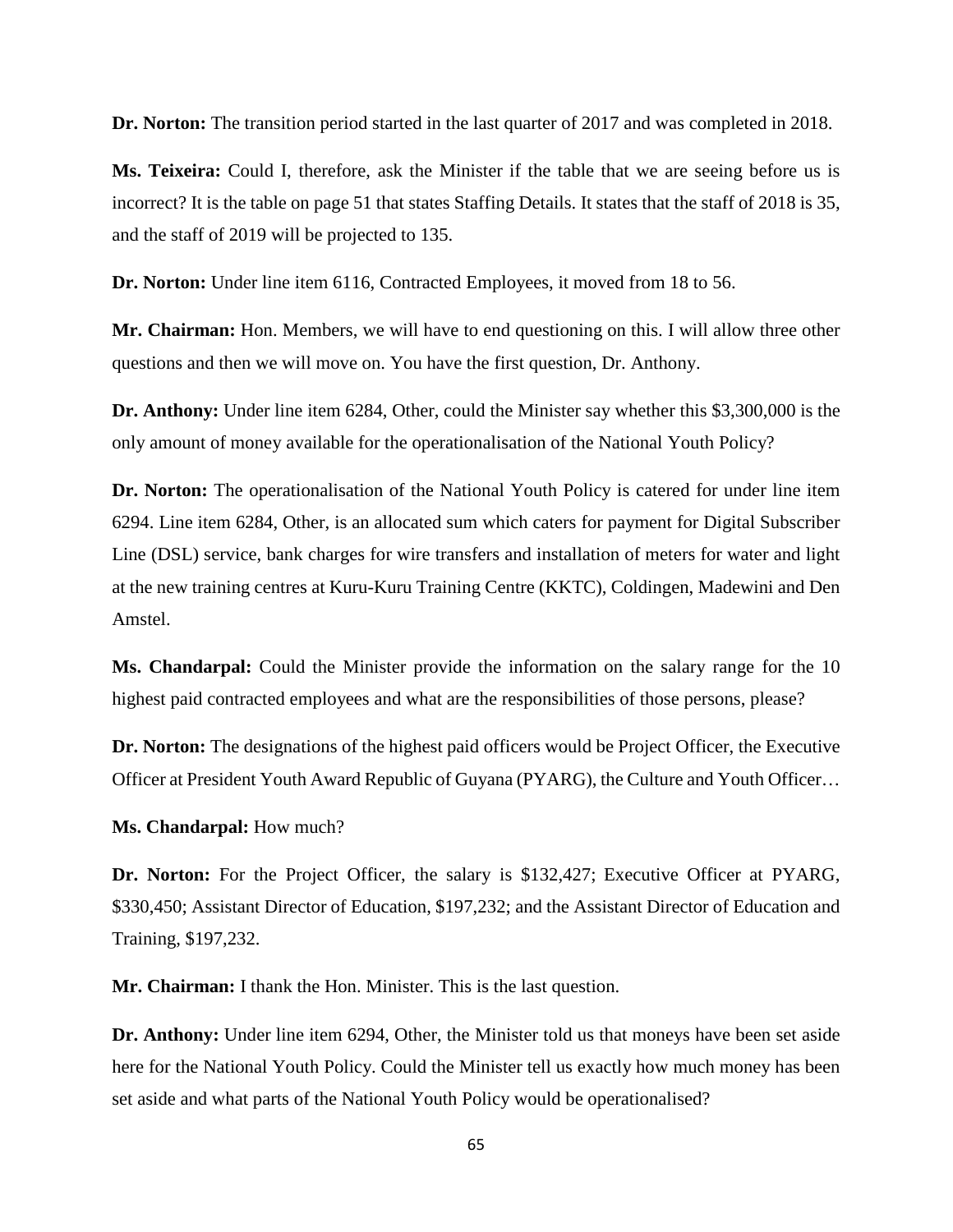**Dr. Norton:** The allocation is \$4 million. It is the part that deals with the education of the National Youth Policy from Regions 1 to 10.

*Programme 059 – Youth - \$809,192,000 agreed to and ordered to stand part of the Estimates.*

## **Capital Expenditure**

#### **Programme 059 - Youth - \$ 236,997,000**

*Programme 059 - Youth - \$236,997,000 agreed to and ordered to stand part of the Estimates.*

**Mr. Chairman:** We are now at pages 52 and 53.

**Dr. Norton:** Mr. Chairman, I beg to get my troops in order.

**Mr. Chairman:** Very Good.

#### **Current Expenditure**

#### **Programme 05A - Sport - \$ 570,393,000**

**Mr. Neendkumar:** Line item 6116 – Contracted Employees: I notice that in 2018 you had 14 employees and in 2019 you will be having the same. Where the salary is concerned, in 2018, you were allocated \$46,051,000 and you only spent \$ 32,865,000. Here for 2019, there is \$33,615,000 being allocated. Could the Minister give us an explanation for this?

**Dr. Norton:** The increase, is as a result of the increases in salaries for 2019.

*3.33 p.m.*

**Ms. Teixeira:** Line item 6272 - Electricity Charges: I noticed that the budgeted amount was \$65,600,000. However, the Minister earlier referred to the fact that money had been transferred from Electricity Charges - \$12,000,000 *et cetera* - to Other, line item 6284 under Cultural Preservation. First of all, this is a transfer between programmes which is again a problem. But Minister, there is a second problem, \$65 million was budgeted, \$19 million was spent outside of what appears to be the more than \$12 million that was sent to Cultural Preservation. Why is it, if you underspent on Electricity Charges, you have put back \$65,600,000 in 2019?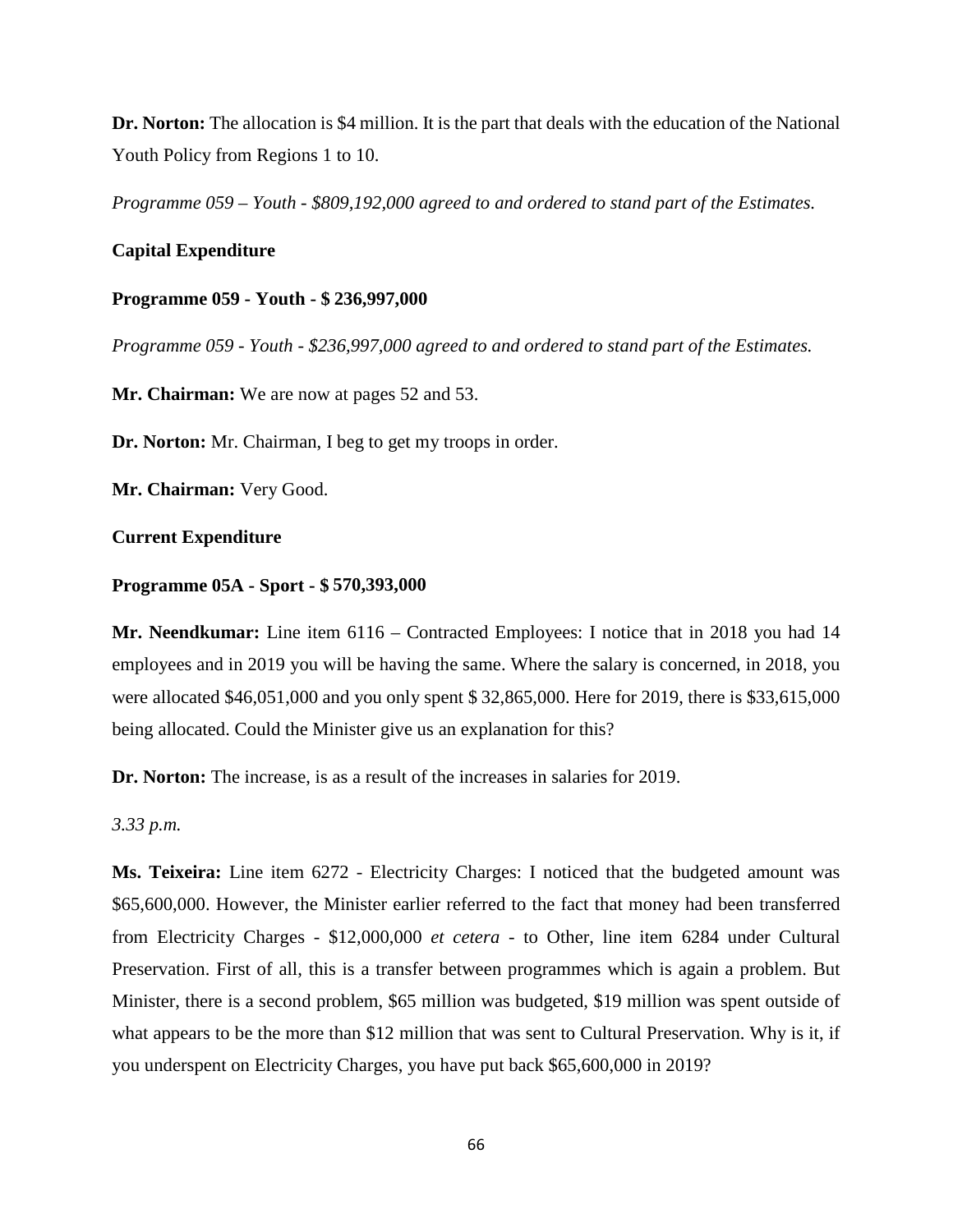**Dr. Norton:** Mr. Chairman, in 2018, we acquired a generator for the National Stadium and in 2019 we would be catering for the D'Urban Park's electricity charges.

**Mr. Neendkumar:** Line item 6115 - Semi-Skilled Operatives and Unskilled. In 2018, we did not have any but in 2019 nine are being budgeted for. However, I see under emoluments, \$6,794,000 was spent but for what? Then you are asking for \$8 million. Could the Minister tell us what he spent this money for in 2018?

**Dr. Norton:** Mr. Chairman, nine staff members were transitioned from the Ministry of Education, Programme 409, to the Ministry of the Presidency, Programme 05A, and that caters for the increase.

**Dr. Anthony:** Line item 6321 – Subsidies and Contributions to Local Organisations: Could the Minister say how much money under this line item is allocated to the various national sport organisations like football, cricket, athletics, swimming and so forth. I think there are about 30 different national associations. Could the Minister tell us how much is allocated?

**Dr. Norton:** Mr. Chairman, under grants \$220 million has been allocated to the National Sports Commission.

**Dr. Anthony:** Mr. Chairman, of the \$220 million that has been allocated to the National Sports Commission, could the Minister say how that would be disaggregated and how much each national organisation would get?

**Dr. Norton:** Mr. Chairman, to inform the Hon. Member, the \$20 million was only for grants. Actually, it was \$225 million that was given to the National Sports Commission. But the amount that would be given to each association that makes a request would depend on the different criteria that we have established, which we could layover if you so desire.

**Mr. Neendkumar:** Mr. Chairman, under the same line item. The Minister just said that \$225 million was given for 2018, and I said no it was \$220 million according to the record here. And in 2019, \$225 million is allocated. My question to the Minister is how the \$220 million was broken down or was disaggregated for the National Sports Commission.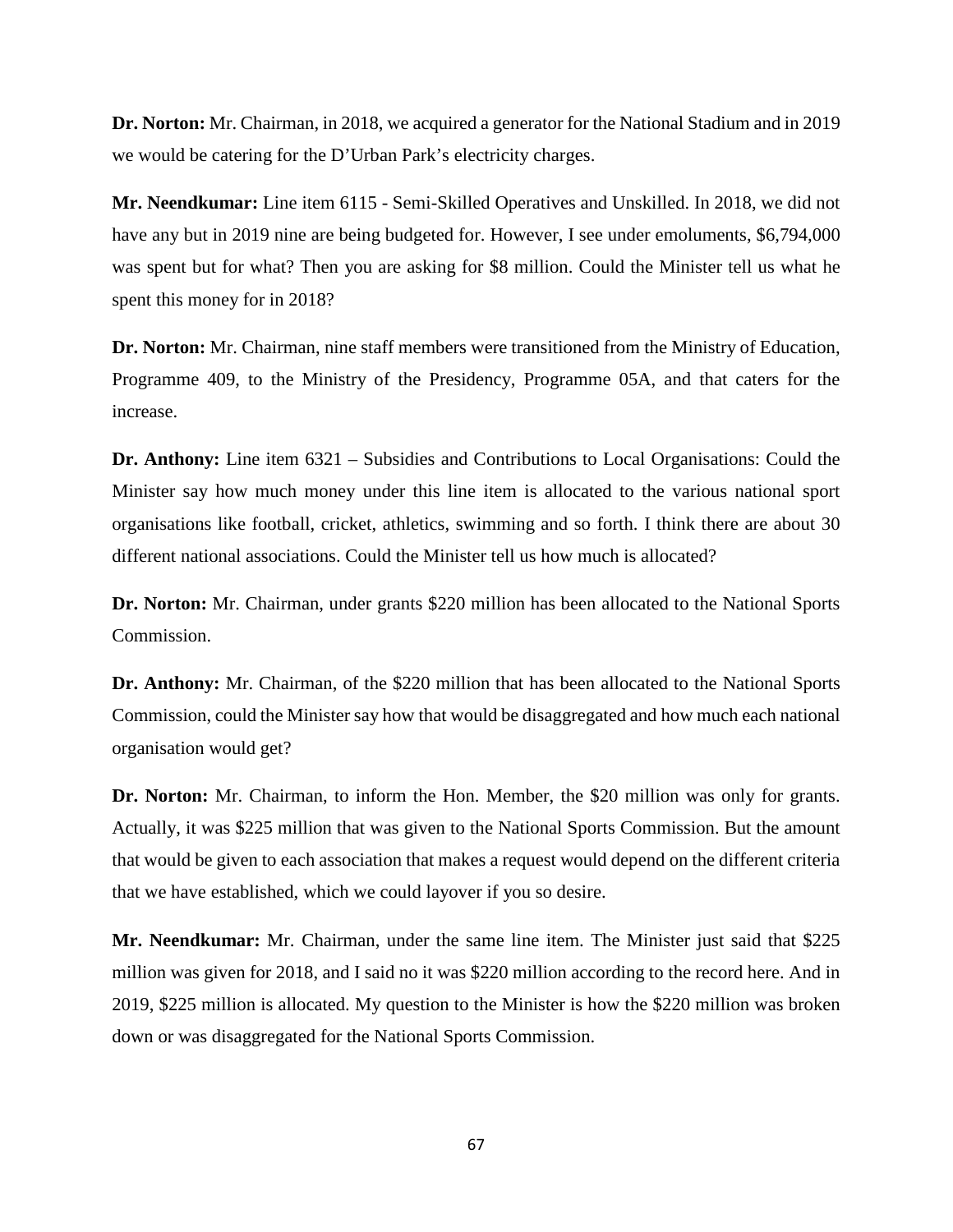**Dr. Norton:** Mr. Chairman, the National Sports Commission is a subvention agency and it was a lumpsum that was given to the National Sports Commission for 2019.

**Mr. Neendkumar:** I would like the Minister to tell us, if \$220 million was allocated as a lumpsum to the National Sports Commission, how did they spend this money? How much for salary? How much did they give out? For example, why was there no Inter-Guiana Games in 2018?

**Dr. Norton:** Mr. Chairman, the Hon. Member could certainly get a breakdown should he go to Appendix 'T' which is available.

**Ms. Teixeira:** Line item 5321 - Subsidies and Contributions to Local Organisations: Could the Hon. Minister say if the National Sports Commission's board is in place? Has it been appointed? When was it appointed and when will it expire?

**Dr. Norton:** Mr. Chairman, the board was appointed in October, 2017 and it will expire in October, 2019.

**Mr. Dharamlall:** Hon. Minister, under line item 6272 - Electricity Charges: You indicated that you are covering the electricity charges of D'Urban Park. Could you indicate whether you are in full control of D'Urban Park or is the cost management of the D'Urban Park to be split?

**Dr. Norton:** Thank you for the question. Yes, we are now in charge of the D'Urban Park.

**Mr. Neendkumar:** Mr. Chairman, line item 6255 - Maintenance of Other Infrastructure: I noticed in 2018 that \$21,400,000 was budgeted and soberly the \$21,400,000 was spent. I noticed a little more liquidity in 2019, \$22,000,000 to be spent. Could the Minister give the House a breakdown of how much is to be spent on each particular infrastructure and the place?

**Mr. Chairman:** Hon. Members, I am just allowing one other question.

**Dr. Norton:** Mr. Chairman, works go be undertaken in 2019 include weeding of the compound, car park areas, playing field and fences at the Guyana National Stadium and the upgrading of onfield specialised sprinkler system for a football area at the National Track and Field Centre.

**Mr. Neendkumar:** Line item 6282 - Equipment Maintenance: I noticed in 2018 that \$9,500,000 was allocated and it was spent. And I noted in 2019 that \$9,600,000 was allocated. I would like to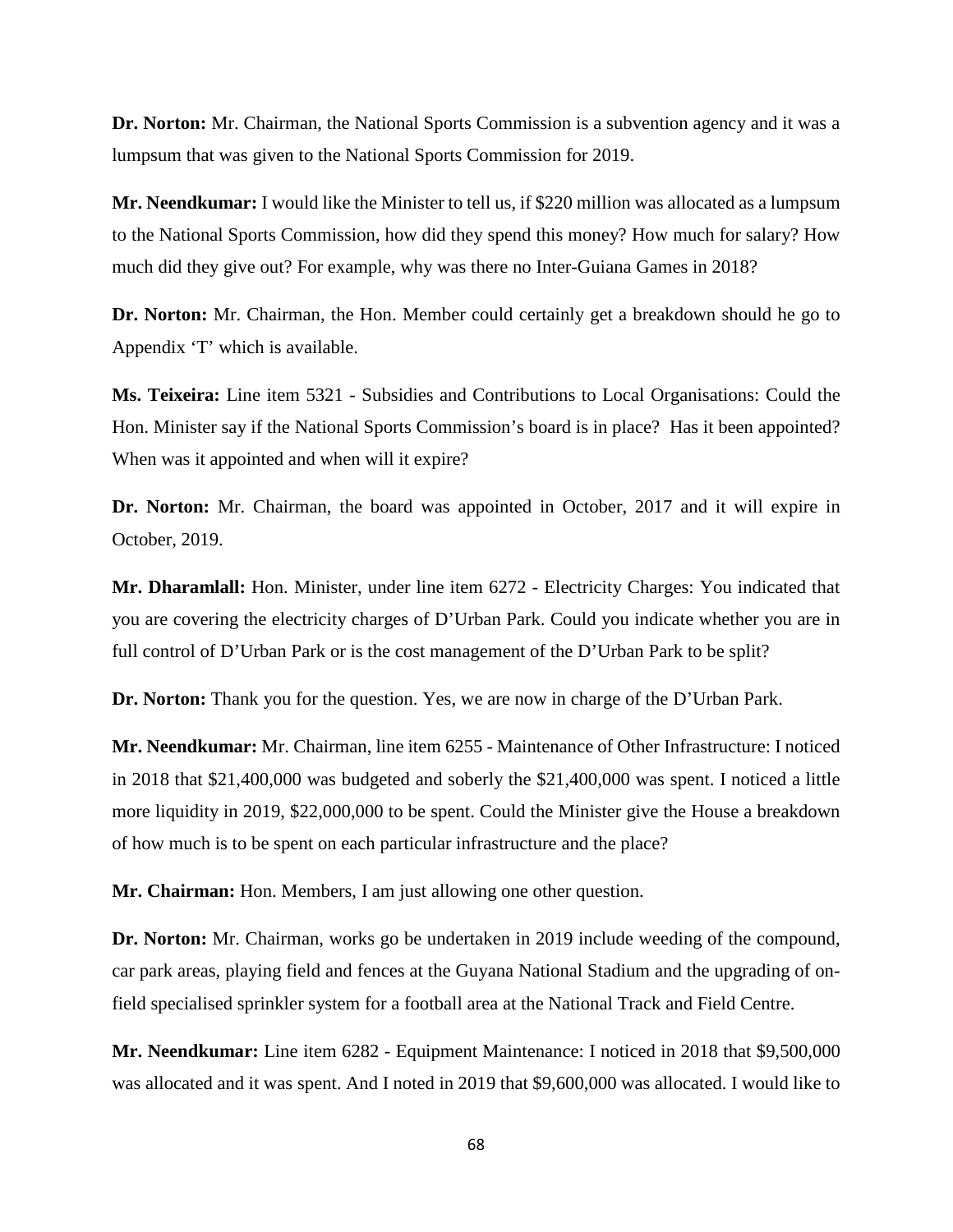ask the Minister if the stop clock that has gone missing from the Lenora Track and Field Centre would be replaced?

**Dr. Norton:** Mr. Chairman, I take it that this is equipment maintenance and not capital.

*Programme: 05A - Sport - \$570,393,000 agreed to and ordered to stand part of the Estimates*.

# **Capital Expenditure**

## **Programme: 05A – Sport – 659,400,000**

**Mr. Neendkumar:** Mr. Chairman, project code 4506300: I see a sum total of \$659,400,000 which is a provision for sports facilities. I notice the Legend states it would be for the completion of stands at Bartica and synthetic tracks at Regions 6 and 10. In the press it was stated that these two places were to be completed in 2018. I would like to know how much money was spent on them in 2018 and how much will be spent in 2019 on each, respectively.

I would like to also know for the construction of the fence at the Cliff Anderson Sports Hall, how much money is allocated for that. Construction of tents and washroom at the National Gymnasium, again, I would like to know how much will be spent? I would like to know how much money will be spent for the construction of a security hut at D'Urban Park. What does "provision for ground enhancement programme" mean and how much money would be spent?

**Dr. Norton:** Mr. Chairman, for the new projects, we have construction of the fence at the Cliff Anderson Sports Hall and at the Gymnasium; construction of washroom at the Gymnasium with \$10 million; construction of security hut at D'Urban Park for \$1 million; and ground enhancement with a total of \$36,400,000.

With regards to ground enhancement, while we do have areas earmarked across the country with what we are planning to do in the different regions, I must say that the possibilities of having to review the distribution or the location of these grounds is possible and might change before the final decision is made.

**Mr. Chairman:** This is to be the last question.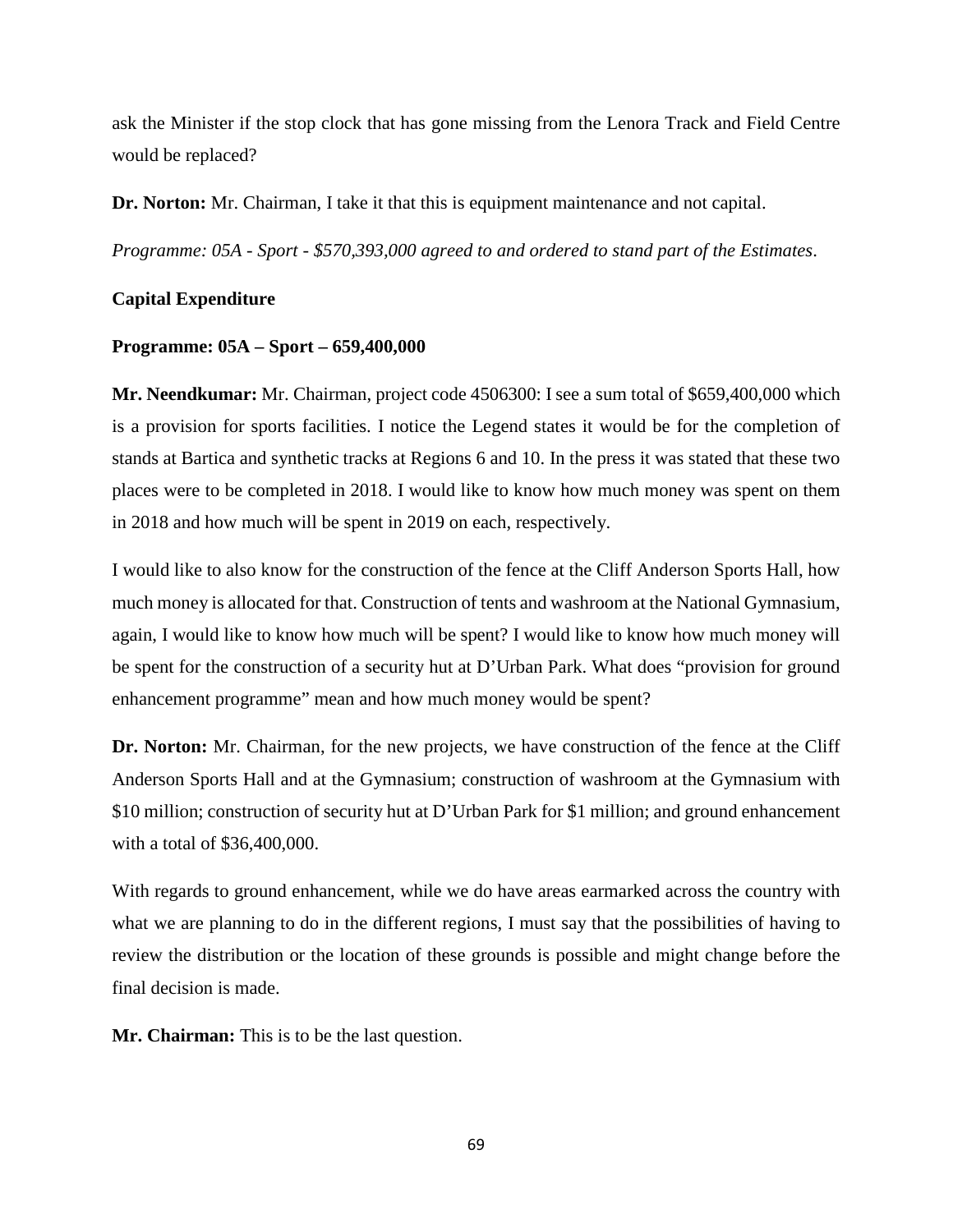**Dr. Anthony:** Under this same project code, there is a provision here for synthetic tracks at Regions 6 and 10. Could the Minister say how much money was already expended on these tracks and how much he intends to spend this year on the track in Region 6 and Region 10? Could he also tell us where these tracks are to be located and when he intends to complete them? Because we are not certain when these facilities would be completed.

**Dr. Norton:** Mr. Chairman, to inform the Hon. Member, 15% as mobilisation was paid on each of the tracks and the contracts were signed in November. The locations are the Burnham Park in Region 6, New Amsterdam, and at the Bayroc Community Centre Ground in Wismar, Linden. The duration of the Programme is six months. The Summary in Region 6 is \$141,865,865 and in Region 10 it is \$178,938,675.

*3.48 p.m.*

*Programme: 05A – Sport – \$659,400,000 agreed to and ordered to stand part of the Estimates.*

#### **Current Expenditure**

#### **Programme: 05B – Petroleum and Energy Management – \$90,902,000**

**Bishop Edghill:** We welcome this new department. As we prepare for first oil the country would be benefitting. Could the Hon. Minister tell us the designations of the three staff in this department?

**Lt. Col. (Ret'd) Harmon:** Thank you very much and thanks to the Hon. Member for the question. The designations of the three staff are Deputy Coordinator, Petroleum Geologist and Legal Officer.

**Bishop Edghill:** Under line item 6281, Security Services, we have budgeted a sum of \$30,320,000. Could the Hon. Minister confirm which building or buildings we should be providing security for in relation to this very small modest department?

Lt. Col. (Ret'd) Harmon: This sum caters for the security that would be required for the new building which we would be constructing for the Department of Energy. As you know, this is a department that was established on  $1<sup>st</sup>$  August, 2018 and we intend to build a state-of-the-art building to house that department. This is sum of money is to cater for the security for that building.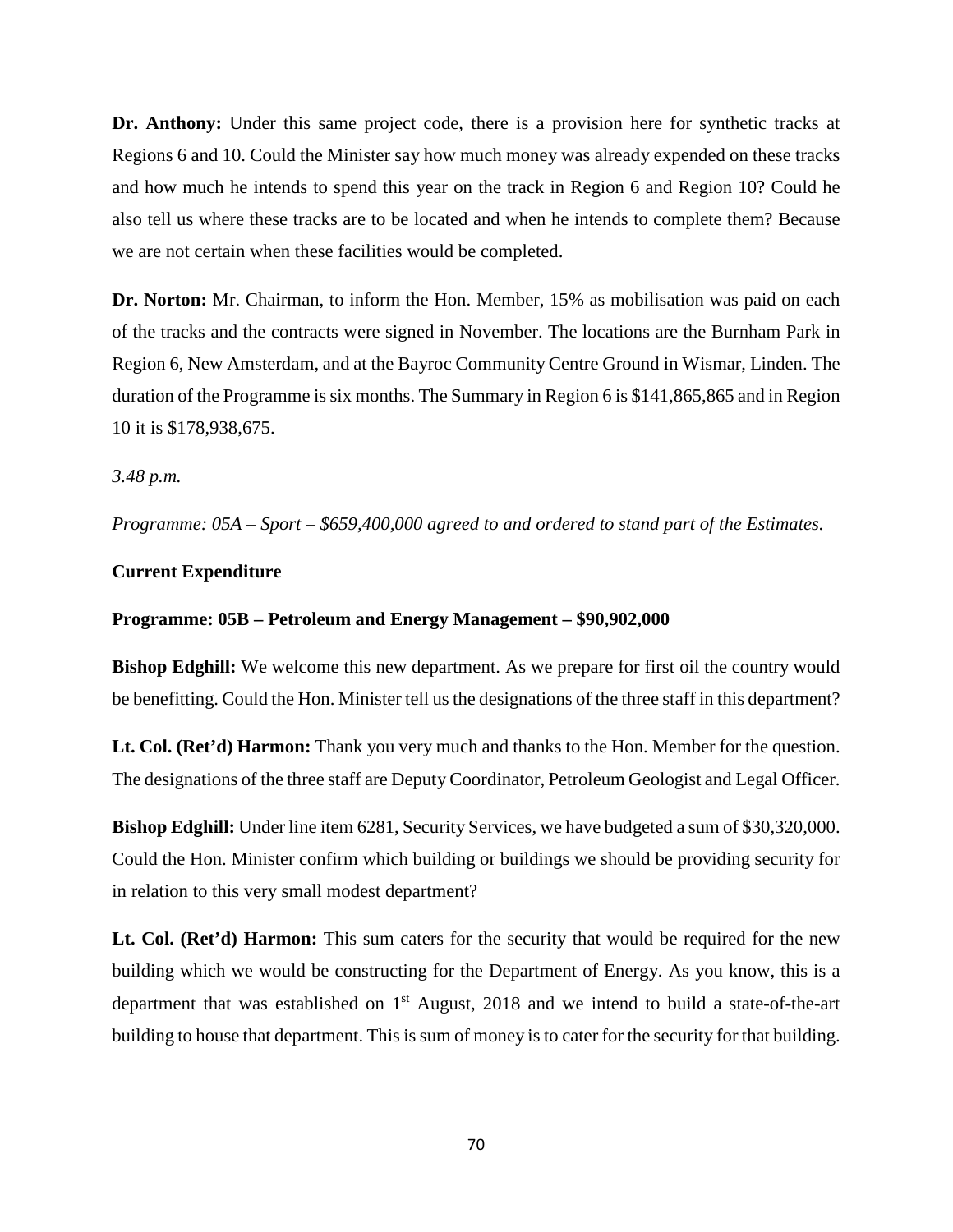**Mr. Ali:** Could the Hon. Minister say when he anticipates that the construction of this building would commence?

**Lt. Col. (Ret'd) Harmon:** A sum of \$100 million has been allocated and we anticipate that, in the first half of 2019, the construction will start.

**Mr. Ali:** If the construction of the building would commence in the first half of 2019, then the Hon. Minister would agree that next year you would not need this elaborate provision for security because, definitely, the building would not take six months to be completed. You would not have a state-of-the-art building in 2019 and so you would not need security services for that building. Could the Hon. Minister explain this, please?

**Lt. Col. (Ret'd) Harmon:** We would not need all of that. Under this Head, we cater, also, for the security of the residence of the Director of that Department.

**Mr. Ali:** I thank the Hon. Minister for his clarification. Could the Hon. Minister say what is the salary and the cost of the non-salary benefits of the highest paid employee and the lowest paid employee in this department. It is just three employees, so it should be relatively easy to pick up.

**Lt. Col. (Ret'd) Harmon:** There are three sums; the highest being \$530,000 and the lowest \$320,000.

**Mr. Ali:** *Budget 2019* provides for payment of wages and salaries. If you check the total of the amount just stated by the Hon. Minister, it would not amount to \$20,597,000. Could the Hon. Minister explain this? What is the value of the non-salary benefits?

Lt. Col. (Ret'd) Harmon: That is the sum is the correct amount. The breakdown has to do with the actual salary, telephone allowance, vacation allowance, gratuity and National Insurance Scheme (NIS).

**Mr. Ali:** This amount is budgeted under "Wages and Salaries". If you look at the expenditures catered for under "Wages and Salaries", you will see Administrative, Senior Technical, Other Technical and Craft Skills, Clerical and Office Support, Semi-skilled Operators and Unskilled, Contracted Employees and Temporary Employees. Telephone Allowances, Security and these other charges are not under this category of expenditure, so it cannot be part of the \$20 million.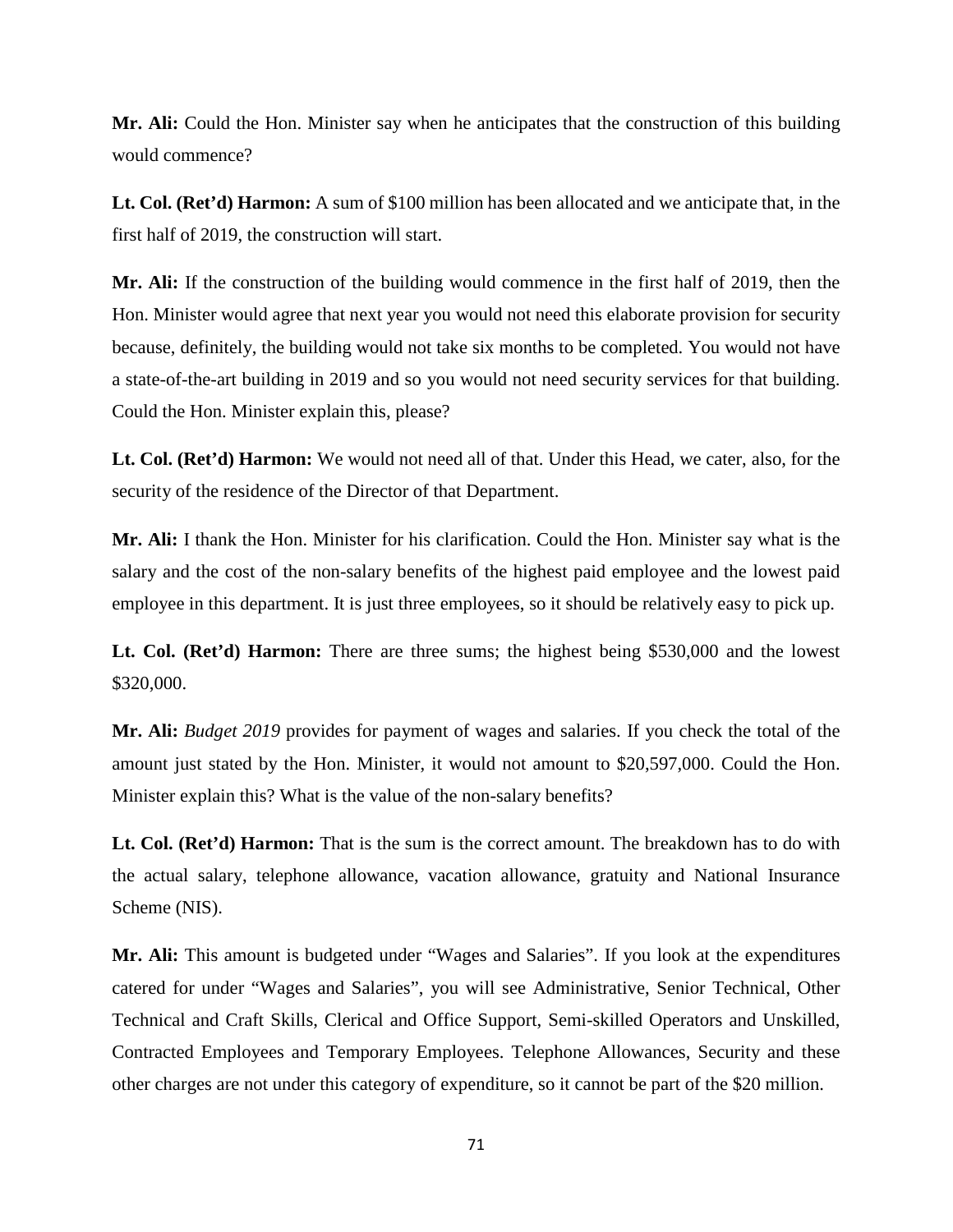**Lt. Col. (Ret'd) Harmon:** In fact, the matters that I addressed earlier are there.

**Mr. Ali:** Could the Hon. Minister say what is the total non-salary benefits to the employees?

**Lt. Col. (Ret'd) Harmon:** As far as I am aware, there is no non-salary benefits catered for here.

**Ms. Teixeira:** Why not? Do they not have to pay NIS?

**Lt. Col. (Ret'd) Harmon:** I listed those already.

**Mr. Ali:** The Hon. Minister alluded to security services, telephone allowance and housing; these are all expenses that must have a value. If the Director, for example, would be benefitting from these facilities then there must be a value; a budgeted amount that allows you to arrive at a final package. The Director is already employed. He has a salary and he is getting a number of allowances. What is the value of that package?

Lt. Col. (Ret'd) Harmon: The sum is \$20,591,000. It deals with salary, gratuity, vacation allowances and the other items that I have spoken about. I did not speak about house allowance and so on here. These are salary benefits.

**Mr. Ali:** If there are other allowances, for example, line item 6271, Telephone and Internet Charges, would the Director be benefitting from any allocation under this head and what is the value of that which the Director would be benefitting from, as part of his allowance?

**Lt. Col. (Ret'd) Harmon:** These sums are allocations for the office of the Director. Therefore, if you consider that to be a benefit, as far as I am concerned, that is an operational expense. These are things that are connected to the work that the Director has to do. Therefore, these are sums allocated for that purpose.

**Mr. Ali:** Mr. Chairman, we are not...

**Mr. Chairman:** Hon. Member, we would have your question and then two others. We must move on. We cannot spend the afternoon here.

**Mr. Ali:** What we are trying to arrive at here is the package that the Director is receiving. We are looking at the budget here and there are a number of blank items. It is not about whether he is entitled to or whether it would help him in the operations of his duties. We do not have a problem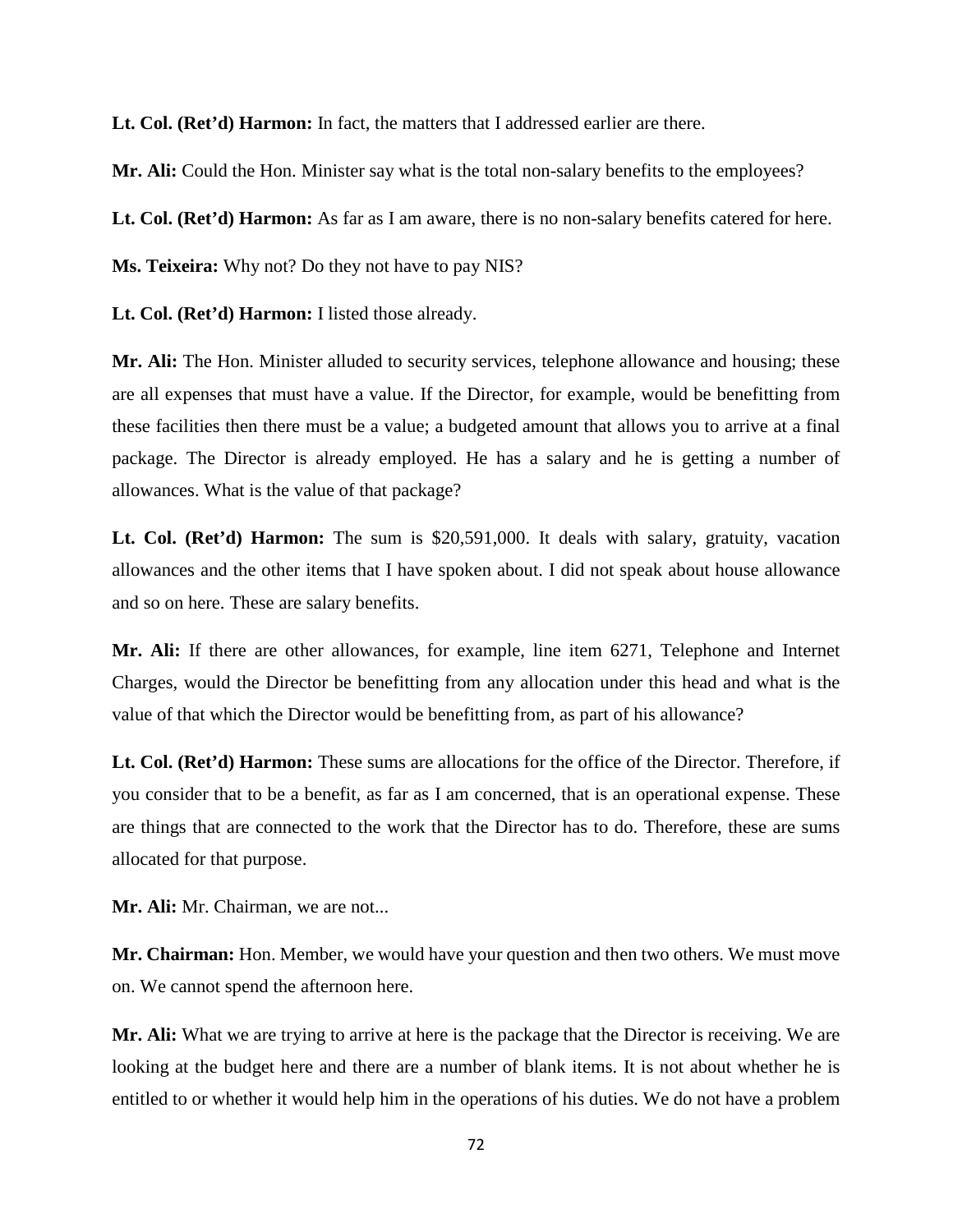with that. We just want to understand the package that the Director is receiving. The Minster alluded to...

**Mr. Chairman:** Hon. Member, I will not be able to answer the question. The Minister would be able to.

**Mr. Ali:** I know.

**Mr. Chairman:** Please address the question.

**Mr. Ali:** The Minister alluded to security services at the Director's residence. That is a cost and there must be a value assigned to all of this.

**Lt. Col. (Ret'd) Harmon:** I think the Hon. Member wants to ask a specific question about the Director's salary and benefits. You asked about the staff and I gave you that information. The Director is paid under a World Bank facility which, basically, is a US\$20 million facility. The Director's salary, is as I understand, is about US\$8,000. That is the package, as I understand, has been worked out with the Bank.

**Mr. Ali:** Thank you very much. We are moving closer to the information. The Director's salary is approximately US\$8,000. Is there any other benefit that the Director is receiving from the Government of Guyana that would add to a value that is derived as a functionary in the position?

**Lt. Col. (Ret'd) Harmon:** The security at the residence of the Director.

**Mr. Chairman:** This is the last question, Hon. Member.

**Bishop Edghill:** Thank you, Sir. Under line item 6302, Training and Scholarships, I am sure this is capacity building, so could the Hon. Minister tell us in what areas and who will be benefitting from this allocation?

**Lt. Col. (Ret'd) Harmon:** The allocation is to facilitate training and capacity building for a better understanding and participation in the sector for stakeholders and the citizenry at the community level.

*Programme: 05B – Petroleum and Energy Management - \$90,902,000 agreed to and ordered to stand part of the Estimates.*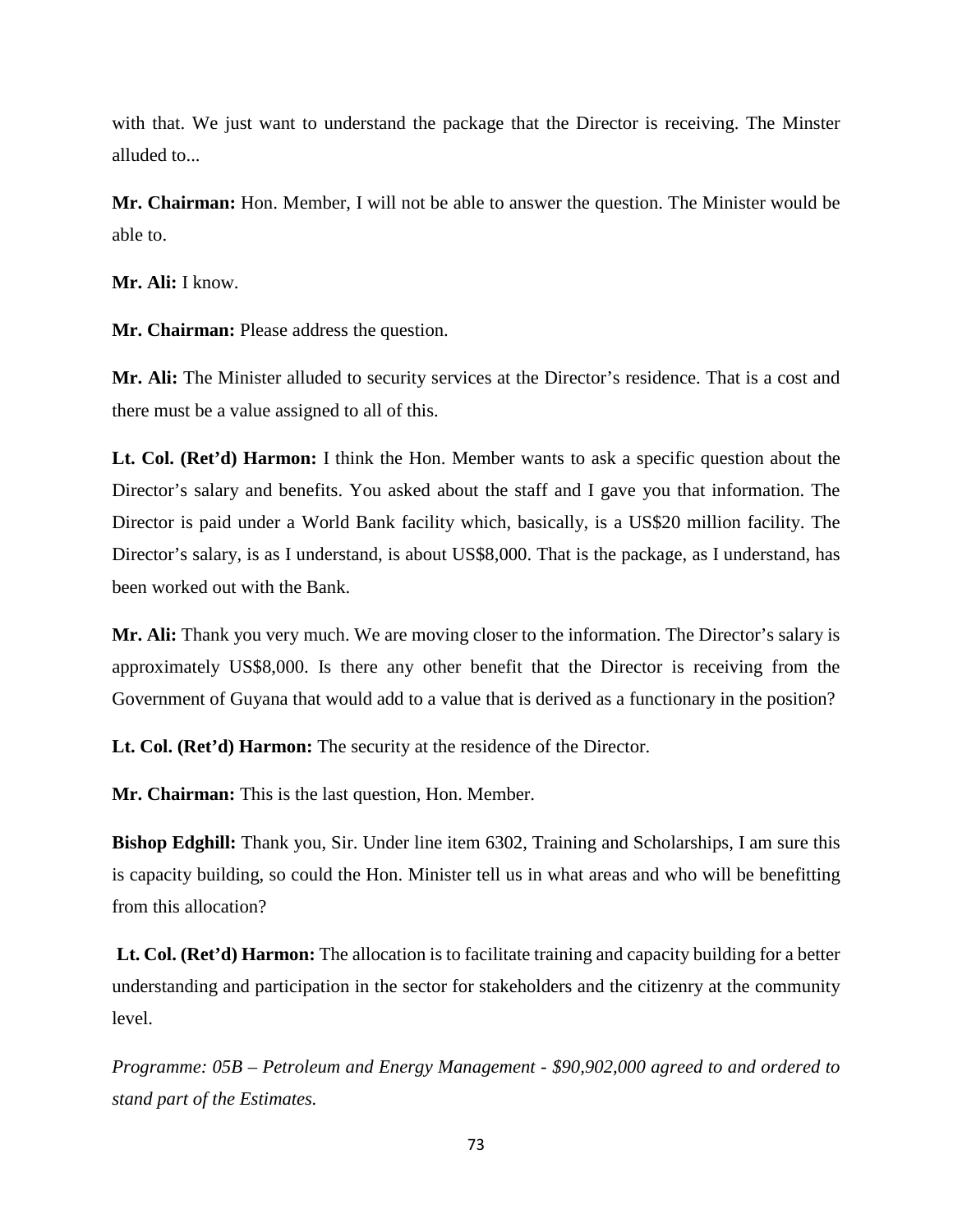## **Capital Expenditure**

## **Programme: 05B – Petroleum and Energy Management - \$333,273,000**

**Bishop Edghill:** Project code 2509900 – Furniture and Equipment: The Minister indicated to us that they are now in the process of getting a building. Where would they put these furniture and equipment that would be purchased? I suspect that this department is operating out of the Ministry of Presidency. Is there a building that is earmarked for rental or for use while the building is being built?

*4.03 p.m.* 

**Lt. Col. (Ret'd) Harmon:** The Hon. Member is correct. The department is operating out of the Ministry of the Presidency and it would operate there until the building is completed, so, we would not be renting any building for the department. The vehicle…

**Bishop Edghill:** I did not ask about vehicle.

**Lt. Col. (Ret'd) Harmon:** Okay, you did not ask about vehicle, sorry.

**Bishop Edghill:** Just to follow-up; since we are assured that the department is in the complex of the Ministry of the Presidency, could you tell us what you are proposed to buy with \$5 million in terms of office furniture.

**Lt. Col. (Ret'd) Harmon:** I could give you a list, Hon. Member, but if you want me to read it out, I could read it out.

**Bishop Edghill:** You could lay it over. I am working with Chairman's timing.

**Lt. Col. (Ret'd) Harmon:** Okay, I understand that the time is very short, but what I would say is that these are items that are for the office operation of the department; laptop computers, projectors and items of that nature. As I said, I could lay it over to the Hon. Member because we would have the exact price for every item listed here.

*Programme: 05B – Petroleum and Energy Management – \$333,273,000 agreed to and ordered to stand part of the estimates. (4.05 p.m.)*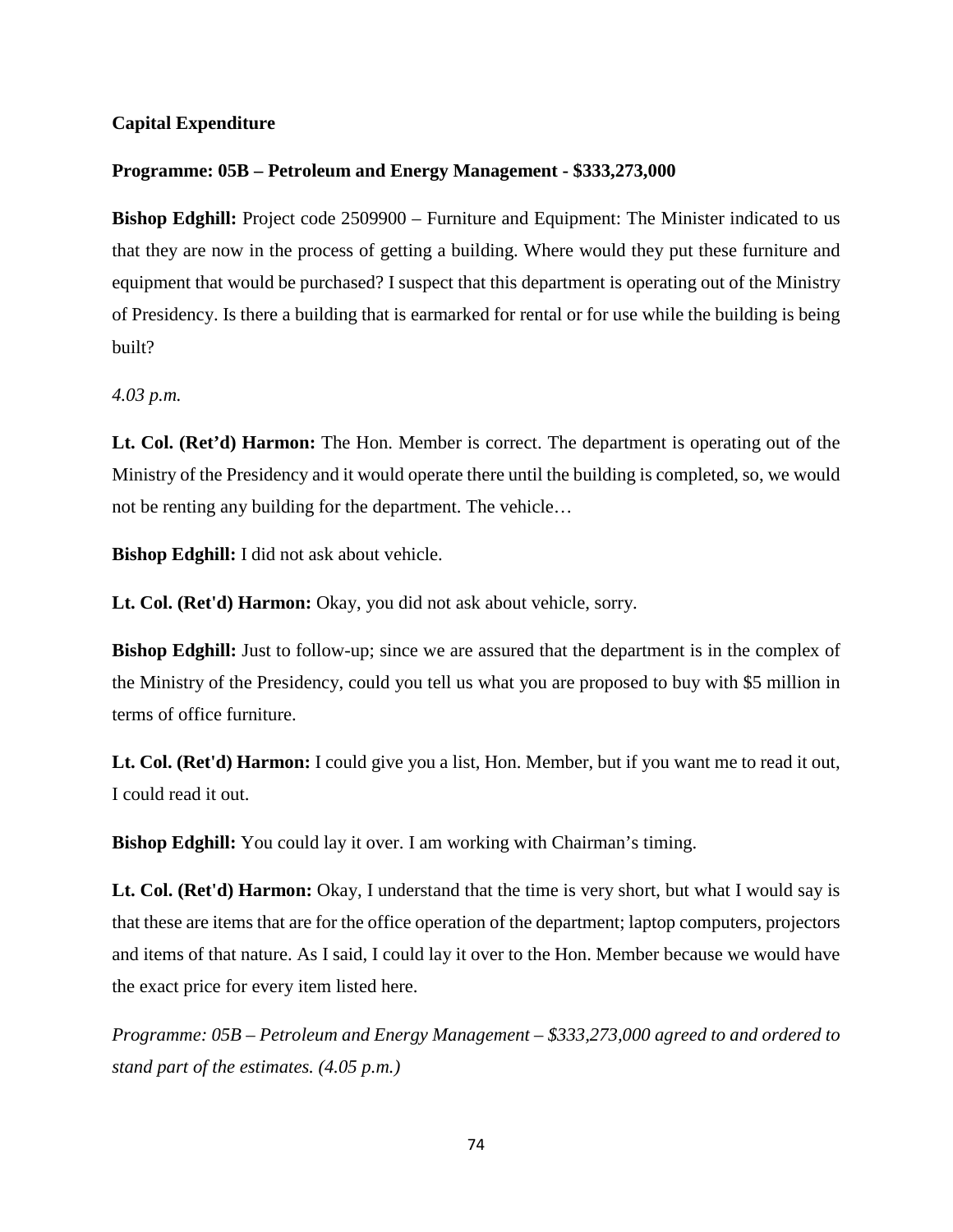**Lt. Col. (Ret'd) Harmon:** Mr. Chairman, please, could I have at least two minutes from now for the real troops to take their positions.

## **Agency 53: Guyana Defence Force** *(4.06 p.m.)*

### **Current Expenditure**

## **Programme: 531 – Defence and Security Support – \$12,977,028,000**

**Ms Teixeira:** As we have no staffing details, I have to ask a question in a general way and that is, when we look at the list of staff from line items  $6111 -$ Administrative,  $6112 -$ Senior Technical, 6113 – Other Technical and Craft Skilled, 6114 –Clerical and Office Support, 6115 – Semi-Skilled Operatives and Unskilled, 6116 – Contracted Employees and 6117 – Temporary Employees; the figures here do they include the salaries of the Civil Defence Commission (CDC), provision for the Guyana People's Militia and for the Cadet Programme, also, which you started in a number of secondary schools? Are these included, in terms of the cost for the running of these programmes? I am speaking about the CDC in terms of employment, the People's Militia in terms of the persons who run the programmes as well as whatever benefits and stipends they get; and the Cadet Programme in terms of teachers and lecturers who are Guyana Deference Force's (GDF's) Officers in the school.

**Lt. Col. (Ret'd) Harmon:** Yes, in fact, the sum includes the CDC, which I indicated earlier had moved from the Ministry of the Presidency and is now under the Guyana Defence Force. The sum caters, in fact, for all of those categories of persons that the Hon. Member spoke about. Here I have a completed list of those persons with the actual sums of money allocated to them and I am prepared to lay this list over, as well, to the Hon. Member within a short space of time; today.

**Mr. Rohee:** Line item 6116 –Contracted Employees: There is a sum to the amount of \$34,407,000, but in the staffing details, mark contracted employees, there are no numbers there in terms of the number of contracted employees. Could the Hon. Minister explain this discrepancy where there is a sum allocated for contracted employees, but in the staffing details there is no number with respect to the number of staff under contractual arrangements?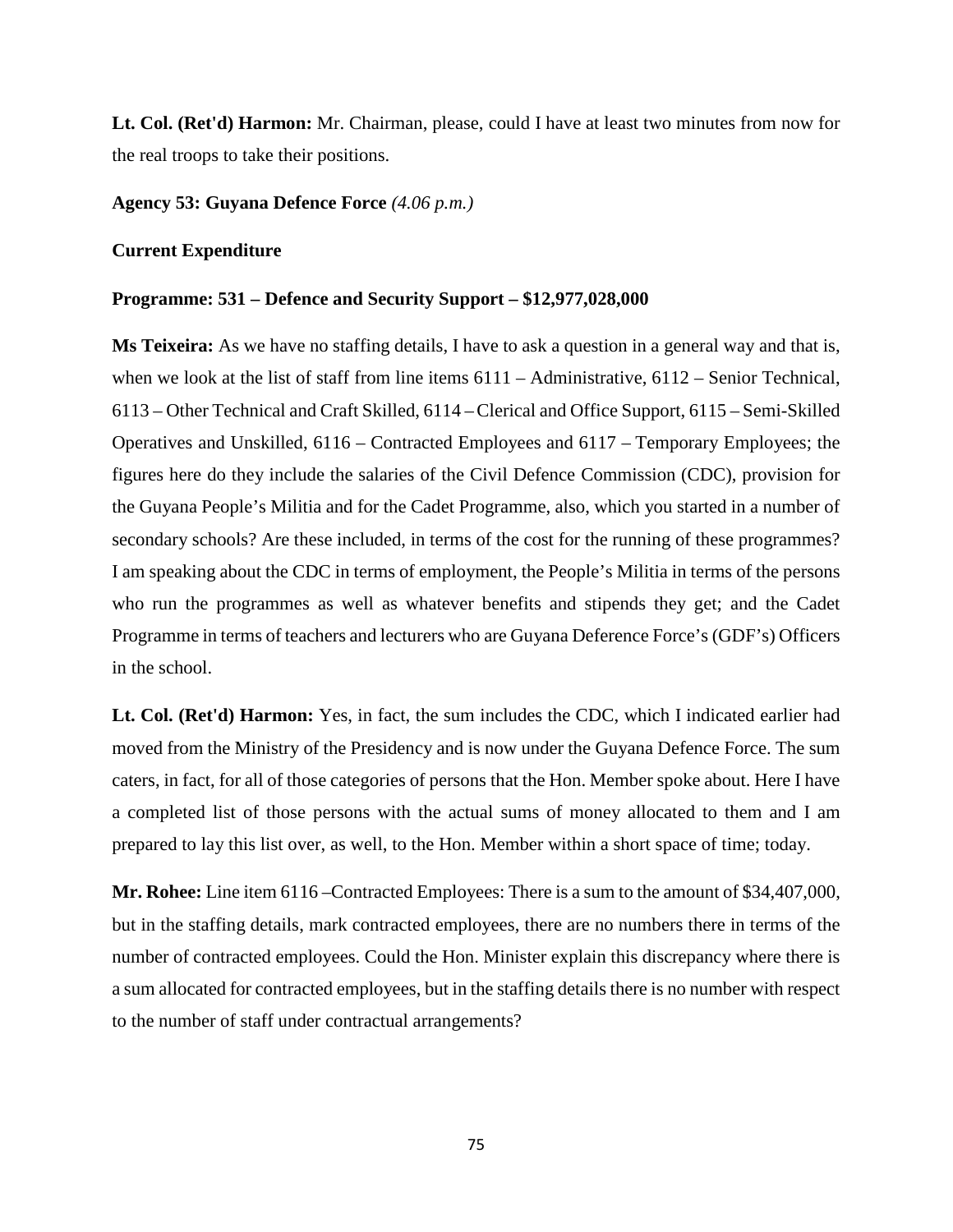**Lt. Col. (Ret'd) Harmon:** It is the shift that I spoke about earlier of the 20 staff members from the CDC who had gone over now to the Guyana Defence Force. I have, also, a list of those persons and their emoluments, which I could provide to the Hon. Member if he so desires.

**Mr. Gill:** I am pleased to see an increase in salaries of \$601.5 million over the 2018 Budget, could the Hon. Minister say whether this amount includes the 20% salary increase that was promised to our Joint Services by the A Partnership For National Unity and Alliance For Change (APNU/AFC) during the 2015 election campaign? I am referring to line item  $6111 -$  Administrative,  $6112 -$ Senior Technical, 6113 – Other Technical and Craft Skilled, 6114 – Clerical and Office Support and 6115 – Semi-Skilled Operatives.

**Mr. Chairman:** I am bound to say let us try to hold whatever atmosphere exist and let us not try to get it different.

**Lt. Col. (Ret'd) Harmon**: This sum caters to an increase in the number of personnel within the Guyana Defence Force.

**Mr. Chairman:** Mr. Gill, do you have a follow-up question?

**Mr. Gill:** Yes.

**Mr. Chairman:** Okay, please go ahead.

**Mr. Gill:** Follow-up: Could the Hon. Minister say whether this includes the one-month tax free bonus that the Government discontinued?

**Lt. Col. (Ret'd) Harmon:** I think I need to answer as the Hon. Minister of Finance did, and that is to say that there is no allocation here for no one month. There is an allocation here that would take care of the Discipline Services as well as all other Public Servants in relation to a bonus for an entire year, tax free, starting from January, so they would benefit from that.

**Mr. Rohee:** Line item 6231 – Fuel and Lubricants: There is an amount of \$685 million, could the Hon. Minister give a guarantee to the House that this sum would not suffer the same situation that previous amounts suffered with respect to the leakage of fuel to sources that are unauthorised?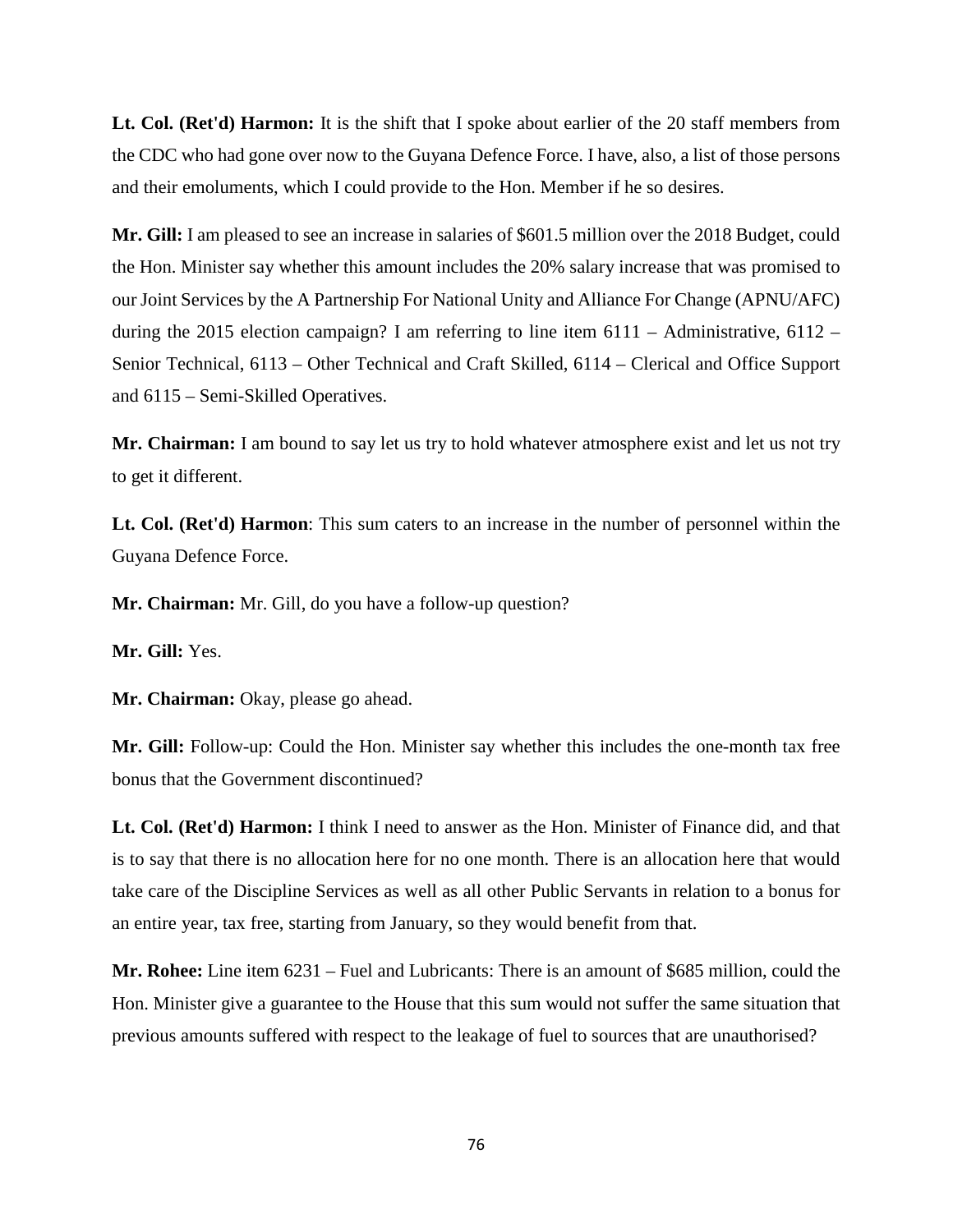**Lt. Col. (Ret'd) Harmon:** I think we might need to have a translation for that because the Hon. Member is suggesting that there was some leakage. I do not know whether, in fact, the fuel leaked or if there were some amount of pilfering taking place. But, what I could say to the Hon. Member is that this sum of money is being allocated for fuel to take care of the needs of the Army. This has to do with training, field, tactical exercises, patrols and surveillance of the air, land and sea space.

**Mr. Rohee:** Mr. Chairman, just to crave your indulgence and to further clarify or to expand on the subject. We understand that there is an average consumption of fuel per month by the Guyana Defence Force, but this average consumption is not usually the adhered to. Therefore, what I am seeking is whether, in this particular case, where such huge amount of resources are allocated for fuel consumption, the average consumption, as indicated by the Attorney General, for example, will be adhered to and that there would not be any further leakages of fuel by persons unauthorised?

**Lt. Col. (Ret'd) Harmon:** Yes, I think I could give the Hon. Member the assurance to the extent that the GDF has in place, and will continue to put in place, arrangements for the proper utilisation of resources that are provided to them by the State.

With respect to fuel, the allocation per vehicle, this is the set allocation per vehicle; is at three gallons of fuel per day for each vehicle and not exceeding 90 gallons per month for these vehicles. It may varies depending on serviceability of these vehicles or the tasking, but, generally speaking, that the guide by which the GDF works.

**Mr. Gill:** Line item 6292 – Dietary: There is a slight decrease in the allocation for dietary for 2019. With the increase of the cost of living, could the Hon. Minister explain this decrease? Is there a reduction in personnel or are we now putting our men and women uniform on a diet?

**Lt. Col. (Ret'd) Harmon:** Actually, there is an increase. For the sum for 2018, there was an *[inaudible]* to take care of the final figures for 2018, but when you compare 2018 with 2019 there is an increase. Additionally, I need to speak to something about dietary in the GDF and that is that, we are, actually, internalising a lot of these processes. We are now, rather than buying these tin stuffs from all across the world, we are utilising local produce. So, there is a part of the GDF that deals with how we could sustain our soldiers out in the fields utilising packages of local food.

*4.18 p.m.*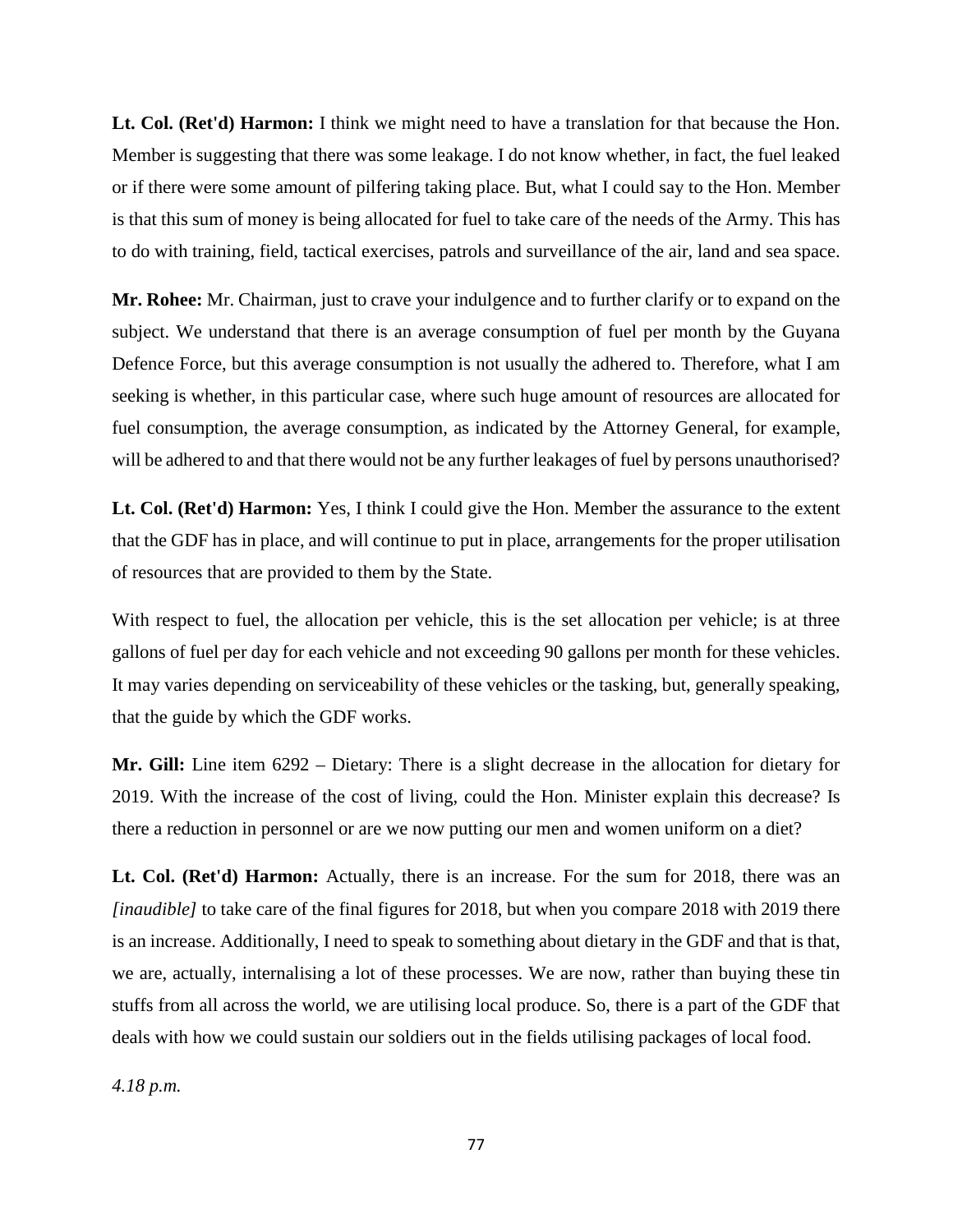So, the cost that we would find, overtime, is going to be reduced significantly because our soldiers are now using local food rather than spam and all of these sardines, and so on, that come from overseas. This is a sort of realignment to the readjusting of our Army, just as we are doing in the rest of the country insofar as our dietary requirements are concerned.

*Programme: 531 – Defence and Security Support - \$12,977,028,000 agreed to and ordered to stand part of the Estimates.* 

## **Capital Expenditure**

### **Programme: 531 – Defence and Security Support – 1,042,500,000**

**Mr. Rohee:** Under Marine Development, project code 1200300, there is a sum of \$69 million that is allocated for provision of quarters, facilities, trailers and a boat house. Could the Hon. Minister give the House an indication of the progress that has been made, vis*-à-vis* the budget of what was proposed last year as compared to this year, in respect of these quarters, facilities, trailers and boat house?

Lt. Col (Ret'd) Harmon: These are new projects that are contemplated for this sum, and they are: the rehabilitation of the female accommodation at the Headquarters of the Coastguard; there is the rehabilitation of the base at Morawhanna, which is a coastguard base that takes care of a lot of the smuggling of fuel that takes place in that region; trailers for the metal shark patrol boats – these are boats that can be launched at very short notice for patrol, and we need to purchase some trailers to move them around; rehabilitation of the wharf and Fort Island; and the boat house at Eteringbang. These are the sums that we are going to be using for those purposes.

**Ms. Teixeira:** Project code 2404600 – Air, Land and Water Transport: in 2018, it was \$73,437,000, and with a supplementary financial paper it went up to \$700 million. This year I see it is \$300 million. However, the increase that was granted in a supplementary earlier this year was for the purchase of four aircrafts for the Guyana Defence Force (GDF). However, there was a report in the newspapers saying that two of the four – they did not mention the other two – were still being checked for air worthiness since August this year. And so, we want to see that, in this case, you are buying vehicles, boats, engines and trucks. In terms of the aircrafts, what is happening with them? In one of the papers, you are quoted, Minister, as saying that, while the aircraft were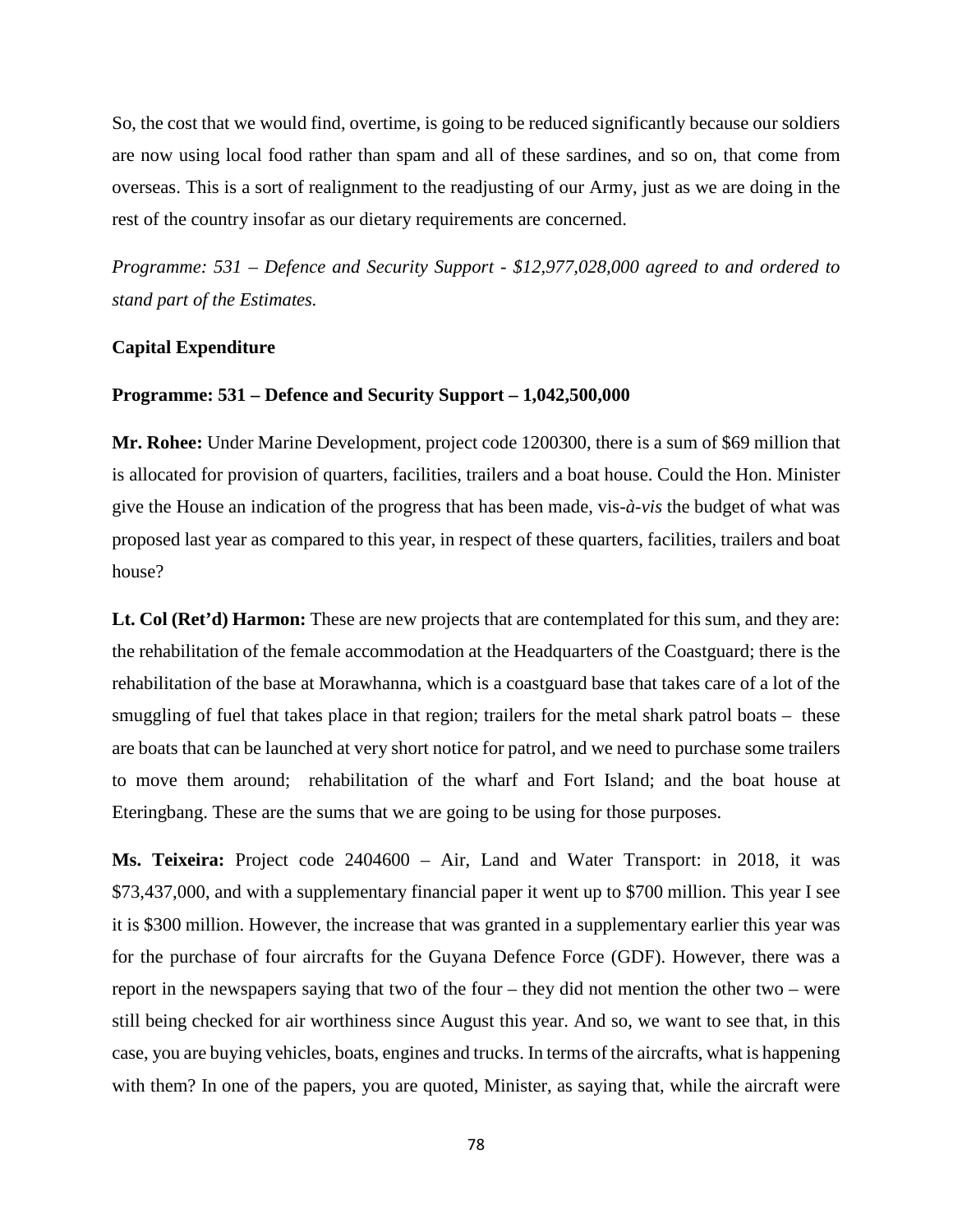checked, the engineers at the Air Corps wanted to take the engine aircraft apart, and that they are still doing that. This is a report from the *News Room Guyana* on 30<sup>th</sup> November, 2018. Could you advise us on the status of the aircraft, on which a lot of money was spent?

**Lt. Col (Ret'd) Harmon:** I would like to use this opportunity to give some more clarity to that situation. There are four aircraft which we said we were going to be buying in 2019. Two of those aircraft, the two Islanders, have been delivered and the two Sky vans will be delivered by the end of January because there is need for some checks. The two that have been delivered… in fact, when they come I will just do a report here that the 1,000-hour maintenance inspection is a civil aviation requirement whereby the manufacturer prescribed maintenance procedures are carried out. This inspection guides maintenance personnel to completely disassemble the aircraft, removing, inspecting, replacing and/or repairing, as serviceable, all components. This work has commenced with the disassembly of the aircraft, identification of parts which need to be replaced and the ordering of new spares. These spares have arrived, and work is continuing in accordance with the Guyana Civil Aviation Authority's (GCAA) requirement. My understanding is that by 31st January, 2019, the aircraft will be ready for flying. The cost was US \$300,000.

**Mr. Rohee:** From what the Hon. Minister said, apparently no careful assessment was made on the aircraft before it was purchased. It came, it appears, as if thought it was a *hunk of chunk*. What the Minister mentioned just now; that figure, is that the total cost of disassembling and reassembling of the aircraft as compared to the actual cost of the aircraft? What was the actual cost of the aircraft, compared to the cost of disassembling and reassembling the aircraft?

**Lt. Col (Ret'd) Harmon:** As I said, and I think I had to comment on this matter before when some person said that we are buying old aircraft, the Islanders are the work horses of this industry. The two types of aircraft that we are buying, the Islanders and the Sky Vans, are the workhorses in the industry. When they were saying that we were buying old aircraft, somebody, I believe, that made a statement like that had decided to go online to check to see whether they can find an aircraft like that, of comparable price. Then they recognised that these islanders are aircraft that people all around world, when they have it they do not lose it. The fact of the matter is that we have spent US\$300,000 on each of these aircraft and that the rest of the work that is required to bring them up to flying is US\$14,000.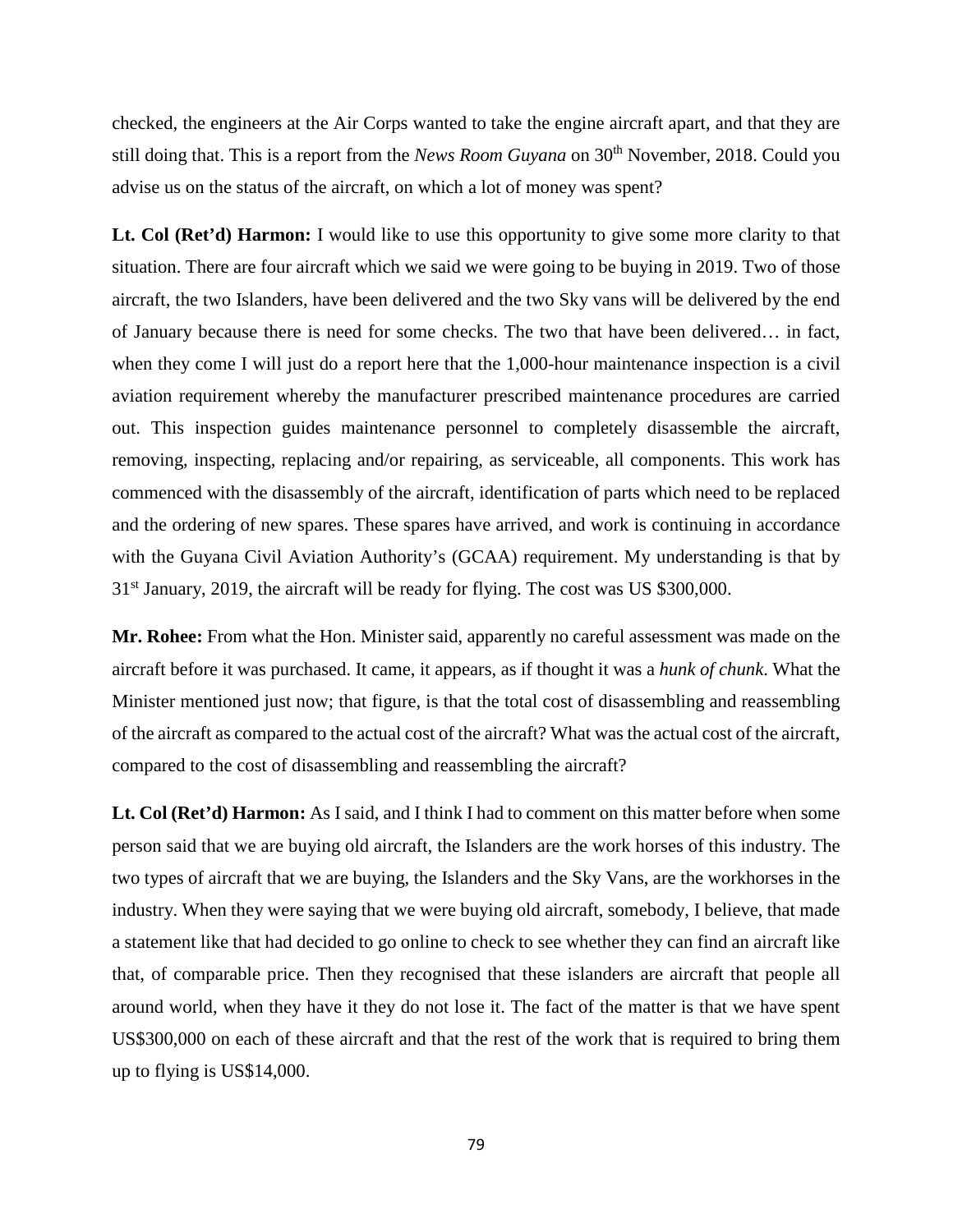**Ms. Teixeira:** Minister, when the supplementary financial paper came here, there were a number of questions to do with the actual aircraft and the proposal on this side was the Sky Van and the Twin Otters. The question was not to do with Islanders; it was whether it would not have been better to purchase de Havilland Canada DHC-6 Twin Otters, which are considered the workhorses of interior locations like us, Australia, and other places.

The second issue that came up then was the age of the aircraft and their serviceability, and those questions were not answered. The reason why this has come up is because we spent, according to the supplementary financial paper, over \$400 million in supplementary, but the GDF had also vired, or moved, \$200 plus million in advance to put in the order for these aircraft. So, the figure of \$700,149,000, which is here, I believe, is understated. That is my personal view from my own memory, which could be wrong. However, my concern is that the Islanders came and the Sky Vans have not. I am sorry, but I do not quite buy what you are saying. The aircraft came in here, they should have had their airworthiness, they should have certain things …

**Mr. Chairman:** Hon. Ms. Teixeira, is there a question?

**Ms. Teixeira:** So that in the Budget …

**Mr. Chairman:** Hon. Ms. Teixeira, would you please ask the question.

**Ms. Teixeira:** Yes. The question is why are two aircraft sitting here since August and cannot fly one foot off the ground? That should be a concern because it cost the taxpayers \$700 million and it is going to cost more. Could you repeat for me, in case I missed it, how much it is anticipated that the expenditure, now, for servicing these two aircraft – we are not dealing with the Sky Vans yet because they have not arrived – will continue to cost? What is anticipated from the Budget this year, because in fact, your Budget is finished, so where are you going to get money to service these aircraft and put them up in the sky?

**Lt. Col (Ret'd) Harmon:** I said these aircraft cost US\$300,000 each and not \$700 million. It is US\$300,000 each, which is US\$600,000. And, as I said, that the maintenance will be US\$14,000. It is important to note that these aircraft did not come here on a boat. They were flown from the Federative Republic of Brazil into Guyana. It is not that we are buying aircraft that could not fly. They were flown for almost two days from where it was to get to Guyana. It was the GCAA's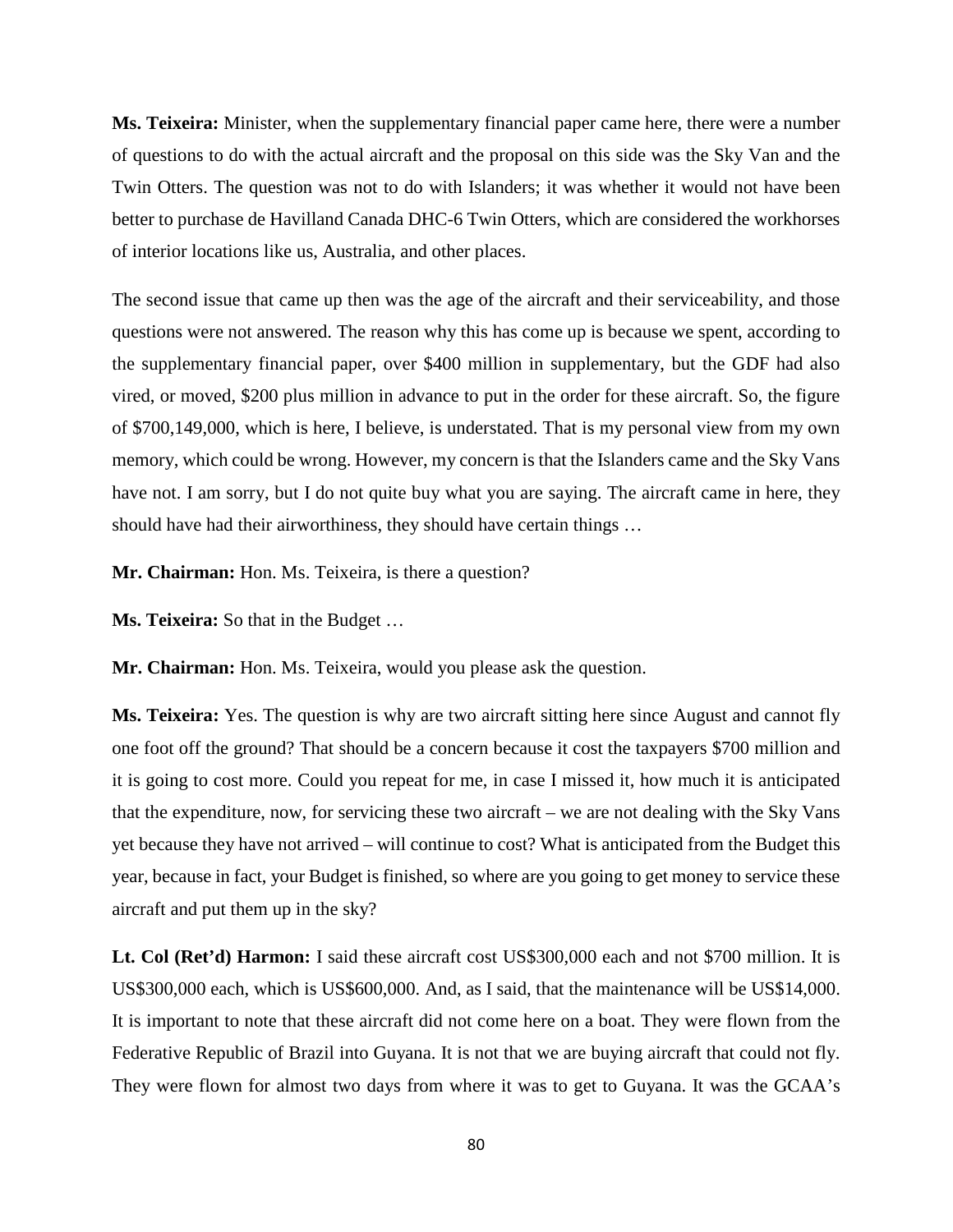requirement that these aircraft be stripped down and checked before they certify it for flying here. I just want to give the Hon. Member the assurance that whenever you have a flight on that aircraft, you will be safe.

**Mr. Chairman:** Hon. Mr. Rohee, and there will be one other question after Mr. Rohee.

**Mr. Rohee:** Project code 280200 – Agriculture Development: The sum of \$54,000,000 between 2018 and 2019, has been allocated for agriculture development. I assume that this has to do with the Guyana Defence Force's Land of Canaan farm. The public would like to know what they are actually producing because nothing is seen coming out from this farm. Could the Hon. Minister explain to us what produce, apart from the preparation of pens, chickens … I do not know what is happening there, but could you explain to the House what is being cultivated at this farm, because I know at the Defence Board meetings, we usually would have reports as to how many eggs, how many poultry, how many of this and how many of that? Is the GDF becoming self-sufficient?

**Mr. Chairman:** Hon. Member, have you asked a question? I thank you.

**Lt. Col (Ret'd) Harmon:** I am thankful for the question and I want to state that the GDF is selfsufficient in the production of pork. It is self-sufficient in the production of eggs. It is, right now, 20% sufficient in the production of poultry. But, the reason I said, earlier, that we are looking at dietary is because, at that farm, we are going to be producing the food for the GDF. You will find the dietary expenses will go down further next year, because we are going to be spending that money there, so that when people pass and they see what is happening, they can see it. We took a deliberate decision to not put an opaque fence there. It is so that people can actually see what is taking place and they can see how the money is being spent.

## *4.33 p.m.*

I think that very, very soon maybe we will be able to even feed the Parliament with the request to its needs. What we are also doing there is that we are providing a sort of facility that is also a teaching and learning facility in coordination with the Ministry of Agriculture, so that school children on their school tours can actually go there and see how a farm is done. They will also have this understanding that agriculture is the future of this country and the way to go and that is where they would get the examples.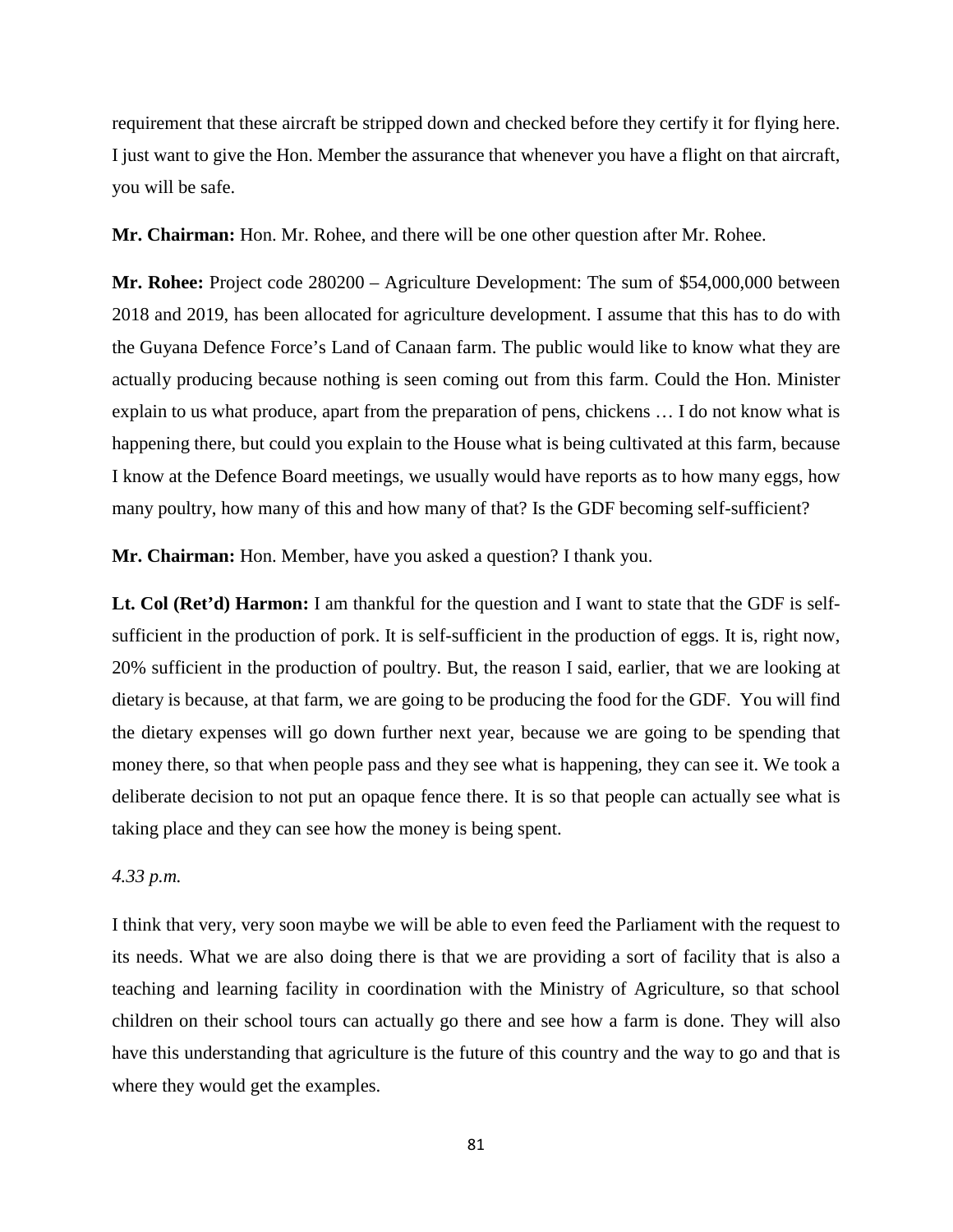**Mr. Chairman:** This is the last question, Hon. Members.

**Mr. Rohee:** Project code 5100200 – Equipment: Eighty million dollars has been allocated for equipment. I would wish to know from the Hon. Minister, was the ultra-atomic cleaning machine found before he gave any approval for this amount of money? The machine that was missing.

Lt. Col. (Ret'd) Harmon: I am advised that there is an ongoing investigation with respect to that equipment and as soon as the investigation is completed, if it is necessary, I will make that information available.

Under this project code as well, we are investing in drone technology. We are supplementing our aircraft fleet with drones that will actually provide us with near real time information on what is happening on our borders and our coasts.

It is important to understand and to note as well that the equipment that we are buying for the Guyana Defence Force (GDF) is going to assist in providing not only security for the State, but security which investors are required to know that their investments are safe, and that the equipment which we purchase will be able to provide that security for them in the work which they are doing.

A lot of that money is basically allocated to that and a lot of the personnel allocation to the GDF will be to the technical corps, namely: the air corps, engineering corps, the agriculture corps and to facilitate all of these things that we are talking about. [**Ms. Teixeira:** *inaudible*] No. These are military type drones and they fly for long hours and they give you wide coverage of the landscape.

*Programme: 531 – Defence and Security - \$1,042,500,000 agreed to and ordered to stand part of the Estimates. (4.37 p.m.)*

*[Mr. Chairman hit the gavel]*

**Mr. Chairman:** I hope that the Officers who are departing will know that they cannot speak across the Chamber.

**Agency 02: Office of the Prime Minister** (*4.38 p.m.*)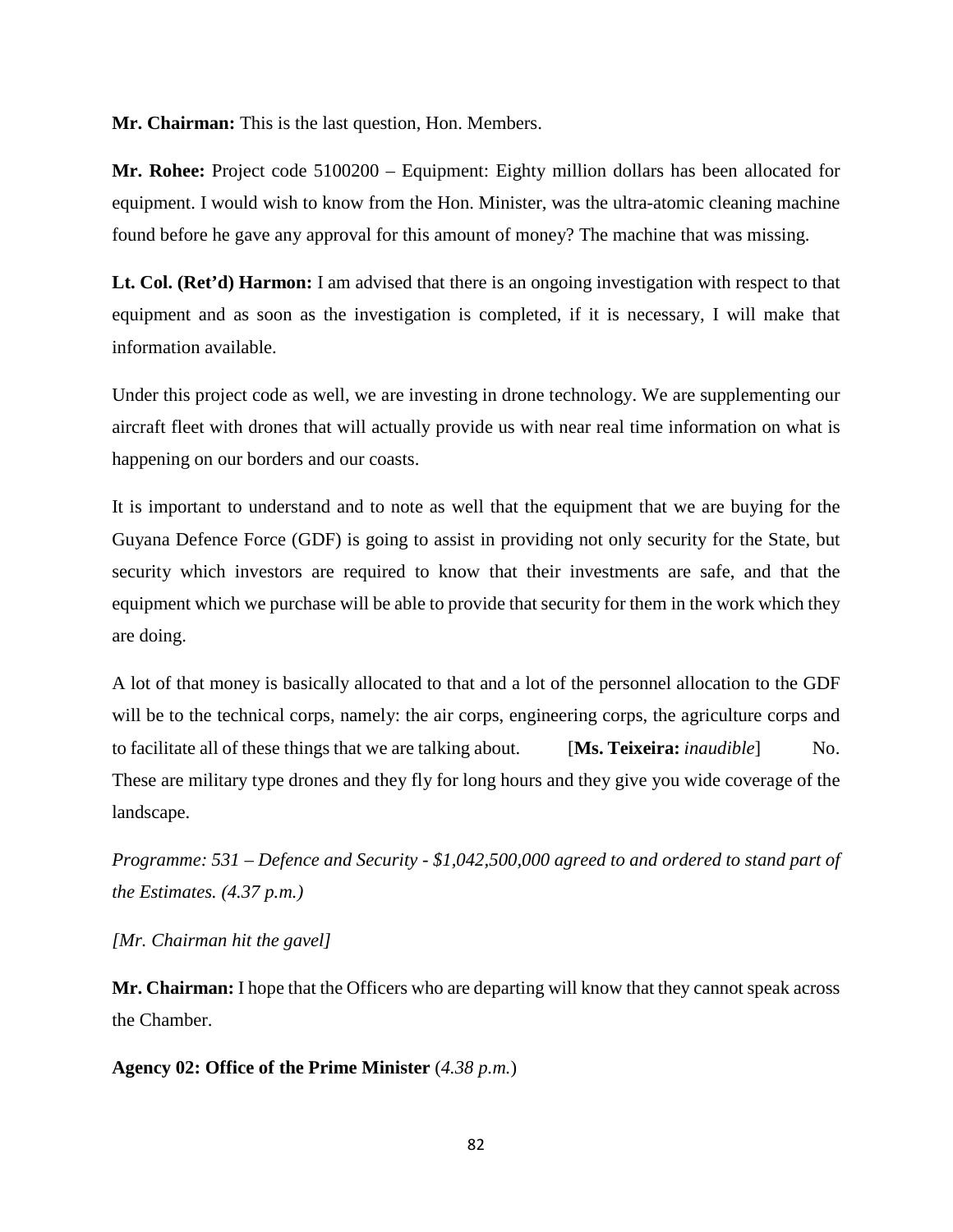## **Current Expenditure**

## **Programme: 021 – Prime Minister's Secretariat – \$759,675,000**

**Bishop Edghill:** Line item 6321 – Subsidies and Contributions to Local Organisations: There is an increased allocation of over \$100 million. First of all, could the Hon. Prime Minister say to us even though there is an increase of \$100 million, why is there no provision for the Commissioner of Information?

**Mr. Chairman:** Hon. Member, is there a line item on that?

**Bishop Edghill:** Line item 6321 - Subsidies and Contributions to Local Organisations: At page 430 the details are there of what the agencies are benefiting from.

**First Vice-President and Prime Minister [Mr. Nagamootoo]:** The allocation for the Commissioner of Information is not under line item 6321, but it is under line item 6284. A provision was made for that. I want to say that we had carried this Commissioner of Information who had rendered that office dysfunctional and had provided no report to this National Assembly.

*[Mr. Chairman hit the gavel]*

**Mr. Chairman:** Hon. Members, I will not permit Hon. Members to conduct themselves other than they have been doing all along.

The Hon. Member, Mr. Ali, if you have a question you will ask your question. You do not dictate how any other Member should ask or answer the question. Let us have respect for one another in this House. Let us have it.

The Speaker does not want to intervene again, so I will know that Members will render that as not necessary.

**Mr. Nagamootoo:** There was no allocation for the Commissioner of Information. The Commissioner having been dismissed for rendering his office dysfunctional, had rendered no report, had provided no account of what he has done, and no provision has been made under line item 6321 – Subsidies and Contributions to Local Organisations. We are re-examining the issue of the office of the Commissioner of Information under line item 6284 - Other.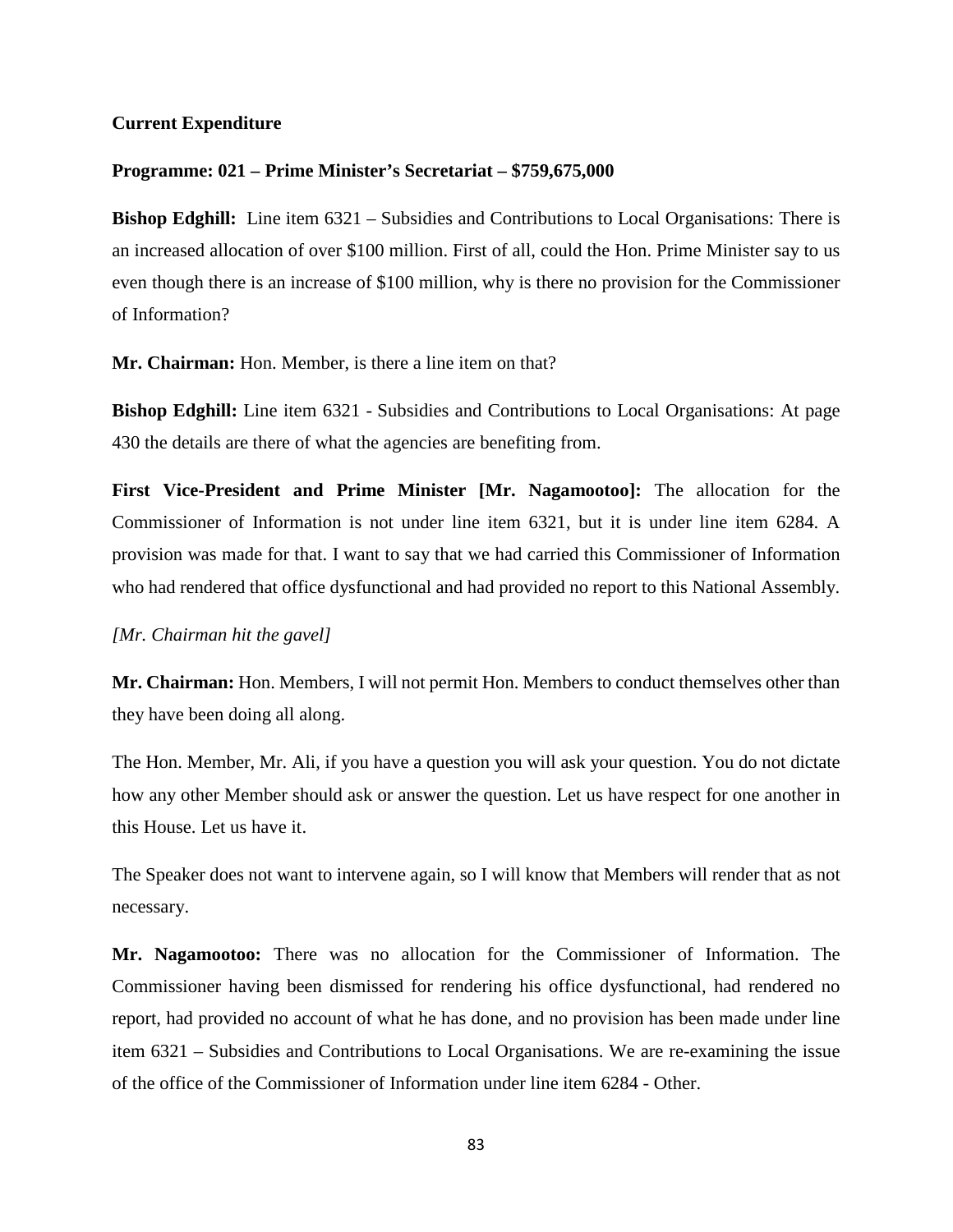**Bishop Edghill:** Thank you, Sir. Could the Hon. Prime Minister indicate to this honourable House the date that the Commissioner of Information ceased to occupy his office?

Mr. Nagamootoo: I have here by a letter dated 8<sup>th</sup> March, 2018, the services of the Commissioner has been terminated.

**Bishop Edghill:** Could the Hon. Prime Minister tell the National Assembly, under the same line item, what steps has his Government taken or will be taking to ensure that the statutory obligation of having a Commission of Information would be in place since there is no allocation of funds for that office?

**Mr. Nagamootoo:** We recognise that this is a statutory office and the contractual employment of the last Commissioner having been terminated, the Department of Governance and the Office of the Prime Minister would be looking at what measures would be taken to have the office resuscitated.

**Bishop Edghill:** I have a number of questions under the same line item 6321. Could the Hon. Prime Minister indicate to this House that since the Commissioner of Information ceased to occupy the office, according to the letter he just indicated, on March, 2018 and it has been seven months now since the nation has been without a Commissioner of Information based upon the Prime Minister's admission in the House, when can we expect to have this very important office of a Commissioner of Information in place as part of your governance framework?

**Mr. Nagamootoo:** We do recognise the need for a statutory office of the Commissioner of Information. At the moment, the former Commissioner of Information has engaged the Government of Guyana in a series of litigation still before the Court in relation to certain payments he has been demanding for various things. Our Office has paid him his salary in full and because of the issues…

**Mr. Chairman:** Hon. Prime Minister, I do not know whether you enter into details which maybe engaging the Court. I guess…

**Mr. Nagamootoo:** Yes, Sir. I am not going into the details of what is engaged in the Court. I am saying that because of the issues raised, the Office of the Prime Minister and the Government of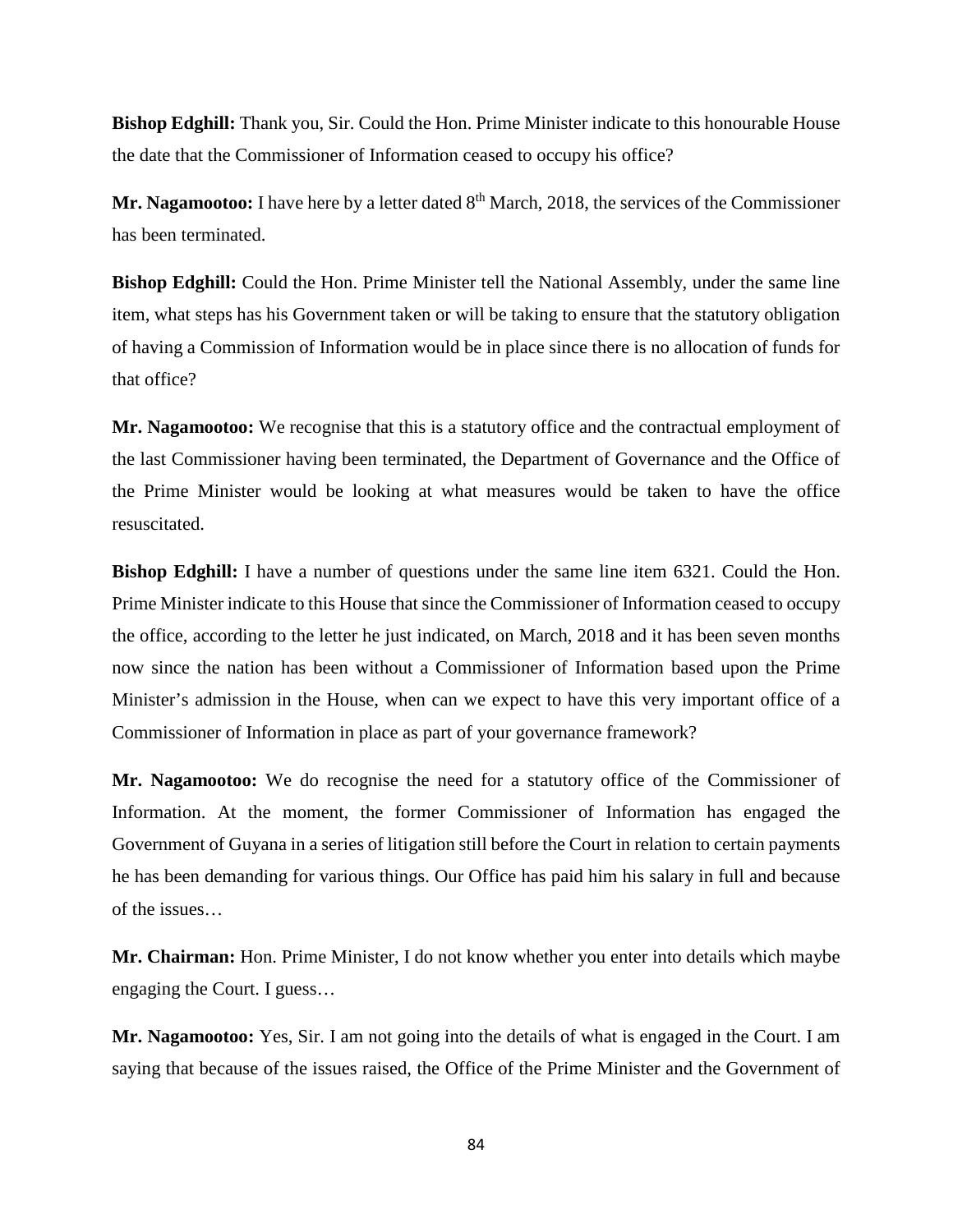Guyana would be reviewing the issue of the statutory provisions for the appointment of a Commissioner and would in fact be looking towards this in the new year.

**Bishop Edghill:** Could the Prime Minister tell this House and by way inform citizens of Guyana, that in the absence of a Commissioner of Information, how can citizens have redress under the law that exist as it relates to access to information? Is it considered to be outside of the realm of good governance not to have this Commissioner in place, because of the mandate of that Commissioner based upon the Act?

## *4.48 p.m.*

**Mr. Nagamootoo:** Mr. Chairman, it is a speculative question, because the last Commissioner rendered no services to the people of Guyana.

I cannot anticipate how they have felt disappointed, but, I should suspect that as a politician that they all have felt disappointed. There is need for the resuscitation of this office and to put someone, we believe, after the procedures would be observed of fairness and transparency, of someone who is much more than a former functioning politician that has been partisan, someone who should be neutral, and fully qualified to hold the office as a Commissioner.

**Bishop Edghill:** Mr. Chairman, before I move off from my questions on the Commission of Information, as a citizen I have accessed information from that office. I would like to do so continually. Now that I know that there is no Commissioner, I am concerned.

In 2016, there was no allocation made under this provision for the Commission of Information. Then, it was referred to that provision would have been made under line item 6284 – Other. I had asked the question at that time if it was the intention of the Government to scrap the office of the Commissioner of Information and we were assured no. Again, we have a Budget that is coming to us where there is zero allocation and we are told that the Commissioner has ceased to function. Would we have an office of the Commissioner of Information?

**Mr. Nagamootoo:** Mr. Chairman, I have answered that question several times by saying that a review would be undertaken.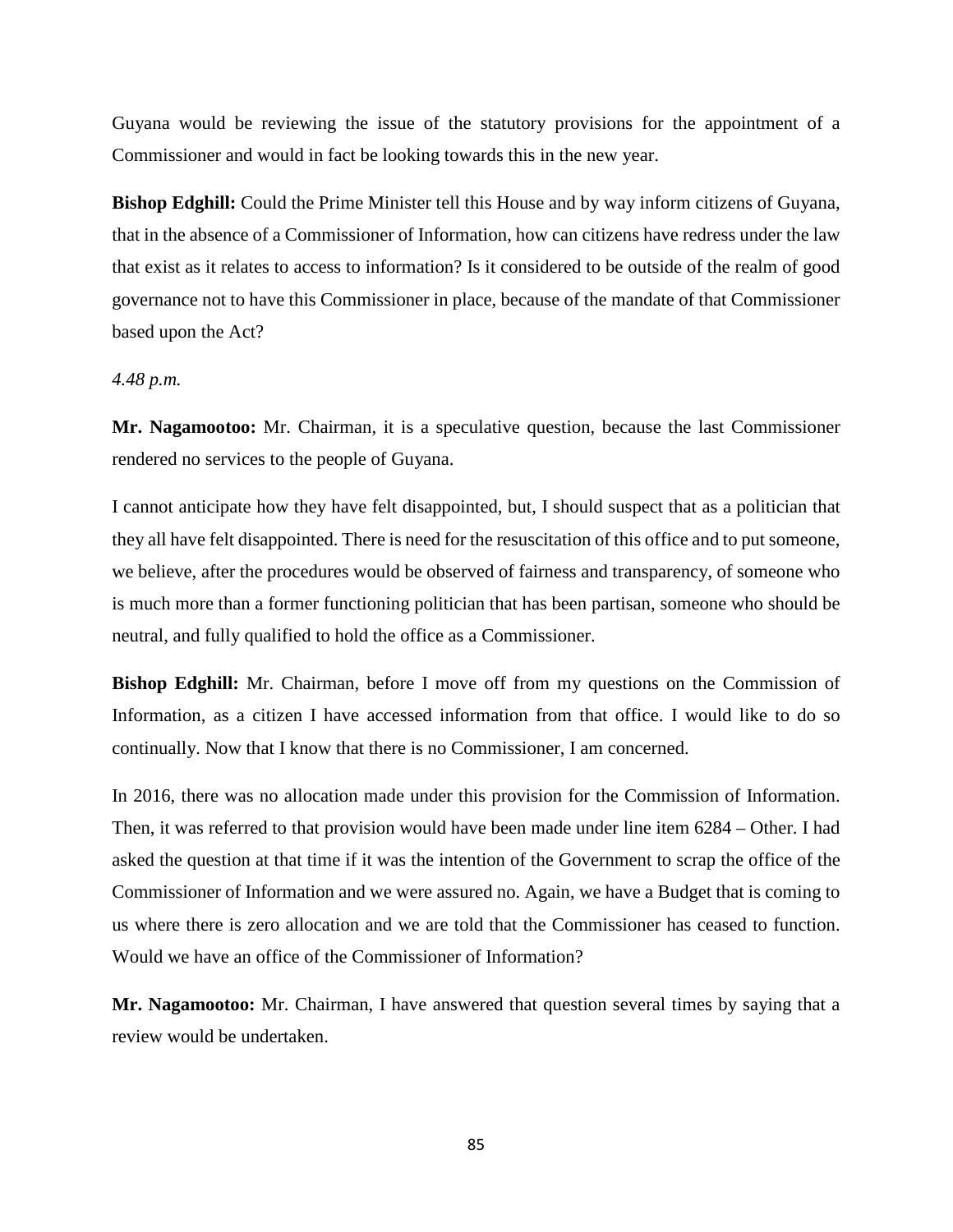**Ms. Teixeira:** Line item 6321 - Subsides and Contributions to Local Organisations: The Commission of Information Budget of 2018 was \$22,864,000. You said, sir, that you had terminated the services of the Commissioner of Information in March 2018. It is now December. How is it in the records here \$22,864,000 has been expended in the absence of a Commissioner of Information, in the absence of any allocation for an office, and staff for that Commissioner when he was in place? Could you explain how this \$22 million has been spent when there was no Commissioner from March to now?

**Mr. Nagamootoo:** Mr. Chairman, we have not, from the Office of the Prime Minister budgeted previously for the Commissioner of Information. When we assumed responsibility for the Governance portfolio from the Ministry of Governance, we provided funds for the salaries of the Commissioner from the Office of the Prime Minister. The \$22 million had been advanced as salaries to the Commissioner… **[Ms. Teixeira:** This is 2018 and not 2016.] It is 2018. …and a part of 2018.

Our responsibility was, we did not fire the Commissioner, the Commissioner was hired by way of contract by and under the Ministry of the Presidency. The letter that was issued to him was from the Ministry of the Presidency and we carried out our part of the bargain to pay the salaries up to such point that he was retained.

**Ms. Teixeira:** Hon. Prime Minister, are you saying that a man that was terminated in March 2018 continued to be paid until December 2018, that all the money expired? How is that possible? It was terminated, budgetary allocation was made for his salary, yet all of this had been spent as of December 2018? How was the money spent when he was not in the employ of anybody; not you, not the Ministry of Presidency, not the Minister of Governance – whoever that was?

**Mr. Nagamootoo:** I am advised that the money that is recorded here to the amount of \$22,864,000 would not probably reflect the true figures. I understand from what transpired is I was out of the country and the transmission of the letter of termination might have been made to my office, but not recorded. I have a feeling that the Commissioner might have been paid additional moneys beyond the termination of his contract and the finance department will be looking into that to verify what figures he ought to have been paid. From my own knowledge afterward when I investigated, he had been paid additional money which is now being interrogated.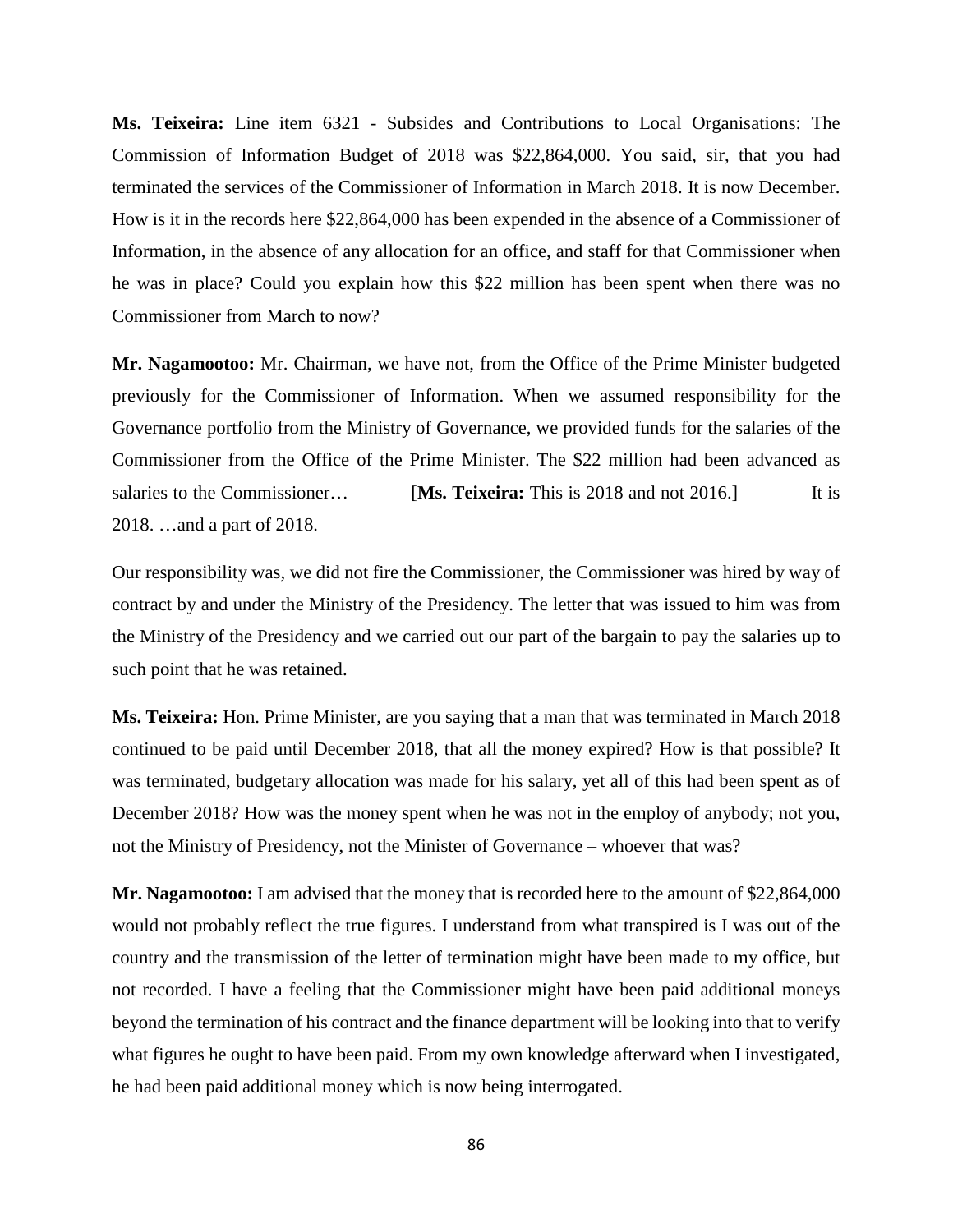**Mr. Nandlall:** Line item 6284 - Other: There is a budgetary allocation of \$80 million. Could the Hon. Prime Minister explain to us how is this \$80 million will be spent, the programme, the item, a detailed breakdown? If we even have to hear about framing of photographs, it is not a problem.

**Mr. Nagamootoo:** We certainly would like to present guests of the people of Guyana with their photographs framed and Cabinet portraits as well as portraits of His Excellency, the Ministers, we present to the various schools and Government department neatly framed pictures.

**Mr. Nandlall:** What about former Presidents?

**Mr. Nagamootoo:** We have under that line item some of the items such as school tours that will be organised to cover 50 schools at a cost of \$3 million. We have repairs to furniture and a poster of sofas - \$600,000, e-mail domain \$1,080,000, website hosting and maintenance - \$2 million in 2019. We have not launched our website as yet. E-networks from \$250,000, purchase of power strips -\$40,000, purchase of cell phones - \$400,000, stipend for work-study students; we have quite a number of students being indicted into the Public Service, \$250,000, the Prime Minister's Community Outreach Programme - \$5 million, supervision consultancy for radio - \$16,400,000, provision of meals and stationary for trainees for radio broadcasting - \$2 million, that would be for a new set of trainees for radio Anna Regina scheduled for 2019, and also the ongoing training for trainee broadcasters in the six radio stations that have been commissioned, Constitutional Reform an allocation of \$38.6 million has been set aside which would be dependent on whether or not the Commission would be formed under the law that is now being reviewed by the Standing Committee for Constitutional Reform – the by partners and Committee of this House. I understand a meeting was held on Friday and all, but one Member of the Opposition turned up briefly. We are making some great advances in Constitutional Reform.

We have the Governance office being funded with \$2 million to retain technical experts where applicable to review treaty obligations on reports on the implementation of these treaties.

The inter-agency collaboration and consultation sessions- \$1 million regarding Governance initiative and training. The civil society consultation sessions are based on issues of human rights, concerns that are raised from time to time for \$2 million. The work on open Government partnership; we have a partial membership fees of \$2 million to pay. The universal periodic review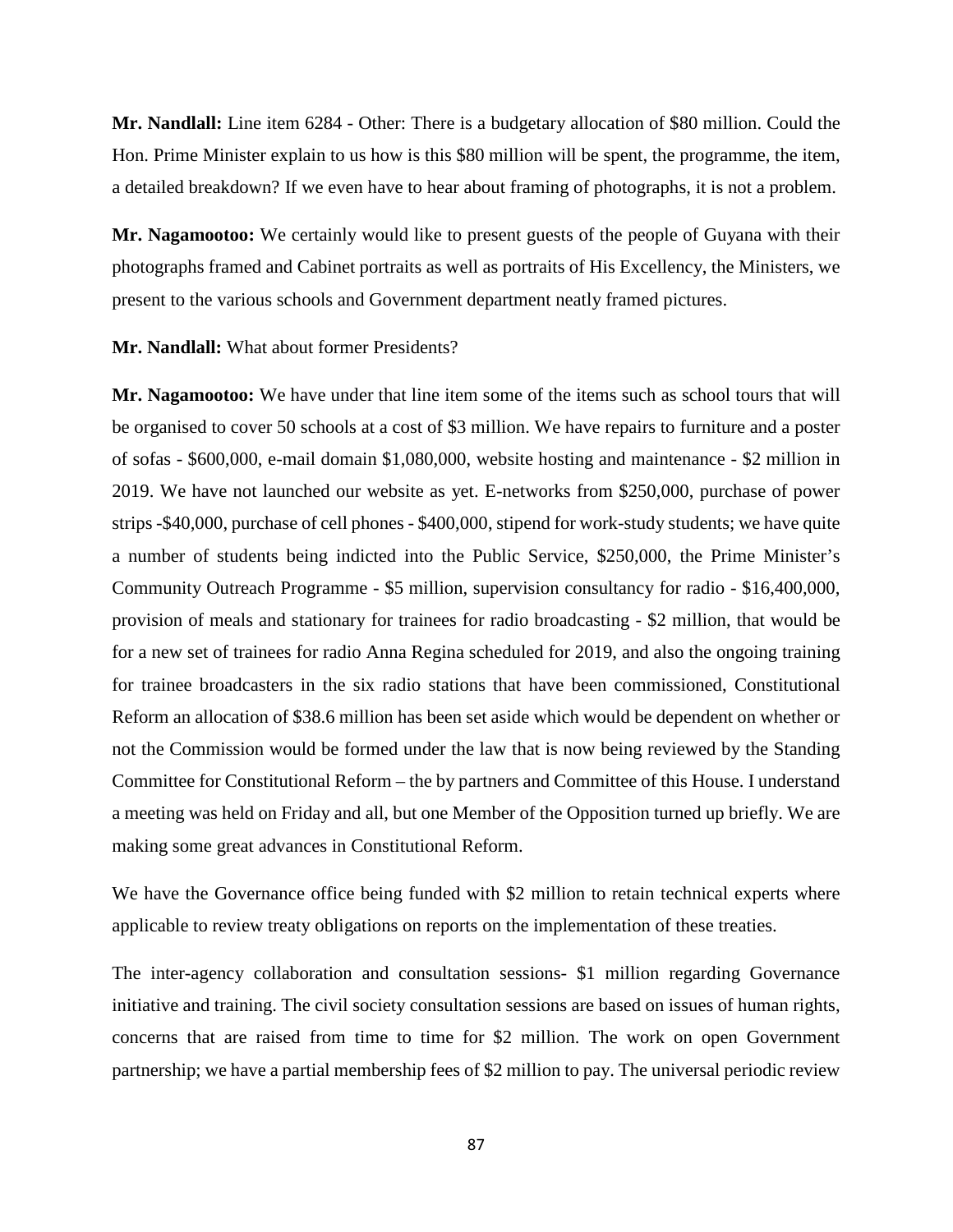cover works and eight human rights treaties, which is \$3 million coming up to the sum of \$80 million under this head.

Last year we have had the allocation under this head, we are expected to return \$65 million to the treasury, because our work in Constitutional Reform has not progressed as anticipated, because of the failure of the Standing Committee to deliberate on the Bill that was referred as referred to the National Assembly to take further actions.

**Bishop Edghill:** Line item 6321 – Subsides and Contributions to Local Organisations: I would like to deal specifically with the Department of Public Information. Mr. Chairman, could the Prime Minister tell us how much money he spent on publications in 2018? How much is the budgeted sums for publications in 2019? What was the process used for the award of the contract since the person who is doing the publications is a person that is high ranking in the Party that he is a part of, if there was a process?

**Mr. Nagamootoo:** I am advised that for last year the sum of \$15,031,000 was spent for print and non-print materials. This includes printing of booklets, newspapers, brochures, filers for distribution. I am advised that the publication has been undertaken by the Guyana National Newspaper Limited which is wholly owned Government printing facility. I am not aware of what is being alleged.

## *5.03 p.m.*

**Mr. Ali:** Line item 6284 - Other: The Hon. Minister said that the provision for Constitutional Reform was made under this head. He said, in 2018, because they did not do anything, the sum was returned. If you look at the Budget 2018, \$109,210,000 was budgeted line item other, the revised 2018 is \$107,060,000. Did the Hon. Minister misled the House when he said that sums were returned under this head in 2018?

Secondly, in 2019, the Hon. Minister said that under - Other, the Prime Minister Outreaches which includes travel, meals, and all expenditures it is being taken care of under that head. When you look at line item 6261 Local Travel and Subsistence, 6265 Other Transport, Travel and Postage, and 6293 Refreshment and Meals; the Hon. Prime Minister is spending another \$14.5 million. Is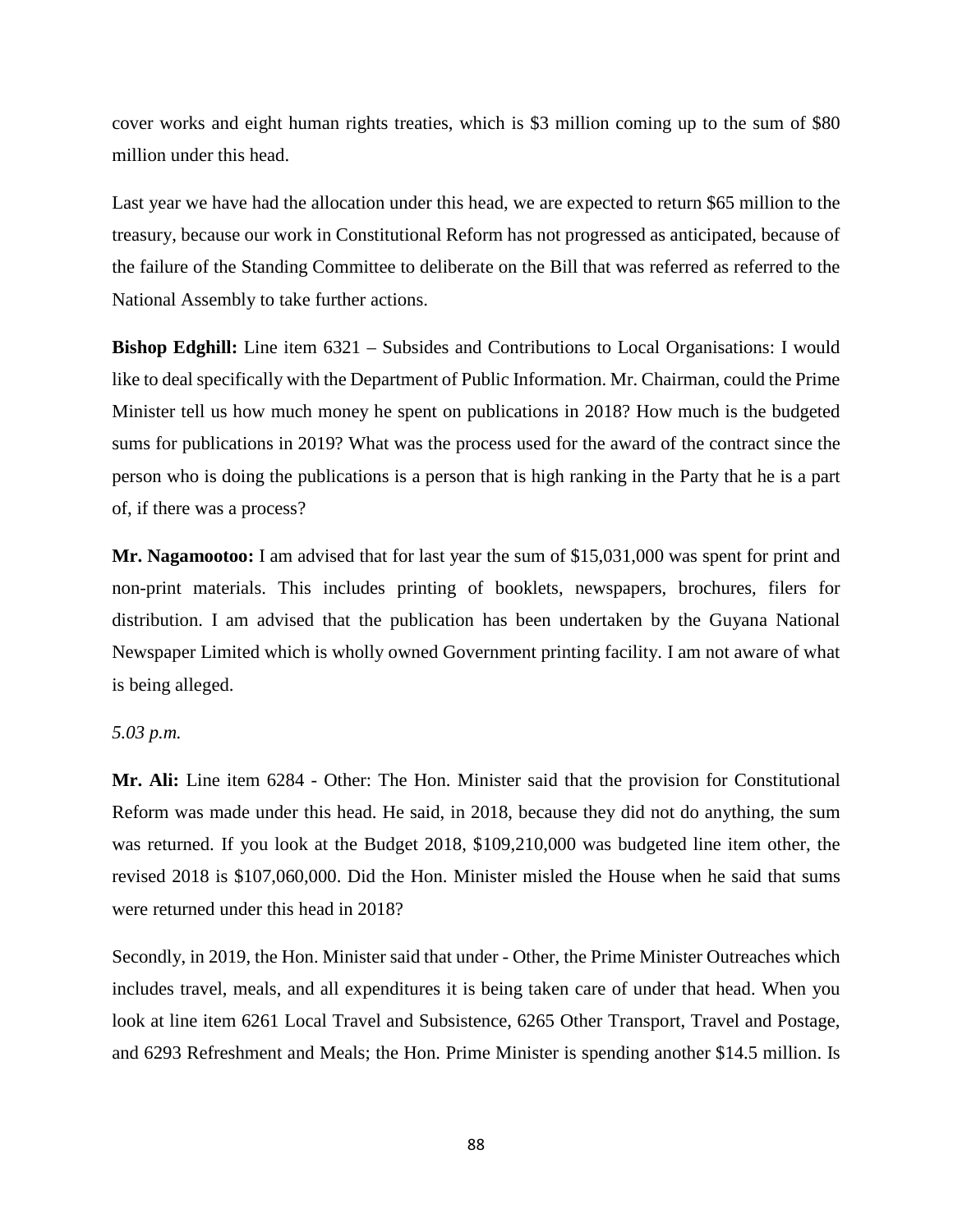this a duplication of expenditure or is this ever-increasing support that the budget has to make for the Prime Minister's Office?

**Mr. Nagamootoo:** I am instructed that this… **[Mr. Ali:** You are what, instructed?] Do you want me to spell the word 'instructed' or you do not understand it?

#### *[Mr. Chairman hit the gavel]*

**Mr. Chairman:** Hon. Member, I do not know what example we are giving to those who are looking at us from outside of this hall. I do not know what our school children are forming when we give the impression that we have no respect for any procedure in this House. Yet, we claim the protection of those procedures when it so pleases us. I do not know what we intend. Prime Minister, please proceed.

**Mr. Nagamootoo:** The Minister of Finance, explained this morning that these numbers here are indicative numbers. The numbers would be revised in relation to moneys that have been spent. Under line item 6284 - Other, I am told that sums of money have been vired to another head which is line item 6222 – Field Materials and Supplies and line item 6271 – Telephone and Internet Charges, it is not reflected here in this figure. There is no question of misappropriation of any sum of money. It had been legally… **[Mr. Nandlall:** For instance, persons in this House are charged for far less.] Yes, I know. Law books may not be expensive, but yet that is no excuse. The money from this side has been vired to some other areas, but fully accounted for.

**Mr. Ali:** I have another question in relation to the additional \$15.5 million.

**Mr. Chairman:** Hon. Member, you can ask any question as long as the question is in accordance with what we would expect here.

**Mr. Ali:** Under Line item 6284, Other, the Hon. Prime Minister said that there was a saving to the nation as a result of the expenditure not being made in 2018 in relation to Constitutional Reform. What the Hon. Prime Minister is saying now is very different from what he said earlier. He said that the money was vired to another head. If you look in the Budget, what the Hon. Minister said…

**Mr. Chairman:** Hon. Member Mr. Ali, if you insist on that road, I will assume that you have no question to ask. You must decide if you have a question to ask and then ask it.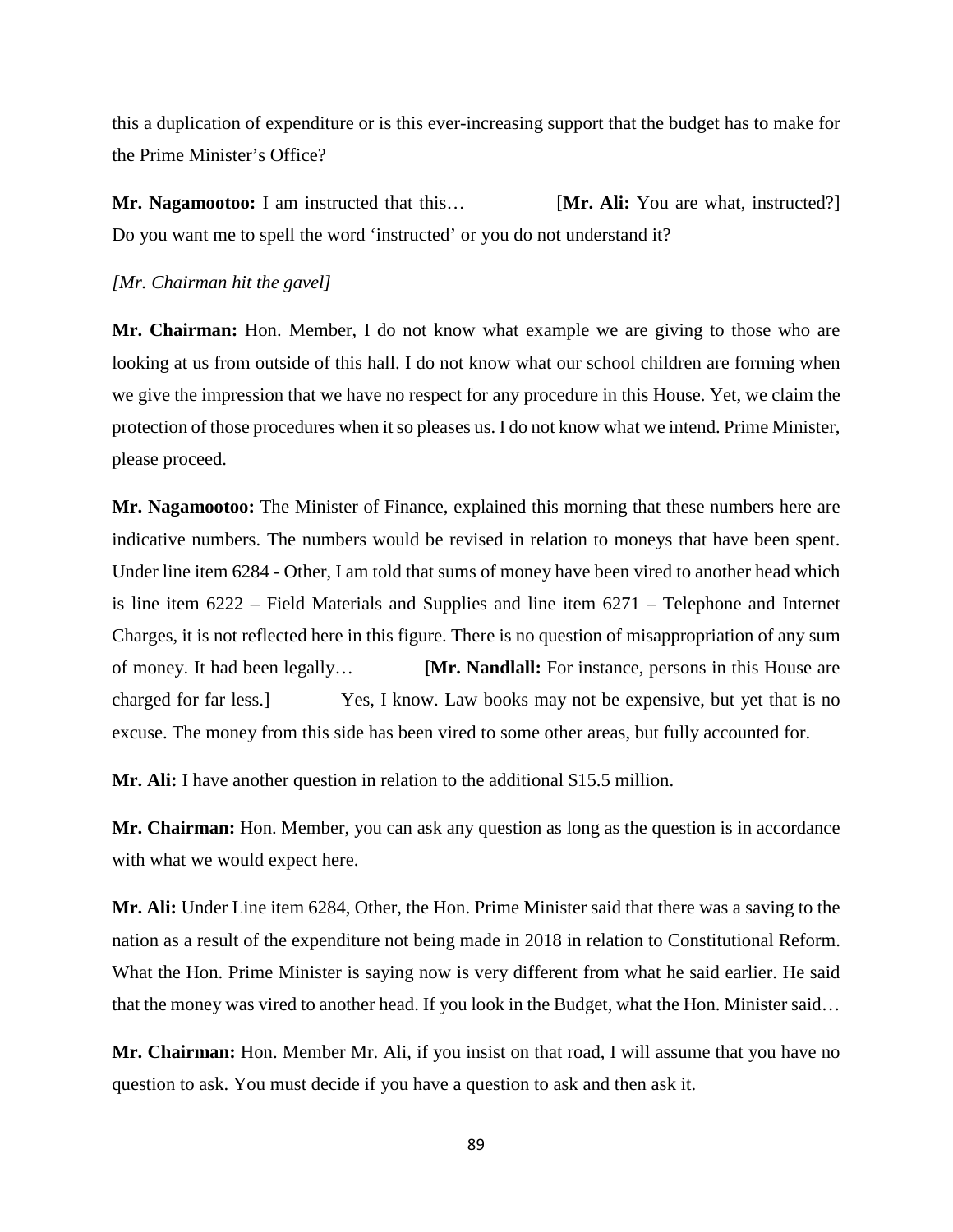**Mr. Ali:** Mr. Chairman, there is no corresponding increase under any other head to reflect the virement. The Hon. Minister needs to explain this to the people of this country, where is that reflected here? We are speaking about \$66 million.

**Mr. Chairman:** Mr. Ali, is there a question that you asked?

## *[Mr. Chairman hit the gavel]*

**Mr. Chairman:** Hon. Members, I will do my best to ensure that we do not descend, but I will need your support to stay above. I hope that I will get it.

**Mr. Nagamootoo:** Under Line item 6284, Other, the figure of \$109,210,000 was moved downward to \$107,060,000, because from that amount the sum of money \$2 million was vired to line item 6271 – Telephone & Internet Charges and \$250,000 was moved to line item 6222 - Field Materials and Supplies, s, from \$100,000 to \$150,000 was moved into line item 6222 - Fields Materials& Supplies and the \$2 million to line item 6271 - Telephone & Internet Charges. That accounts to the difference between one and seven - It is not wrong. We were told that before the Estimates in the 2018 Budget, I was told that this \$109,210,000 was given to the Prime Minister in lumpsum for him to spend at his discretion and that bubble has now been burst. There is this interrogation of where \$109,210,000 has gone.

**Mr. Chairman:** Hon. Prime Minister we are dealing with question and answers. I would like us to remember that and to stay there.

**Mr. Ali:** Line item 6284 – Other: The Hon. Prime Minister informed this House that as a result of the non- implementation of the Constitutional Reform in 2018, there was a saving of \$65 million which was vired to another head. Can the Hon. Prime Minister point to the head that the \$65 million missing was vired to?

**Mr. Nagamootoo:** I have not said any single word of \$65 million being vired somewhere. I said that \$65 million would be returned to the Consolidated Fund at Ministry of Finance because it had not been spent, for the purpose for which it was allocated. That is reflected here in the revised numbers.

**Mr. Ali:** The Prime Minister is taking us into uncertainty.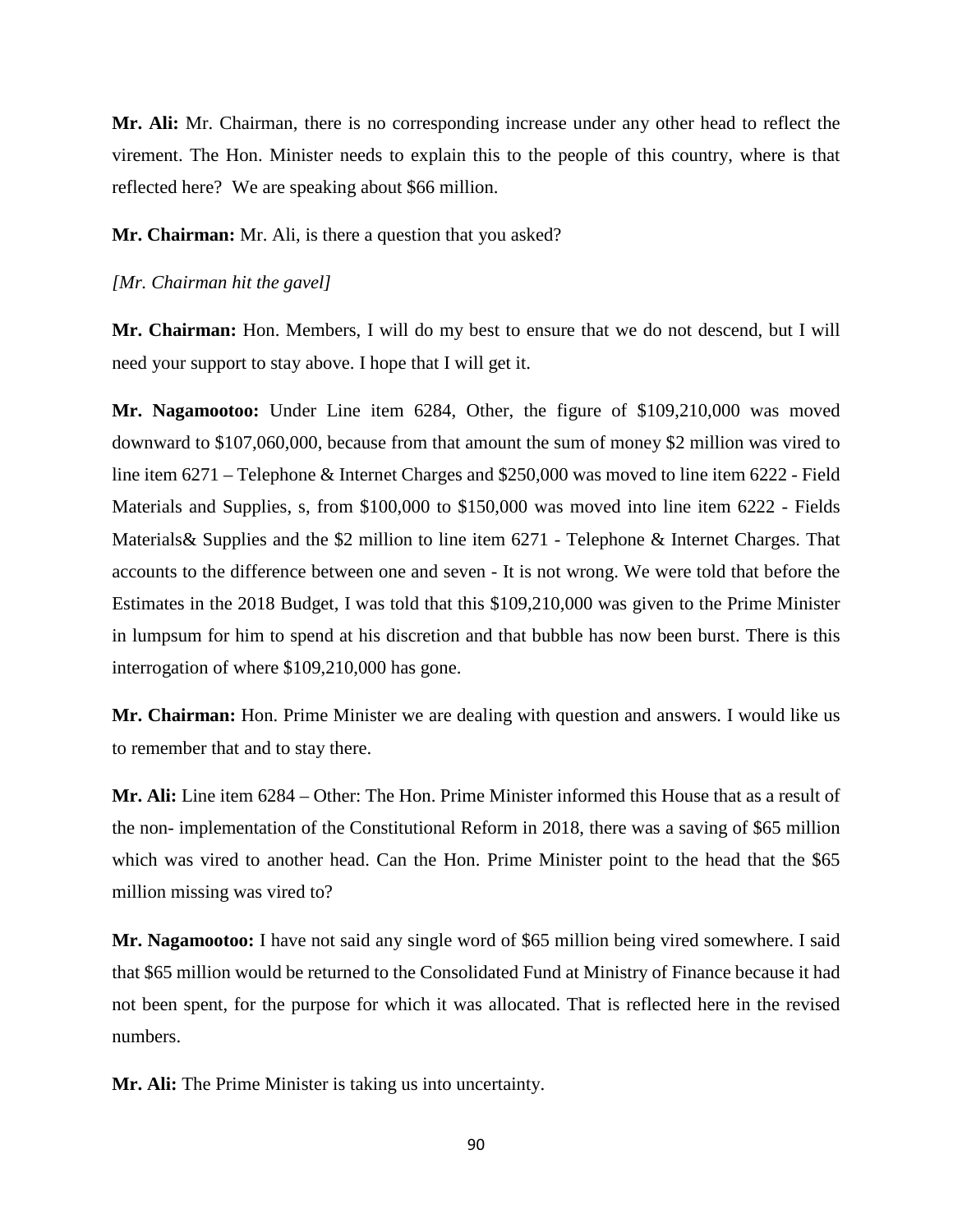**Mr. Chairman:** Hon. Member, are you asking another question?

**Mr. Ali:** Yes, Sir.

**Mr. Chairman:** Please, go ahead and ask it.

**Mr. Ali:** Line item 6284 - Other: The Hon. Prime Minister said…

**Mr. Chairman:** Is this the same line item you just asked on?

**Mr. Ali:** Yes, Sir.

**Mr. Chairman:** Go ahead, please.

**Mr. Ali:** The Hon. Prime Minister said that the \$65 million was returned to the treasury…

**Mr. Nagamootoo:** It would be, would be! No, no, no. Grammar, please.

*[Mr. Chairman hit the gavel]* 

**Mr. Ali:** The Minister's budget came at the end of October 2018. The revised estimate is up to that period and it is still reflecting here that the \$65 million was spent. The revised estimate for 2018 is saying, \$65 million was spent. It would have meant that…

**Mr. Chairman:** Hon. Member Mr. Ali, no, no!

**Mr. Ali:** It would have meant that the money had to be released to the agency and the Hon. Minister needs to direct us…

**Mr. Chairman:** We have to understand that we are here to ask questions, to get answers, to followup questions, and to do many things. I would tell Hon. Members what our achievement today was.

We spent over four hours discussing the first item in this House. Maybe, it was very well spent, I do not know, but Members will know. All I am saying is: if you rise to ask a question, ask the question.

**Ms. Teixeira:** Line item 6284 – Other: Could the Hon. Prime Minister advise us that looking at the head \$109,210,000 and revise which according to the Minister of Finance had been spent,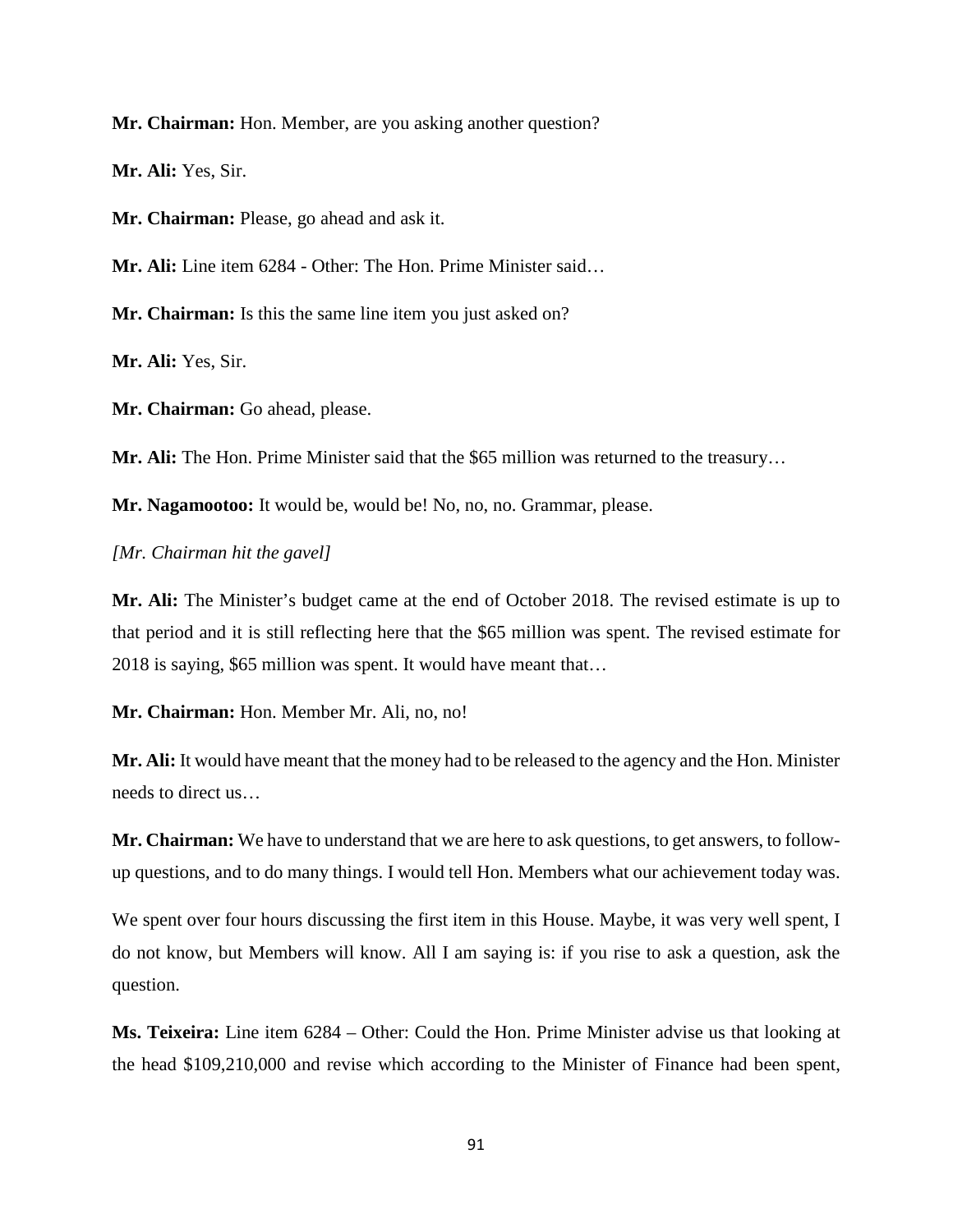\$107,060,000. Could you advise where the \$66 million that you said would be returned, where will it come from if you have spent it all?

**Mr. Nagamootoo:** The Hon. Minister of Finance was at pain this morning to explain that in the 2019 Budget, you would have when the Auditor General, would have done their adjustments and they would have done balancing of the figures then you would have the true reflection, even of the revised figure. The \$65 million, for those who do not understand what I am saying or would not understand, is within this figure of \$107,060,000. **[Ms. Teixeira:** Which is expended.] It has not been expended. It is included in \$\$109,210,000 at the end of October. This is up to December. It is there, \$107,060,000. The \$65 million is reflected in the \$107,060,000 and it cannot be considered as having been spent. It is there in this figure.

If it is not spent at the end of the year and I am saying that we have no reason to spend it, it will be returned to the Consolidated Fund. As I said last year and some previous years, this is the only Ministry that it has no valid reason to spend or to waste money on Commission of Information that does not work, then it would be returned to the people.

**Mr. Chairman:** Hon. Member, I am going to allow two more questions and then we are going to proceed.

**Bishop Edghill:** Line item 6321 - Subsidies and Contributions to Local Organisations: I would like to return to the allocation for the Department of Public Information (DPI). Could the Hon. Prime Minister tell this House, is there a layout artist in the employ of the DPI? If there is one, why was the layout work for the publications was outsourced and at what cost?

*5.18 p.m.* 

**Mr. Nagamootoo:** I am advised that the Department of Public Information does not have a layout artist. It retained the services of a layout artist at \$90,000 per publication and there are seven different publications. So, there is no in-house graphic designer or artist.

**Bishop Edghill:** Could the Hon. Prime Minister confirm to this House that the person who was contracted to do the layout for publications is, in fact, the husband of the Deputy Editor-in-Chief or a high ranking official at DPI? And does this not constitute a conflict of interest?

92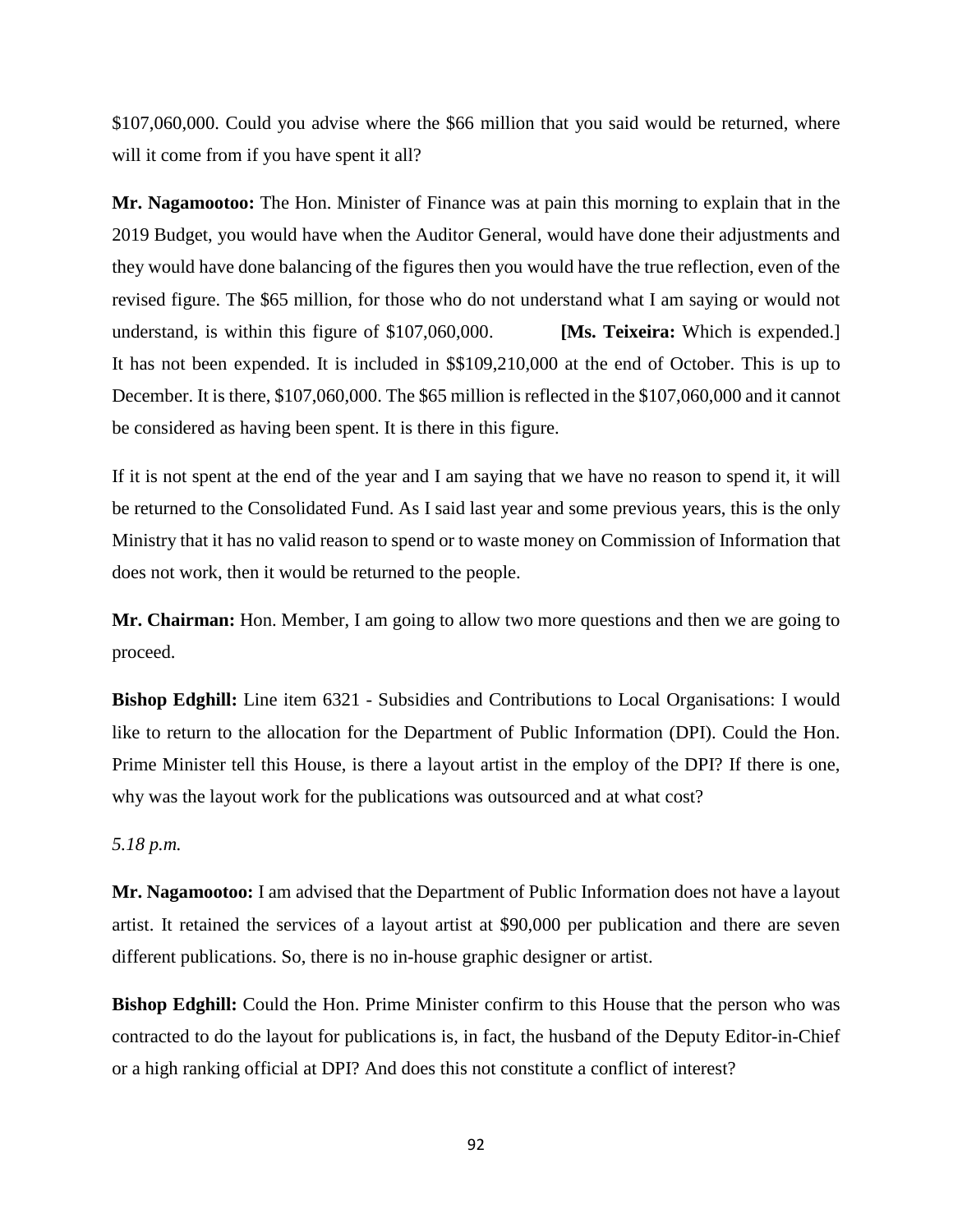**Mr. Nagamootoo:** I am not aware that the person who does the layout is the husband or spouse of a senior personnel at DPI. And in any case, the imputation is malicious that one cannot have one's spouse in employment in this country when that side is quarrelling about the lack of jobs and opportunities.

#### [*Mr. Chairman hit the gavel*.]

**Bishop Edghill:** Could the Hon. Prime Minister detail for this House, the list of those who received overseas assignments? What were the criteria used for the selecting of those persons who went on overseas assignments and how much was spent? What was the size of the delegations, how much was spent and the names? In the absence of names, the designations of those persons.

**Mr. Nagamootoo:** Mr. Chairman, the DPI has a budget of \$5 million for overseas assignment and that is to cover the Caribbean Community (CARICOM) Heads Meeting, the Caribbean Festival of Arts (CARIFESTA) and other business overseas. If the Hon. Member would allow me, I could layover the names of those who went overseas and their gender and relationship with their spouses *et cetera,* if he so desires.

**Mr. Chairman:** Hon. Member Rohee, this is the last question.

**Mr. Rohee:** Line item 6116 – Contracted Employees: The Minister has 22 members of staff on contracts. In fact, the overwhelming majority of his staff are on contract. Could the Minister give us an indication as to who is the highest paid of the contracted workers or the five highest paid contracted workers, their salary and the positions that they hold within the Ministry?

**Mr. Nagamootoo:** The top five, 2008, the Advisor, Safety and Security and Information Technology... **[Mr. Ali:** Who is this Advisor?] Mr. Rohee understands what I am saying… to the Prime Minister, basic salary of \$431,215 with an allowance of \$80,000; Special Assistant, Public and Diaspora Affairs and Investigations – \$370,440 with an allowance of \$70,000; Personal Assistant to the Prime Minister – \$367,500 with an allowance of \$60,000; Special Assistant to the Prime Minister and Protocol Officer – \$248,593 with an allowance of \$18,000; Regional Representative, Regions 2, 3 and 6, \$232,147 with an allowance of \$42,500. Those are the top five and the figures for those.

**Mr. Chairman:** Hon. Members, Mr. Rohee and Mr. Nandlall, I will put the question now.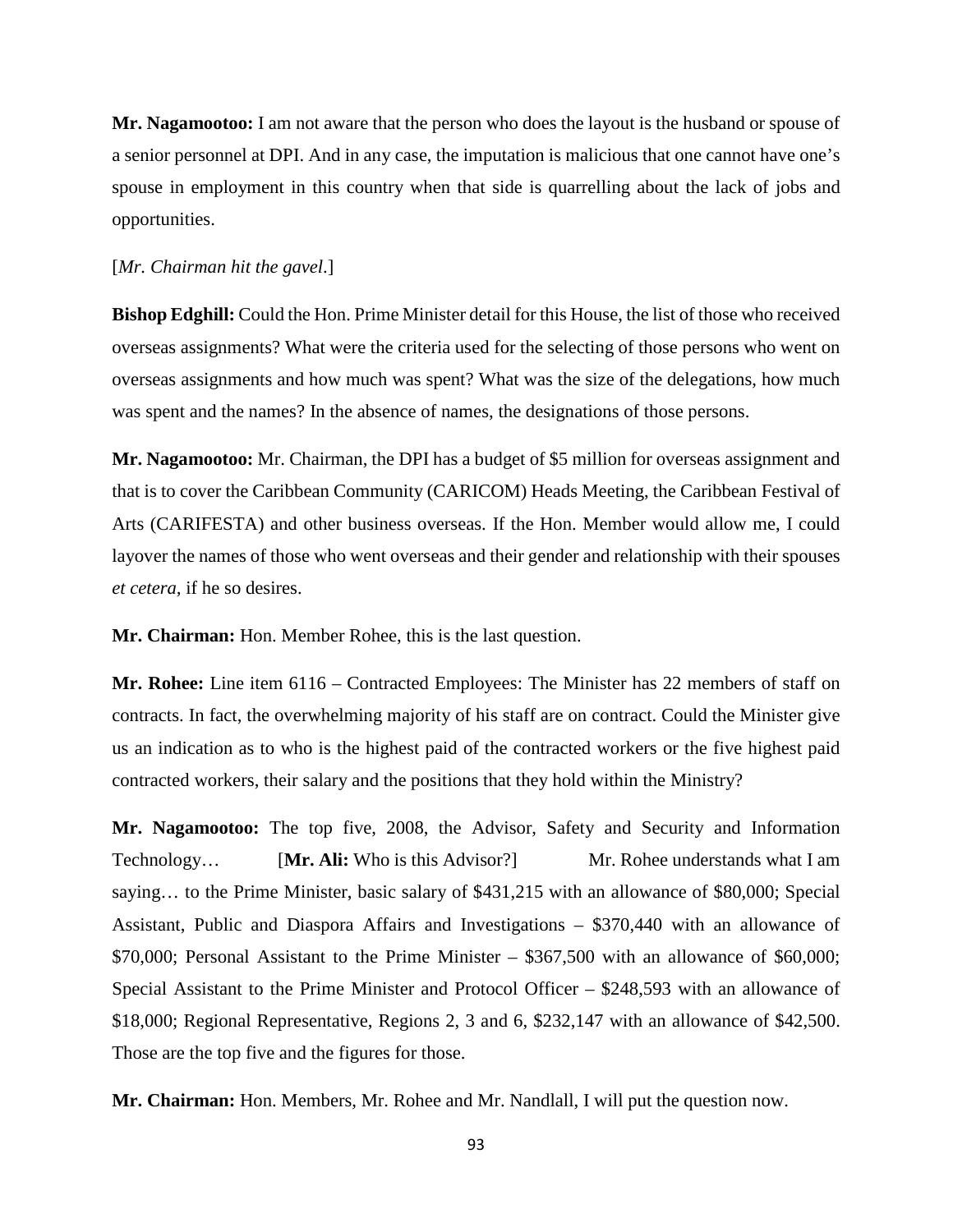*Programme: 021 – Prime Minister's Secretariat – \$759,675,000 agreed to and ordered to stand part of the Estimates.*

## **Capital Expenditure**

## **Programme: 021 – Prime Minister's Secretariat – \$149,125,000**

*Programme: 021 – Prime Minister's Secretariat – \$149,125,000 agreed to and ordered to stand part of the Estimates.*

**Mr. Chairman:** That brings us to the end of the consideration of the Office of the Prime Minister.

[*Agency completed at 5.26 p.m*.]

**Agency 52: Ministry of Legal Affairs** [*Agency started at 5.28 p.m.*]

### **Current Expenditure**

### **Programme: 521 – Main Office – \$315,189,000**

**Mr. Nandlall:** Line item 6321 – Subsidies and Contributions to Local Organisations: I see the sum of \$285 million being allocated. Could I ask the Hon. Minister to explain which local organisation that sum of money is being allocated to?

**Attorney General and Minister of Legal Affairs [Mr. Williams]:** If it pleases you, Mr. Chairman, this is an amount to the State Assets Recovery Agency (SARA).

**Mr. Nandlall:** As a follow-up, might I ask that the Hon. Minister to explain to us what exactly is SARA using this money for? SARA, as we know, has been in existence now for nearly two years.

**Mr. Williams:** What is the question?

**Mr. Nandlall:** I want to know what the \$285 million is being spent on. [Mr. Patterson: Search for the lawbooks.] I have the lawbooks, they do not have to search for them.

**Mr. Williams:** The total amount is \$285 million. Ten million dollars will be spent on capital and the balance on recurrent expenditure.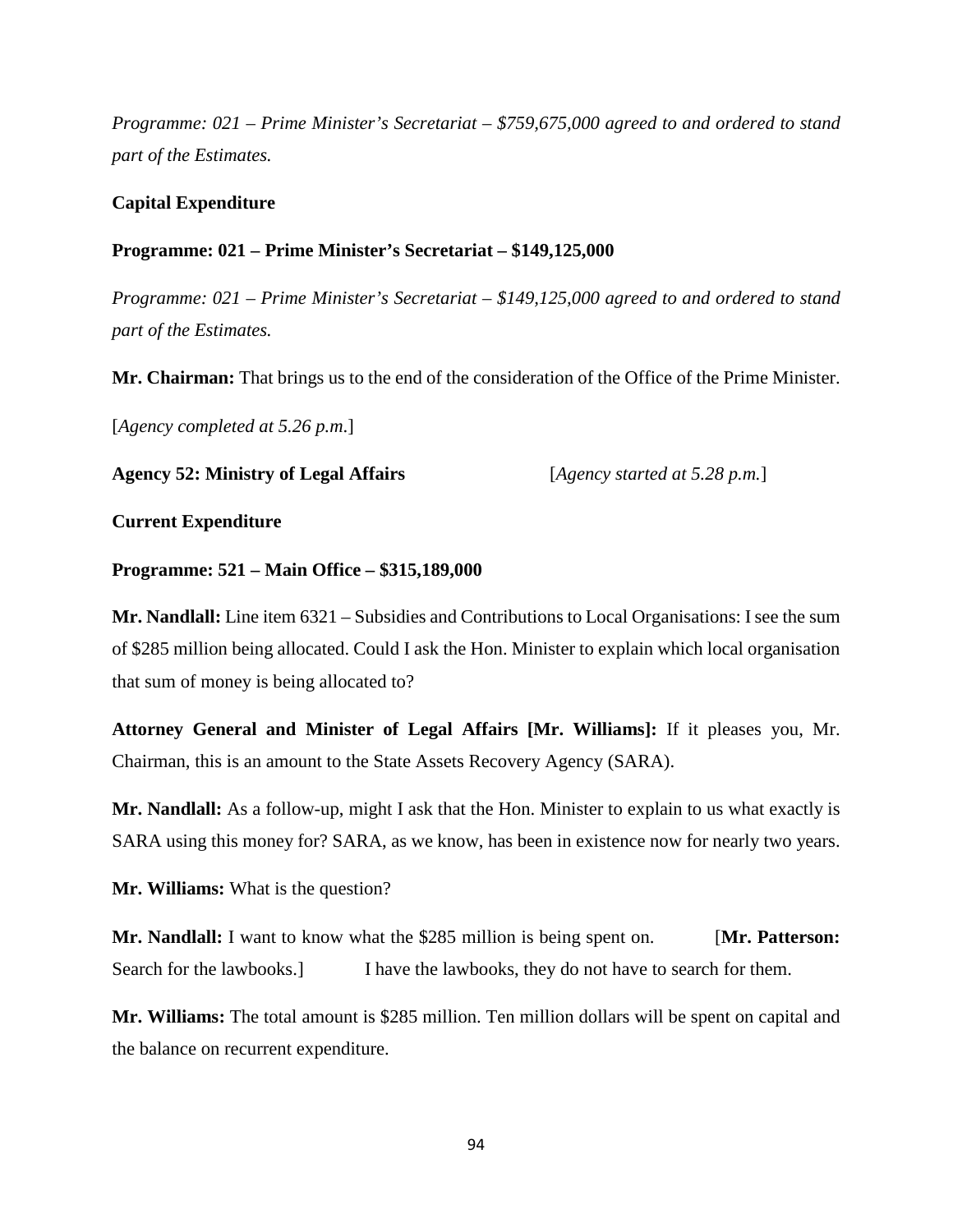**Mr. Nandlall:** Ten million dollars takes us to \$275 million of taxpayers' money under the rubric of Current Expenditure. With the greatest of respect to the Hon. Minister, we need a little more information in the Committee of Supply. I would like a breakdown of how we are spending \$275 million of the people's money and what we are using the \$10 million for in terms of capital.

**Mr. Chairman:** Hon. Minister, we are discussing Current Expenditure.

## **Mr. Williams:** Yes, Sir.

Two hundred and twenty-five million dollars of that will be spent on spent on wages and salaries; \$59 million on other charges. As I indicated, the \$10 million capital will be for the employment of a forensic and legal consultant.

**Mr. Nandlall:** Mr. Chairman, your advice was lost on the Minister, that we are considering the current estimates. How does the employment of some expert be considered capital?

I hate to do this, but I have to ask again. We are told that \$225 million is going to be spent on salaries. It behoves me to request from the Minister a breakdown of the employees who are going to be paid \$225 million, the position each of them holds… [**An Hon. Member:** And their names.] Not their names; we know who they are.

#### *5.33 p.m.*

We want to know the positions that they hold, their remunerations and the total. Once we get the breakdown we will know because it is a relatively small staff from the Department of Public Information.

We are told that \$59,000,000 would be spent on Other Charges, that rubric again. This is the Committee of Supply, we are here to get greater details, Mr. Chairman. That is why we are here; to scrutinise the breakdown. Other Charges, does not satisfy my interrogation and I respectfully request a breakdown of what these Other Charges are.

**Mr. Williams:** The post of Director, the salary is \$4,700,000 per month - that is the total for salary and benefits; the Special Assistant's, \$3,300,000; the Executive Assistant, \$1,860,000; the Secretary, \$679,000; Deputy Director, \$3,300,000; Executive Assistant, \$688,000; Chief Administrative Officer, \$2,500,000; Executive Assistant and Administrative Officer, \$679,000;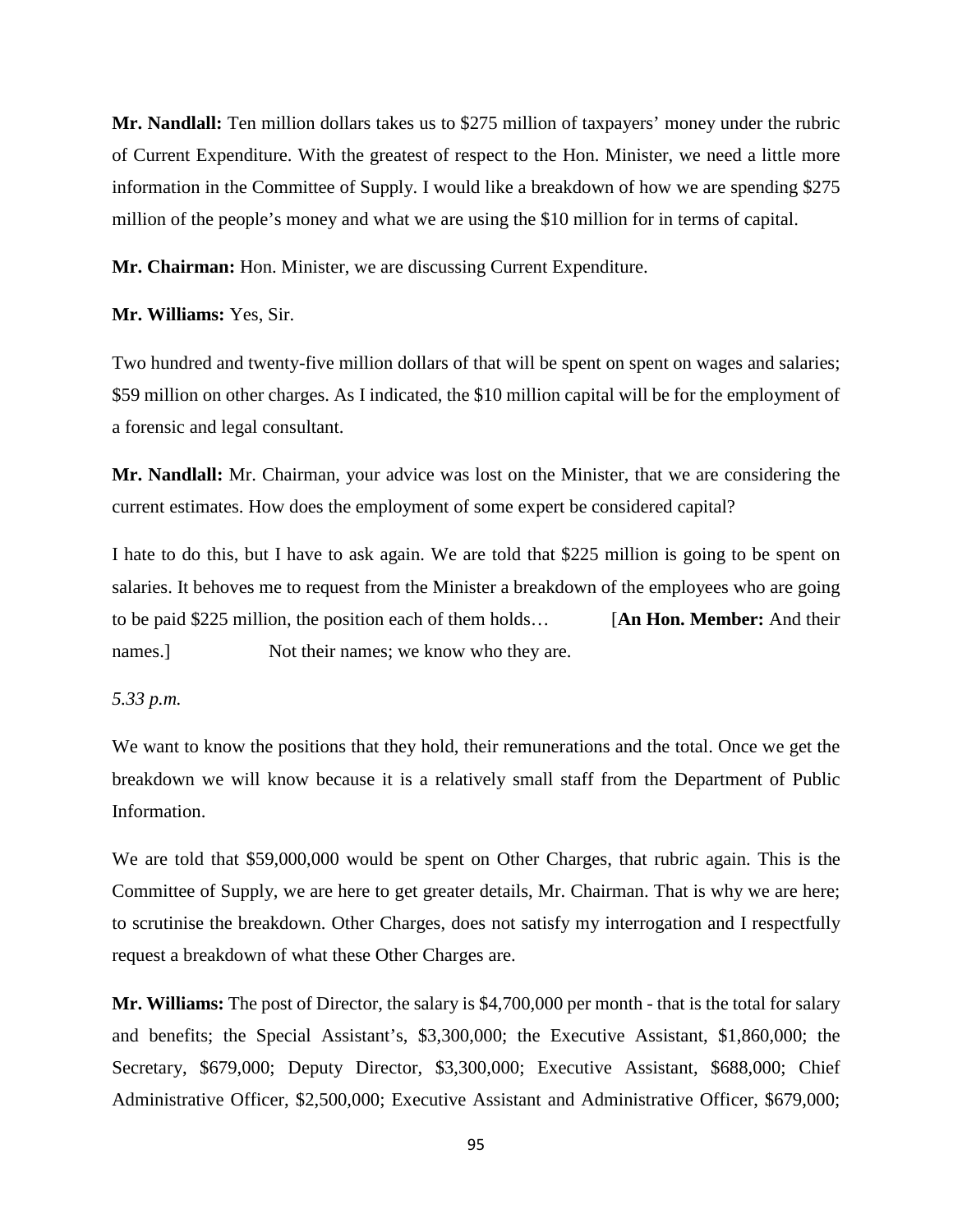Legal Advisor, \$3,000,000; Lawyer, \$1,400,000. Sir, this could take some time, but I have all the time in the world.

**Mr. Nandlall:** We have the time.

**Mr. Chairman:** Hon. Member, Mr. Williams, unfortunately our demands here do not allow us the time. We have much to conclude before we end today.

**Mr. Williams:** I can undertake to lay this over to the Hon. Member.

**Mr. Chairman:** I hope the Hon. Member, Mr. Nandlall, would find it convenient to accept it in that way.

**Mr. Nandlall:** We have not had enough oralised here and I would not object to a copy of that being given with promptitude, Sir.

**Mr. Williams:** Yes.

**Mr. Chairman:** Thank you.

**Mr. Nandlall:** As a follow-up: Could the Hon. Minister confirm that those were monthly salaries and emoluments that he was referring to for each.

**Mr. Chairman:** Hon. Member, that would be supplied to you.

**Mr. Nandlall:** It is to prepare me for my next question, Sir. For my clarity of thought, I was wondering whether he would assist me in clarifying whether those were monthly payments that were announced. Minister, would you care to assist me?

**Mr. Chairman:** Hon. Member Mr. Nandlall, while the Attorney General is satisfying himself that all the information to which he referred and which he would send to you is of a particular category, would you ask the other question that you have?

**Mr. Williams:** If it pleases you, Mr. Chairman, the monthly take home for the Director would be the basic salary of \$1 million and the other amounts that were added to take it to \$4,700,000 includes gratuity, which is every six months, vacation, travelling and risk allowances and the light bill. That is what it is.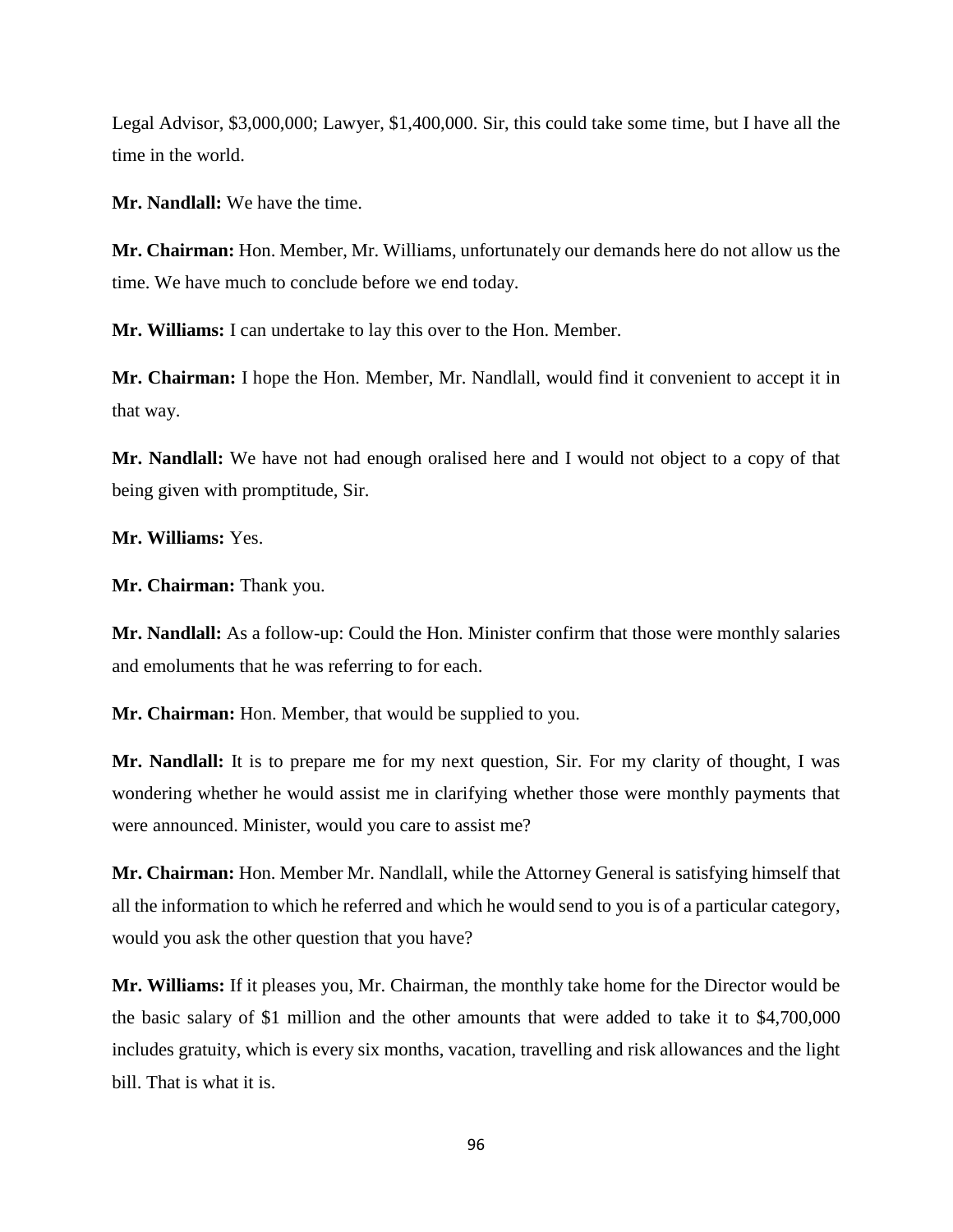**Mr. Chairman:** Hon. Member, Mr. Nandlall, you said that you wish to ask another question.

**Mr. Nandlall:** No, Sir.

*Programme: 521 - Main Office - \$315,189,000 agreed to and ordered to stand part of the Estimates.*

## **Capital Expenditure**

#### **Programme 521 – Main Office - \$206,810,000**

**Mr. Nandlall:** Project code 1501500 - Justice Sector Programme: There is \$195,000,000.

"Provision for institutional strengthening, justice reform and purchase of equipment."

Might I ask that the Hon. Minister give us some details in terms of the nature of the programme? For institutional strengthening, what are the justice reforms that we are going to be expending this money on and the equipment that are scheduled to be purchased?

**Mr. Williams:** If it pleases you, Mr. Chairman, there are six components of this programme. For Alternative Sentencing, which is in relation to legal aid, the provision here budgeted for is \$26,500,000. This is for the salaries of Legal Aid Officers. It provides for the recruitment of two Attorneys-at-Law and four paralegals to legal representation and request for alternative punishments for selected non-violent offenders on remand. The salaries for the Attorneys-at-Law are US\$3000 each per month, and for the paralegals it is US\$740 each per month. There is also capacity building, the sum allotted is \$5,200,000. This is allocated for executing a training programme to increase representation skills. The training was designed, and the first phase of works started in 2018.

We now go to the strengthening of Probation Services. The implementation of a Probation Development Action Plan is allocated \$19,300,000. This will be spent on the implementation of the action plan recommended in the assessment study of the Probation Department which was completed in 2018.

There is also a component for Capacity Development and we are allocating \$20,800,000 here. This involves the development of a training programme and executing the training of Probation Officers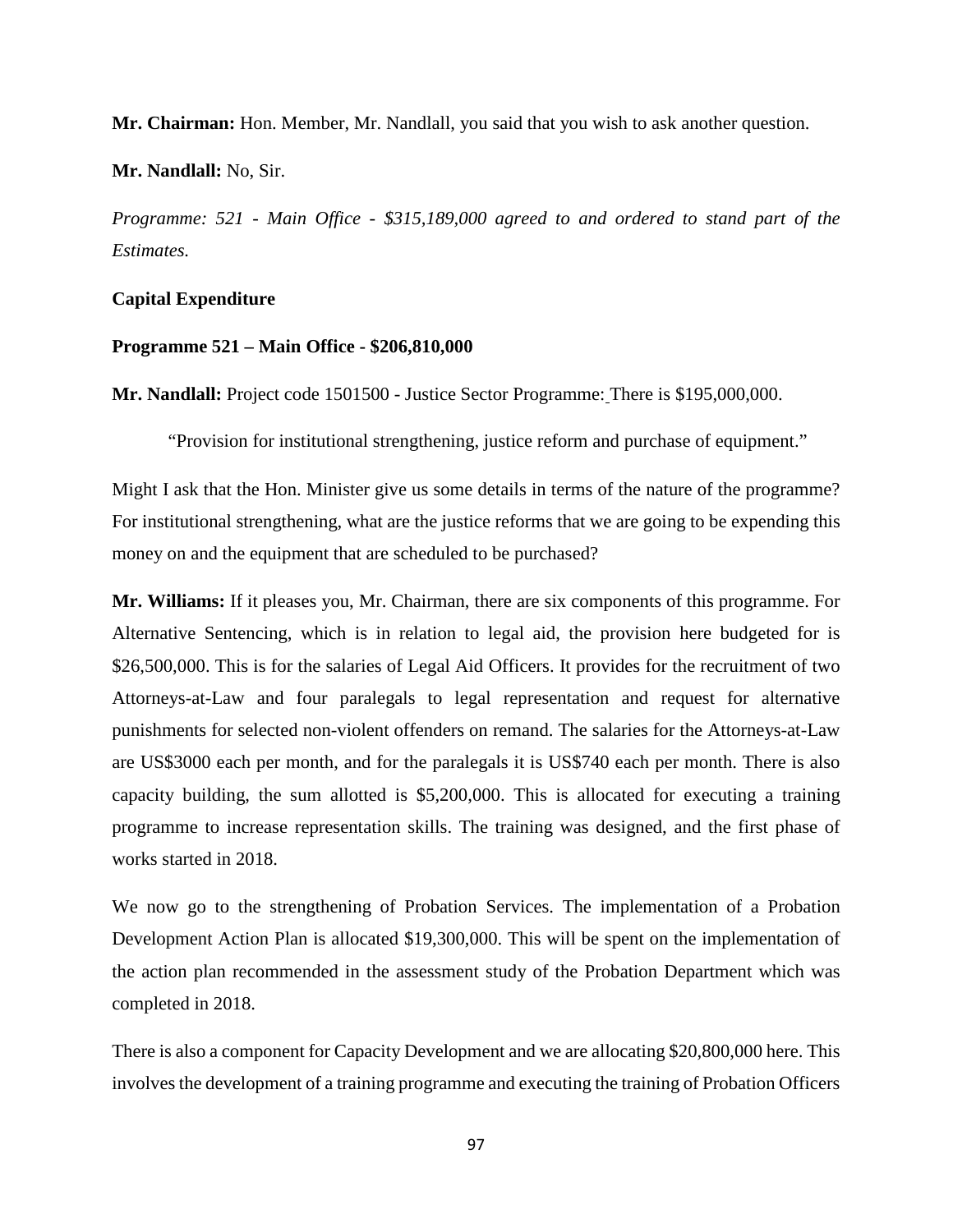countrywide so that they could execute their functions effectively. These Probation Officers must have the different specialities, not only for monitoring persons but to deal with persons who are sentenced to community work and mental and other health affected persons passing through the penal system. It is a comprehensive programme of training and developing of different facets of the Probation Officers.

There is the Design and Implementation of the Restorative Justice Programme for which \$10,400,000 is allocated. We have capacity development…

**Mr. Nandlall:** I did not ask for that, you have gone ahead.

**Mr. Williams:** No, you asked me about them.

## [*Mr. Chairman hit the gavel*.]

I am trying to answer the question; I am not sure what is happening. We move to the component of the Design and Implementation of the Restorative Justice Programme. As I have said, we allocated \$10,400,000 here. This is to develop and execute a training programme which seeks to train the Judiciaries, Magistracies, Police Prosecutors, probation services and other stakeholders about Restorative Justice practices and how to use it in Guyana. It is estimated that almost 1,200 officers will be trained. This essentially involves bringing victims and perpetrators together to look at options other than the usual adversarial options that exists.

There is a Public Awareness Campaign and Sensitisation Programme for which \$12,400,000 has been allocated. There will be a Public Engagement Campaign which will be conducted to educate the people of Guyana about Restorative Justice practices and how this would benefit them. The office set up has been allocated \$8,300,000; Restorative Justice offices would be outfitted with furniture and equipment.

We have the implementation of a Case Management System for which \$12,500,000 has been allocated for the system design. This involves mapping of all stakeholder needs, designing a Case Management System and making recommendations for implementation. This would connect all the relevant agencies involved in bringing a matter to the court system; members of the Guyana Police Force (GPF) and the Guyana Prison Service (GPS), Prosecutors, Judiciaries, and Magistracies. The system itself has been allocated \$45,700,000 for that purpose.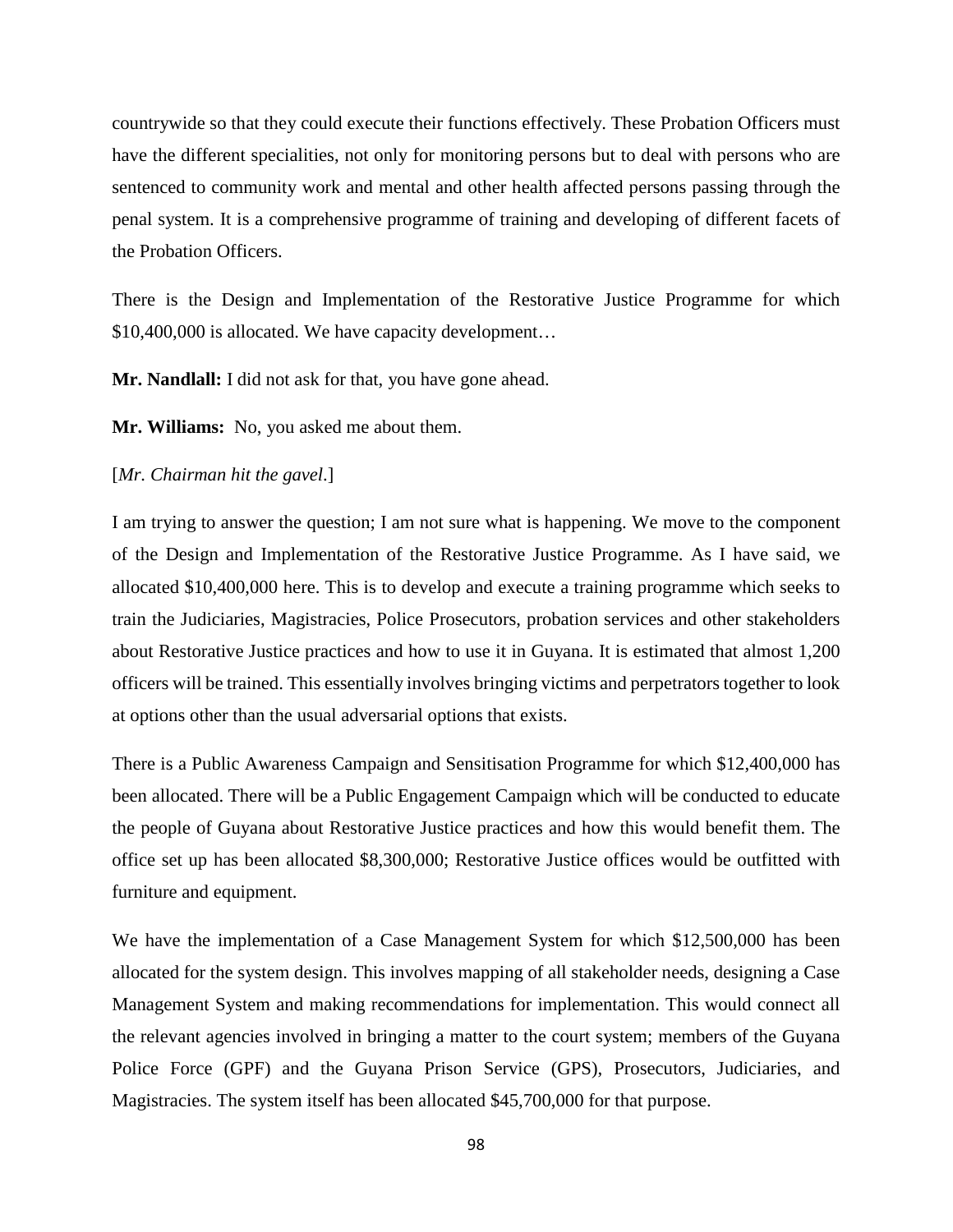There is also the training of Judges and Magistrates and the use of alternatives to pre-trial liberty. Here we have \$13,100,000 and this is for capacity development for the Magistracy and Police Prosecutors. This Programme seeks to carry up various training activities to promote the effective use of alternative sentencing so that we would avoid the overcrowding in prisons and eschew recourse to custodial sentencing. In this connection, we have had a consultant who has been reviewing the Summary Jurisdiction (Procedure) Act to weed out archaic and other laws that have been there since the days of slavery. That would also deal with minor offences for which people are detained and have clogged up the prison system. In that connection, we also have to look at the question of the possession of marijuana which, as you know, makes up a large percentage of the prison population.

Support for the Law Reform Commission is allocated \$20,400,000. We have identified the need for training, addressing marijuana as a public policy issue, legislative reforms, and other pieces of legislation such as the Mental Health Act, the Bail Act, the Substance Abuse and Psychotropic Substances Act. These Acts relate to persons with mental health problems, as I said, coming through the penal system. There was no real distinction made in relation to such persons.

## *5.48 p.m.*

They would have to be diverted from the conventional prison system and be specially treated. The question of a bail act is important, and it is to give guidance to the magistracy on important sentencing. And, of course, the substance abuse has to do with the special treatment of the courts. Since 1988 there was a provision in that Act that has never been operationalised and we are moving towards that at the present time. So, we have a grand total of a \$195 million for this purpose.

**Mr. Nandlall:** Minister, you have given us quiet a lengthy excerpt from the IDB manual and appreciate that I will ask some finer details now. First of all, could you tell us who is administering this justice sector programme and from where is it being administered?

**Mr. Williams:** Mr. Chairman, I am not sure about the question, but I would believe that it is being administered by the Ministry of Legal Affairs.

**Mr. Nandlall:** I know that the Ministry is administering as the agency. Is there an office setup to administer this programme and who is the Coordinator, Administrator or Chief Executive Officer?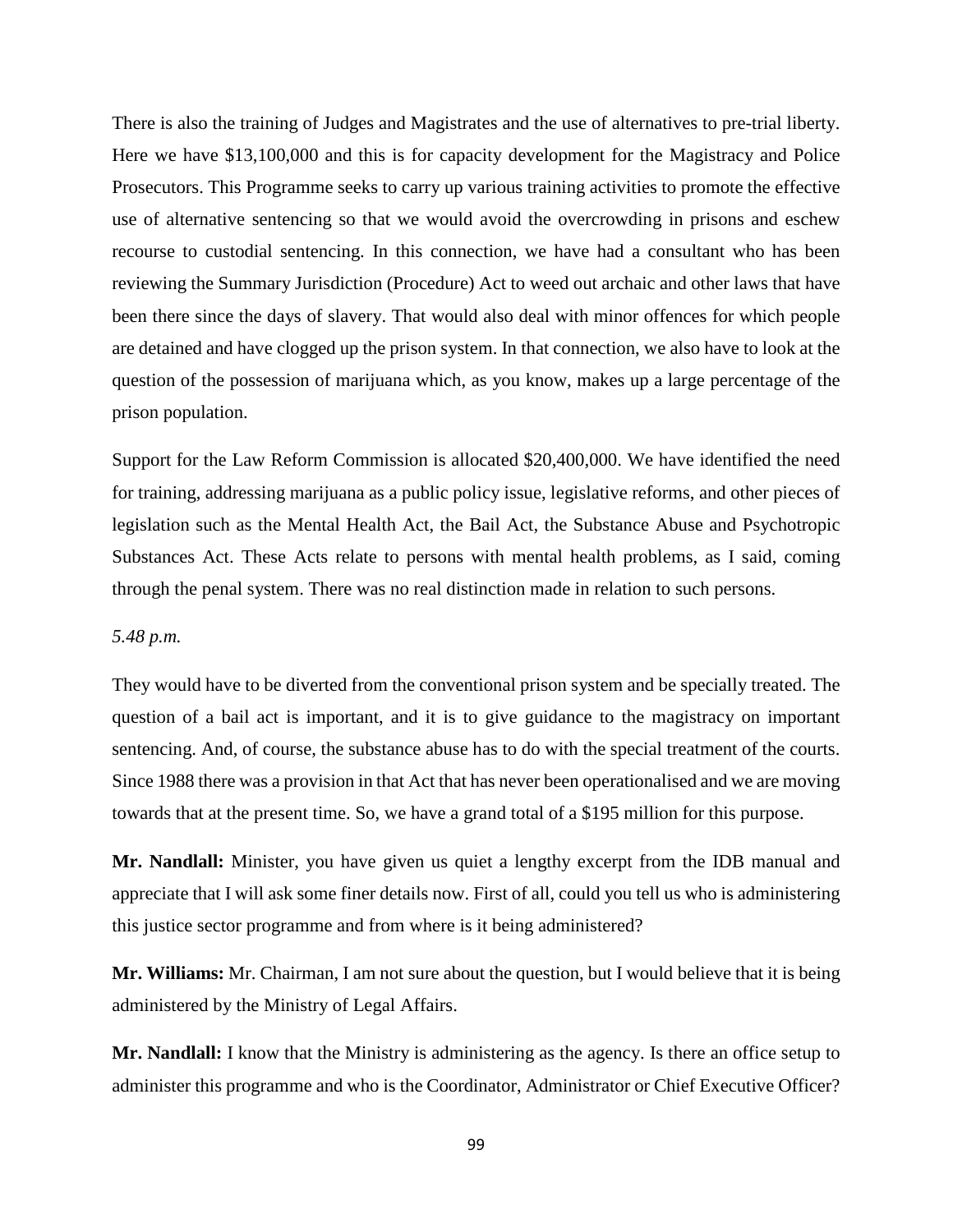**Mr. Williams:** Thank you for the question. There is a Project Manager and they are operating from an office in Hadfield Street.

**Mr. Nandlall:** Minister, you spoke about legal aid and I get the impression that legal aid is now being funded out of this programme. Could you confirm that and is it the Guyana Legal Aid Clinic that is housed in the Maraj Building, Georgetown, that you are referring to, or is it that we are administering legal aid through a different agency?

**Mr. Williams:** Thank you for that question. No. it is not the Guyana Legal Aid Clinic. This is a specially funded project. It is a pilot project being funded by the IDB and it intends to reach persons who have hitherto been unrepresented. Remember, in my budget presentation, I had indicated that 71% of the prison population had no legal representation.

What has happened is that the capital towns have been developed by President Granger and these capital towns now have enabled easier access to justice by aligning magisterial districts with the 10 regions. So, in each region, there is a capital town and there would be a magisterial district. This eases the hardship, particularly in the hinterland, for the people of the hinterland. If you were in Regions 8 and 9, you would have had to go to Region 2 to get bail and look after matters of that nature in the court system, and obviously that was onerous.

For example, in Region 9, we have set up Lethem as a magisterial district and whereas there were court sessions once in every three months now there are court sessions every day in the region. It means that more lawyers are required because it is hard for people to give service if they are not in those areas, for example Mabaruma in Region 1 and Mahdia in Region 8. So, citizens would be able to have greater access to legal aid and representation as a result of this project. This is really a water shed in the access to justice in Guyana.

**Mr. Nandlall:** Sir, for the record there was always a Magistrate's court in Lethem, and under our administration Lethem was made a separate magisterial district. Sir, you would remember from your younger days that in Mahdia and Monkey Mountain there were Magistrate's courts there. But I would still want to pursue this matter.

This is a programme that will finance legal representation of litigants throughout the country. Would these officers have an office in these different regions out of which they are going to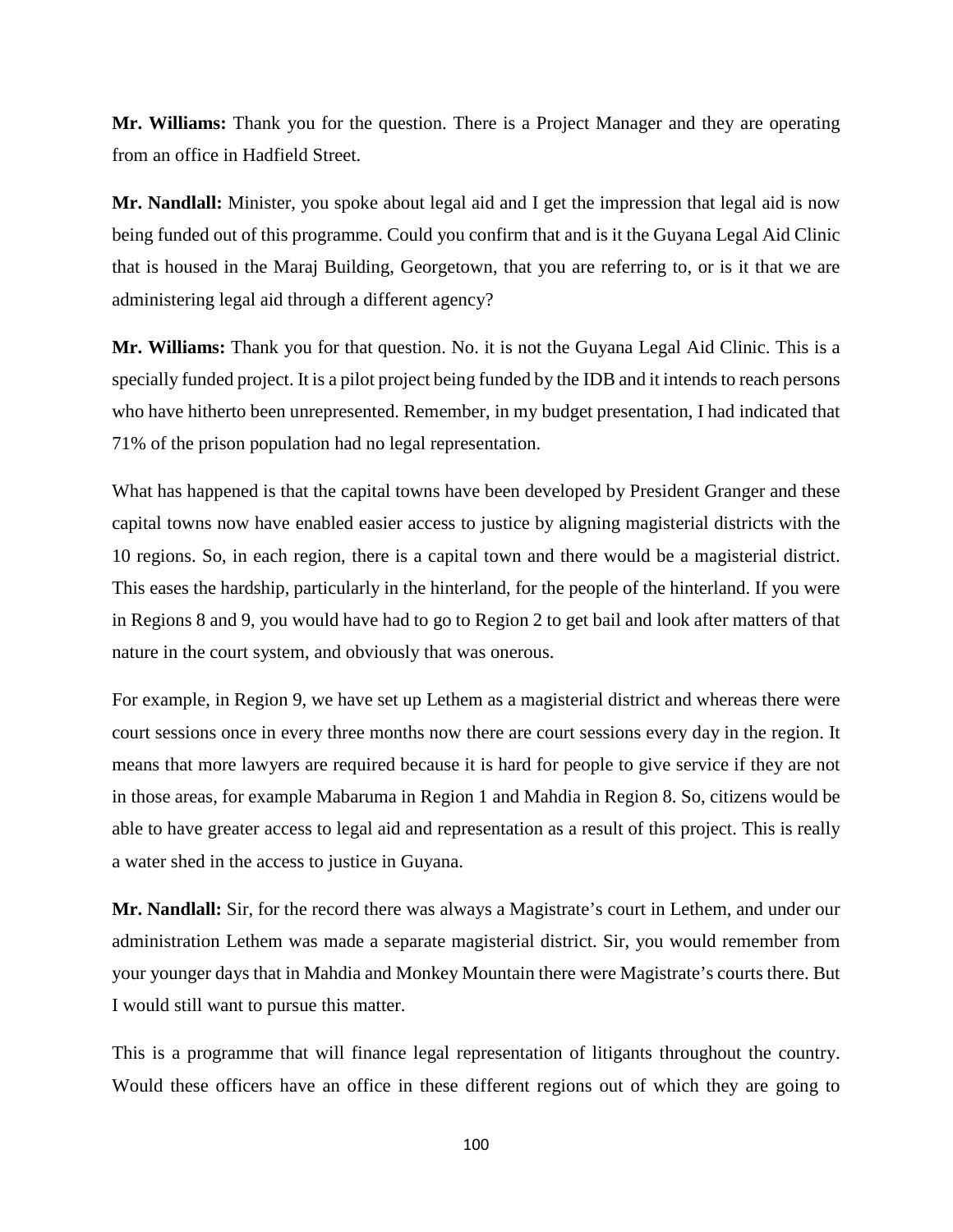operate? In my mind, I am trying to picture how the programme is going to unfold. Has the Ministry identified various offices close by to these magistrate's courts and would people be there to offer representation? Tell us how this will work.

**Mr. Williams:** I am not sure if I could thank you for the question, but I will answer it. This is a projection for our work in 2019; we are saying that we wish to do these things in 2019. Therefore, efforts would be made to ensure that we provide the legal representation as far as possible countrywide, including the hinterland. So, the question of identifying lawyers could not be dealt with now. Because we are saying to you that we would want to have two lawyers for example, in Region 4 and four paralegals; US\$3000 a month each for the lawyers. We would have to advertise and do the necessary things. We cannot handpick because we practice transparency and accountability. Then we have to advertise for buildings and so on.

**Ms. Manickchand:** A follow-up on the legal aid, Sir. Minister, at present there is a formal legal aid clinic that exists in the country, and it is called the Guyana Legal Aid Clinic. It has offices in Regions 2, 3, 4, 5, 6 and 10. I agree that even itinerant services in Regions 1, 7, 8 and 9 would not be enough. Do you anticipate that the new legal aid is going to be incorporated into the current, extant structure?

Minister, the problem becomes, or the problem I am foreseeing, is that if you pay select lawyers US\$3000 how do you explain that to our functioning legal aid lawyers who right now get nothing close to \$600,000 and more a month. Then, how are we procuring them? I know you said it will be through public advertisements, but would it not be more sensible to incorporate any legal aid programme into a formal structure. To me, this sounds very airy.

**Mr. Williams:** Unfortunately, speaking of the Guyana Legal Aid Clinic in that context when I just said that, despite their existence, 71% of the prison population was unrepresented. It really does not do much with the Guyana Legal Aid Clinic and that is why we have this pilot project to explore having a national framework for legal aid so that everyone could have access to legal representation in the system. This is an IDB project money and it was not contemplated, when it was designed, that is should incorporate or be encompassed in any existing legal aid scheme. I suppose, as we develop this pilot project we could, in all probability, examine how we could mesh this. But I think the existing legal aid… even in Linden I think there is an independent legal aid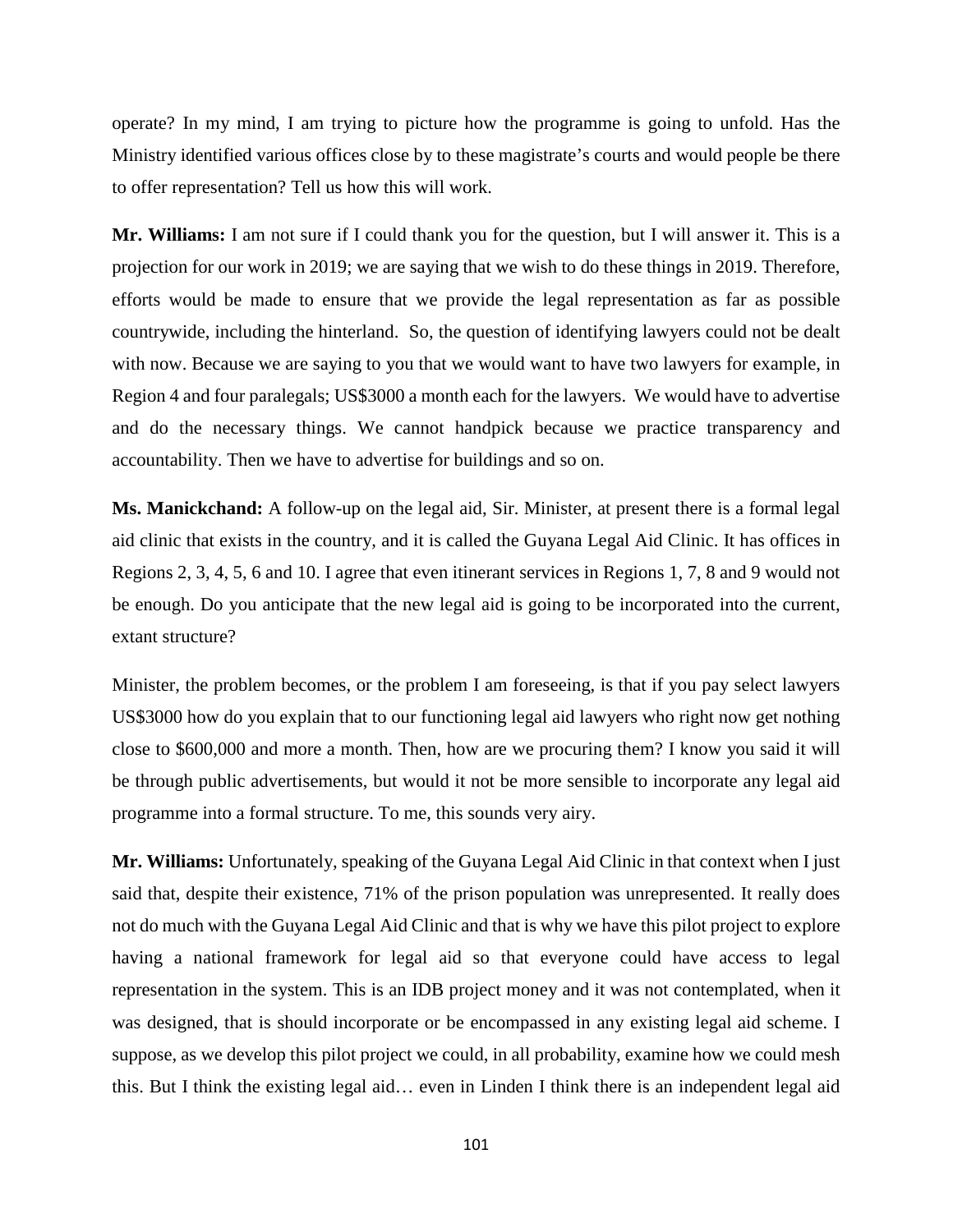centre. So, we will have to examine them. In fact, we paid a consultant to map all the legal aid clinics that exits in Guyana. So, at the end of the day, we could look at that to see at the end of the funding of the programme what we do with what we have created *vis-à-vis* the existing ones.

**Mr. Nandlall:** Minister, you made references to a number of pieces of legislation, the Bail Act, the Legalisation of Marijuana, an act dealing with Alternative Sentencing, and I keep hearing Restorative Justice and I presume that it will have a statutory basis. Could you give us some indication of when these bills are going to come to the National Assembly because, as the Hon. Former Minister of National Security is adverting, we have these things in the pipeline for a while. There is the Law Reform Commission which we have establish here by law two years ago, but you have not appointed a Commissioner to it in two years. Could you give us timeframes, during the course of 2019, of when the Bail Act and other legislations will come and when will the Law Reform Commission be appointed? Those are all part and parcel of this programme. So please assist us with some timeframes.

**Mr. Williams:** First of all, to clear up misapprehension and misconception: I have not said anything about legislation for marijuana. What I said that is they are going to explore the discussion of marijuana. So, my learned Friend should not misrepresent something that was not mentioned.

**Mr. Nandlall:** So, you are exploring the whole of 2019.

**Mr. Williams:** Do you wish an answer, or do you want to keep talking?

**Mr. Nandlall:** Yes.

**Mr. Williams:** In fact, this is a five-year programme and so we have a lot of time within which to decide when to onboard any of the relevant acts. Of course, we have a system where we do consultations on Bills, so it is not an overnight process. It is a process whereby we send to stakeholders, we have consultations and other engagements and then after the *to and fro* there is going to be a Bill that comes to this honourable House. So, at this stage, where we are spending \$195,000,000, we wish to say that we will execute this phase.

*Programme: 522 – Ministry Administration -\$70,225,000 agreed to and ordered to stand part of the Estimates.*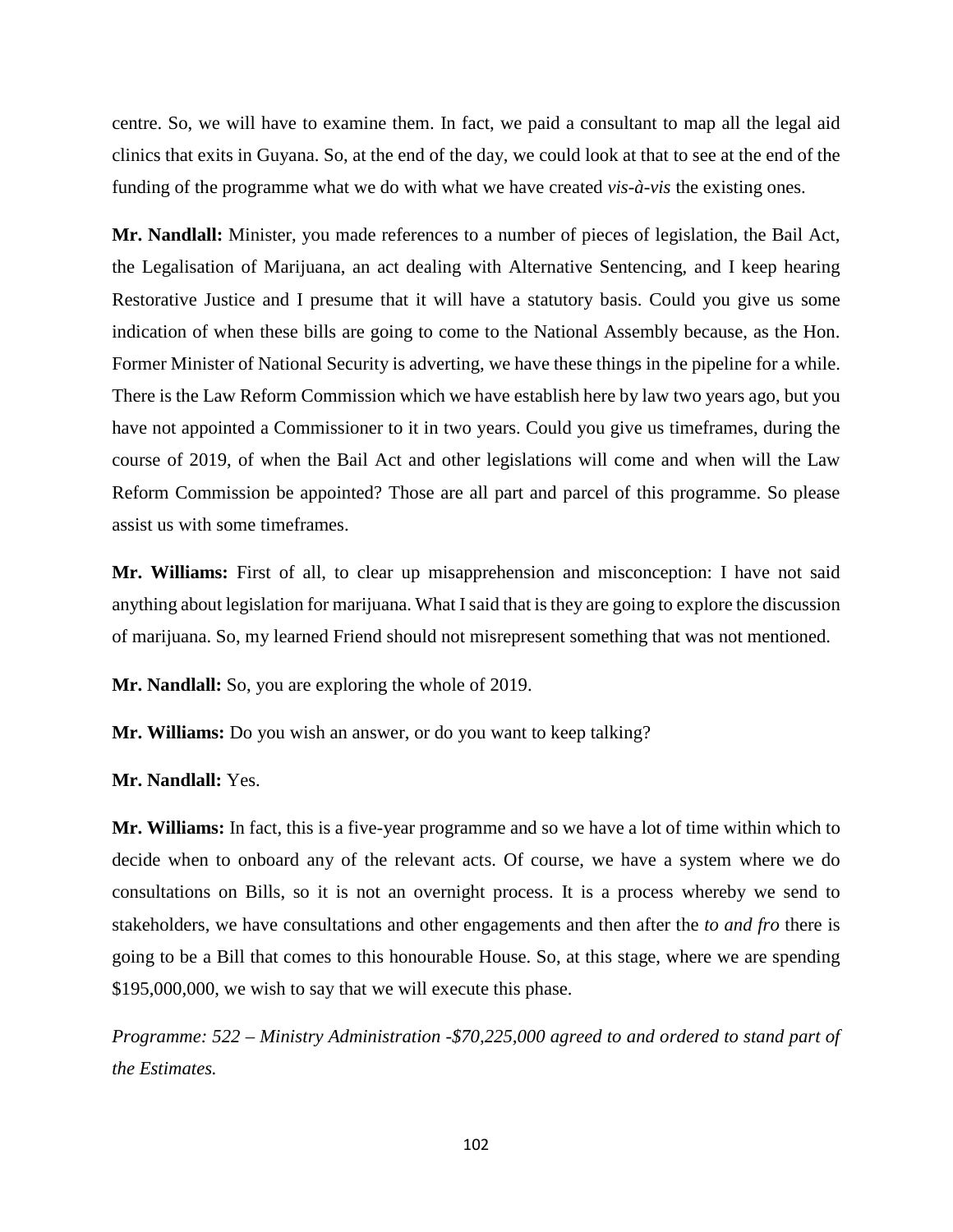# **Capital Expenditure**

## **Programme: 522 – Ministry Administration - \$900,000**

*Programme: 522 – Ministry Administration - \$900,000 agreed to and ordered to stand part of the Estimates.*

## **Current Expenditure**

## **Programme: 523 - Attorney General's Chambers - \$447,732,000**

*6.03 p.m.*

**Mr. Nandlall:** Sir, there is project code 2401100, Land Transport, purchase of vehicle: Could the Hon. Minister tell us what vehicle he is purchasing, because he purchased a Landcruiser last year?

**Mr. Williams:** This is a Nissan 4x4 X-Trail at a cost of \$6.7 million, and it is for the general transportation needs of the Law Reform Commission and the Commissioners.

The Commissioners have been identified and they have to be sworn in by His Excellency. You know the reason why they have not been sworn in as yet. We have already acquired a building for them, we already have staff in there for them and as soon as they are sworn in, the office would be up and running.

*Programme: 523 – Attorney General's Chambers – \$447,732,000 agreed to and ordered to stand part of the Estimates.*

# **Capital Expenditure**

## **Programme: 523 – Attorney General's Chambers – \$9,100,000**

*Programme: 523 – Attorney General's Chambers - \$9,100,000 agreed to and ordered to stand part of the Estimates.*

## **Current Expenditure**

## **Programme: 524 – State Solicitor – \$28,584,000**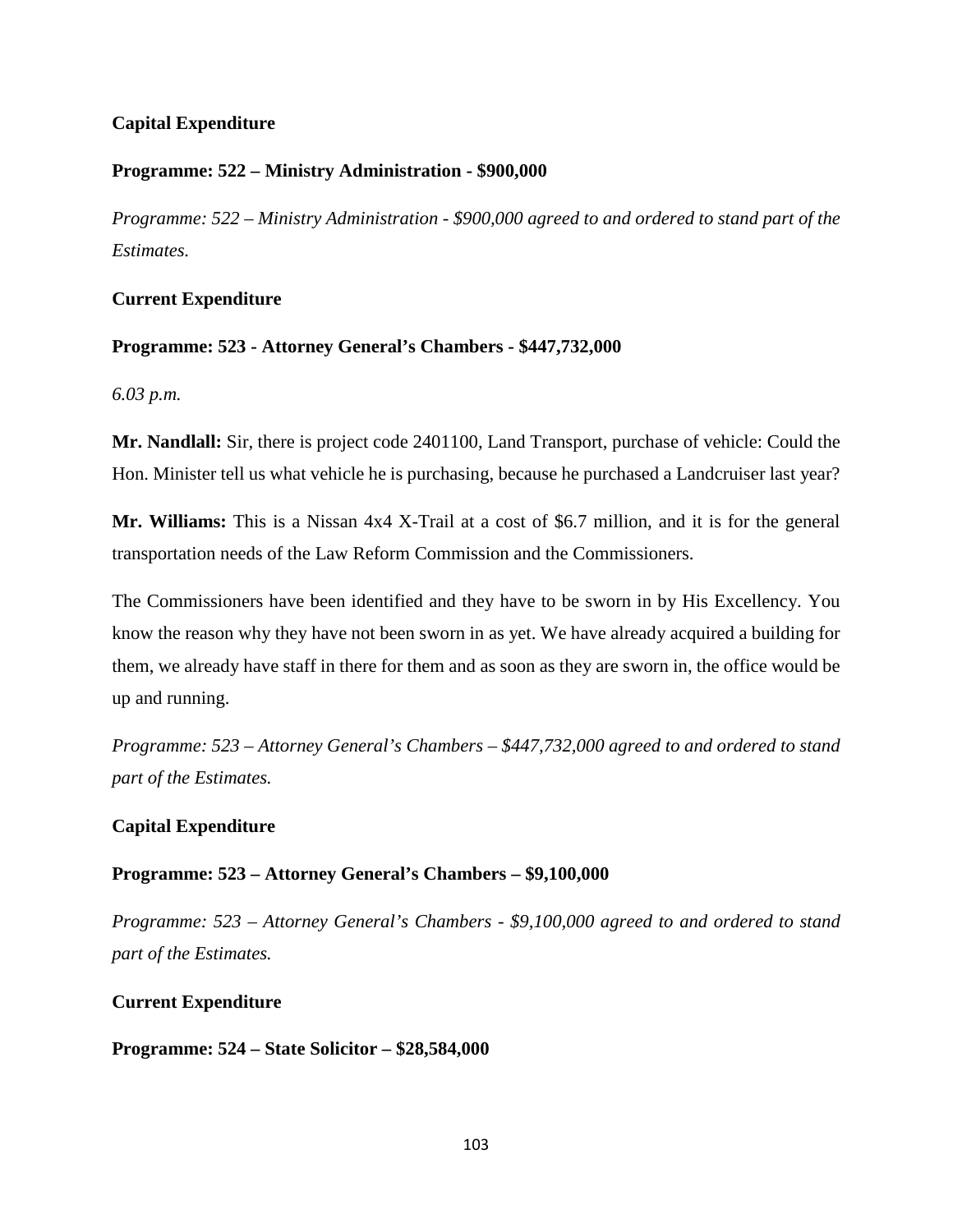**Mr. Nandlall:** Line item 6116 – Contracted Employees: The revised budget of 2018 states that \$1,843,000 was spent under this head. We are now budgeting \$16,251,000. My Maths is not that good but this is several thousands, if not million, percent in increase. Could the Hon. Minister assist us because, once again, he has blind-sided me with these figures like he did with the allocation for the State Assets Recovery Agency (SARA) in the other programme.

**Mr. Williams:** The increase is due to the appointment of one person who is Public Trustee Official Receiver and State Solicitor. That person's salary is \$900,000 and it has to be increased because the last person's salary was equivalent to that of a Judge's. Even now, with this amount, she is underpaid.

**Mr. Nandlall:** Mr. Chairman, kindly permit me half of a minute of a preamble. The State Solicitor and the Attorney General's operations are contained in the same Chambers. Yet, we have a duplicity of a whole host of expenses, for example, security. Why are we budgeting \$4 million for security under "Attorney General's Chambers" and then another \$4 million for security under "State Solicitor" when both are located in the same building? Could the Hon. Minister tell us about telephone, electricity and water charges since one office is located on the upper flat and the other on the lower flat of the same edifice,

**Mr. Nandlall:** I am sorry that my learned Friend is labouring under a misapprehension but there is no provision for security under this programme.

**Mr. Nandlall:** Your Honour, I am asking about telephone charges and so on.

**Mr. Williams:** You just said security.

**Mr. Nandlall:** I withdraw that question. It is not a problem.

**Mr. Chairman:** Hon. Member, Mr. Nandlall, do you have another question?

**Mr. Nandlall:** Yes, Sir. The question still applies to other expenditures, for example telephone and internet charges. The same internet service applies to the establishment.

**Mr. Williams:** Which line item are you looking at?

**Mr. Nandlall:** I am looking at line item 6271 – Telephone and Internet Charges.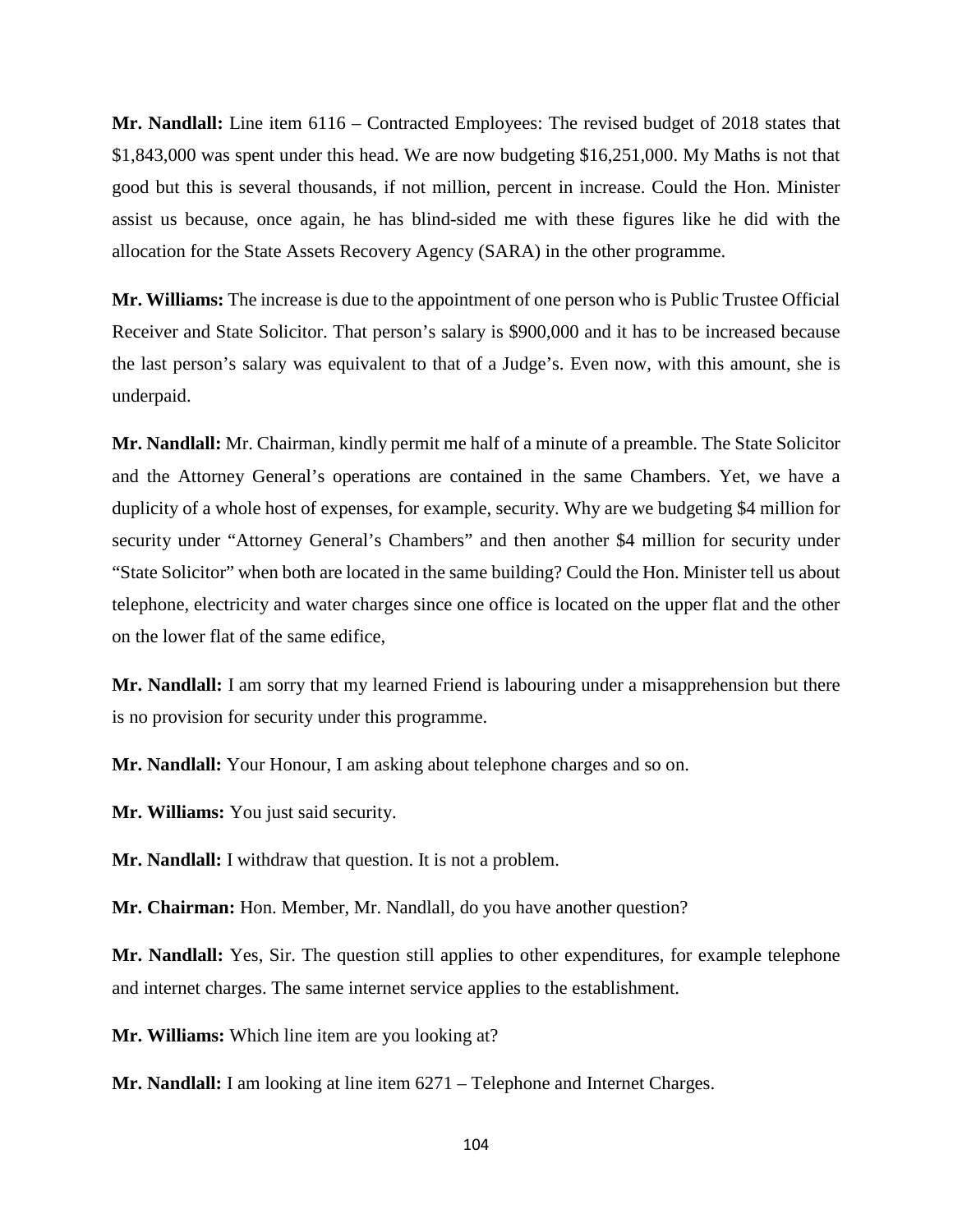**Mr. Williams:** I am not too sure what the question is but what I could say is that the State Solicitor has an independent department on the lower floor of the Ministry of Legal Affairs. They office has its own telephone systems and its own charges.

**Mr. Nandlall:** You are lying. Were you not there?

**Mr. Williams:** I am not sure, but it has not changed since the Hon. Member was there.

*Programme: 524 – State Solicitor - \$28,584,000 agreed to and ordered to stand part of the Estimates.*

## **Capital Expenditure**

## **Programme: 524 – State Solicitor - \$700,000**

*Programme: 524 – State Solicitor - \$700,000 agreed to and ordered to stand part of the Estimates. (6.12 p.m.)*

**Mr. Chairman:** I propose that we now take a suspension. Of course, if Hon. Members have a different preference for us to proceed, I will certainly encourage that. I hear no enthusiastic response. We will take the suspension now and we will return at 6.55 p.m.

*Assembly resumed.*

*Sitting suspended at 6.13 p.m.*

*Sitting resumed at 7.14 p.m.*

*Assembly resolved itself into Committee of Supply*

*In Committee of Supply*

**Agency 04: Ministry of Foreign Affairs** (*7.14 p.m.)*

**Current Expenditure**

**Programme: 041 – Development of Foreign Policy – \$2,451,629,000**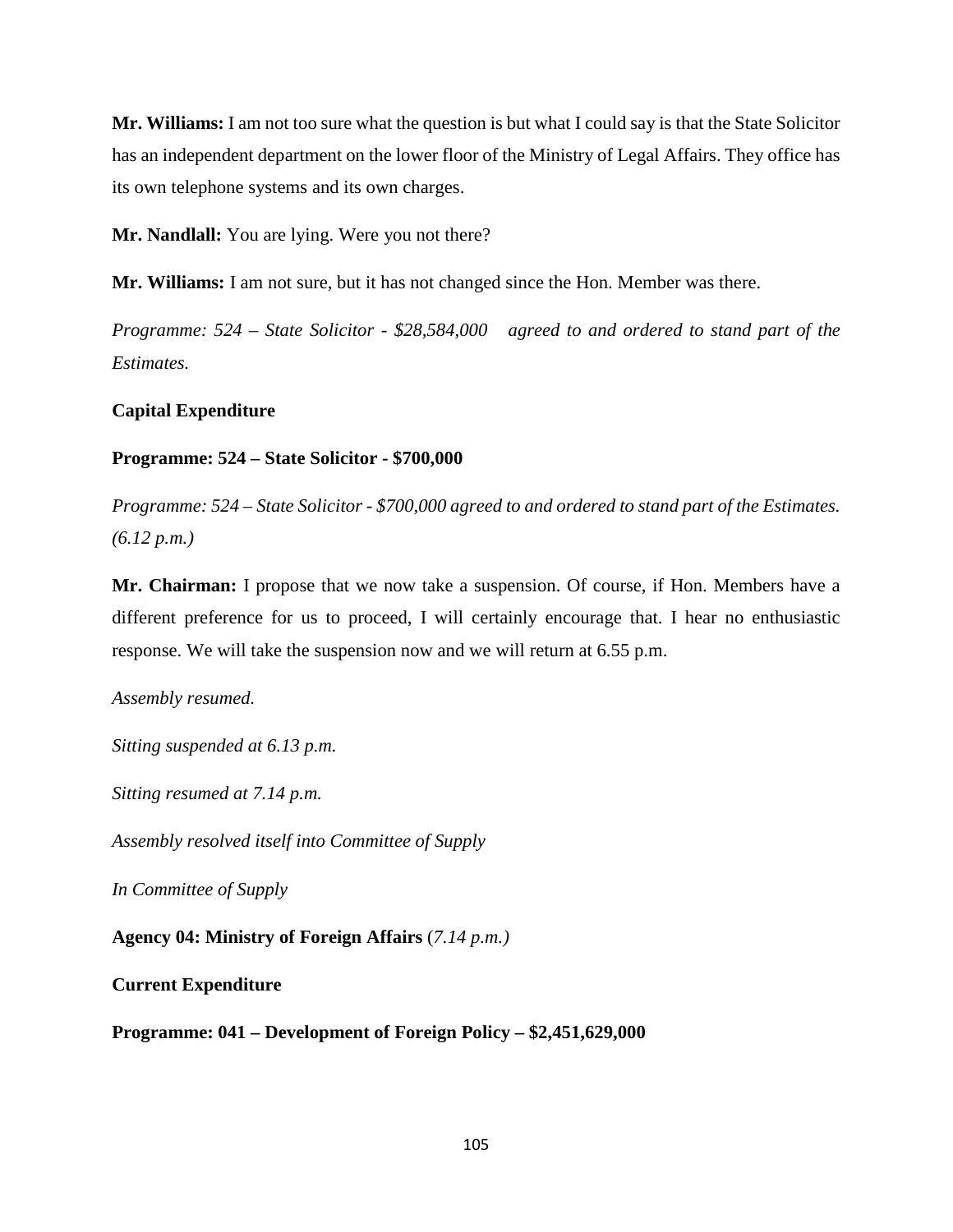**Ms. Selman:** Line item 6284 – Other: I noticed that there is a large amount of money here being budgeted. I assume that the other goods and services to be purchased would be a lot; therefore, I wish to ask the Hon. Minister to provide, in writing, the list and cost attached to the other goods and service catered for. Also, if I could also ask the Hon. Minister, as I am standing, to provide, in writing, the other operating expenses being catered for in line item 6294. I would also like to also ask what is responsible for the more than \$19 million increase in budgetary provision?

**Vice-President and Minister of Foreign Affairs [Mr. Greenidge]:** I wish to thank our Hon. Colleague for the questions on line item 6284 and line item 6294. As regard line item 6284, the request was that the breakdown be provided by way of a document. What I could say to the Hon. Colleague is that this item covers the legal fees, by and large, for the work done in preparation for and in connection with the International Court of Justice (ICJ) case.

As regard line item 6294, the increase is intended to cover the cost of the premium for the building owned by the Government and utilised by the Caribbean Community (CARICOM) Secretariat which, up to now, had not been covered for insurance. This is the insurance premium which is to be paid for the first time. This amount is to be met from Government's coffers. There is also an expectation that there will be an increased number of local conferences. These are the two items under line item 6294.

**Ms. Teixeira:** Line item 6284 – Other: The original amount budgeted was \$300 million in 2018 and the Supplementary Financial Paper No. 2 in May increased it to \$788 million, to be taken out from the US\$18 million signature bonus. Could you say if the \$788 million, which was used from the signature bonus, went to the Consolidated Fund? I noticed, in the *Budget 2019*, you are requesting \$1,88,000,000. It is almost exactly the figure of 2018 revised. Could you say what this figure would be used for? I know it is for legal fees, but it seems extraordinary; \$1 billion in 2019. Could you give us a more detailed idea of the 2019 request and the use of the 2018 supplementary?

## *7.19 p.m.*

**Mr. Greenidge:** The amount shown for 2018 was paid against submissions by the lawyers. In 2018, the legal team was supplemented compared to how the process started. So if we started with three firm of lawyers, by the time we got to the end, there was an additional major firm. This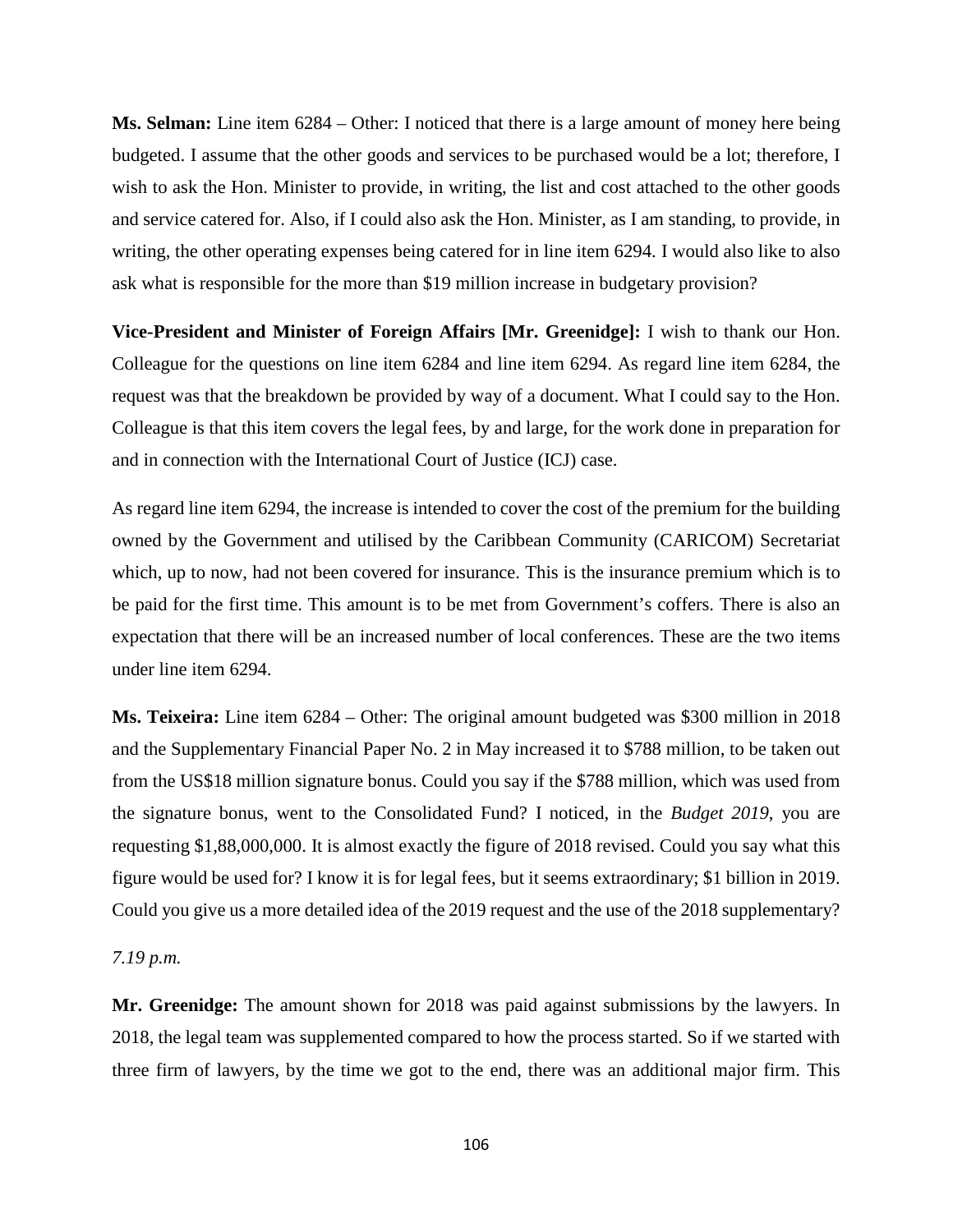amount spent in 2018 has in it, a supplementary provision which met the extra cost to the extent of \$788.049 million.

For 2019, the estimate has been put relatively close to 2018, primarily because, these are legal fees based upon the hours of work that the lawyers estimated that they would do. As you know, if you have five or six lawyers, there are Chambers, they have assistance and there are documents to be reproduce, so, it is actually difficult to make a reasonable estimate. I think, for the most part, you assumed that there would be similar hours. We do not, for example, know for certain, much about 2019, especially if, for example, the Venezuelans decide to participate or they suppose, for example, to submit a response to the memorial and if they do so, then the quantum of work that would be needed would be different from the quantum of work if they did not make the submission. So, this is really an educated guest.

**Ms. Teixeira:** It is a very large educated guest, a rather significant one, \$1 billion. Mr. Minister, does this amount include, in the lawyer's fees, not only their research and hours hourly rate, but when they have to travel? What I am asking is whether this include their traveling, hotel or is it kind of a retainer contract that you have that is all inclusive, or is it that, if they have to flight to Geneva or Vietnam or whichever part of the world, you are paying for that as well, separately and out of this \$1 billion?

**Mr. Greenidge:** Once more, the fees paid to the lawyers cover all of the expenses that they submit and that valid expenses. We reimburse them for all of those expenses, once they are valid and they could demonstrate that they are part of the arrangements for the preparation of documents. Sometimes, of course, depending on the expense, it may come a lot later than it was incurred depending upon when they receive invoices and bills and so forth. But, yes, all their expenses; travel, printing, additional advice, all of that is met from this sum.

I know that it is suggested that the amounts are large. I was in the process of trying to find the Ghana case where the Ghanaian Government retained, I hope that I have not given got this wrong, something like 20 legal firms to work on its case...

# **Mr. Chairman:** What?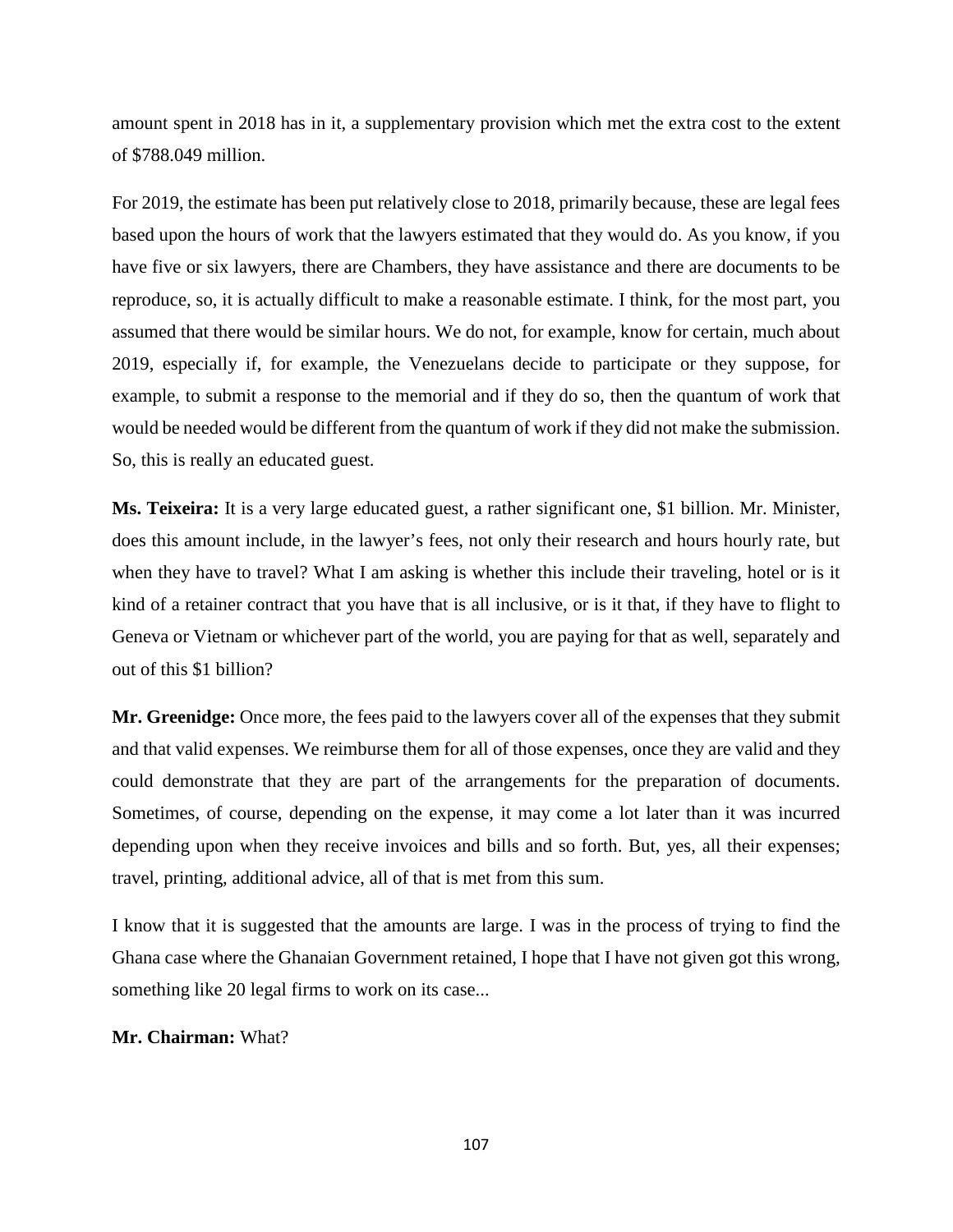**Mr. Greenidge:** Firms and not individual lawyers. The cost of the exercise was relatively large, but, in the end, it won the case and the question is, the resources that it protected itself from were worth a multiple of the cost of the lawyer's fees and one has to bear that in mind. I believe that, in that case, even its neighbours were asking themselves whether they had been unwise in only retaining two firms.

**Ms. Teixeira:** Line item 6294 – Other: To follow-up on the original question of my Colleague Ms. Africo Selman, \$90 million was allocated for 2018, but only \$71.5 million was used. You stated, in answer to Ms. Selman, that the \$90 million, this year, was to pay the premium. What was \$90 million for 2018 to be used for which was underspent because only \$71.5 million out of \$90 million was spent. Could you say what was the reason for that underspending?

**Mr. Greenidge:** This sum was, indeed, budgeted for 2018. The intention was to spend on the Heads of Mission Conference. Because of the packed nature of our schedule, in the middle of the year and then, again, at the end of the year; exceptional numbers of meetings and so forth, we were unable to hold the Heads of Mission Conference and, indeed, we are now intending to try and hold it reasonably early in 2019.

**Ms. Teixeira:** If we would move to line item 6322, Subsidies and Contributions to Intl. Organisations, I think that is on page 436 to 437. I have a few questions there. I noticed under Culture Preservation and Conversation of the Ministry of Presidency that the CARICOM Reparations Commission was allocated \$10 million in 2018 and 2019 and when I look at the Ministry of Foreign Affairs' programme one, CARICOM Reparations Commission also have an allocation of \$18.85 million for 2018 and \$4.504 million for 2019. Could you say how is it that we have two agencies within the Government contributing to the same body; one is \$10 million for Cultural Preservation and Conversation and one is Foreign Affairs - \$4.5 million, after having spent \$18.8 million. In fact, both agencies provided money in 2018? In fact, in 2018 it was \$28.85 million for the two agencies and in 2019 it would be \$14.5 million. Is there a reason for that?

**Mr. Greenidge:** Well, thank you very much. The amount and the exact uses for which it has been put by the Ministry of the Presidency would, I think, be best provided by the Ministry of the Presidency. But, we believe that there are two different contributions here. In the case that is shown here, there is, of course, arrears that the country owes the agency. This is the \$14.3 million paid in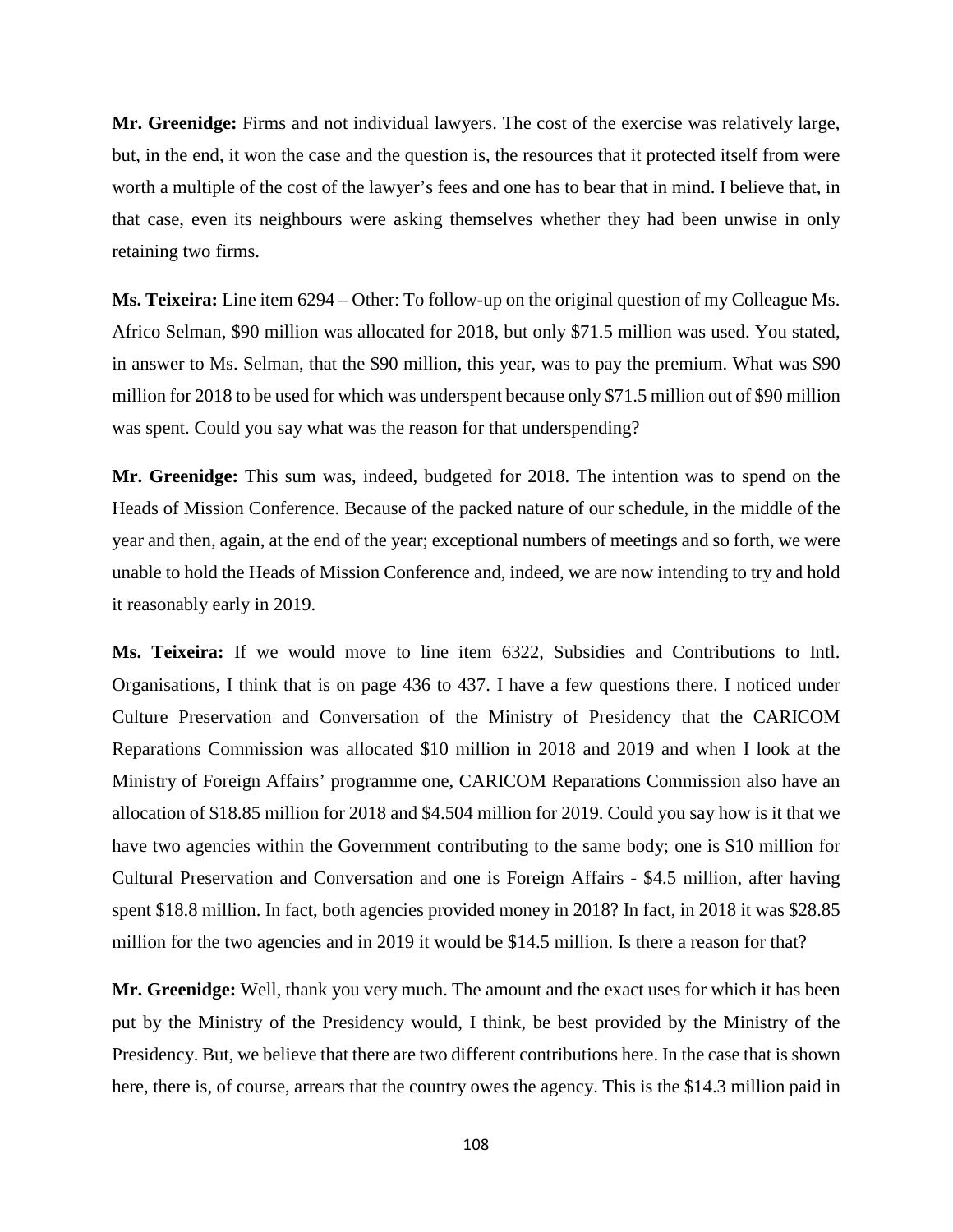2018 and the expenditure for 2019 under the Ministry of Foreign Affairs Head, which would be the assess contribution for \$4.5 million. I am not quite sure what are the specifics of the payment for the Ministry of the Presidency. Of course, I am sure that Ministry would be happy to answer at an appropriate point.

**Ms. Teixeira:** Could the Hon. Member also advise on the... I notice that the contributions to CARICOM Electoral Observer Missions has been increase from \$3.1 million in 2018 to \$18.397 million, which I am please about, but, is there a specific reason for the increase by six times? Sorry, my line was wrong. In fact, it is zero. Have I got it right?

**Mr. Greenidge:** Yes, correct.

**Ms. Teixeira:** So, why was our contributions as a country decreased from \$3.7 million to zero for the CARICOM Electoral Observer Missions?

**Mr. Greenidge:** Well, as my Colleague is aware, the participation in the Observer Mission is the function of two things. One, is the elections themselves that are been called and two, those for which CARICOM has agreed that it would participate. Now, in 2019, I believe that, and I do not remember exactly, at least one of the missions called for by CARICOM, at the level of the foreign ministers... CARICOM together could not agree in participation in that mission, so a limited number of countries participated. As regard the other elections, I think we were, perhaps, unable to provide the type of skills that were needed for that team. It is a function of those two things.

**Ms. Teixeira:** I am just trying to figure out why would we have zero for 2019. I mean Guyana has always participated in the CARICOM Electoral Observer Missions for CARICOM and I cannot have recalled, I could be wrong, but I cannot recall us ever having zero. I understand that, for 2018, there may have been issues, but why zero for 2019?

**Mr. Greenidge:** It is zero because we have a credit from 2018.

**Ms. Teixeira:** Do we have a credit?

**Mr. Greenidge:** Yes.

**Ms. Teixeira:** Guyana, actually, has a credit in CARICOM?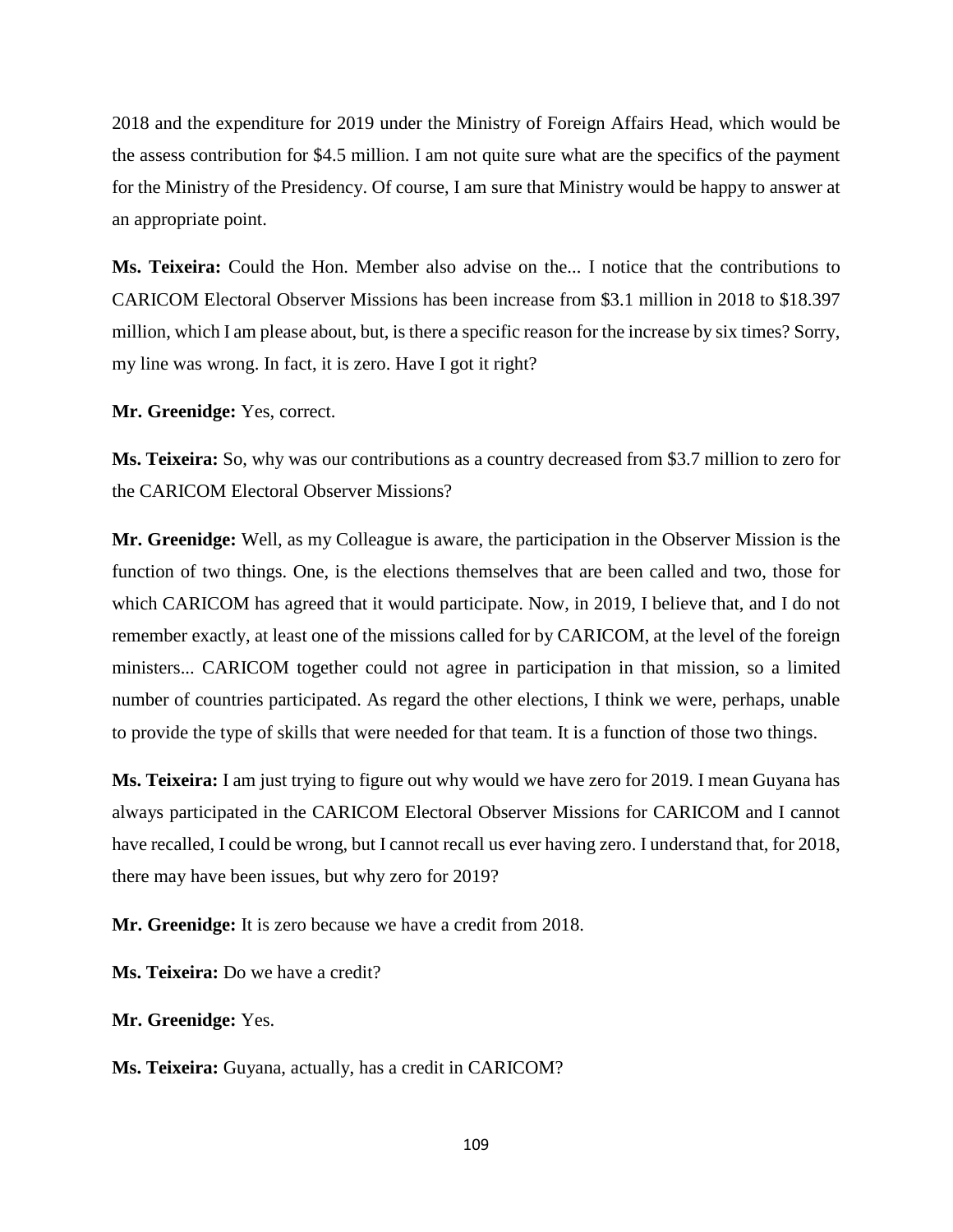**Mr. Greenidge:** Yes, I know that you would find that a little surprising, but that is the new Guyana.

**Ms. Teixeira:** Could you say what the credit is, is it \$3 million?

**Mr. Greenidge:** It is US\$16,000 plus.

**Ms. Teixeira:** Okay. Could the Hon. Minister then go to the next page in terms of the United Nations (UN) Peace Keeping. These are quota fee as far as I know, so a number of the fees that are put into the budget are what we have to annually pay overtime and sometimes we owe. But the UN Peace Keeping was \$5.7 million for 2018 and \$13.2 million for 2019, are we, therefore, going to be playing a more active role as a country as peace keeping at the UN level by sending troops or soldiers to these war zones, because there is an increase? There must be a reason why we are increasing.

**Mr. Greenidge:** Very well madam, if that is your wish, you would be happy to know that the figure shown in this item for 2019 is neither a reflection of increase nor of lowered participation. It arises from a reconciliation of our obligations and the actual payments. It was found that we are in arrears to the tune of something like US\$32,762 and that is why the amount has been increase. It is arrears.

**Mr. Rohee:** I am following up on that question on the question of Subsidies and Contributions to Intl. Organisations which was raised by my Colleague, Member of Parliament (M.P) Ms. Teixeira. I noticed under the International Organisations for Migration (IOM), there is an increase from \$1.7 million to \$3 million, could the Hon. Minister be kind enough to elucidate on the role of the IOM in Guyana with respect to the issue pertaining to Venezuelans nationals. The fact that Guyana is not member of the United Nations High Commissioner for Refugees (UNHCR), the status of these individuals are not very clear, in respect, to migrates and refugees. So, could the Hon. Minister could explain where that stands in relation to our association with the IOM?

### *7.34 p.m.*

**Mr. Greenidge:** I am afraid I might have to ask for clarification of the question but let me answer that part that I understand. As regards the contribution put for the Budget of 2019, the increase or the amount shown here of \$360,000 arises from the assessment of contributions. We have an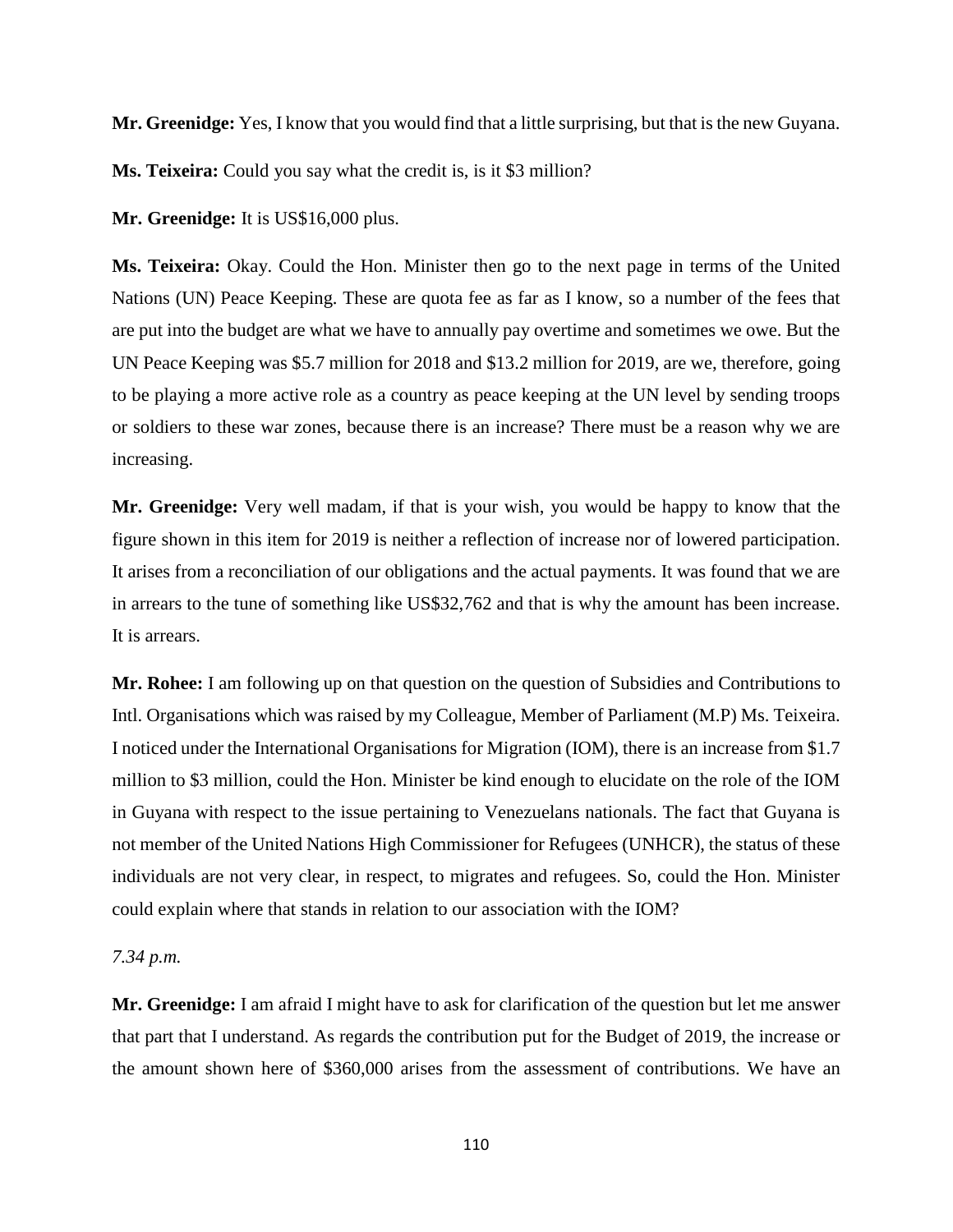arrears of ₣577, and the assessed contribution, in 2019, has also been increased. So, the change in the figures attributed to that.

For the question asked about the International Organisation for Migration (IOM), the bit that needs clarification is the reference to individuals. The IOM, at this point in time, is an agency with which we collaborate in order to fashion a policy on migrants, including our diaspora. I think, during the previous administration, there was a project to work with migrants in which this was documented, there was an agreement to work on websites and a number of other things which included trying to chase them and consult with them, with a view of fashioning policy. That is in train.

We have also been involved with the IOM in relation to trying to, apart from dealing with a diaspora, formulate a policy specifically in relation to the Venezuelan and Cuban migrants. Within that arrangement, they have offered advice and they have offered to see whether we need equipment and assistance. That work takes place with the Ministry of Foreign Affairs and, also, with the Ministry of Citizenship, the Civil Defence Commission (CDC) and the others. What I am trying to convey is that it is a fairly wide, comprehensive range of cooperation with them; dealing with our own nationals who are abroad, the challenges they have abroad, how we might communicate better with them and how we could take advantage of the skills and interests they have abroad, whether it is in terms of repatriation of incomes, remittances, and alike, as well as finding mechanisms that enable communication between ourselves and those Guyanese abroad. As part of that exercise, a number of countries and cities were covered.

In response to the first draft of their report, we then responded to a suggestion by them that they have a look at it again with a view to looking at an additional process of dialogue with the diaspora abroad. That was done, and the exercise expanded.

The part of the question I was not quite clear about was the question you posed about the United Nations High Commissioner for Refugees (UNCHR) and the fact that we are not a member of the UNHCR. We, in fact, have received, and get advice from the UNHCR in connection with the challenges arising from the movement of persons. The Regional Manager, I think that is the title, has visited on, at least, two occasions; I think at the end of 2017 and early 2018. It may have come subsequently and had discussions with the Ministry of Public Health and with the Ministry of Citizenship, or, at least, teams related to the UNHCR, with a view at looking at the challenges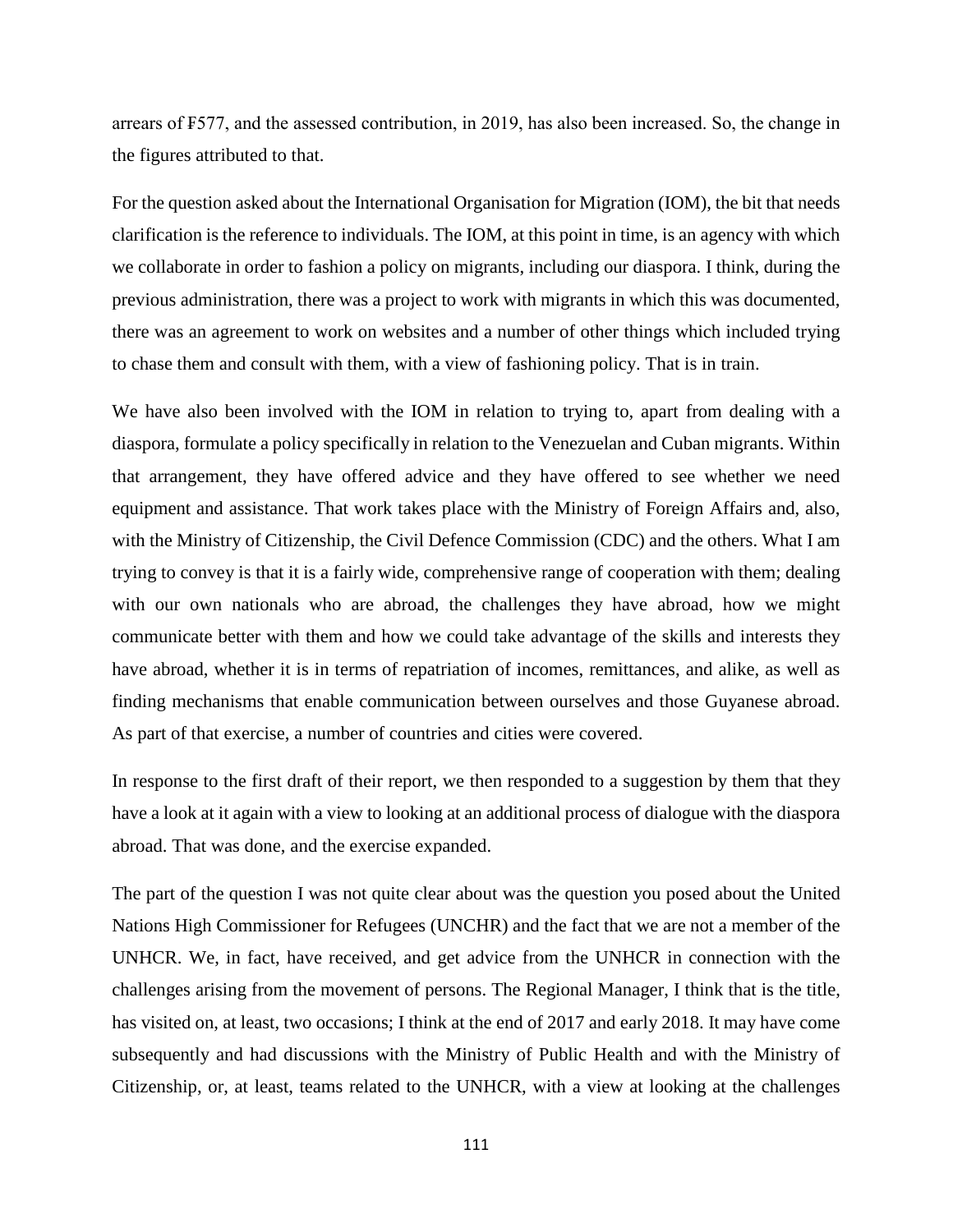posed by the irregular movement of persons across our borders and those of our neighbors: Brazil -Guyana and elsewhere. It has been quite, I would say, an extensive process of collaboration with them. We found them to be quite helpful and we have taken advantage of a lot of the advice they have provided.

**Ms. Teixeira:** The last one of the list is the World Trade Organisation (WTO). I noticed that the figure has dropped from \$6.3 million to \$1.6 million. Is there any particular reason for this or does Guyana have another credit there?

Whilst I am on my feet, could I also ask you to indicate to the House if there are international bodies that we should be contributing to but have been unable to, or are not at this point? I will just leave that for now. There are others not on this list who we owe or that we should be contributing to but have not done so in the 2019 Budget.

**Mr. Greenidge:** The answer to the first question is that we do have arrears owed to the WTO. Sorry, we do have a credit from the WTO amounting to CHF 22,000; something along those lines. That is the answer to that one.

As regard the other bodies, it may be that one of the agencies we did not pay is the CARICOM Competition Commission (CCC).

**Ms. Teixeira:** It is here.

**Mr. Greenidge:** Okay. The reconciliation was done and there are some arrears that have to be paid on that one. We will have to pay that in 2019. Just at the back of my mind, the CARICOM committee which looks at information communication technology (ICT), the name of which slips me just now – it is an agency that the CARICOM has decided to terminate - the Caribbean Knowledge and Learning Network (CKLN), that is it, had assessed us for an amount that we found a little unorthodox given that we had not been a beneficiary of any of the services they had enjoyed. And you know that for a variety of reasons, that entity was closed. So, there was some discussion taking place, or there has been some discussion taking place on that.

You had asked whether there was any entity that we might not have paid but have owed. That is one that we do not really acknowledge a debt to, for the reasons I have explained. You will see, under the CKLN, no amount budgeted for 2019.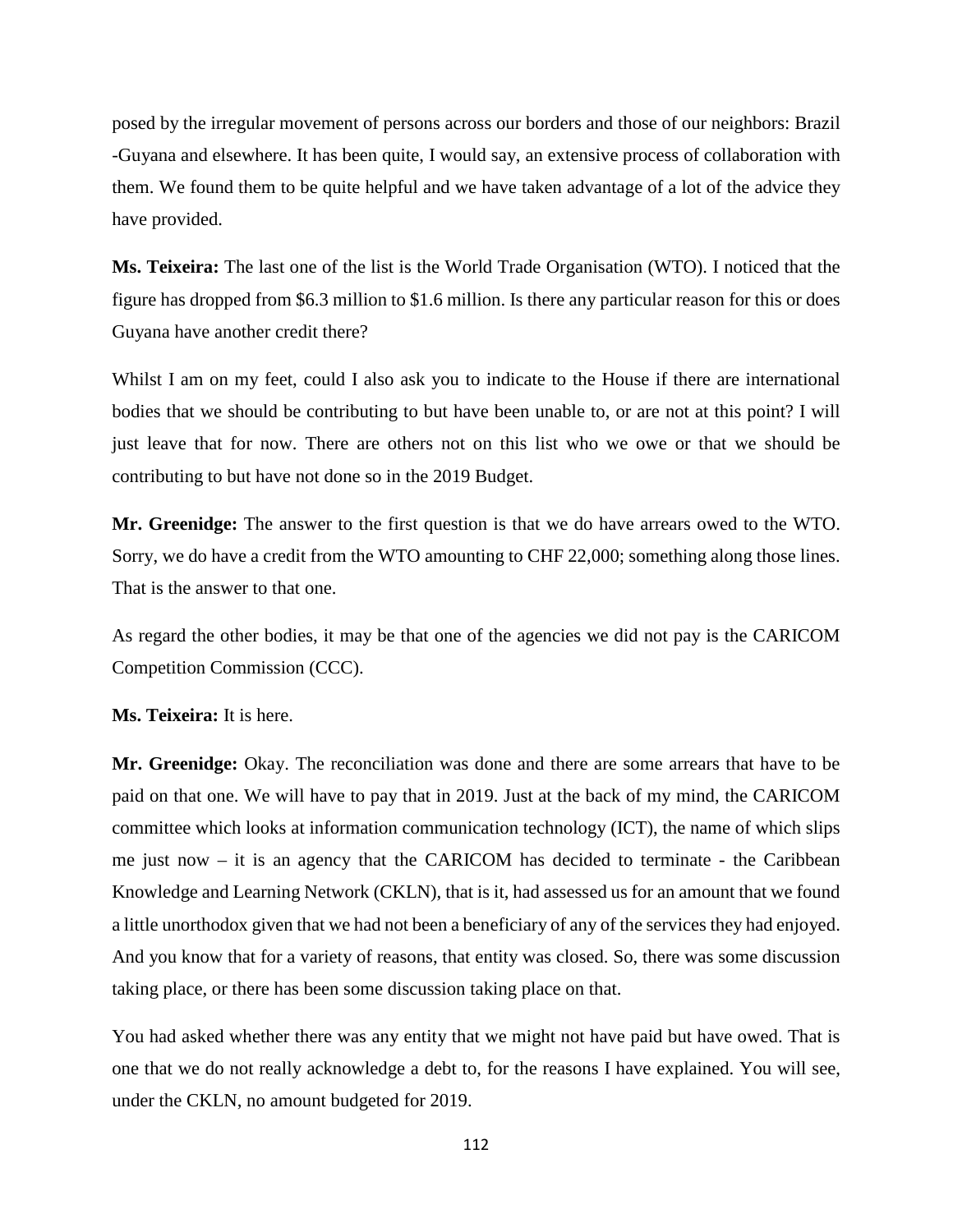**Mr. Rohee:** Under the same line item of Subsidies and Contributions to Intl. Organisations, has the Ministry of Foreign Affairs done a cost-benefit analysis of all of these international organisations for which Government is partaking and paying these huge subsidies and contributions? Has Government done a cost-benefit analysis to determine how our country is benefitting or losing, and in what areas, with respect to the roles being played by these organisations?

**Mr. Greenidge:** The answer to this is that we have not done a quantitative cost-benefit analysis, in the technical sense. When I say, "the technical sense," one of the first jobs I did as a researcher was to employ the technique of cost-benefit analysis. I tell you this only so that you will understand that an exercise involving so many agencies – you can see the number of agencies here – which provide such a wide variety of services, does not leave us with the possibility of getting a sensible cost-benefit ratio, having looked at it. What we can say to you is that, in each of the cases, as you indeed would have found when you were in office, the benefits of being a member of the organisation varies from year to year. It is particularly important in a small country, where, for things, whether it is the migration rules that people are trying to put in place or in relation to finding a single instrument by which you deal with ICTs and where you are looking for a common approach, you are protected from more burdensome costs by being a member of these institutions.

We are, for example, in the case of the Union of South American Nations (UNASUR), just to give you a competent example, unable to find moneys to attend all of the meetings of the UNASUR or the people. When UNASUR meets and is looking at whether the road infrastructure or something else, the big countries send 10 or 12 persons, each of whom is a specialist in some area. You are unable to match them and you are often unable to even send one person, but, given its political import, you may do so. In recognition of this challenge that the smaller countries face, Guyana and Suriname, which are members of this grouping, have been treated to the special privilege of the other countries subsidising, sometimes totally, attendance at these meetings.

The point I am trying to make is that being small in size, the cost of attendance and participation in all aspects of these meetings is certainly too burdensome. And if you were not to be within a particular group and you have to pay as the need arises, it will become even more onerous. So, I am satisfied that, overall, one gets more than one puts into these groups, although you cannot say

113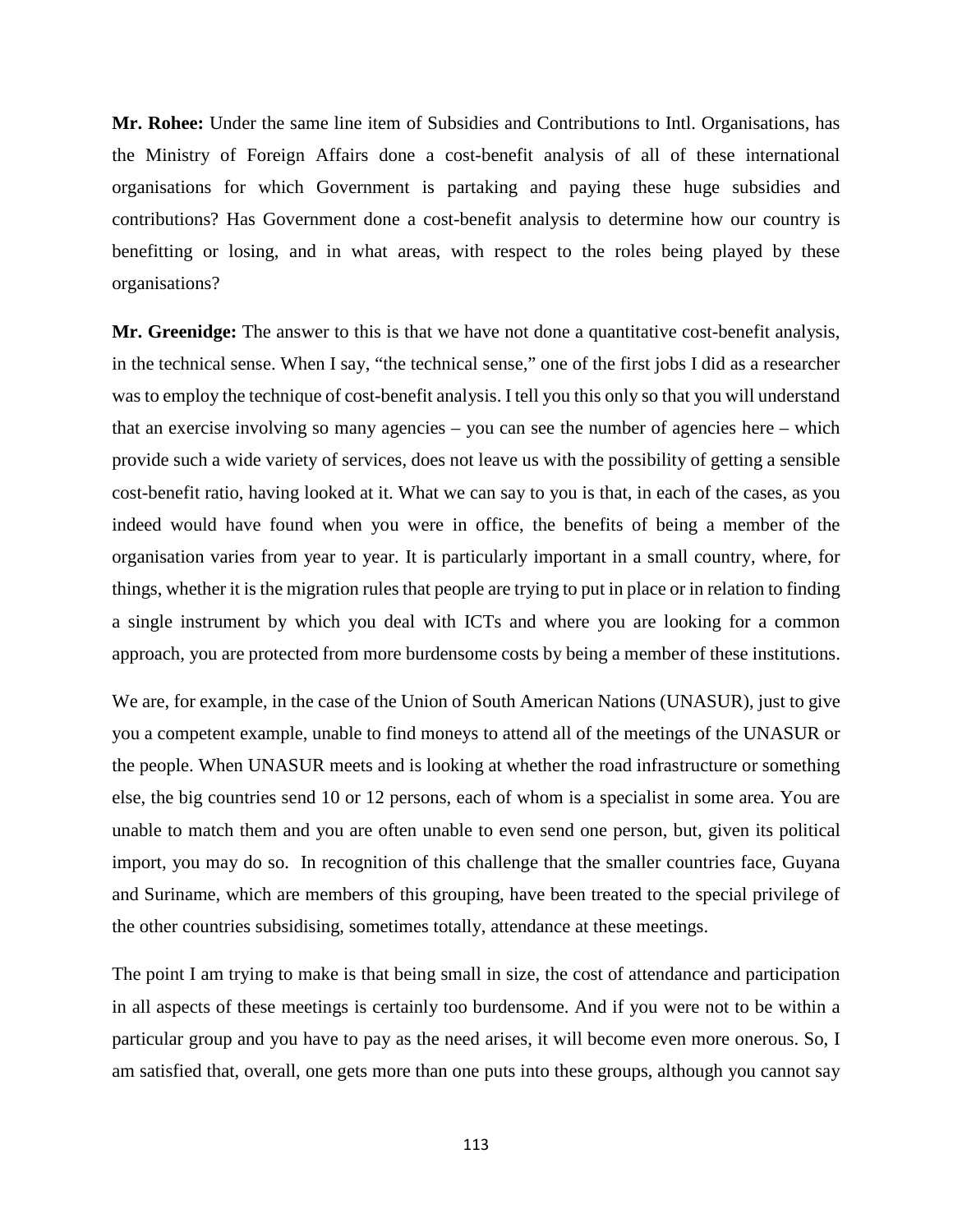that every single year for every single entity. But overall, taken in the round, as it were; yes, the cost-benefit ratio is greater than one.

**Ms. Teixeira:** Line item 6261 – Local Travel and Subsistence: I was surprised to see that the Ministry of Foreign Affairs was spending quite a bit on local travel, when I know that you usually spend quite a bit on overseas travel. I thought it was rather strange. I see the sum of \$35 million was budgeted for 2018, you spent \$29 million only, and you are putting back \$29 million for 2019. Could you say what kind of local travel and subsistence is going on in your Ministry? Are these chartered flights to the interior or anything like that or is it for the drones?

**Mr. Greenidge:** Happily, we are not yet in a mode whereby we can move our equipment and diplomats, either by drone or by substitutes. In fact, this item pertains to the cost of staff postings. It concerns staff postings and re-postings, from Missions abroad to the Head Office and from Mission to Mission, from Toronto to New Yorkers' postings, and administrative visits by the headquarters' staff to check and to oversee the work of the persons in the Mission. In those movements, there are transport costs, hotel accommodation, meals, excess baggage and the like. It is relatively heavy because, at some time, there are fairly significant movements.

**Ms. Teixeira:** I am coming to the end of my questions. Under line item 6241, Rental of Buildings, I know this is not overseas. The sum of \$32,090,000 is allocated and it was the same in 2018. According to what is stated in the ledger, this is what was spent, and you are coming back for the same amount of \$32,090,000. Could you say what buildings the Ministry of Foreign Affairs is renting?

**Mr. Greenidge:** Yes. The building in question are not buildings. The rental of buildings pertains to the provision of a residence for the Secretary-General (SG) of the CARICOM Secretariat. This is a residence that used to be on Camp Street. He has now moved to the East Coast, but I forgot the exact name of the place. The rental for persons reposted, because when officers are reposted, those rentals have to be paid by us, is also included in that.

*Programme: 041 – Development of Foreign Policy - \$2,451,629,000 agreed to and ordered to stand part of the Estimates.* 

*7.49 p.m.*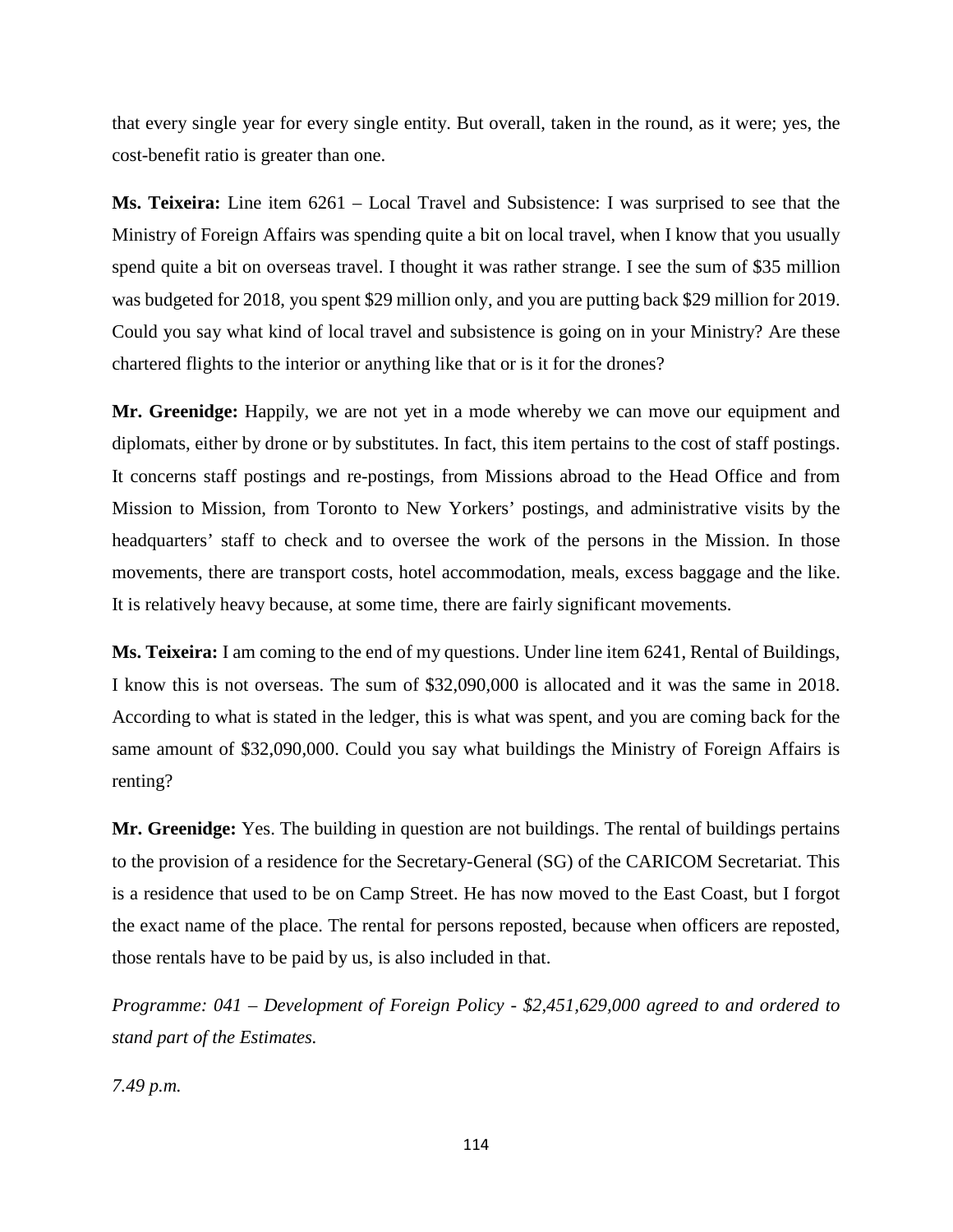## **Capital Expenditure**

### **Programme: 041 – Development of Foreign Policy – \$52,912,000**

**Ms. Teixeira:** Project code 1200500 – Buildings: I assume this has to do with the completion of the Head Office or the project called HOUSE. Is the payment of retention for the completion of the works there or is this for another building works that is going on?

I also noticed that \$157 million was budgeted and the expenditure is \$146 million which is \$10 million under. Is it expected by the end of this year that you will use the entire allocation? For 2019, will this complete the new building for the Ministry of Foreign Affairs?

**Mr. Greenidge:** There is a 5% retention for completion and that accounts for the figure of \$11,812,000 as shown here.

As regard to the \$157 million, we have at this point in time arrived at a point where we have to wait for a critical input to be imported. The ceiling tiles for the building is late, and you are right it is a protocol and consular building. They were supposed to be shipped, I do not know how many times, in the recent past. We are expecting them still in the coming week, but until those are in place, then a number of electrical works and other internal works will have to wait.

That is the reason why this amount has not been spent. We hope, and we have budgeted to spend it before the end of the year. As I said, we have been advised that it ought to arrive during course of this week or the coming week.

**Mr. Rohee:** Project code 2501100 – Office Equipment and Furniture: Could the Hon. Minister indicate based on the description of the project which of the overseas embassies or overseas missions are going to be benefiting from this allocation?

**Mr. Greenidge:** The \$10 million shown against this item is not for equipment for overseas missions, but entirely for the head office.

**Mr. Rohee:** What is it for?

**Mr. Greenidge:** It is for the head office.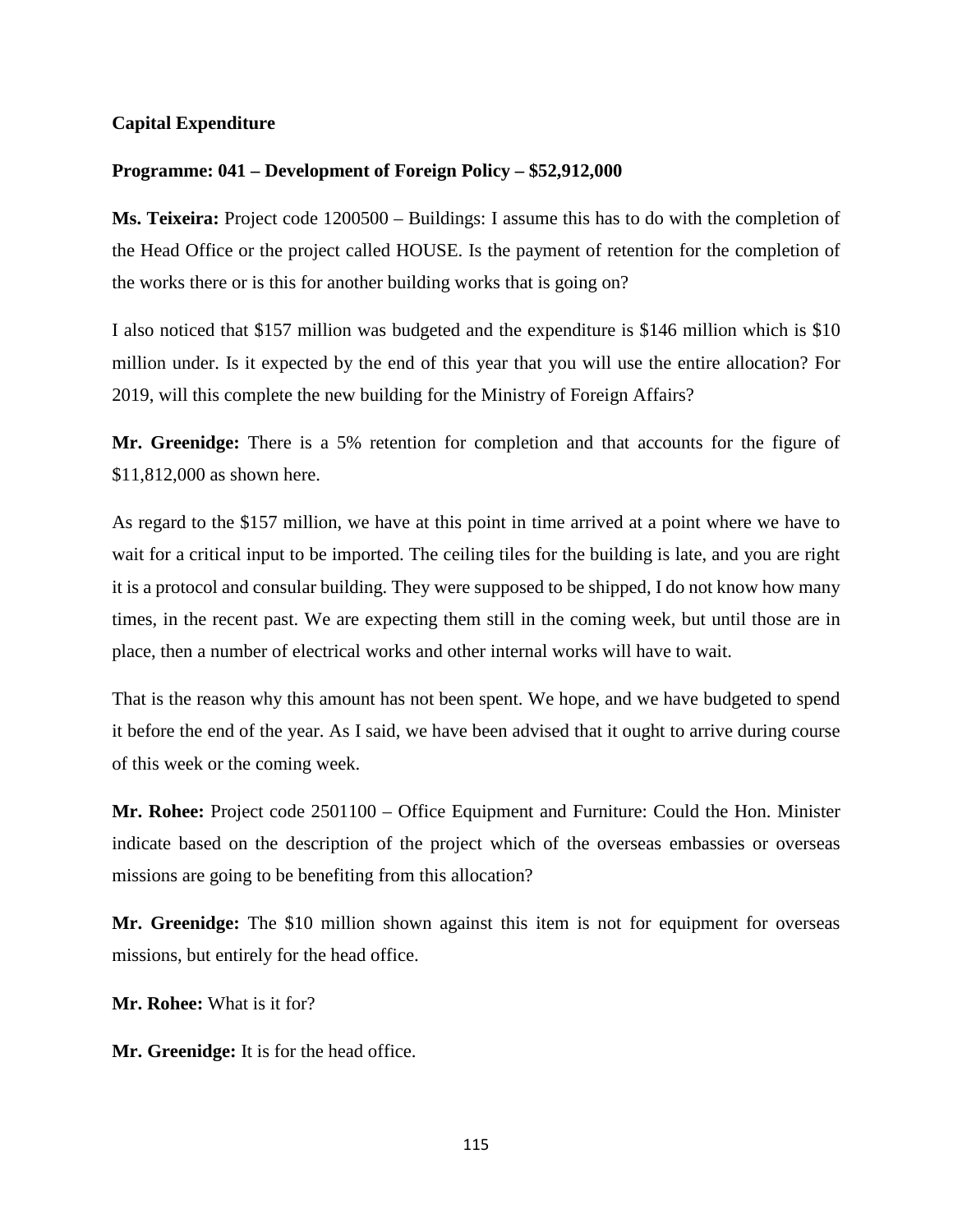**Mr. Rohee:** Project code 1200500 – Buildings: Construction of embassy and fence: I assume this is the Embassy in Brazil...

**Mr. Greenidge:** I think you are a little premature.

**Mr. Rohee:** Pardon.

**Mr. Greenidge:** We are at Programme 1.

**Mr. Rohee:** I am sorry.

**Mr. Greenidge:** I was just indicating that we are not yet at the item being raised by the Colleague.

**Mr. Chairman:** Thank you.

*Programme: 041 – Development of Foreign Policy - \$52,912,000 agreed to and ordered to stand part of the Estimates.*

### **Current Expenditure**

### **Programme: 042 – Foreign Policy Promotion - \$3,771,088,000**

**Ms. Selman:** Line item 6241 – Rental of Buildings: I noticed there is an increase of \$40 million. Could the Hon. Minister say is there an increase in rental rates for the buildings already being rented or are new buildings being rented?

**Mr. Greenidge:** The figures and the increase that is shown here of 4% reflects increased rental cost which increases are a part of contractual obligations. It involves the rental for offices in Toronto, India, and New York.

**Ms. Teixeira:** Line item 6116 – Contracted Employees: I assume these are persons who are mainly your Ambassadors and High Commissioners. Is that correct? There is an allocation of \$520 million which is an increase of almost \$40 million more from 2018. Are we hiring more High Commissioners and Ambassadors or replacing any? Do we have more Consul Generals? What explains the increase between 2018 of \$462,243,000 to \$520 million for contracted employees under this foreign policy promotion?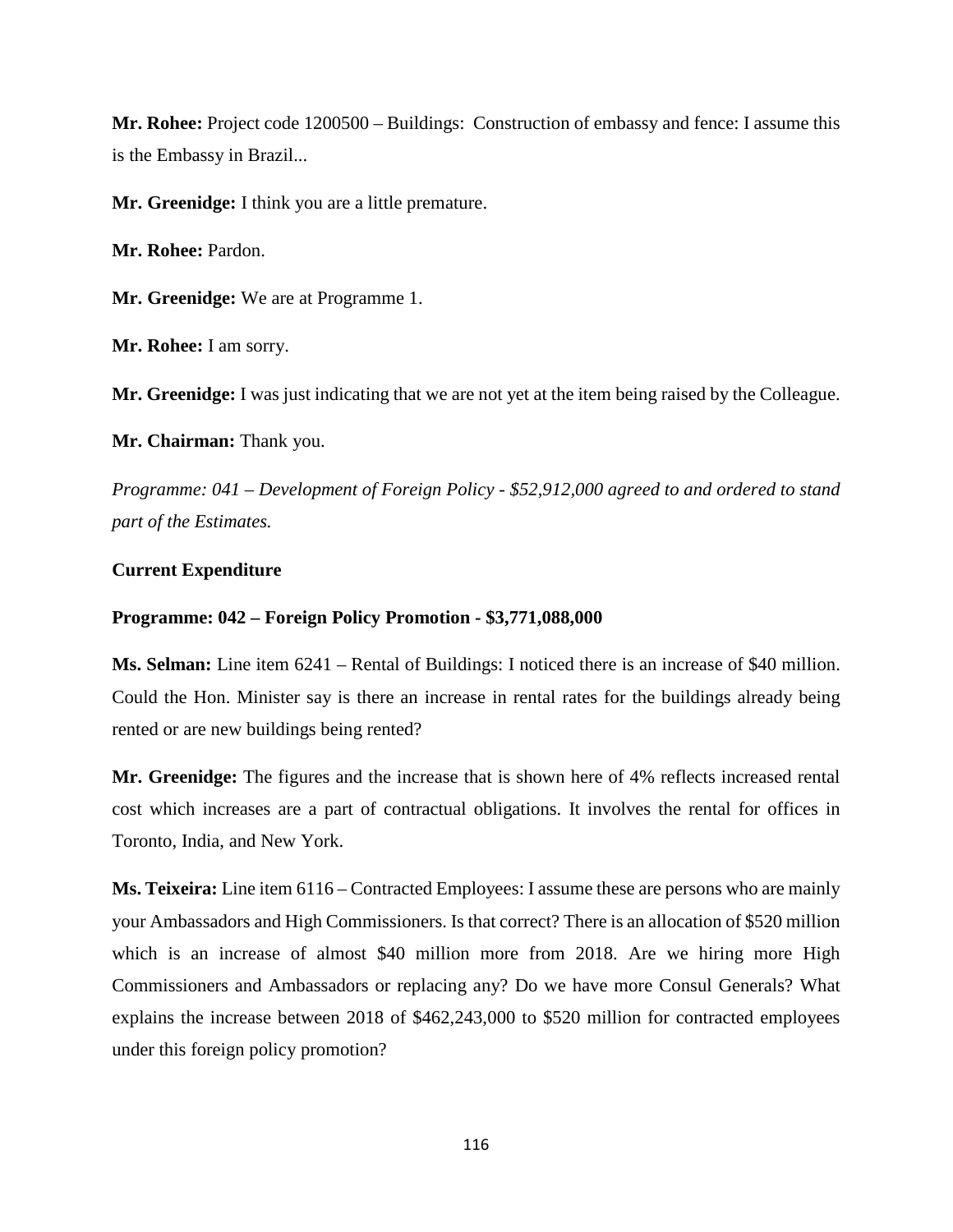**Mr. Greenidge:** The increase shown here reflects salary increases, as well as payments for education, and medical allowances.

In addition to the amount shown in 2018, the Ministry of Foreign Affairs has requested and would expect that \$51.9 million be paid by the Ministry of Finance against employment expenses here.

**Ms. Teixeira:** Line item 6133 – Benefits & Allowances: Again, this has gone up from Budget 2018 which had a figure of \$484,522,000 and we seem to have spent so far in 2018 \$508,522,000. First of all, where does this additional money come from and have we vired it from somewhere else?

For 2019, the projection for benefits and allowances is \$598,222,000: Could the Hon. Minister say what are some of benefits and allowances that are available for those different levels of the Ministry of Foreign Affairs, whether external in the foreign missions, or in the local offices, because I think this is one of the highest levels of benefits and allowances in the Public Service other than the Ministry of the Presidency?

**Mr. Greenidge:** I believe the suggestion that the Ministry of Foreign Affairs staff anywhere are so privileged is almost intended to cause me problems with my staff members. The payments here are end of contract benefits for the locally recruited staff [*Inaudible*] local to the mission abroad, and it covers also with medical insurance and vacation allowances for those staff posted to the missions.

We also received from the Ministry of Finance \$147 million against employment cost for 2018. The other cost for 2018 are the end of tenure benefits and other benefits and allowances. The end of tenure year benefits was paid, for example, to Washington which came up to \$43 million, in New York \$47.8 million, Consul General in New York \$27 million, London, Ottawa, Toronto, and Barbados. I do not know if you want those details, but basically that is how it is broken down.

**Ms. Teixeira:** Follow-up: Based on the allocation and the actual expenditure under Benefits and Allowances: how was this gap filled, because you were spending more than what was allocated? Was there any virement or some other means of increasing the sum under this head?

**Mr. Greenidge:** The additional cost was met by the Ministry of Finance under line item 6141 - Other Employment Cost.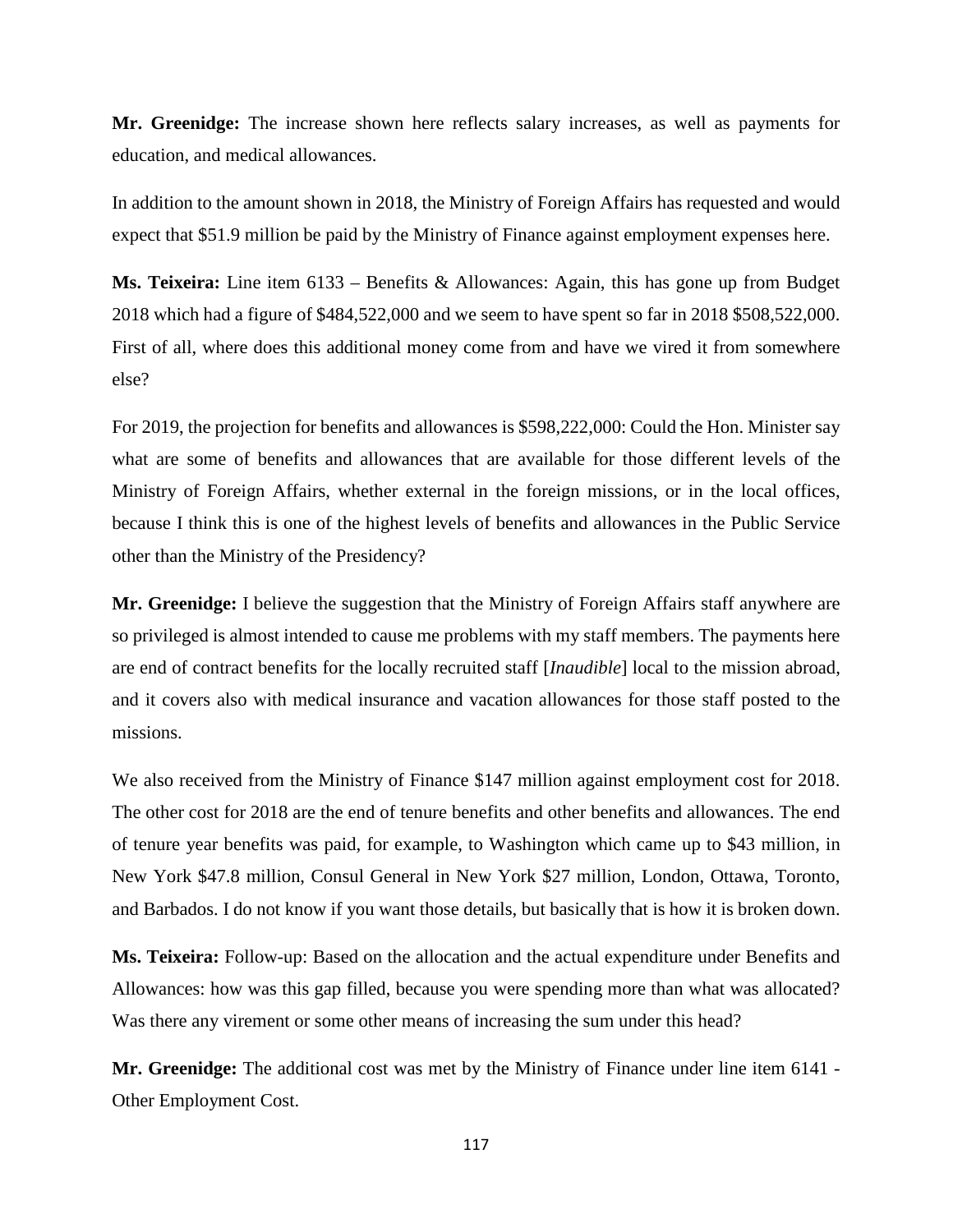**Ms. Teixeira:** Did you say line item 6141 - Other Employment Cost?

**Mr. Greenidge:** Yes.

**Ms. Teixeira:** Line item 6331 – Refunds of Revenues: Five hundred thousand dollars. Normally this deals with when you sell passports you would offer services at our foreign missions and this becomes a standard figure. Do we ever increase the amount of money that we earned in offering these services at the mission, because it is always at this standard which is \$500,000? First of all, am I correct in saying this deals with passports, notarising documents, and birth certificates, the services that our missions offer… why does it seem to never go up? It always just stays at this nice and neutral number of \$500,000.

**Mr. Greenidge:** Might I add to the answer I gave to the previous question that part of the reason, because I saw my Colleague looking a little puzzled, why one would have had to resort to the Ministry of Finance line item 6141 – Other Employment Cost, was of course a result of a court decision where some additional cost had to be met that had not been catered for.

### *8.04 p.m.*

As regard to the line item 6331 – Refunds of Revenues, such refunds are made when individuals request services, then those are cancelled during the course of the year. It is where transactions are being withdrawn, we have to make refunds. It is essentially passport.

*Programme: 042 – Foreign Policy Promotion - \$3,771,088,000 agreed to and ordered to stand part of the Estimates.*

#### **Capital Expenditure**

#### **Programme: 042 – Foreign Policy Promotion - \$482,715,000**

**Ms. Selman:** Mr. Chairman, I have been standing before Mr. Rohee.

**Mr. Chairman:** It is not so much who stands first, but who catches the Speaker's eyes first.

**Ms. Selman:** I am the tiniest in the House, so you would not notice me, Sir. If I may, Mr. Chairman, project code 2501100 – Office Equipment and Furniture: Could the Hon. Minister identify the overseas missions which would benefit from furniture and equipment?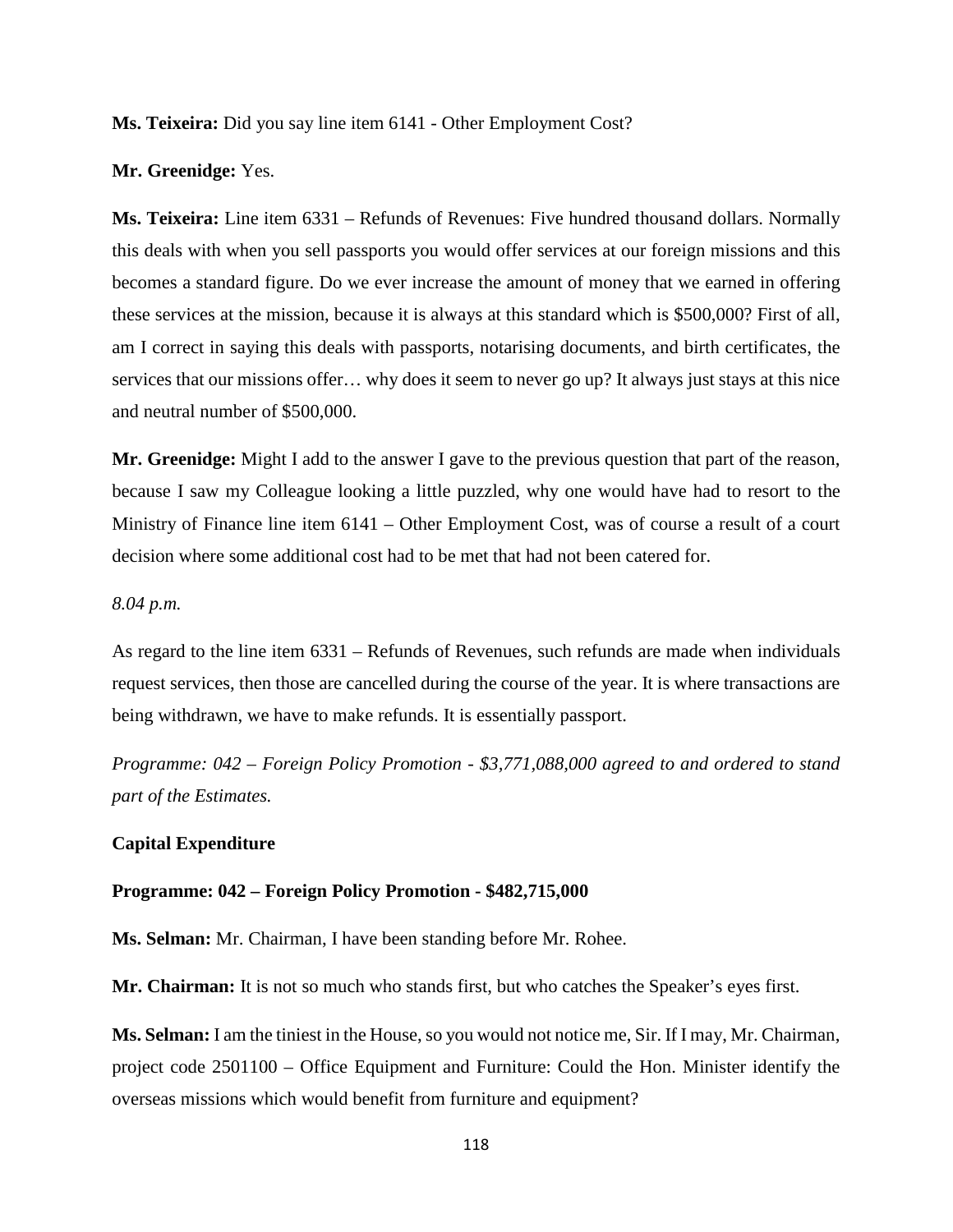**Mr. Greenidge:** I extend condolences to my Colleague from the other side for tininess and being overlooked.

**Mr. Selman:** No one has died.

**Mr. Greenidge:** I am surprised that she found it a handicap that it is all. Mr. Chairman, the missions in question are Port of Spain, Trinidad and Tobago, the Consul General in New York, the Embassy in Switzerland, Consul General in Barbados, Consul General in Toronto, Embassies in Ottawa, Washington, India, Paramaribo, Suriname, Brasilia, Brazil, Caracas, and in Havana, Cuba; London, United Kingdom (UK) High Commission, as well as Nickerie in Suriname, Consul General, the Embassy in Kuwait, Embassy in Beijing, Chancellery in Brussels as well as, Chancellors in Boa Vista and Embassy in South Africa. It is practically all of the missions. Unfortunately, that is how it has to go.

**Mr. Chairman:** Hon. Member, Ms. Selman, do you have a follow-up question?

**Ms. Selman:** No, Mr. Chairman. I was actually moving on to another project code.

**Mr. Chairman:** Please, proceed.

**Ms. Selman:** Thank you, Sir. Project Code 1200500 – Buildings: Could the Hon. Minister say how much of the budgetary provision will be spent on the construction of the Embassy in Brazil? What is the proposed timeline for the completion of the construction of the Embassy?

**Mr. Greenidge:** The question is, when do we expect the project to be completed? The Chancellor and Ambassadors residency are due to be completed by the end of 2019. The Embassy building itself will be completed by the end of 2020.

**Mr. Rohee:** On the same line item, follow-up on my Colleague's question. The firm that is the contractor for this building, is it a contracting firm from Brazil? Could you give us the name of the contracting firm? Could the Minister say whether any local materials from Guyana are being used to be part of the construction of the building?

Follow-up: The Minister, I think, made a statement sometime earlier this week to the effect that the Government is contemplating establishing a mission in the United Arab Emirates (UAE). Could the Minister elaborate a little further on that?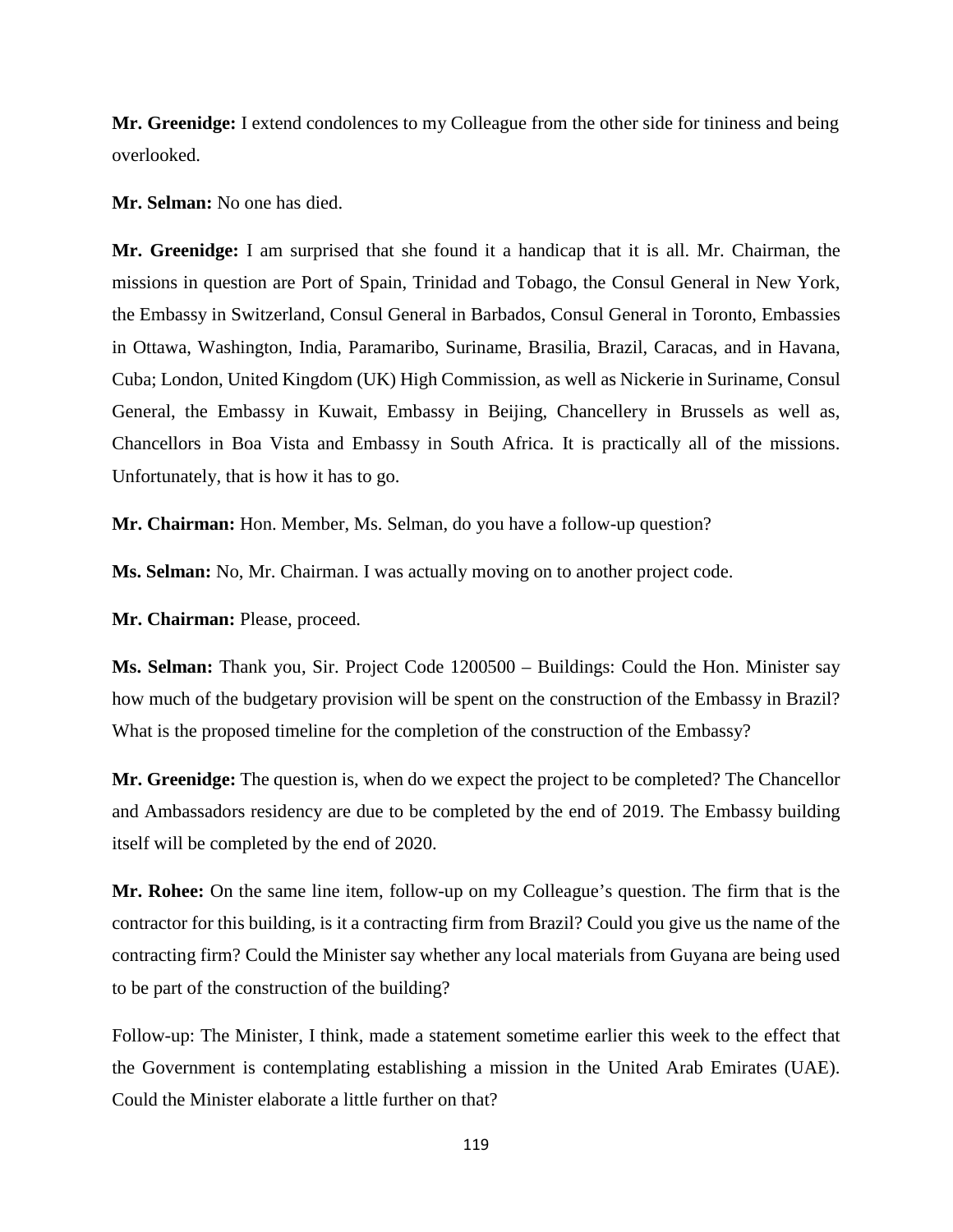**Mr. Greenidge:** Mr. Chairman, the amount shown for in 2018 Budget under this project code is for the funding of the architectural designs, which have been completed. Therefore, we are now moving to the tendering process. The question of whether or not the firm is a Brazilian one and the name does not arise at this stage. The tender as not been awarded.

On the question of the opening of missions in future, we are in discussions with the UAE for the opening of a mission there in 2019. We are also looking at the possibility, the feasibility, and cost of probably one for the African Union, but, that has not yet been settled. On the UAE, because of its import…

**Mr. Rohee:** Is that in Addis?

**Mr. Greenidge:** Yes. Let me say first off, all, because of the importance of UAE and the rising out of the dispute - had with them both on the diplomatic front, that is establishing an office and in terms of collaboration that they are willing to undertake with us on infrastructure side, social infrastructural, this is one that is a priority.

Of course, there are petroleum produces and these are also states that seem in a position in which they could assist us in developing our own capacity, giving us advise, and so forth.

As you know we also were speaking to some others including Indonesia and Cordova. The one, that is in a position, I think, to assist us and where we might be quickly be able to establish an Embassy is the UAE.

**Ms. Teixeira:** Project Code 2400300 – Land Transport: In the Budget of 2018, it appears as if the Ministry has spent the money allocated for it on vehicles. Could the Minister say how many vehicles were acquired or transport was acquired in 2018? The allocation for 2019, \$46,670,000 for the purchase of vehicles. Could the Minister say how many vehicles are being proposed to be purchased and for which missions?

**Mr. Greenidge:** It is intended to be three additional vehicles which were procured in 2018 namely, Barbados, London, Switzerland.

In 2019, we are proposing to acquire vehicles for Paramaribo Embassy, Brussels Embassy and the High Commission in India, Dele.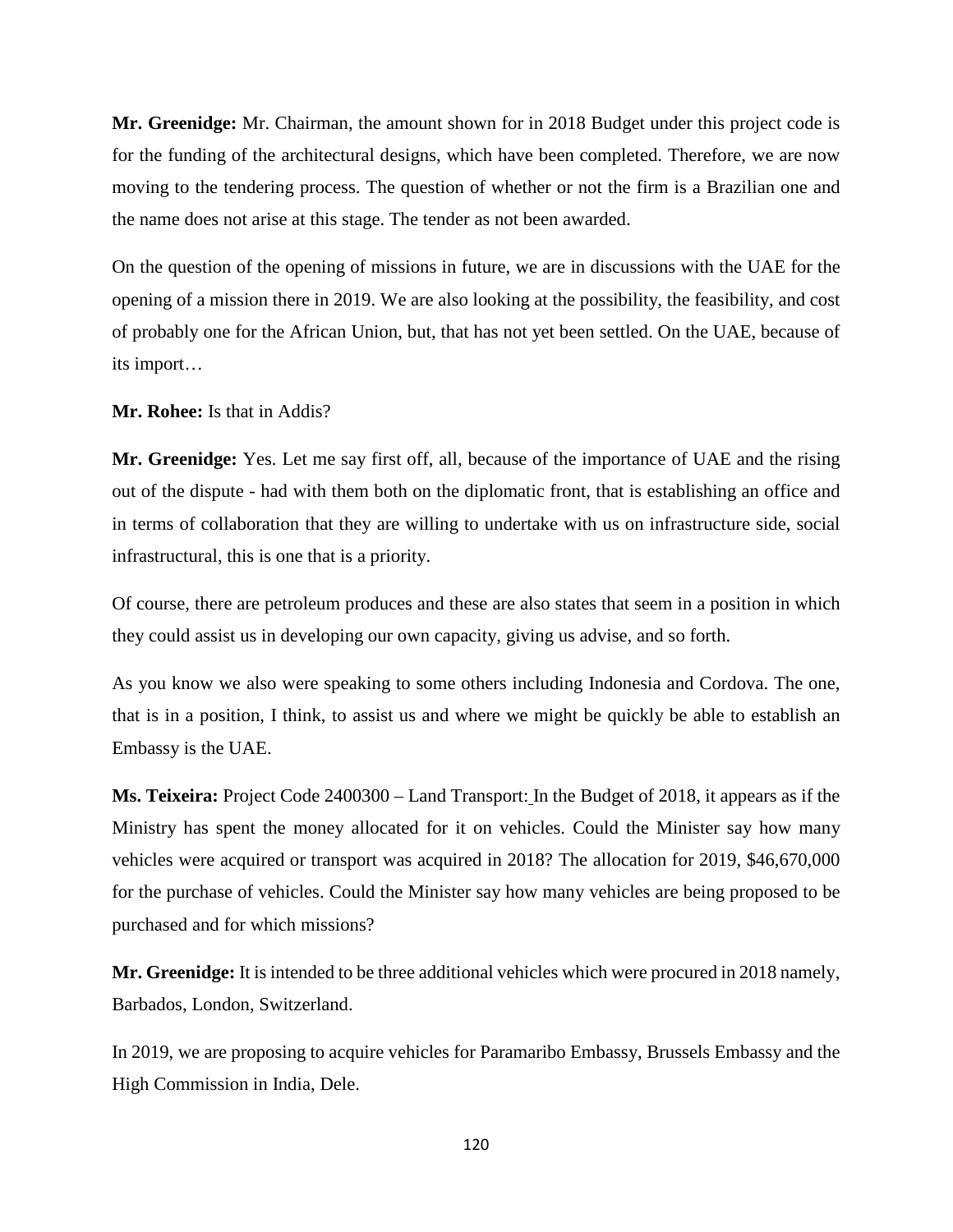*Programme: 042 – Foreign Policy Promotion - \$482,715,000 agreed to and ordered to stand part of the Estimates.*

### **Current Expenditure**

### **Programme: 043 – Development of Foreign Trade Policy - \$79,937,000**

**Mr. Rohee:** Hon. Minister, having regard to the emphasis which I understand the Government is paying on the question of economic diplomacy and the missions abroad; it appears to me that your foreign trade aspect of the Ministry's operation seems to be rather barebones in terms of staffing.… [**Hon. Member:** What is the line item?] The line item is very clear for us to see having been sitting here for the pass [*Inaudible*]. I am talking about the staffing details.

### *[Mr. Chairman hit the gavel]*

**Mr. Chairman:** Hon. Member Mr. Rohee if there is a line item provided, then it would be helpful to all.

**Mr. Rohee:** Line items 6111 to 6117: As I said to the Minister, that his staff, in respect to the foreign trade functions of the Ministry of Foreign Affairs seems to be rather barebones having regard to the responsibilities of the Ministry in promoting economic diplomacy, which the President himself has adumbrated and given instructions to the Minister to carry out.

**Mr. Greenidge:** Mr. Chairman, I wish to assure our Colleague that we are acting very much in consonance with the statements and the instructions by the President. If you look at page 75 you would see that the total number of contracted employees in 2019 will increase by 12 to 13 persons. I would like to say also that in relation to the work…

#### *8.19 p.m.*

#### *Microphone malfunctioned*

**Mr. Greenidge:** Mr. Chairman, am I to take it that the Sergeant-at-Arms is responding to a comment that I made earlier about size?

**Mr. Chairman:** We wanted to keep you connected.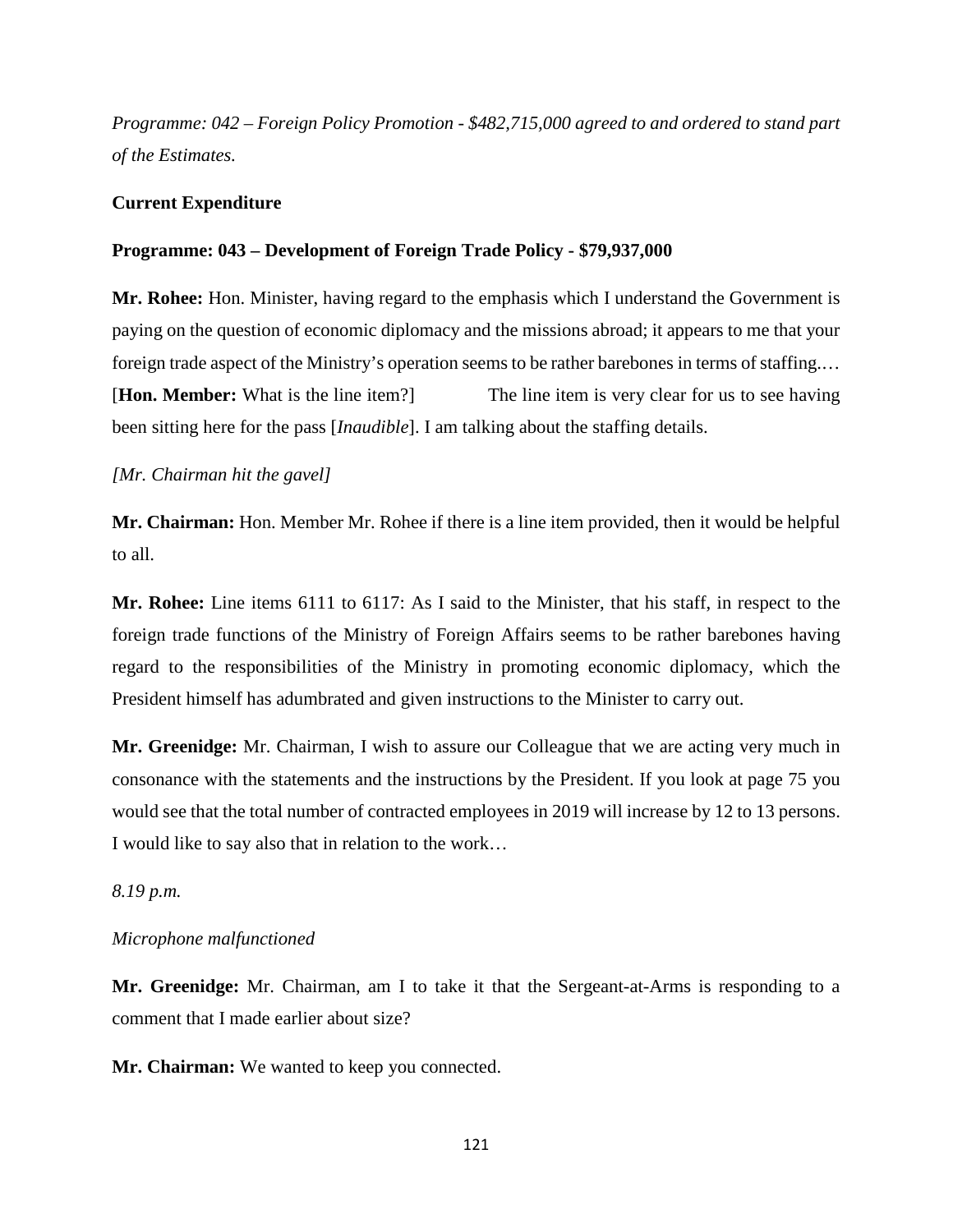**Mr. Greenidge:** I want to also say that first of all, you will see that increase reflecting an increase in strength of the Foreign Trade Department including the appointment of a Head of Foreign Trade with considerable experience and analytical skills, as well as our embarking arrangement with the Economic Commission for Latin America and the Caribbean (ECLAC) for working jointly on the fashioning of a plan on Foreign Trade Policy, as well as a number of services that you will see in relation to establishing an exporters database, a national trade information portal, possibly a trade magazine, and a variety of other strategies, data base and alike.

Whilst the numbers were increased and some of these increases reflect a movement from one other part of the Ministry to bring together the technical skills associated with trade, although it is shown under line item 6111 – Administrative. These are technical officers also, but they undertake the tasks that I have listed. … [**Hon. Member:** [*Inaudible*]] …That is because I do not want to read you the list of the undertakings.

As regard to the staffing, let me just say concretely that we transferred six Foreign Service Officers from programme 01, six to this department and there is also a transfer of a Foreign Trade Officer and a Director of International Corporation. There is also one Foreign Service Officer being transferred to this category. There is in fact and I have before me the list of the eleven Officers involved in this programme.

In fact, there is a substantial increase in the capacity of this department. You will see it reflected in the quality and quantity of its work.

**Mr. Rohee:** Follow-up: Having regard to the tradition, I was wondering, could the Minister could say if the Government is contemplating appointing or posting to each mission a Foreign Trade and Investment Officer to fulfil the responsibility of bringing trading and investment to this country which we so badly need. This is because there have been a lot of criticism that the country has not been attracting much investment. The porting of a Foreign Trade and Investment Officer at each mission is something which I was wondering whether the Ministry, which part of the Government, is contemplating.

**Mr. Greenidge:** At this stage, we are not proposing to appoint to each of the missions a Foreign Trade Officer with that purpose. Let me say to you that in relation to the missions in Brussels and Geneva, right now, officers have been assigned to those missions whose functions will cover the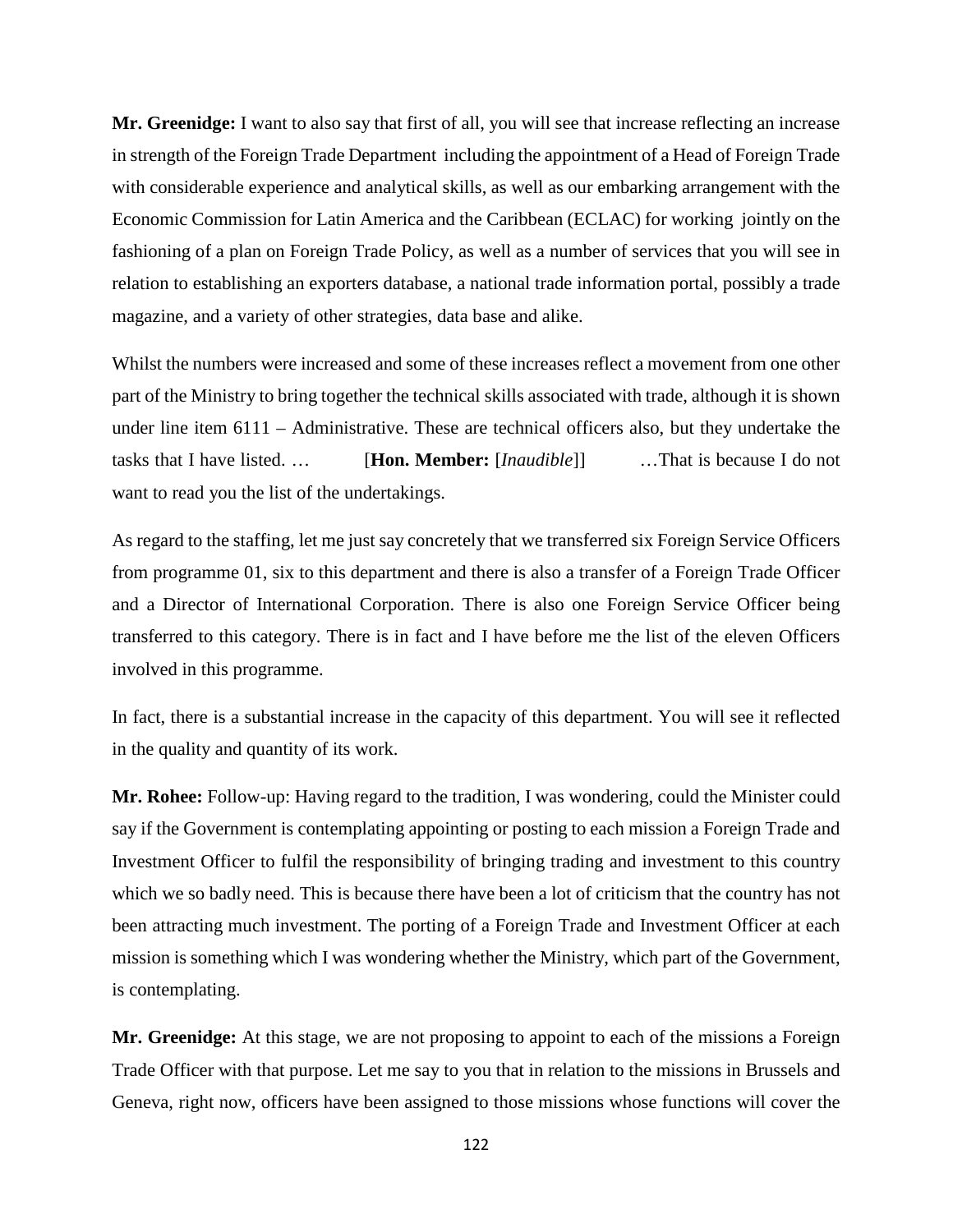trades, promotions, and analysis functions. They are working within the context with the formulation of International Trade Policy within the World Trade Organisation (WTO) also within the African, Caribbean and Pacific Group of States - European Union (APC-EU) cut and frame work and these are Officers who some are trained in Geneva.

We will eventually assign an Officer to Toronto with that specific task in mind. It is not intended to put one in each mission, certainly not at this point in time, but that we would strengthen and continue to send the trained Officers to some of the selected missions whose task had been specifically identified as focusing on trades and investment promotion and related matters. Eventually you would have seen the same being done in relation to South Africa and possibly China and New York.

**Ms. Teixeira:** Line item 6116 – Contracted Employees: In the 2018 Budget zero funds was allocated under contracted employees and in the staffing, details provided to us, there are zero contracted employees. However, the revised 2018 Budget shows that \$7,758,000 was spent under contracted employees and of course the projection in 2019, the Ministry will spend \$29,021,000 for three contracted employees. Could the Minister explain with no provision for contracted employees the \$7,758,000, where did it emanate from? You had to find the money from somewhere. Who was employed because it shows that there is no one employed in 2018 under contracted employees?

**Mr. Greenidge:** In relation to Line item 6116 - Contracted Employees, the Director of International Corporation and the Foreign Service Officer were transferred from Programme 01 and there is a Director of Foreign Trade recruited. Those are the new and transferred employees.

Part of the reason for the differences between 2018 and 2019 is that the Director of Foreign Trade, for example, only started in September. The transfer took place in August of the other two Officers that I mentioned. Does that help?

**Ms. Teixeira:** Where did you then found the money in the transfer? Therefore, the money was already allocated for them where they were. Were those funds transferred over to this heading?

**Mr. Greenidge:** The funds were transferred from programme 01.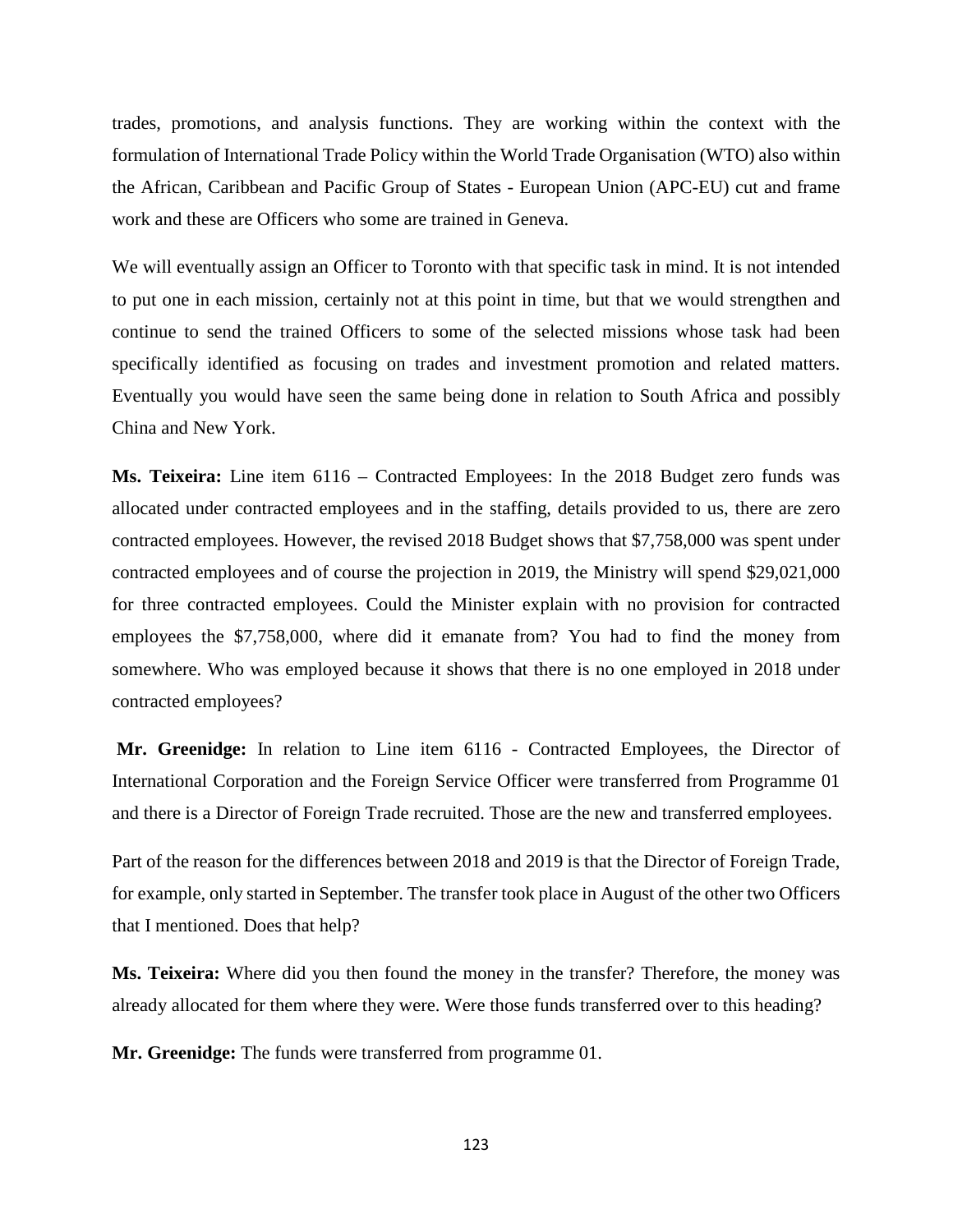*Programme: 043 –Development of Foreign Trade Policy - \$79,937,000 agreed to and ordered to stand part of the Estimates.*

**Mr. Chairman:** This concludes consideration of the Estimates for Agency 04: Ministry of Foreign Affairs. Thank you Minister and thanks to your staff. Hon. Vice President, you will need to occupy your correct chair. *8.28 p.m.*

**Vice-President and Minister of Indigenous Peoples' Affairs [Mr. Allicock]:** Mr. Chairman, could I just ask that the two Ministers partake? Could she do the Current Expenditure and I do the Capital Expenditure? Is that allowed?

**Mr. Chairman:** The Hon. Valerie Garrido-Lowe, will do issues relating to Current Estimates and the Hon. Vice President will treat to the issues relating to Capital Estimates.

**Agency: 17 Ministry of Indigenous People's Affairs [8.32 p.m.]**

# **Current Expenditure**

# **Programme: 171 – Policy Development and Administration - \$1,115,286,000**

**Mr. Chairman:** Hon. Members, let us give ourselves a chance to hear the discussion on the Estimates of the Ministry of Indigenous People's Affairs.

**Ms. Campbell-Sukhai:** Line item 6301- Education Subventions and Grants: Could the Hon. Minister say what mount of the voted provision of \$89,479,000 is for the Women's Sewing Group for sewing the 2019 school uniforms? What amount is for the school uniform materials and accessories?

# *8.34 p.m.*

**Minister within the Ministry of Indigenous Peoples' Affairs [Ms. Garrido-Lowe]:** Thank you for your question, Hon. Member.

The estimate caters for the procurement of uniform cloth, sewing, packaging and transportation for the distribution to the hinterland students. The costs are all-inclusive for the respective regions. Total students per region would be 12,711 for Region 1, at a cost of \$31,403,578; Region 7, 6,684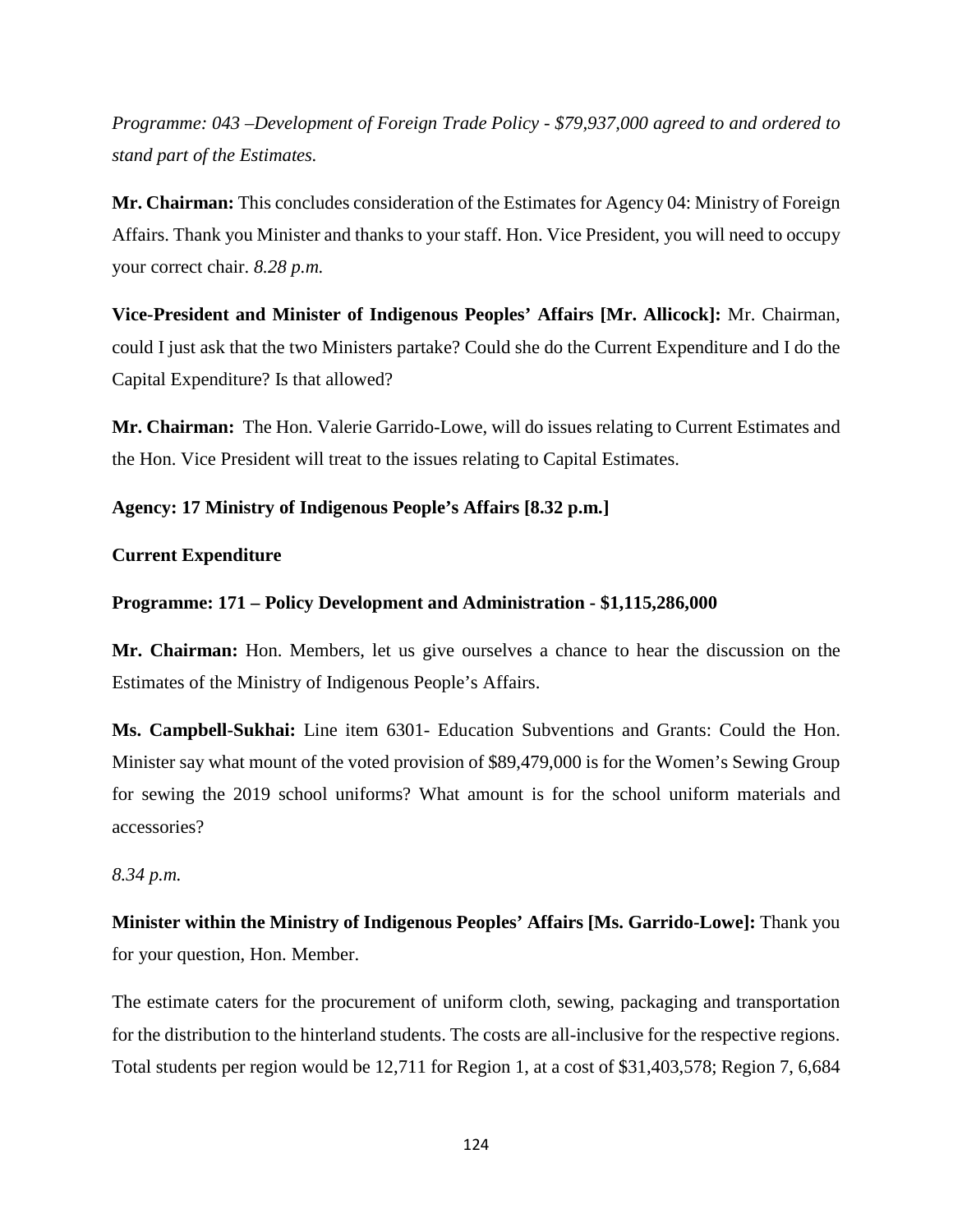students, at a cost of \$18,221,095; Region 8, 3,924 students, at a cost of \$12,792,635; Region 9, 10,589 students, at a cost of \$27,061,178 – at \$1,200 per uniform.

**Ms. Campbell-Sukhai:** Could the Hon. Minister be a little more helpful? My question to her was what amount of that sum of \$89,479,000, in total, goes to sewing and what goes to material? That is making it a bit simpler. I did not ask for the regional breakdown nor the number of students. I know where they are going.

**Ms. Garrido-Lowe:** The total cost for sewing would be \$33,908,000. That will go to the women sewing groups.

**Ms. Campbell-Sukhai:** And how much for the materials?

**Mr. Chairman:** Hon. Member, is your question fully answered?

**Ms. Campbell-Sukhai:** Mr. Chairman, no. The Hon. Minister did not give me the amount for the uniform materials. But, in the meantime, I can ask some follow-up questions, so they can sort out the amount which I am asking for.

**Mr. Chairman:** Please proceed.

**Ms. Campbell-Sukhai:** Under the same line item 6301, Education Subventions and Grants, could the Hon. Minister say if the 2018 school uniforms have been delivered to the Ministry and what is the schedule for the delivery to the schools in the hinterland?

Could the Minister also explain to the House, if these materials have not yet been delivered, what is her intention or what measures will be put in the place for the 2018 uniforms to go out before the end of 2018, and whether she will seek to correct the procurement for materials for school uniforms in 2019?

**Mr. Chairman:** Hon. Minister, there seems to be three questions there.

**Ms. Garrido-Lowe:** Thank you, Mr. Chairman.

Hon. Member, the Public Procurement Commission has recommended that the valuation be reviewed. It is being processed right now and we are awaiting an award. It is our intention that we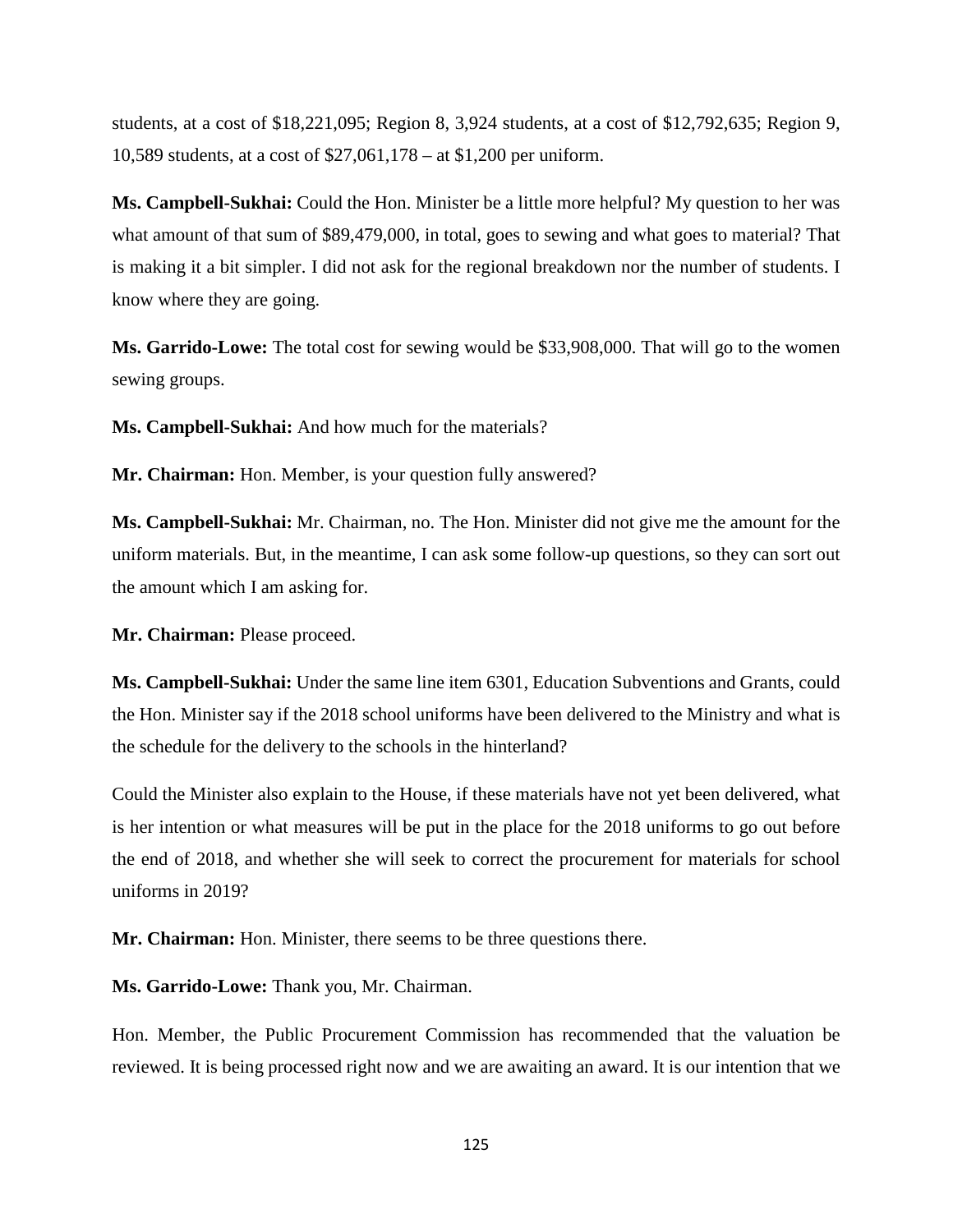deliver before the end of the year. For 2019, we certainly intend to correct this matter so that the children will at least get their uniforms in a timely manner. Thank you.

**Ms. Campbell-Sukhai:** Thank you, Hon. Minister. A final follow-up on this line item. Will the same procedure apply to the sewing of the school uniforms? If the Ministry intends to distribute the 2018 uniforms by the  $31<sup>st</sup>$  of this year, my question is, how will they deal with the sum of \$33,908,000 with respect to sewing for the 2018? Will they send it back to the Consolidated Fund or what will they do?

**Ms. Garrido-Lowe:** Hon. Member, if the service is not given, only then will the money be returned to the Consolidated Fund. But once we get the award in time and we can secure the servicing of these uniforms, then certainly, it will be paid for. Thank you.

**Ms. Campbell-Sukhai:** Line item 6321 – Subsidies and Contributions to Local Organisations: I noticed that in 2019, a total of \$80,502,000 has been allocated. I wish to ask, how is this sum to be allocated to the Bina Hill Institute, the Kanuku Mountain Regional Group and the National Toshaos Council Secretariat?

**Ms. Garrido-Lowe:** Hon. Member, the increase caters for an additional \$4 million to support the work of the National Toshaos Council (NTC). This will cater for the operational cost and salary for a cleaner which will be \$40,000 as well as an increase of \$6 million for the Bina Hill Institute. The subvention caters for the National Toshaos Council, \$20 million for next year; Bina Hill Institute, \$56 million; Kanuku Mountain Regional Group, \$4,502,000. Thank you.

**Ms. Campbell-Sukhai:** Follow-up question. Could the Hon. Minister explain to this House what prompted the increase by the \$6 million for Bina Hill Institute over and above the 2017 and 2018 voted provisions?

**Ms. Garrido-Lowe:** Next year, the Green Enterprise Centre will be commissioned or become functional. That is a natural expansion and hence the allocation to cater for that. Thank you.

**Ms. Campbell-Sukhai:** Follow-up, Mr. Chairman. Could the Hon. Minister layover in writing the expenditures or items or activities to be funded by the \$56 million to the Bina Hill Institute?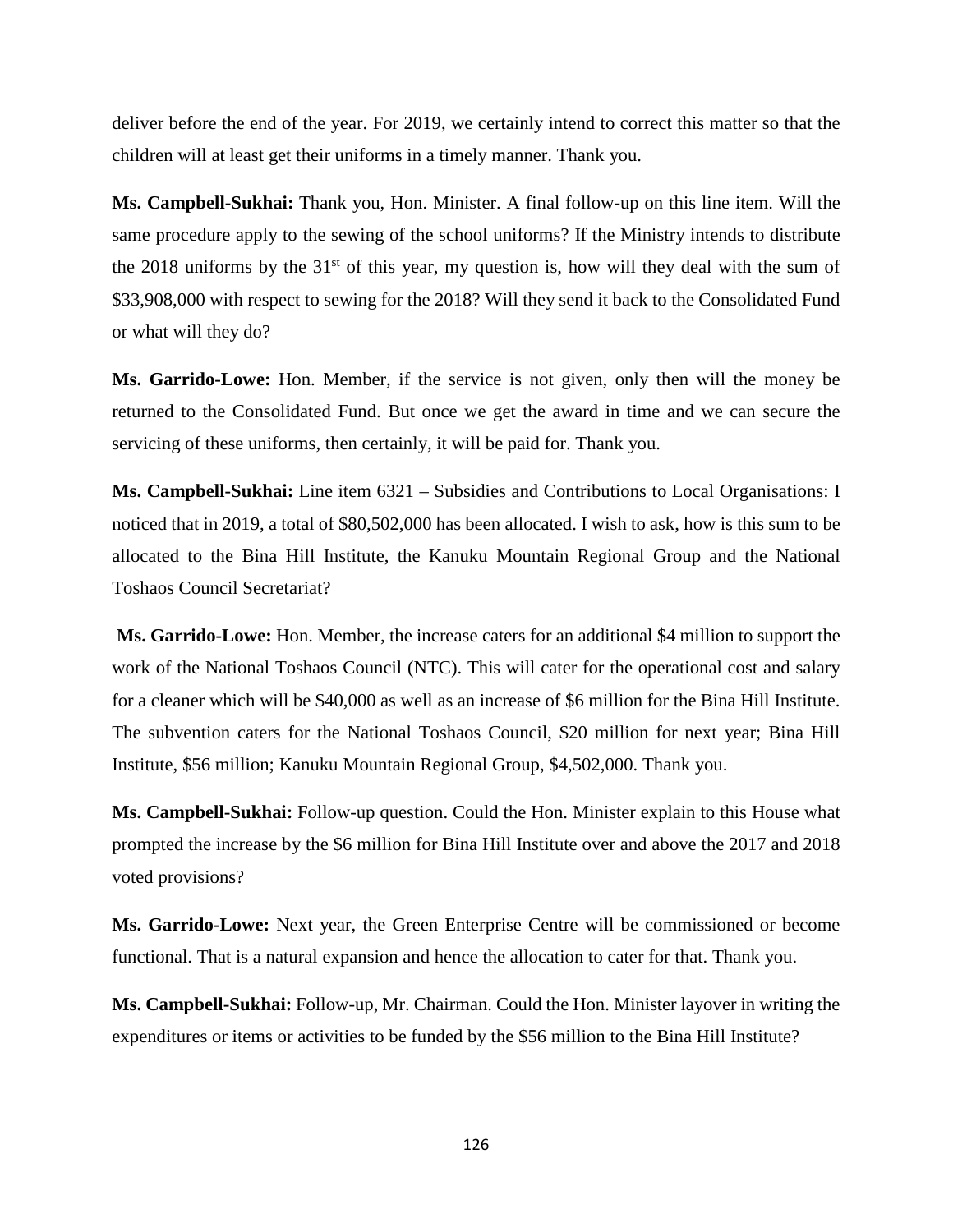Could the Hon. Minister also say what justified the Bina Hill Institute, a community-based project, to be the recipient of \$56 million as opposed to the NTC receiving \$20 million or a 280% over and above, knowing that the NTC has a legislative mandate with wide ranging functions and has to cover 215 villages, satellites and communities?

**Ms. Garrido-Lowe:** Hon. Member, the Bina Hill Institute, I think it started off as a project but now it is an educational institute of recognition and standing. It caters for students from Regions 1, 8 and 9. I think that we will expand to Region 7. Of course, as any educational institute, it is whole year round; it is something permanent. On the other hand, while the National Toshaos Council has a mandate to do outreaches and things like that and supports the 215 villages, it also has the ability to raise its own funds from international communities and so on. But the Bina Hill Institute badly needs the Government's support. Thank you.

**Ms. Campbell-Sukhai:** A final follow-up on line item 6321. Is the Minister telling us that the Bina Hill Institute will continue to receive a subvention of the amount of \$56 million annually with increases as we go on in the future?

**Ms. Garrido-Lowe:** Hon. Member, I would like to give you an actual answer, but I have to say that this money – the subvention – will be based on need and justification. The Green Enterprise Centre will be there from next year. So, we will look at that and see how we go along from there. Thank you.

**Mr. Dharamlall:** Hon. Minister, could you please state what has caused the Ministry to increase fuel and lubricants by 37.6% over the 2018 expenditure?

**Mr. Chairman:** Do you have a line item there?

**Mr. Dharamlall:** Sorry, Sir. Line item 6231 – Fuel and Lubricants.

**Mr. Chairman:** Thank you.

**Ms. Garrido-Lowe:** Hon. Member, the increase caters for fuel to facilitate seven Welfare Officers during our outreaches to Regions 1, 8 and 9, at a cost of \$4,600,000. The allocation caters for outreaches for Community Development Officers (CDOs), \$6,600,000; purchase of gas and diesel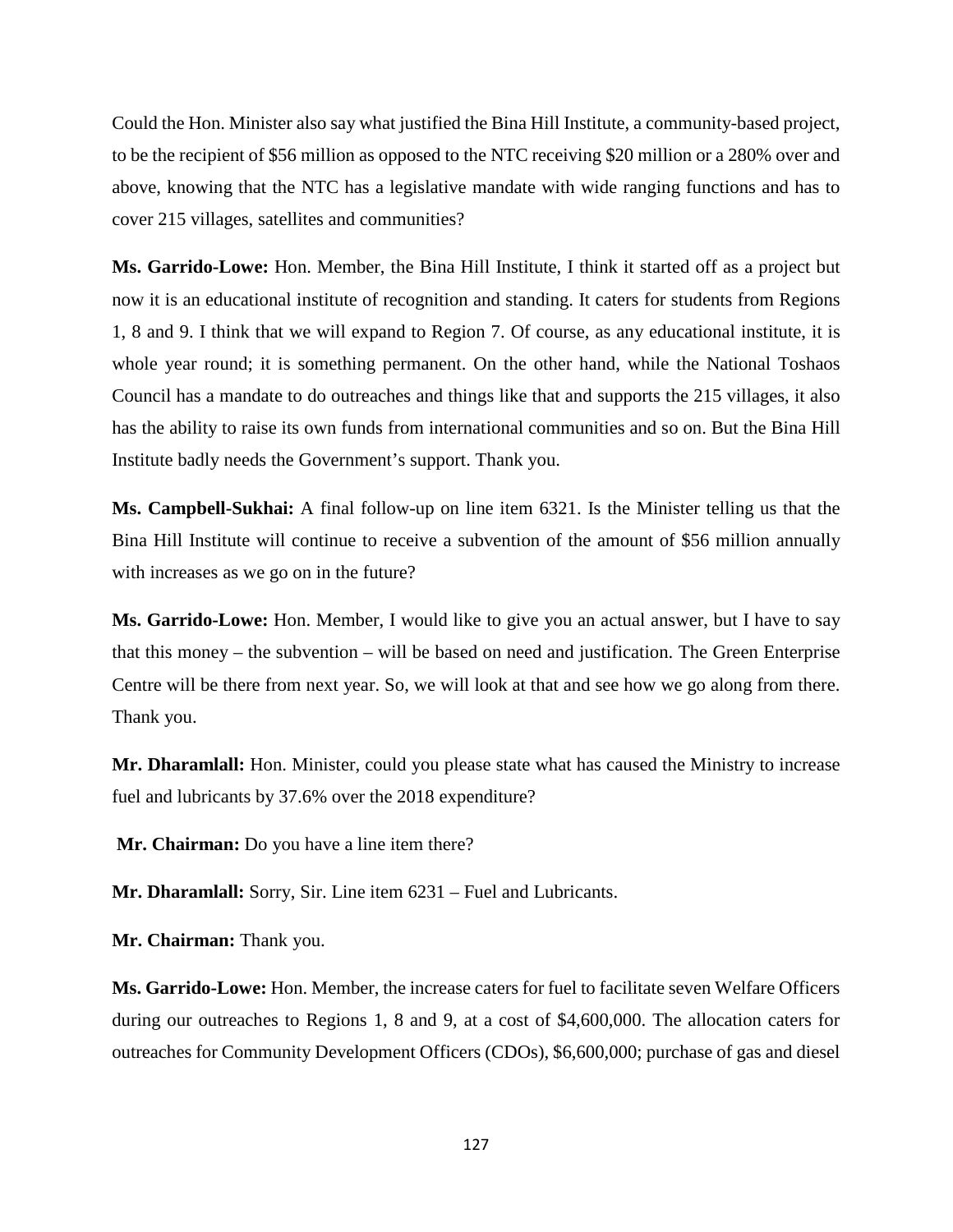for the Ministry's vehicles, \$10,120,000; cooking gas for the indigenous residents, \$840,000 and the student dormitory for \$840,000 – both annually. Thank you.

**Mr. Dharamlall:** Just a clarification. Are you saying that we are buying cooking gas for the dormitory under fuel and lubricants?

**Ms. Garrido-Lowe:** It is under the line item here.

**Mr. Dharamlall:** Going onto line item 6261, Local Travel and Subsistence: Could the Hon. Minister please state what has caused the Ministry to more than double its local travel and subsistence over the 2017 expenditure?

*8.49 p.m.* 

**Ms. Garrido-Lowe:** Is it line item 6261?

**Mr. Dharamlall:** Correct.

**Ms. Garrido-Lowe:** Hon. Member, the increase caters for monitoring of projects, meals, and accommodations for the consultations on the Amerindian Act; meals and accommodation for the monitoring of welfare cases and visits to communities by Welfare Officers and visits to the prisons to the tune of \$16,402,400. That is for the Amerindian Act.

In 2019, there are 24 field trips with accommodations and meals done by the Vice-President and the Minister within the Ministry of Indigenous People's Affairs. There will also be 10 field trips done by the Permanent Secretary (PS), Deputy Permanent Secretary (DPS), Engineer, Internal Auditor and Monitoring and Evaluation (M&E) Officer. There will also be field trips for monitoring staff, including Government departments.

**Mr. Dharamlall:** Mr. Chairman, if you do not mind, could the Hon. Member, layover the field trips?

**Mr. Chairman:** I hope that the Hon. Minister, is benefitting from what you are saying. Please go ahead.

**Mr. Dharamlall:** Hon. Minister, could you please layover the breakdown of your Local Travel and Subsistence, line item 6261? One of the things that I noticed is that you did not mention the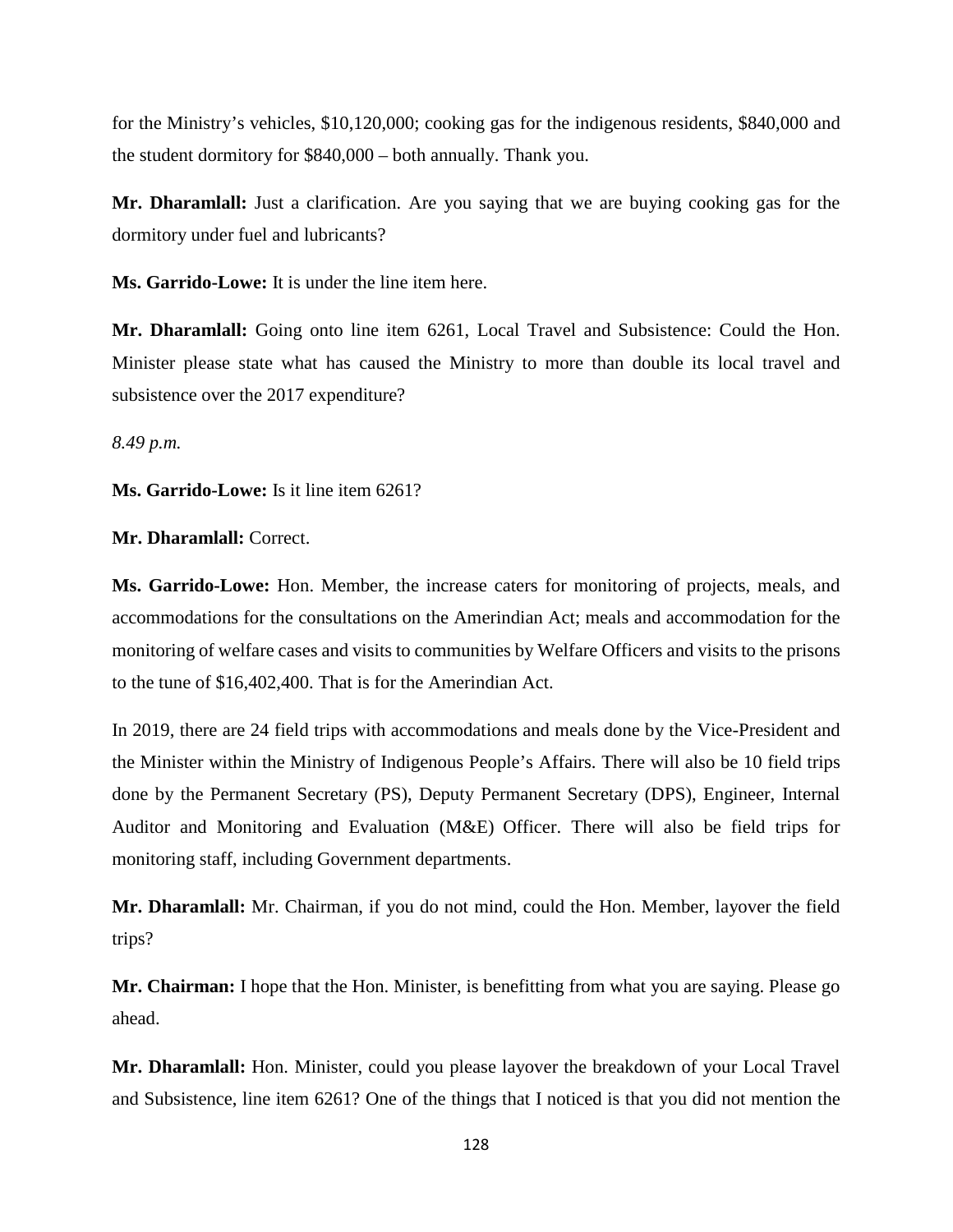Project Officers to whom I hope most of this should have been allocated. We will like to know the villages and the dates when the consultations on the Amerindian Act will take place.

Line item 6265 - Other Transport, Travel and Postage: There is an increase above the 2017 actual figure plus 52% on this, could the Hon. Minister please state what has caused this?

**Ms. Garrido-Lowe:** The increase caters for the flights for consultation on the Amerindian Act which is \$13 million. There are 30 field visits with airfares at \$10,500,000 in various regions to be done by the Hon. Minister and team; six field visits with airfares at \$2,100,000 to be done by the Legal Officer; for community development and project assistance, 28 field visits with airfares at \$9,800,000 to be done by the PS, DPS, Internal Auditor, Engineer and M&E Officer; 50 trips with airfares at \$10 million for the governance departments, CDOs and Principal Regional Development Officers (PRDOs); monitoring of all projects with airfares at \$27,546,800; postage of capital items, \$2,100,000; and assisting with the return of patients from the interior who seek medical attention in Georgetown, \$29,953,200.

**Mr. Dharamlall:** Mr. Chairman, could the Hon. Minister please lay that over as well? I will like to indicate that I am surprised that the Ministry is spending more time in the air than on the ground. I have not heard of any overland transportation, only airfares all the time.

Line item 6281 - Security Services - there is a 33% increase over 2018: Could the Hon. Minister please state what has caused this?

**Ms. Garrido -Lowe:** The decrease is due to…

**Mr. Dharamlall:** It is an increase.

**Ms. Garrido-Lowe:** No, there is no increase in line item 6281, Security Services.

**Mr. Dharamlall:** Mr. Chairman, line item 6281, Security Services, moved from \$42,119,000 to \$56,211,000. It is an increase of more than 33%.

**Ms. Garrido-Lowe:** Hon. Member, I think that you are speaking about the Revised allocation, but the 2018 allocation was \$66,309,000.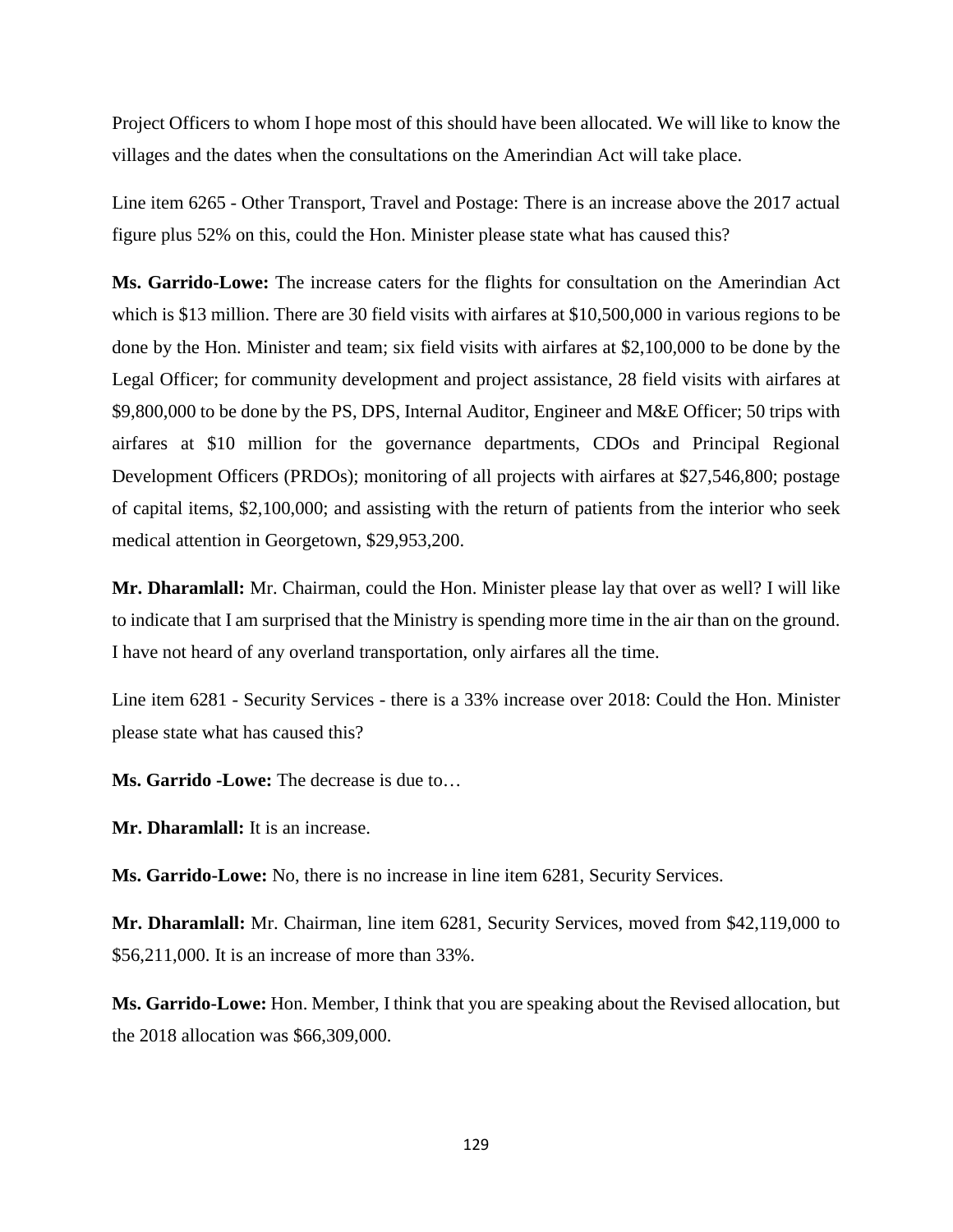**Mr. Dharamlall:** Mr. Chairman, the Revised allocation will be the actual allocation. The budgeted sum is \$66,309,000 but the Revised sum for 2018 is \$42,119,000. That is what they will spend or what they have already spent. I am asking the Minister, what has caused the increase to \$56,211,000 in 2019. Or, is the Minister saying now that the budgeted \$66,309,000 is what the Ministry will end up spending, and not the Revised \$42,119,000 that the Minister of Finance presented to us?

**Ms. Garrido-Lowe:** Hon. Member, based on the newly revised contracts which are listed here, Mondays to Saturdays we are not catering this time for armed guards. The rate from Mondays to Saturdays for unarmed guards is \$390 per hour. Sundays and holidays for unarmed guards is \$780 per hour and armed guards for holidays is \$940 per hour.

**Mr. Dharamlall:** Mr. Chairman, just to clear up for the Minister, there is an increase from \$42,119,000 in 2018, to \$56,211,000 in 2019. The Minister is speaking of a decrease, but the Budget is speaking to almost a 33% increase. I am asking the Minister what has caused this increase and the Minister is speaking about a decrease. Something is definitely wrong at the Ministry in terms of what they have budgeted for and what the Minister of Finance presented.

**Ms. Garrido-Lowe:** Hon. Member, this allocation is based on the present contract that we have signed up for the new year.

**Mr. Dharamlall:** Could the Hon. Minister, please submit to the House copies of the 2018 contracts verses the 2019 contracts?

Finally, line item 6321, Subsidies and Contributions to Local Organisations, could the Hon. Minister please state whether the Head of the Bina Hill Institute is being paid from this allocation and what is the salary and benefits of this individual?

**Ms. Garrido-Lowe:** Hon. Member, indeed the Principal is being paid from this subvention.

**Mr. Dharamlall:** Mr. Chairman, I would also like the salary and benefits please, thank you.

**Ms. Garrido-Lowe:** Hon. Member, we will be happy to layover the details for this as soon as possible.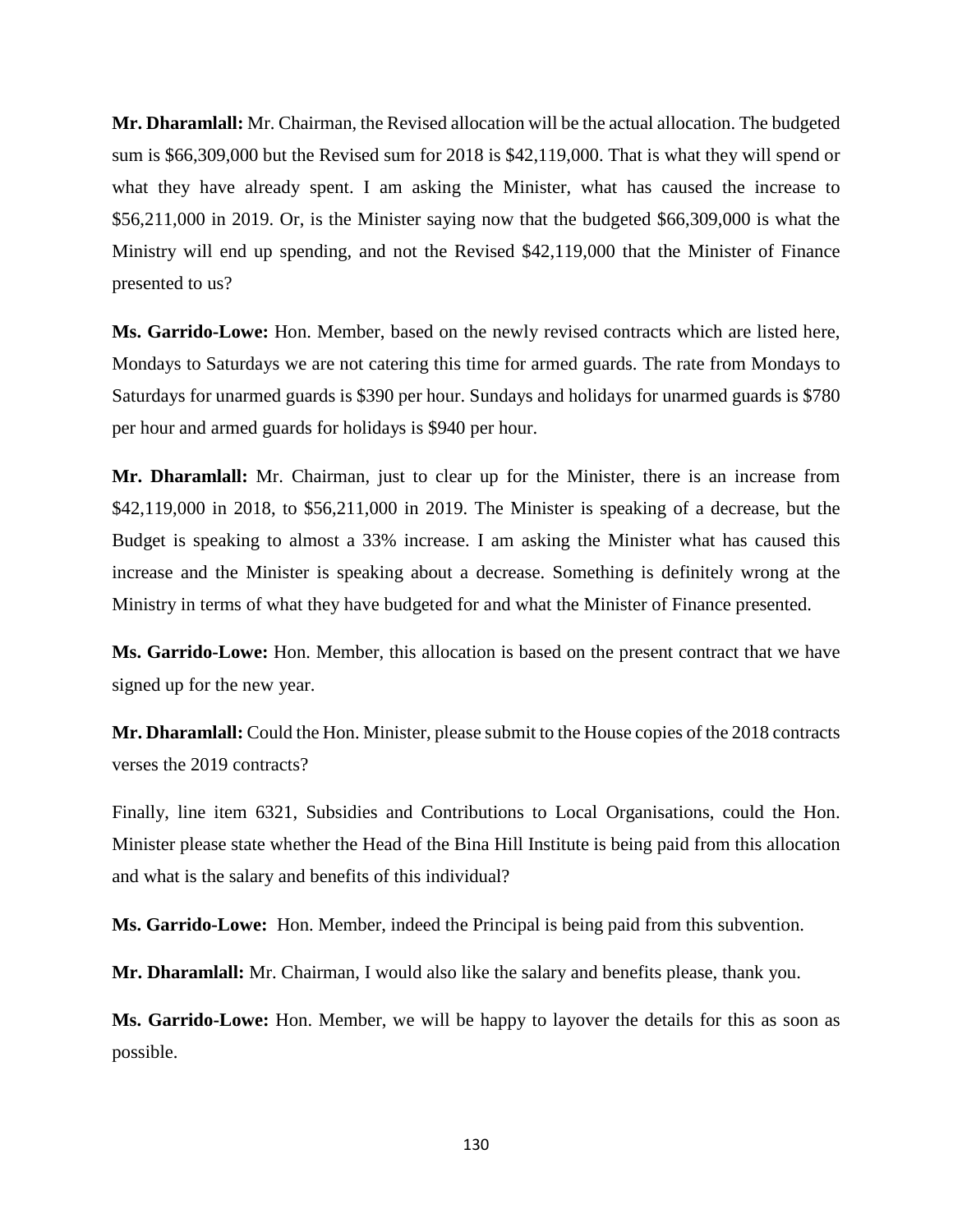**Mr. Dharamlall:** Thank you. Hon. Minister, could you please indicate whether the Principal of the Bina Hill Institute is a locally recruited person, or someone outsourced from the region?

**Ms. Garrido-Lowe:** The Bina Hill Institute happens to be a subvention agency managed by a Board of Trustees. Yes, it is a local, a Guyanese person who is highly qualified and hails from Region 1. Thank you.

**Mr. Dharamlall:** Line item 6321 - Subsidies and Contributions to Local Organisations: In addition to the Principal, is there any other high technical or administrative person, for example a Director, Executive Director, or a Consultant to the Bina Hill Institute being paid for by the subvention?

**Ms. Garrido-Lowe:** There is no other person that is being paid from this subvention that I know of.

**Mr. Dharamlall:** I would like to ask the Hon. Minister, for line item 6321, Subsidies and Contributions to Local Organisations, for the Bina Hill Institute, how many academic staff are on the staffing strength?

**Ms. Garrido-Lowe:** There are 25 academic and support staff at the Bina Hill Institute.

**Mr. Dharamlall:** Follow-up: Could you indicate the highest paid of the academic staff?

**Ms. Garrido-Lowe:** The Principal is the highest paid staff there and she earns a sum of \$350,000 per month.

**Mr. Dharamlall:** Hon. Minister, I recall that before the Bina Hill Institute receives its tranches financial reports ought to be presented. Could I ask you Hon. Minister, when last did the Ministry receive an updated financial report from the Bina Hill Institute? Did the Ministry receive any financial report, and do you accept financial reports before you issue a tranche during the year?

**Ms. Garrido-Lowe:** A financial report is required for every tranche and the Internal Auditor visited Bina Hill Institute last month. Thank you.

**Ms. Pearson-Fredericks:** Line item 6116 - Contracted Employees: In 2018, I noticed there are 46 employees, and in 2019 there are 56. Could the Hon. Minister tell this House what are the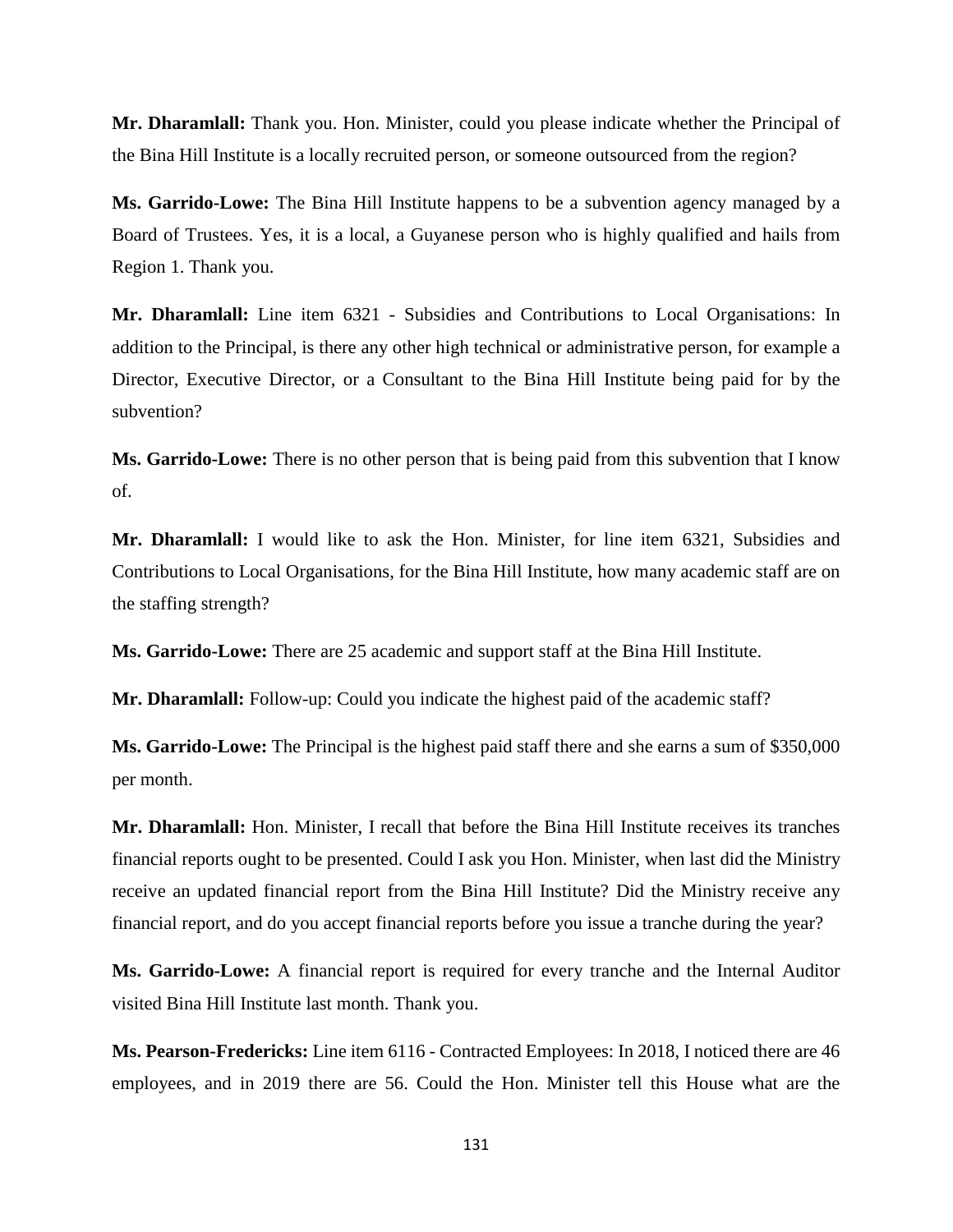designations of the 10 new contracted employees? Could the Hon. Minister also tell the House what are the salaries and other benefits for the 10 persons who are the highest paid contracted workers?

**Ms. Garrido-Lowe:** Hon. Member, the increase of 10 additional staff caters for four Welfare Officers and six Community Development Officers with salaries of General Schedule (GS)7, \$92,779, and an increase of 3%, 6.5% and 7% in salary. As for the highest paid contracted workers in the Ministry of Indigenous People's Affairs, the Permanent Secretary is the highest paid; the Special Assistant on Legal Issues is the second highest paid worker and the Special Assistant on Projects and Community Development is the third highest paid worker. They are the same since they are two Special Assistants. There is the Principal Regional Development Officer, the Communications Officer and the Community Development Officer which amounts to five officers. The others would be Community Development Officers. Thank you.

## *9.04 p.m.*

**Ms. Pearson- Fredericks:** Could the Hon. Minister layover that information with the salaries and other benefits to the House? Thank you.

## **Ms. Garrido-Lowe:** Yes.

**Ms. Pearson- Fredericks:** Mr. Chairman, line item 6117 - Temporary Employees: I noticed under 2017 there was no budgetary allocation. The staffing details under 2018 is zero, however, I noticed under 2018 what was spent was \$5,968,000 although there was no budgetary allocation and there was no staff according to the staffing details. In 2019, there is an allocation of \$5,155,000 and I noticed five staff. My question is: How is it that the Ministry spent over \$5 million and there was no temporary staff. I would like to know where the money that was spent came from. The second question is now that there would be five temporary staff an allocation is asked for which is less than what was spent in 2018, by almost \$500,000. Thank you.

**Ms. Garrido-Lowe:** Hon. Member, the \$5,155,000 came from line items 6141 and 6116. That catered for five Community Development Officers at a salary of \$95,381 and \$82,056 per month. Thank you.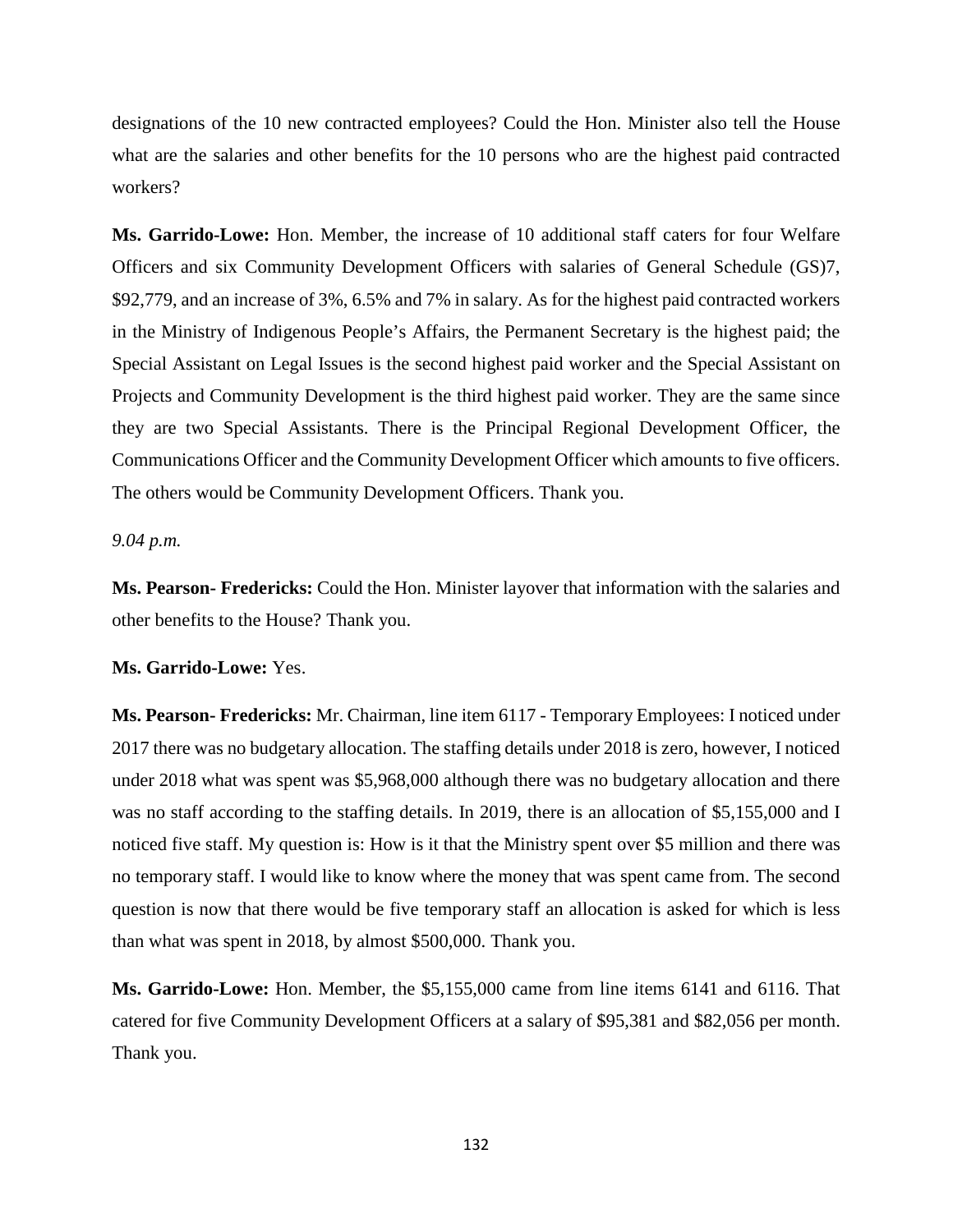**Ms. Pearson-Fredericks:** Mr. Chairman, could the Hon. Minister repeat the line item where it came from?

**Ms. Garrido-Lowe:** Line items 6116 and 6141.

**Ms. Pearson-Fredericks:** Sir, my question is where did the \$5,968,000 come from that was spent in 2018 when there was no budgetary allocation.

**Ms. Garrido-Lowe:** It was a special provision through the Ministry of Finance from line items 6141 and 6116. Thank you.

**Mr. Charlie:** I would like to touch again on line item 6116, Contracted Employees. Hon. Minister, in the form of transparency and accountability to the Indigenous people, why is the Ministry of Indigenous People's Affairs not complying with the circularised instruction of No. 2017/89 as it pertains to contract employees to the fixed establishment?

**Mr. Chairman:** Is there a line item to which your question refers?

**Mr. Charlie:** Line item 6116 – Contracted Employees.

**Mr. Chairman:** Thank you.

**Ms. Garrido-Lowe:** While the Ministry continues to ensure that contracted staff is sent over to the fixed establishment this, however, was a special request from the Ministry. For these special appointments that the Ministry needed, there is a need for more welfare officers in the hinterland. The Hon. Member lives there and he should know that. There is a need for more CDOs in the hinterland. While some CDOs have to monitor 40 villages we found that that was not feasible because they could not look over them every time in the special way that they need to be monitored. Hence, we had to employ more CDOs and welfare officers, especially with cases that are coming out these days. Thank you.

**Mr. Charlie:** I am surprised that the Ministry is not adhering to the instructions of Circular No. 2017/89 since it was a recommendation by the Audit Department that you follow instructions. Hon. Minister you touched on the Welfare Officers, but could you relate to this House how many Welfare Officers the Ministry has in the hinterland regions, their locations, subdistricts and villages?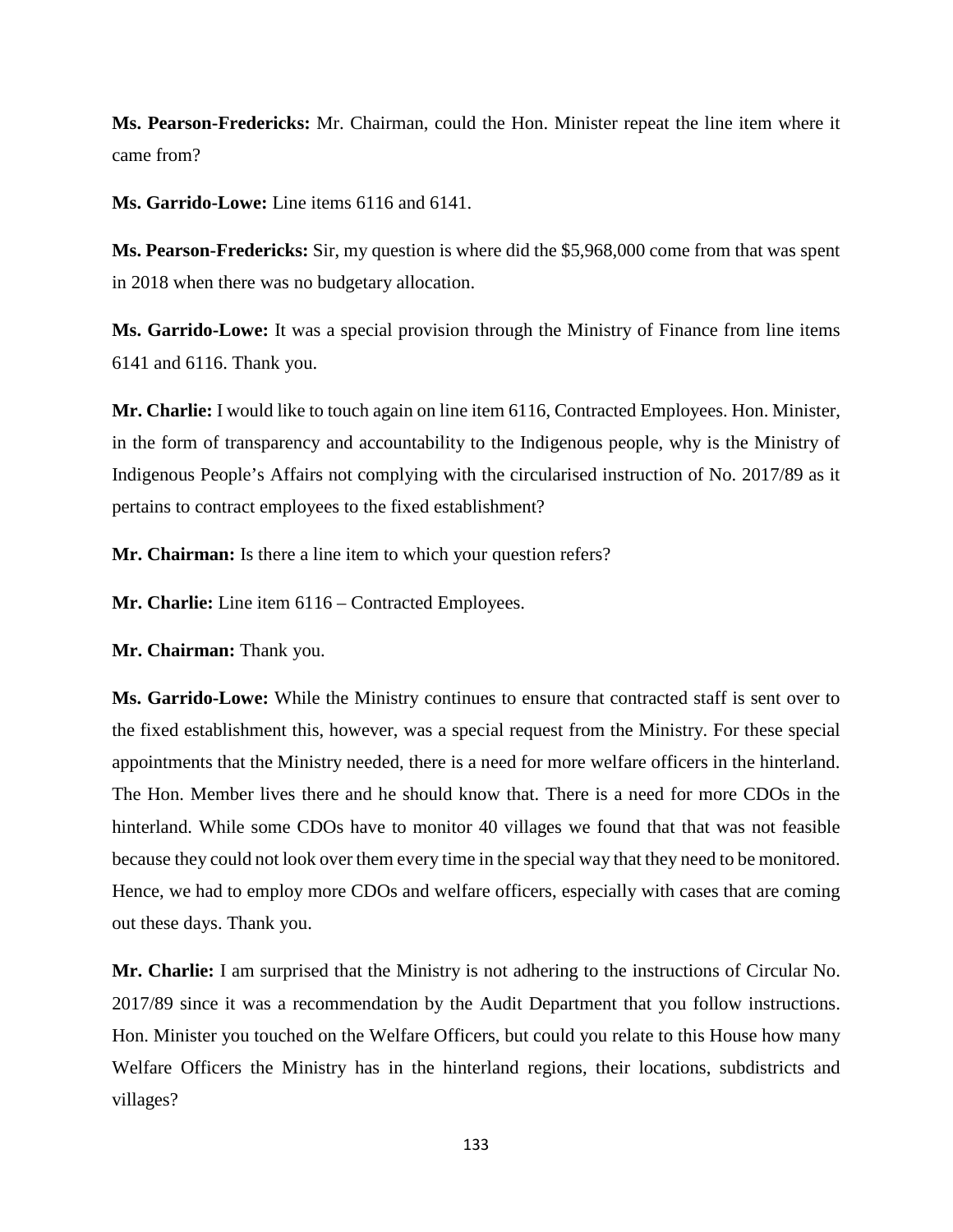**Ms. Garrido-Lowe:** Hon. Member, so far, we have seven Welfare Officers in the outlying regions. Thank you.

**Mr. Charlie:** Mr. Chairman, I asked the Hon. Minster for the location and specifically for Region 9.

**Ms. Garrido-Lowe:** Hon. Member, we have two Welfare Officers in Region 1, one in Region 7, one in Region 8 and 3 in Region 9.

**Mr. Charlie:** To the Hon. Minister, what criteria was used to recruit the Welfare Officers? Were the vacancies advertised nationally, regionally or in the village? We will like to know.

**Ms. Garrido-Lowe:** Public Service approval was sought and also local interest.

**Mr. Charlie:** I now move to line item 6264, Vehicles Spares and Service, a budgetary allocation for 2018, \$21,850,000. The Ministry expended \$20,227,000, a difference of \$1,623,000 underspent by the Ministry. The increased allocation for 2019 is a whopping \$27 million. To the Hon. Minister, could you relate to the House how many vehicles under the Ministry underwent servicing? What nature of service these vehicles received? What is the number of vehicles to benefit under this line item and are the works pertaining to servicing of vehicles advertised and is the Procurement Act adhered to?

# *[Mr. Figueira in Chair]*

**Ms. Garrido-Lowe:** Thank you Mr. Chairman, and it is nice seeing you there.

Hon. Member, first of all, the procurement laws were observed, and the increase caters for the maintenance of five new all-terrain vehicles (ATVs) for CDOs, a vehicle for the Accounts Department and a 30-seater bus for the hostel. The estimate caters for the maintenance of 14 vehicles in the various villages for CDOs, and 17 vehicles at the Ministry's head office. Thank you.

**Mr. Charlie:** A while ago, the Minister alluded to the CDOs who are employed in the hinterland regions. I asked for the advertisement of the vehicle service or maintenance. To the Hon. Minister, are advertisements done regionally or is the maintenance of vehicles done nationally or is it solesourced?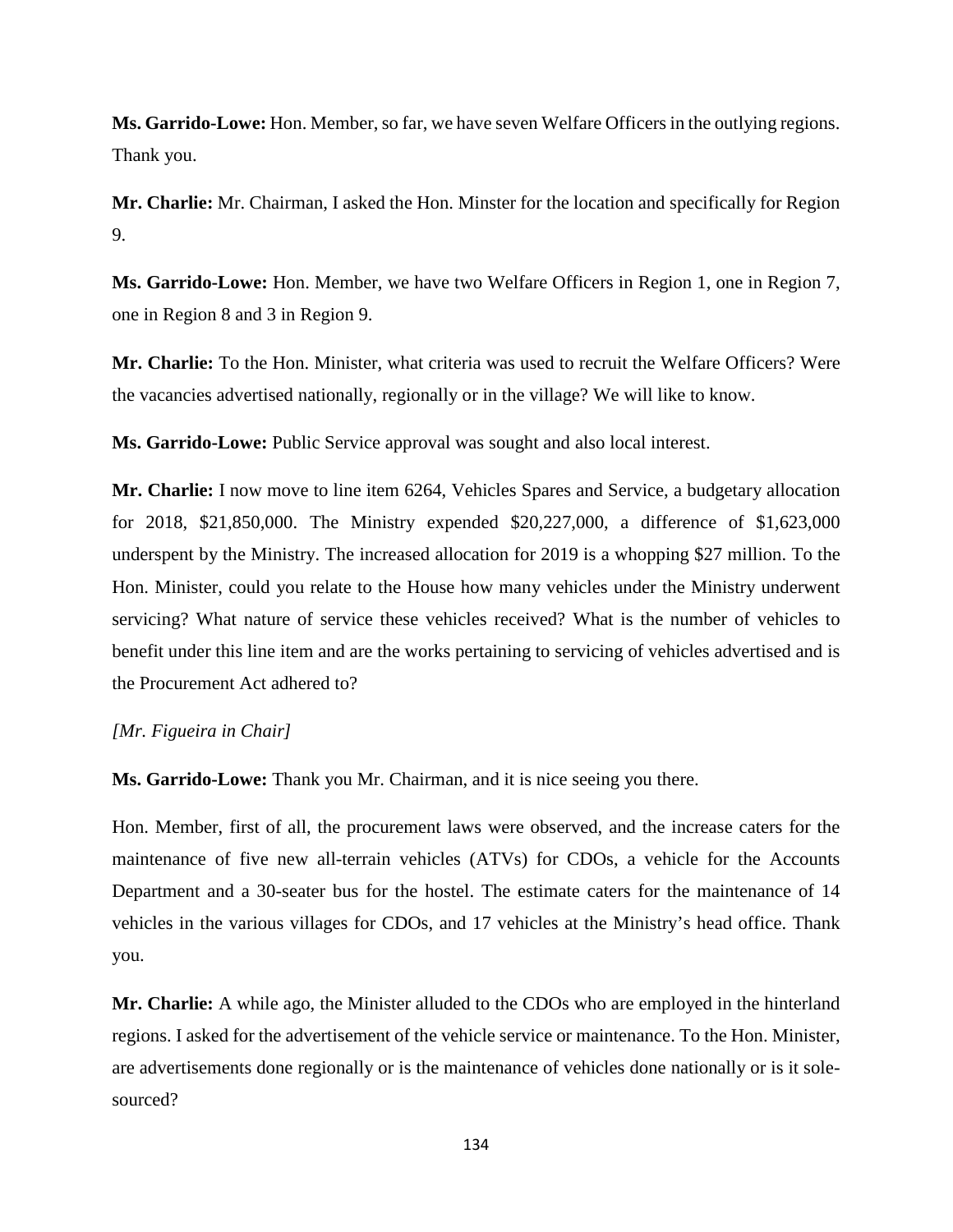**Ms. Garrido-Lowe:** There is national tendering and sole-sourcing.

**Mr. Charlie:** Could the Hon. Minister relate to this House how many sole-sourcing transactions were done under this line item?

**Ms. Garrido-Lowe:** Hon. Member, I would offer to lay that over as soon as possible.

**Mr. Charlie:** Thank you.

**Ms. Pearson-Fredericks:** Line item 6291 – National and Other Events: An allocation of \$210,000,000. Could the Hon. Minister tell the House what are the national and other events and what sum would be allocated for each activity?

*9.19 p.m.* 

**Ms. Garrido-Lowe:** Hon. Member the increase is due for the expansion of heritage activities. The estimate caters for assistance to the North Pakaraimas Football Tournament - \$1 million; assistance in the Upper Mazaruni District Games - \$1.5 million; assistance to the Deep South Games - \$1 million; assistance to North Rupununi Games - \$ 1 million; assistance to other sports activities and village expositions - \$3.5 million; contribution to Moruka Exposition - \$1.5 million; contribution to Rupununi Exposition - \$1.5 million; contribution to Pakaraimas Exposition - \$8 million; contribution to Rupununi Rodeo - \$1 million; contribution to Rupununi Music and Arts Festival - \$5 million; Heritage Celebration - \$102,905,000; Mash and Independence celebrations for Head Office and Scholarship students - \$10,095,000; and National Toshaos Conference - \$74 million.

**Mr. Croal:** Hon. Minister, line item 6111, Administrative, you made mention about the recruitment of Welfare Officers as well as a number of Community Development Officers (CDOs). You also mentioned that for the procurement policy, correct me if I am wrong because I am trying to quote you, the criteria you used was special interest. Could you confirm that is what you said? Having said that, if someone is interested in becoming a Welfare Officer, how could they be aware that there is a vacant position?

**Ms. Garrido-Lowe:** The vacancy was circulated through the Public Service Commission (PSC) and also in the villages.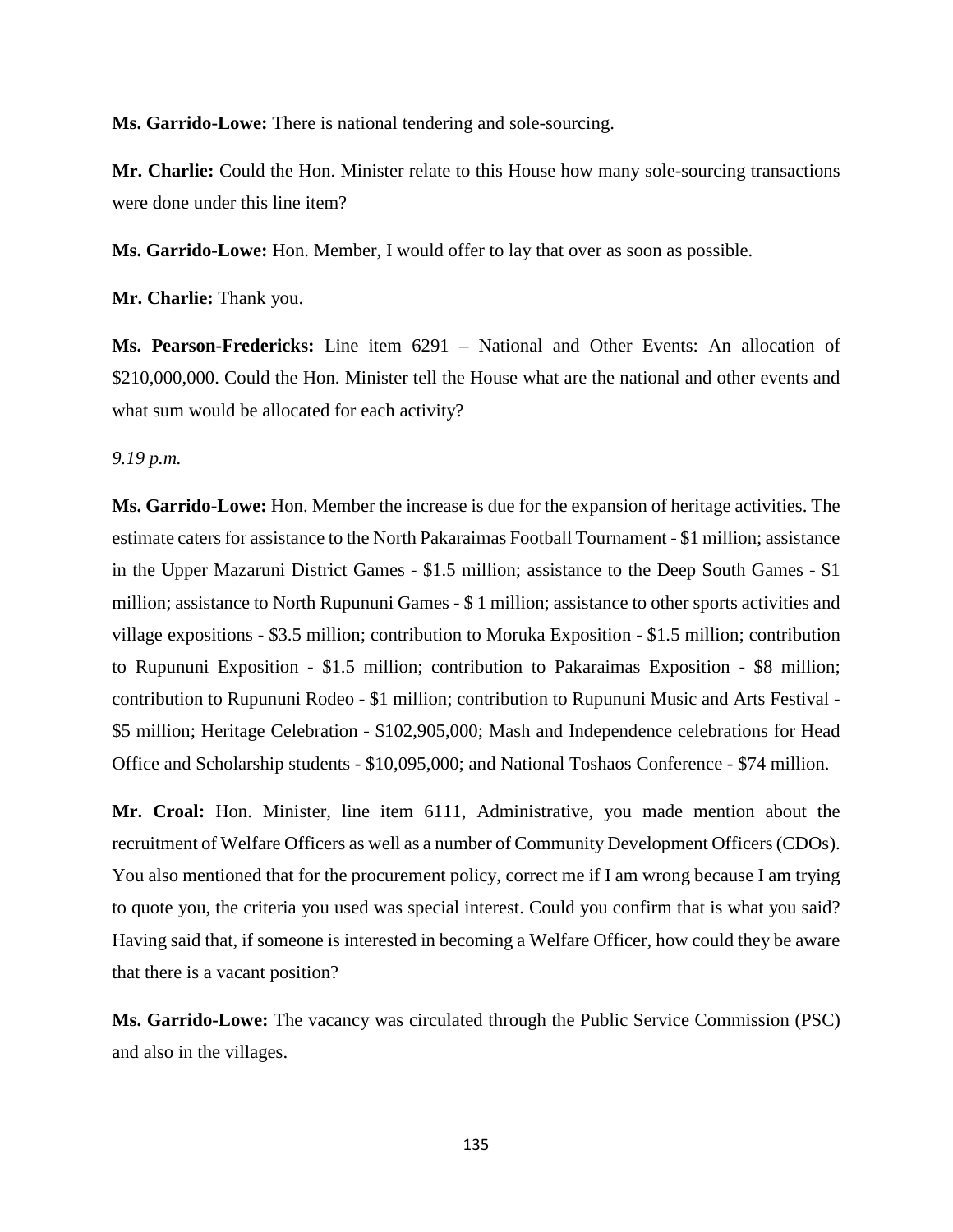**Mr. Croal:** In essence, we did not have any public advertisements for those positions. Could you identify what is the minimum criteria for someone to fill that position? Yes, they must use the process of special interest. Could you say what is the minimum qualification that they may need to possess?

**Ms. Garrido-Lowe:** The minimum criteria is a sound secondary education and experience working in a similar position within the villages or the region. Added to that, they were trained by the Ministry of Social Protection to be level one Welfare Officers.

**Mr. Croal:** You are therefore confirming that the criteria at the Public Service Commission level or at the Ministry is far different from the criteria for a Welfare Officer who will be performing similar duties being employed through your Ministry through special interest. Could you confirm if that is so?

**Ms. Garrido-Lowe:** A special waiver was requested with regards to working within and among the Indigenous peoples. That would include language skills to interact with their people so that they could be comfortable in the performance of their duties. We are trying to empower Hinterland people within their communities.

**Mr. Croal:** Line item 6116 – Contracted Employees: Does this apply to newly recruited Community Development Officers and was a similar criterion used as with the Welfare Officers?

**Ms. Garrido-Lowe:** Yes, a special waiver was also requested for the Community Development Officers. We needed them to be from within their communities and to have experience, for example retired persons and so on, in working as Counsellors and Toshaos and so on.

**Mr. Croal:** Could you say whether you still vacancies for Welfare Officers and Community Development Officers within the hinterland region?

**Ms. Garrido-Lowe:** Hon. Member, we have one more vacancy for a CDO and one Welfare Officer.

**Mr. Croal:** My final request under line item 6116, Hon. Minister, could you lay over the information of the Welfare Officers and the CDOs and their exact locations of where they are?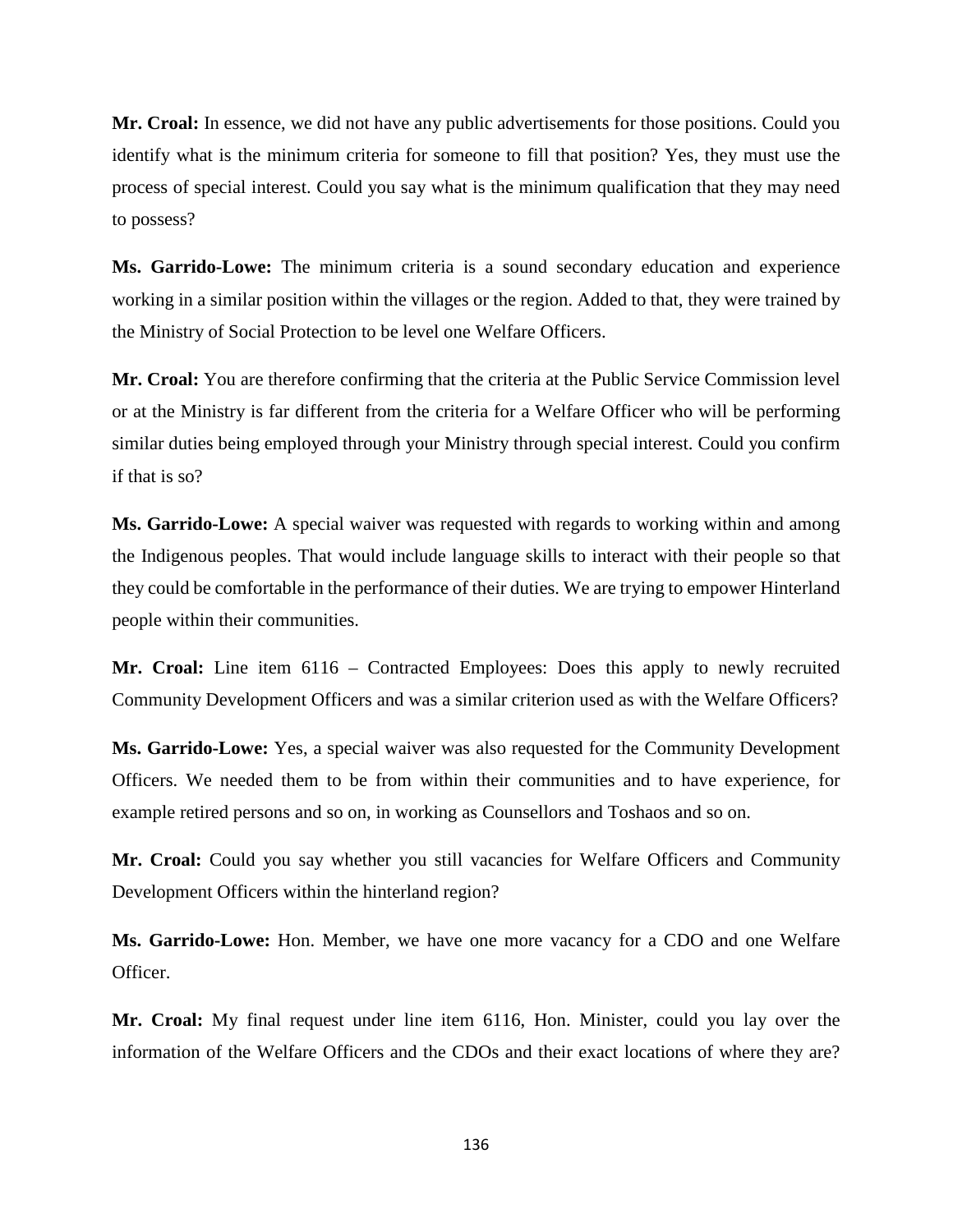Secondly, could you provide the information about where the vacancies exist, so I could ask the local special interest persons to apply?

I now move on to line item 6292 – Dietary. Hon. Minister you would have utilised over half of your budgetary allocation for 2018. In 2019, you are asking for an additional more than \$17 million. Could you clarify for what propose is the increase? Secondly, could you say what happened in terms of your Ministry only being able to utilise half of its budgetary allocation?

**Ms. Garrido-Lowe:** This allocation would adequately address the dietary needs of the hinterland students, the hostel and the new tertiary dormitories that would be opened next year.

**Mr. Croal:** In 2017, having not gotten those new students, but you are getting some next year, you would have spent \$45 million. In 2018, you budgeted \$50 million and you spent \$27 million only, and you are now asking for \$45 million in 2019. Could you explain, having spent \$45 million in 2017?

**Ms. Garrido-Lowe:** We are reviewing the scale of items and we are aligning it with more local items, hence a decrease. The increase for 2019 is to cater for the additional 120 students for the tertiary dormitories.

**Mr. Croal:** Line item 6265 – Other Transport, Travel and Postage: Could you confirm if that is the line item that you use to assist patients who travel?

**Ms. Garrido-Lowe:** Yes, Hon. Member.

**Mr. Croal:** Follow-up: Could I enquire whether you provide assistance to patients who have recovered and are staying at the hostel to travel back to their regions?

**Ms. Garrido-Lowe:** Yes, Hon. Member, we do that. We assist with the return of patients to the interior locations who have recovered after seeking medical attention in Georgetown.

**Mr. Croal:** What about the return of bodies to the region? I know a request would be coming to the Ministry, I think, sometime tomorrow.

**Ms. Garrido-Lowe:** Yes, we do cater for the return of bodies but there is a special allocation for that. We have \$29,953,200.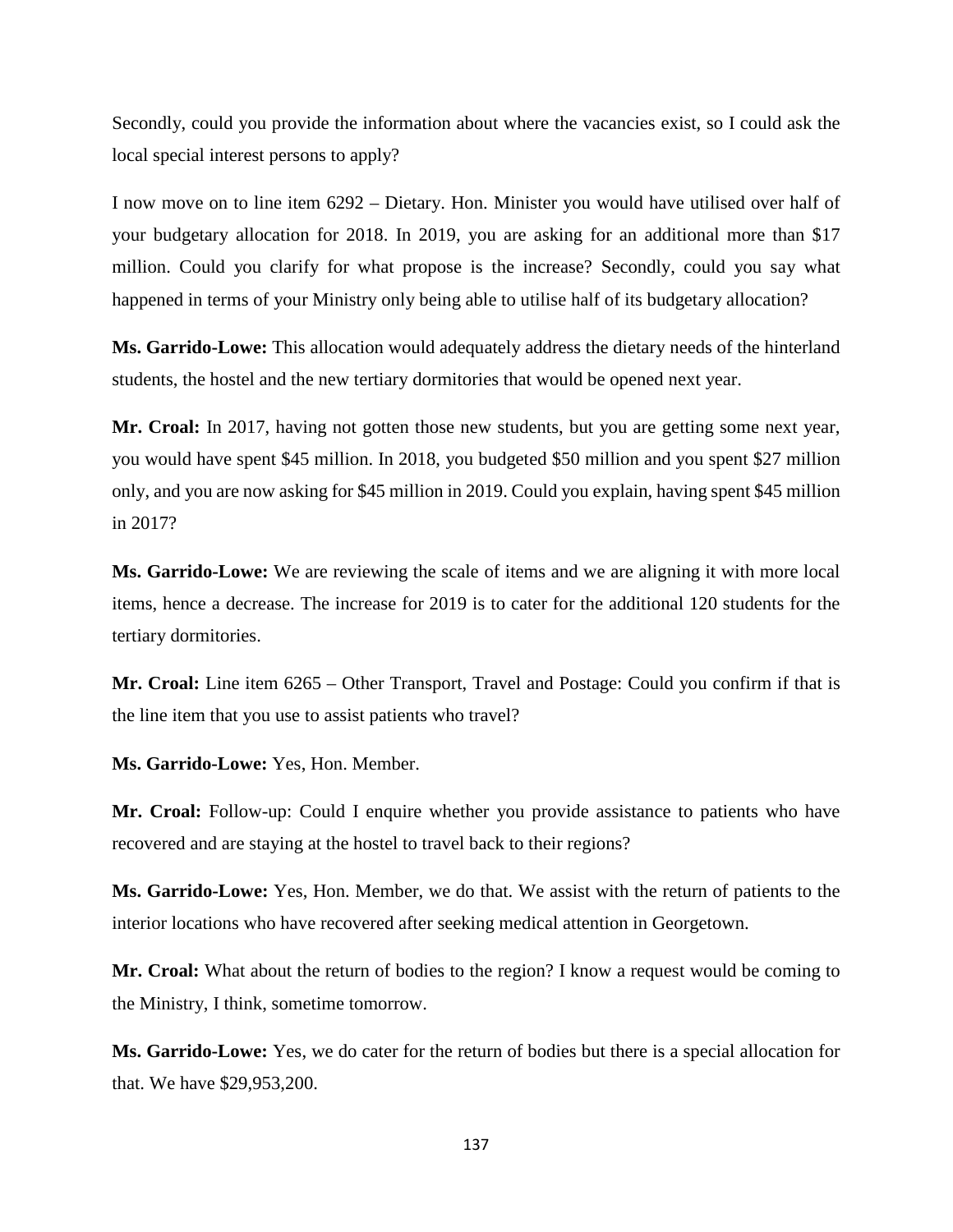**Mr. Chairman:** We will allow three more questions on this line item.

**Mr. Dharamlall:** Line item 6292 - Dietary: Hon. Minister you just mentioned that you will now focus more on local foods. Could you please state, in 2017 when the budget was \$45 million, what were the imported international foods that were prepared for students?

**Ms. Garrido-Lowe:** Hon. Member, it was a norm to include a lot grape, apples, canned items and so on. We tried to cut that out and use a lot of farine, tasso, fish, cassava bread and more local foods other than the canned foods.

**Mr. Charlie:** Line item 6292 – Dietary: Could the Hon. Minister relay to this House how many students would benefit under this line item and the cost for each student?

**Ms. Garrido-Lowe:** One hundred and ten students will benefit. For the Indigenous residents, 125 per month at a cost of \$670 per day, approximately.

*9.34 p.m.*

**Mr. Charlie:** The Hon. Minister alluded to going local and I guess we have local suppliers. Could the Hon. Minister relate who are the local suppliers for the local food that our patients and students would be receiving?

**Mr. Chairman:** That was the last question on this item.

**Ms. Garrido-Lowe:** We have suppliers from Regions 1, 2 and 9, so far. Thank you.

*Programme: 171 – Policy Development and Administration – \$ 1,115,286,000 agreed to and ordered to stand part of the Estimates.*

### **Capital Expenditure**

### **Programme: 171 – Policy Development and Administration – \$ 815,348,000**

**Ms. Pearson-Fredericks:** Under project code 1405400, Amerindian Development Projects, I see the amount of \$702,698,000 budgeted for the provision for Amerindian development and projects. Could the Hon. Ministers say what are the projects and say, when he talks about Amerindian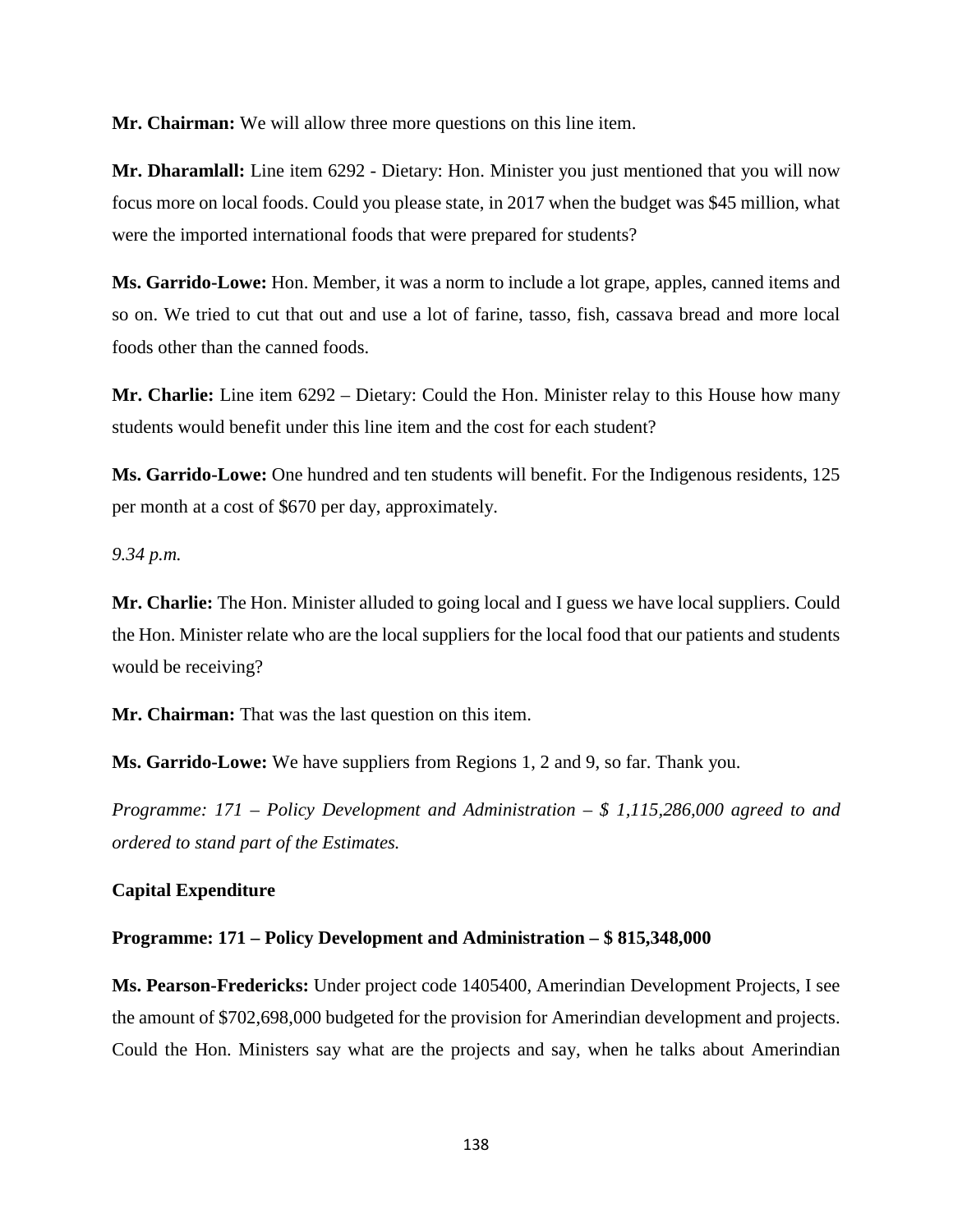development, whether we are talking about the Amerindian Development Fund (ADF) Project and if not, could the Hon. Minister direct me where I could find that project?

**Mr. Allicock:** To the Hon. Member, there is the ADF project, which is aligned to the United National Development Project (UNPD) Amerindian Guyana REDD+ Investment Fund (GRIF) Project.

Under the Amerindian Development Projects, we have the Bina Hill male dorm, Bina Hill female dorm, Green Enterprise Development Centre, the Hinterland Employment and Youth Service (HEYS) Programme, Programme Monitors, Project Coordinator, Administrative Assistance, Workshop Facilitators, monitoring and evaluation, traveling and transportation, small grants to 2,000 youths, training of trainers in launch of programmes, presidential grants and drones. We have consultancy for educational centres in Regions 1 and 7, economic projects, ground coffee production in Santa Rosa, Smith Creek Fish and Crab Project, Qurbana, Cassava/Flour Processing Facility, Agro Processing Facility in Maruranau and there is a food processing facility at Bina Hill. Maybe I could layover this list.

We have a fruit farming and processing at Paruima fruit farm and, maybe, I could give you the rates. That is estimates at \$3 million. There is Santa Cruise – another \$3 million, there is a lapidary which would be at Monkey Mountain that is a \$5 million, which is a rollover project that we would need some more money next year. There is an allocation of \$1.5 million for benabs at Kabakaburi village council, indigenous language year in all regions at \$30 million, we have a tribal village in Nappi at \$5 million, ecotourism at Karasabai - \$2 million, rest Shelter at Chenapau – \$2.5 million, we have Paramakatoi – \$2,233,800, Parishara – \$2 million, construction of village mall at Santa Rosa – \$10 million, guest House at Warapoka – \$2 million, tractors and implements to help Laluni  $-$  \$8.5 million, St. Ignatius – \$\$8.5 million...

**Ms. Pearson-Fredericks:** Sir, could I ask the Hon. Minister…

**Mr. Chairman:** Hon. Member, are you standing on a Point of Order?

**Ms. Pearson-Fredericks:** No, sir, could we ask the Hon. Minister to layover the information?

**Mr. Chairman:** Thank you. Hon. Minister, the request is that you layover the information rather than read it.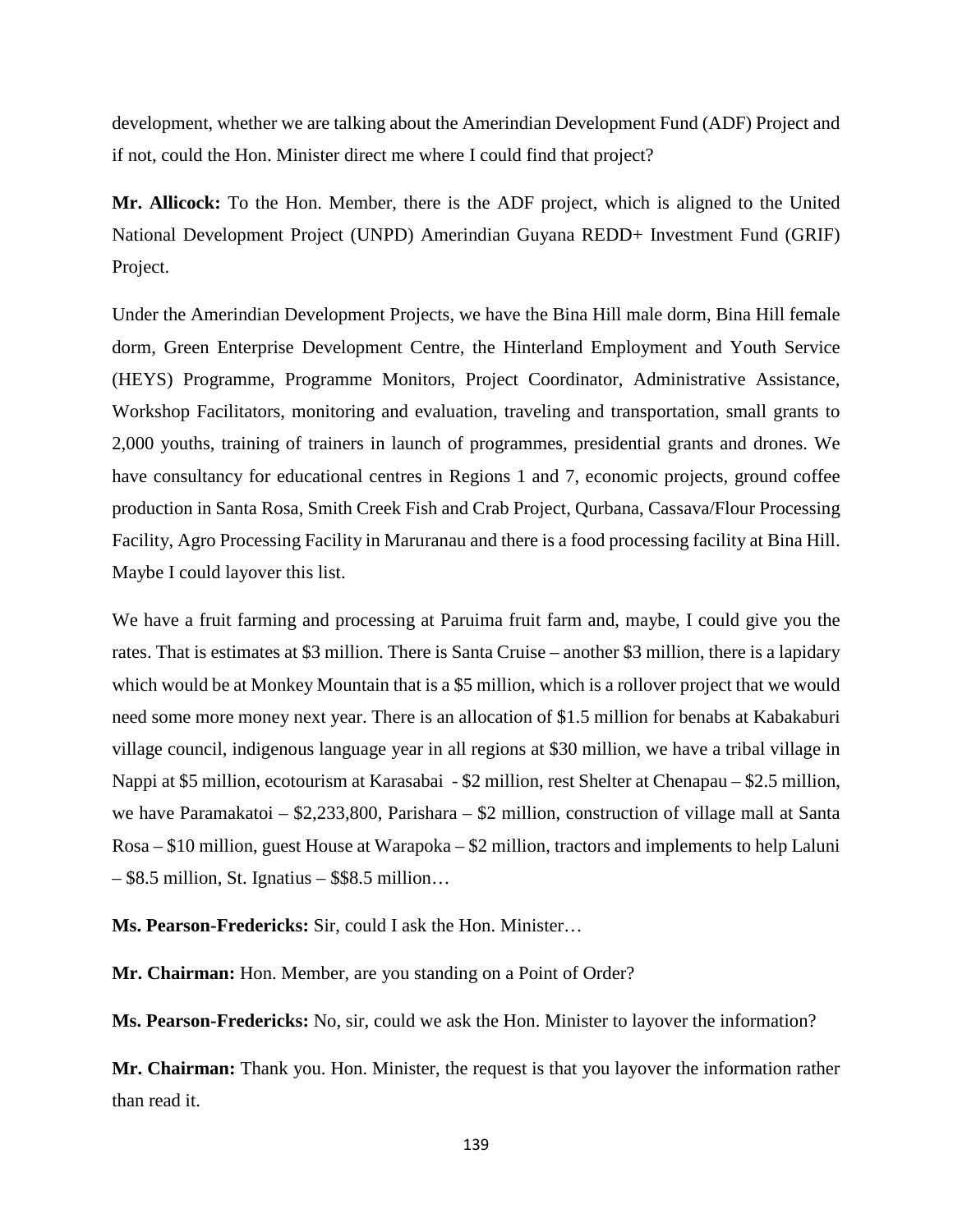**Mr. Allicock:** Alright, I will lay it over. Thank you very much.

**Mr. Chairman:** Thank you.

**Mr. Charlie:** Project code 1405400 – Amerindian Development Project: I had listen carefully to the Hon. Minister alluded to \$30 million going towards the preservation of indigenous languages. Could the Hon. Minister layover to this House how many villages benefitted from the allocation for the preservation of indigenous languages and how many villages are projected to benefit from this \$30 million?

**Mr. Chairman:** The Hon. Minister has asked to layover the information, is that correct?

**Mr. Allicock:** Just for information, next year would be the year of the indigenous languages, so what I am talking about here is for next year.

**Mr. Dharamlall:** Project code 1405400 – Amerindian Development Project: Hon. Minister could you please state, knowing that Amerindian development is still one of the areas that need to be treated with because of the vulnerability of Amerindian people, what is the philosophy behind your Ministry reducing the budget for Amerindian Development by,, as much as 40% from 2017, moving from \$1.17 billion in 2017 to \$702,698,000 in 2019. What is your philosophy of reducing by as much as 40% knowing that Amerindian development ought to be one of the things that we should be promulgating?

**Mr. Allicock:** Hon. Member, I must thank you very much for having such keen interest. The situation here is that we are in the process of reviewing the HEYS programme…

### *[Mr. Chairman hit the gavel]*

…which we have not extended to another cohort. What we are doing is ensuring that these young people are confident that they are on their way to success, so we would be in their area giving them that support and analysing the situation. Yes, it will reduce. We have worked and set a foundation that we need to build on, but, before building, we have to analyse the situation, give our young people some support, identify those who are in need of more support and we will use that to strengthen the position for future cohorts.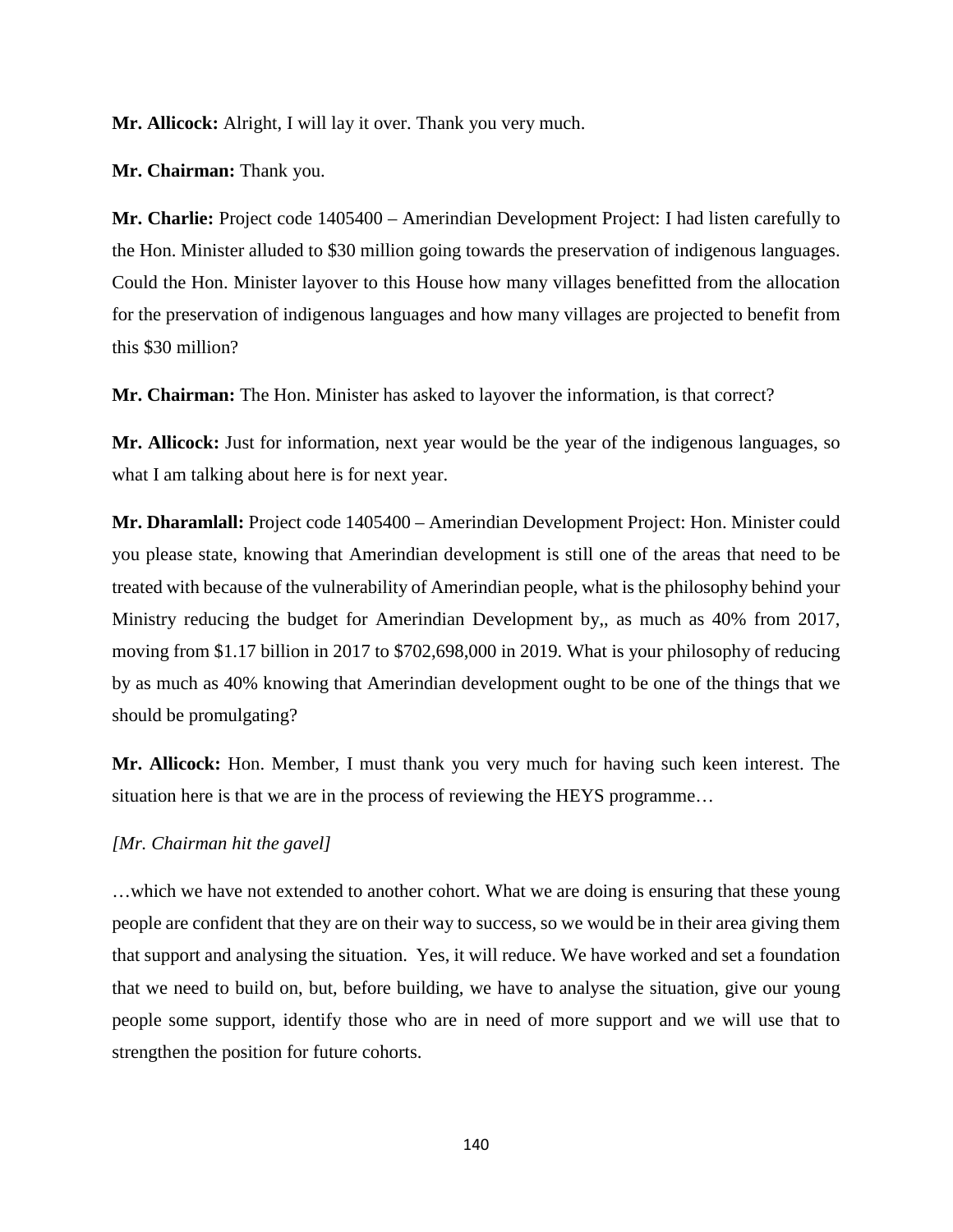**Mr. Dharamlall:** I shudder to think that the Hon. Minister thinks that by reducing Amerindian Development Projects by 40%, over \$400 million per year, is actually going to aid Amerindian development.

Project code 1214500 – Buildings: I know last year and this year the National Toshaos Council (NTC) was granted land to construct an office building, could you please state whether the Ministry would be providing support to the construction of the NTC office and whether it is considered for this year and if not, why not?

**Mr. Allicock:** For now, no. Let me just elaborate a little more. The design is in progress and we cannot go and put forward funding when the design is not completed.

**Mr. Dharamlall:** Again, on project code 1214500, Hon. Minister the land was earmark for the NTC, could you please indicate whether a title was granted to the NTC for that land or whether it is still the State's property?

**Mr. Allicock:** Yes, the title was granted.

**Mr. Dharamlall:** A follow-up: Hon. Minister could you please state whether the NTC is paying for the design of the building or whether the Ministry is paying for it? If the Ministry is paying for it, why is it taking so long, I mean, it is practically two years; 2017 and 2018?

**Mr. Allicock:** Hon. Member, you must remember that we have been talking about Free, Prior and Informed Consent (FPIC) and this is part of FPIC and we cannot dictate for the NTC. The NTC is also working, and we are continuing to have dialogue because we have great plans.

*9.49 p.m.*

**Ms. Campbell-Sukhai:** At project code 1214500, Buildings, could the Hon. Minister say, out of the \$19,405,000, how much of this sum is allocated to the completion of the tertiary level dormitory which is being built at Liliendaal, and state the completion date for this facility?

**Mr. Allicock:** This is for retention for the total of \$9,319,502. Today is the deadline.

**Ms. Campbell-Sukhai:** At project 1405400, Amerindian Development Projects, can the Hon. Minister say, of the \$702,698,000, how much is being proposed for the village improvement plans?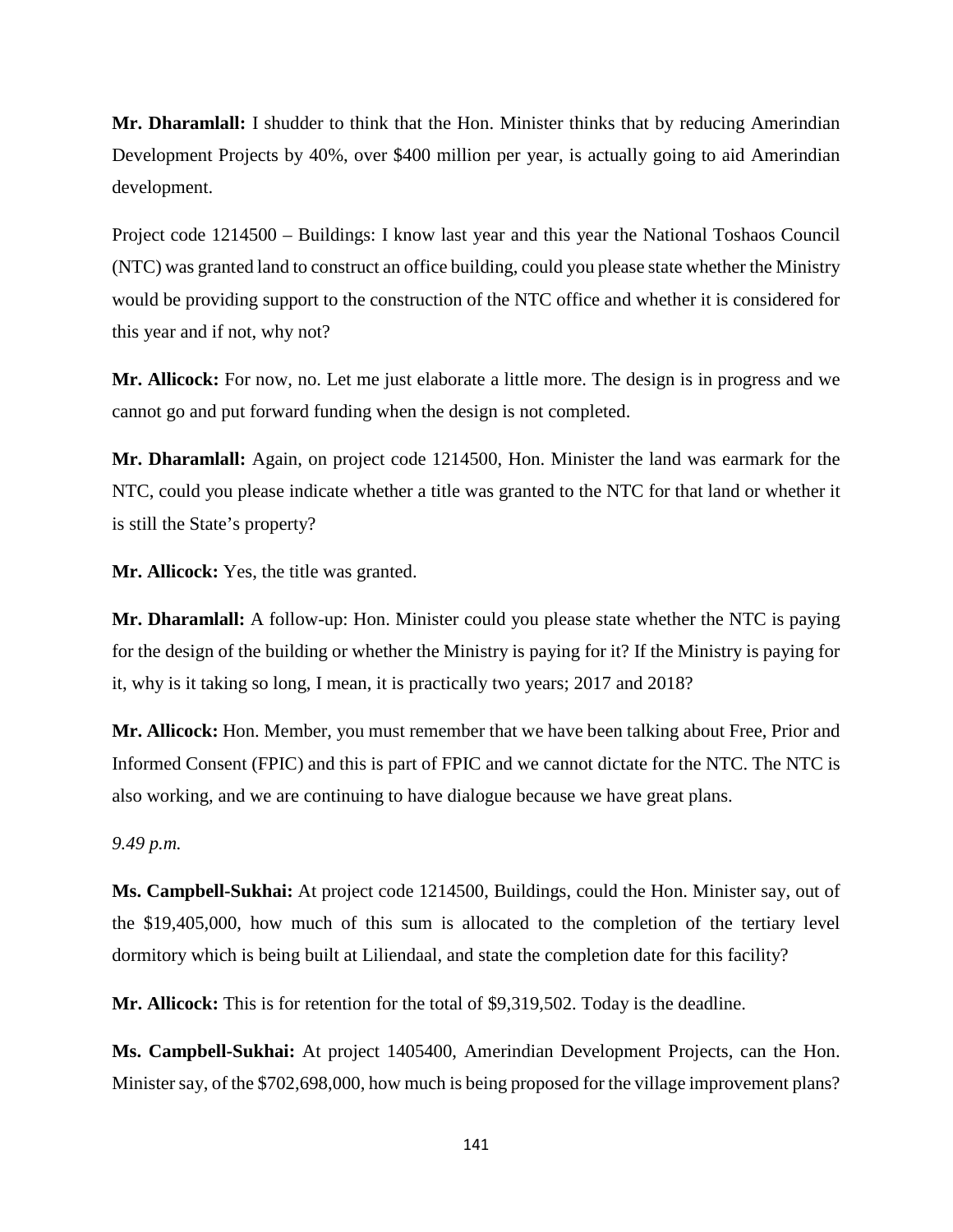In the Budget speech, it was mentioned that 22 village improvement plans were completed, that is the proposal, and that in 2019, another t33 village improvement plans were expected to be completed. Could the Minister say, of this sum, whether the funding of those village improvement plans are catered for, and if not, why not?

**Mr. Allicock:** That comes under current expenditure and it is line item 6302 – Training (including Scholarships).

**Ms. Campbell-Sukhai:** I would like if the Minister could help this House to understand how many of those village improvement plans that are completed will be funded in 2019.

**Mr. Allicock:** It is under current estimates, so that was passed under current estimates.

**Mr. Dharamlall:** Project code 1214500 – Buildings: I noticed that the Ministry of Indigenous People's Affairs did some extensions to its main office. Could the Hon. Minister state whether the services that are now being executed from rental space, or rental buildings, whether those services will now be centrally housed at the newly constructed extended Ministry. And secondly, what is the final cost of the extension of the Ministry of Indigenous People's Affairs?

**Mr. Allicock:** The final cost is the retention of \$2,045,435. The other question was …

**Mr. Dharamlall:** I said the final cost - the total overall cost - and whether the services that are being executed from rented space will be centralised, once again, in the Ministry's building.

**Mr. Allicock:** With regards to the accommodation, those projects that are in the units would be coming across in the first quarter of next year to the office. So, we would be easing on those costs. The final cost for the extension is \$27,286,072.

**Mr. Dharamlall:** Under Project Code 2406700, Land and Water Transport, when myself and Ms. Campbell-Sukhai left the Ministry, we left some fancy vehicles in top working condition for yourself and the Permanent Secretary. Could you please indicate whether the Ministers and the top level of the Ministry will once again be enjoying new vehicles to the already expanded fleet that the Ministry has?

**Mr. Allicock:** If I may take some time here, it is really ...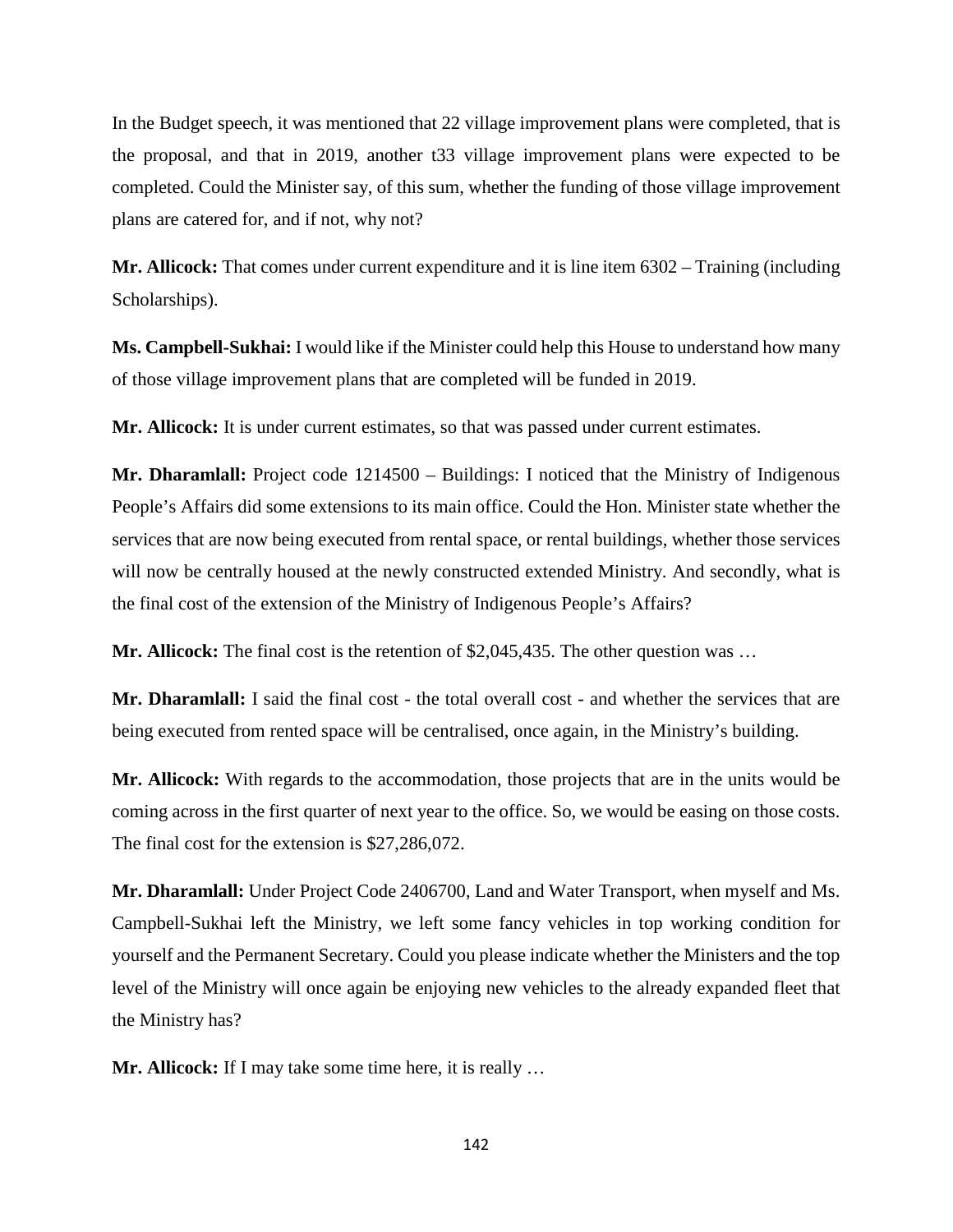**Mr. Chairman:** Hon. Member, are you answering the question?

**Mr. Allicock:** Yes, we will.

**Mr. Chairman:** Two questions remain. Hon. Ms. Campbell-Sukhai, you have one.

**Ms. Campbell-Sukhai:** I noticed that under project code 2508300, Office Furniture and Equipment, there is \$28,553,000 allocated. However, I noticed that in 2018, there was an allocation of \$20 million, could the Hon. Minister say how many departments benefitted from the \$20 million in furniture? For 2019, there is an allocation of \$28 million and more, could the Hon. Minister say which other departments will benefit from the procurement of furniture and equipment?

**Mr. Allicock:** The areas that would be using this funding would be Bina Hill for furnishing and equipment, and the new dormitories, the tertiary dormitories. This is how you get development.

**Mr. Chairman:** Hon. Prime Minister, we are close to the 10:00 hour. I request that you move the motion.

*Assembly resumed.* 

### **SUSPENSION OF STANDING ORDER NO. 10(1)**

**Mr. Nagamootoo:** Mr. Speaker, I move that the House continues sitting until the consideration of this head is concluded.

*Question put and agreed to.* 

*Standing order suspended.* 

*In committee of supply.* 

**Mr. Chairman:** There is one other question in relation to this matter. Hon. Mr. Charlie, you have the question.

**Mr. Charlie:** Thank you, Mr. Chairman. Project code 1405400 – Amerindian Development Project: Through the Hon. Minister, could you relate to this House, the number of projects for which the retention would be paid from the budgetary allocation of \$702,698,000? Could you provide a list of all the projects and the amount?